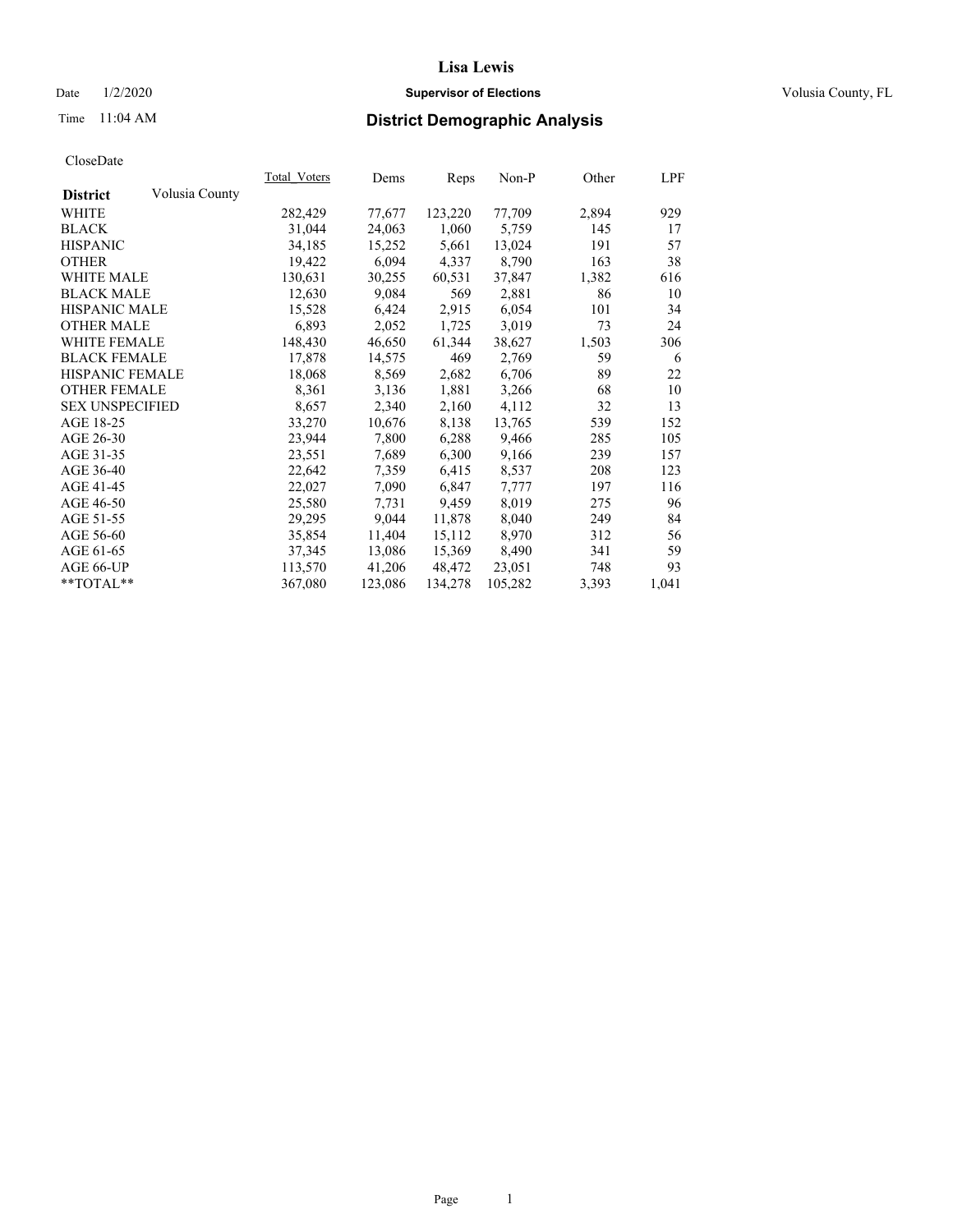### Date  $1/2/2020$  **Supervisor of Elections Supervisor of Elections** Volusia County, FL

|                                              | Total Voters | Dems   | Reps   | Non-P  | Other | LPF            |
|----------------------------------------------|--------------|--------|--------|--------|-------|----------------|
| County Council District 1<br><b>District</b> |              |        |        |        |       |                |
| WHITE                                        | 57,065       | 15,295 | 26,290 | 14,768 | 498   | 214            |
| <b>BLACK</b>                                 | 5,395        | 4,257  | 170    | 940    | 25    | 3              |
| <b>HISPANIC</b>                              | 7,239        | 3,087  | 1,262  | 2,829  | 47    | 14             |
| <b>OTHER</b>                                 | 3,863        | 1,214  | 905    | 1,710  | 25    | 9              |
| WHITE MALE                                   | 26,053       | 5,816  | 12,733 | 7,131  | 228   | 145            |
| <b>BLACK MALE</b>                            | 2,153        | 1,598  | 83     | 456    | 13    | 3              |
| <b>HISPANIC MALE</b>                         | 3,124        | 1,237  | 617    | 1,239  | 21    | 10             |
| <b>OTHER MALE</b>                            | 1,372        | 418    | 361    | 579    | 8     | 6              |
| <b>WHITE FEMALE</b>                          | 30,379       | 9,343  | 13,284 | 7,418  | 267   | 67             |
| <b>BLACK FEMALE</b>                          | 3,146        | 2,589  | 79     | 466    | 12    | $\mathbf{0}$   |
| HISPANIC FEMALE                              | 3,983        | 1,788  | 636    | 1,530  | 25    | 4              |
| <b>OTHER FEMALE</b>                          | 1,633        | 610    | 358    | 650    | 13    | $\overline{2}$ |
| <b>SEX UNSPECIFIED</b>                       | 1,718        | 454    | 475    | 778    | 8     | 3              |
| AGE 18-25                                    | 6,785        | 2,043  | 1,843  | 2,780  | 81    | 38             |
| AGE 26-30                                    | 4,940        | 1,516  | 1,416  | 1,936  | 46    | 26             |
| AGE 31-35                                    | 4,764        | 1,407  | 1,412  | 1,872  | 41    | 32             |
| AGE 36-40                                    | 4,720        | 1,466  | 1,492  | 1,693  | 40    | 29             |
| AGE 41-45                                    | 4,532        | 1,378  | 1,547  | 1,538  | 44    | 25             |
| AGE 46-50                                    | 5,130        | 1,484  | 2,008  | 1,572  | 53    | 13             |
| AGE 51-55                                    | 5,772        | 1,709  | 2,547  | 1,453  | 37    | 26             |
| AGE 56-60                                    | 6,791        | 2,124  | 3,037  | 1,562  | 56    | 12             |
| AGE 61-65                                    | 7,019        | 2,375  | 3,074  | 1,505  | 53    | 12             |
| AGE 66-UP                                    | 23,109       | 8,351  | 10,251 | 4,336  | 144   | 27             |
| $*$ $TOTAL**$                                | 73,562       | 23,853 | 28,627 | 20,247 | 595   | 240            |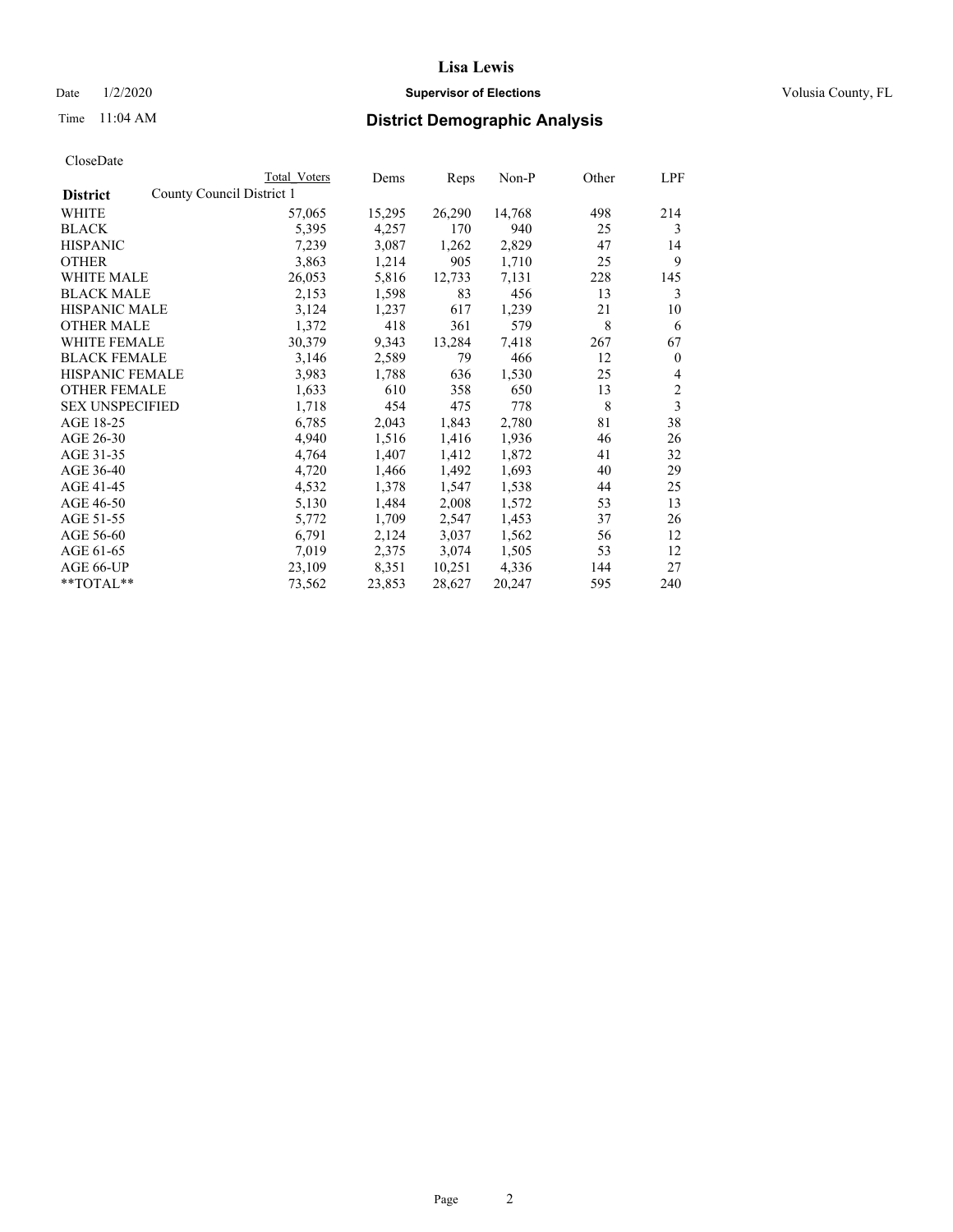### Date  $1/2/2020$  **Supervisor of Elections Supervisor of Elections** Volusia County, FL

|                                              | Total Voters | Dems   | Reps   | Non-P  | Other | LPF            |
|----------------------------------------------|--------------|--------|--------|--------|-------|----------------|
| County Council District 2<br><b>District</b> |              |        |        |        |       |                |
| WHITE                                        | 53,148       | 15,417 | 21,923 | 14,966 | 670   | 172            |
| <b>BLACK</b>                                 | 10,168       | 8,052  | 293    | 1,778  | 41    | 4              |
| <b>HISPANIC</b>                              | 2,789        | 1,188  | 563    | 1,007  | 24    | 7              |
| <b>OTHER</b>                                 | 4,017        | 1,327  | 822    | 1,814  | 45    | 9              |
| WHITE MALE                                   | 24,754       | 6,063  | 10,868 | 7,369  | 340   | 114            |
| <b>BLACK MALE</b>                            | 3,959        | 2,942  | 148    | 846    | 23    | $\mathbf{0}$   |
| <b>HISPANIC MALE</b>                         | 1,271        | 491    | 302    | 459    | 16    | 3              |
| <b>OTHER MALE</b>                            | 1,410        | 454    | 339    | 597    | 16    | $\overline{4}$ |
| WHITE FEMALE                                 | 27,752       | 9,183  | 10,814 | 7,370  | 329   | 56             |
| <b>BLACK FEMALE</b>                          | 6,016        | 4,959  | 142    | 894    | 18    | 3              |
| <b>HISPANIC FEMALE</b>                       | 1,459        | 672    | 256    | 519    | 8     | 4              |
| <b>OTHER FEMALE</b>                          | 1,754        | 667    | 366    | 693    | 24    | 4              |
| <b>SEX UNSPECIFIED</b>                       | 1,747        | 553    | 366    | 818    | 6     | 4              |
| AGE 18-25                                    | 6,900        | 2,761  | 1,305  | 2,663  | 144   | 27             |
| AGE 26-30                                    | 4,710        | 1,773  | 1,082  | 1,771  | 68    | 16             |
| AGE 31-35                                    | 4,262        | 1,633  | 975    | 1,570  | 49    | 35             |
| AGE 36-40                                    | 3,925        | 1,485  | 1,005  | 1,375  | 42    | 18             |
| AGE 41-45                                    | 3,555        | 1,329  | 977    | 1,193  | 33    | 23             |
| AGE 46-50                                    | 4,191        | 1,480  | 1,376  | 1,265  | 51    | 19             |
| AGE 51-55                                    | 5,230        | 1,789  | 1,867  | 1,505  | 55    | 14             |
| AGE 56-60                                    | 6,798        | 2,396  | 2,656  | 1,663  | 73    | 10             |
| AGE 61-65                                    | 7,227        | 2,723  | 2,786  | 1,631  | 78    | 9              |
| AGE 66-UP                                    | 23,323       | 8,615  | 9,572  | 4,928  | 187   | 21             |
| $*$ $TOTAL**$                                | 70,122       | 25,984 | 23,601 | 19,565 | 780   | 192            |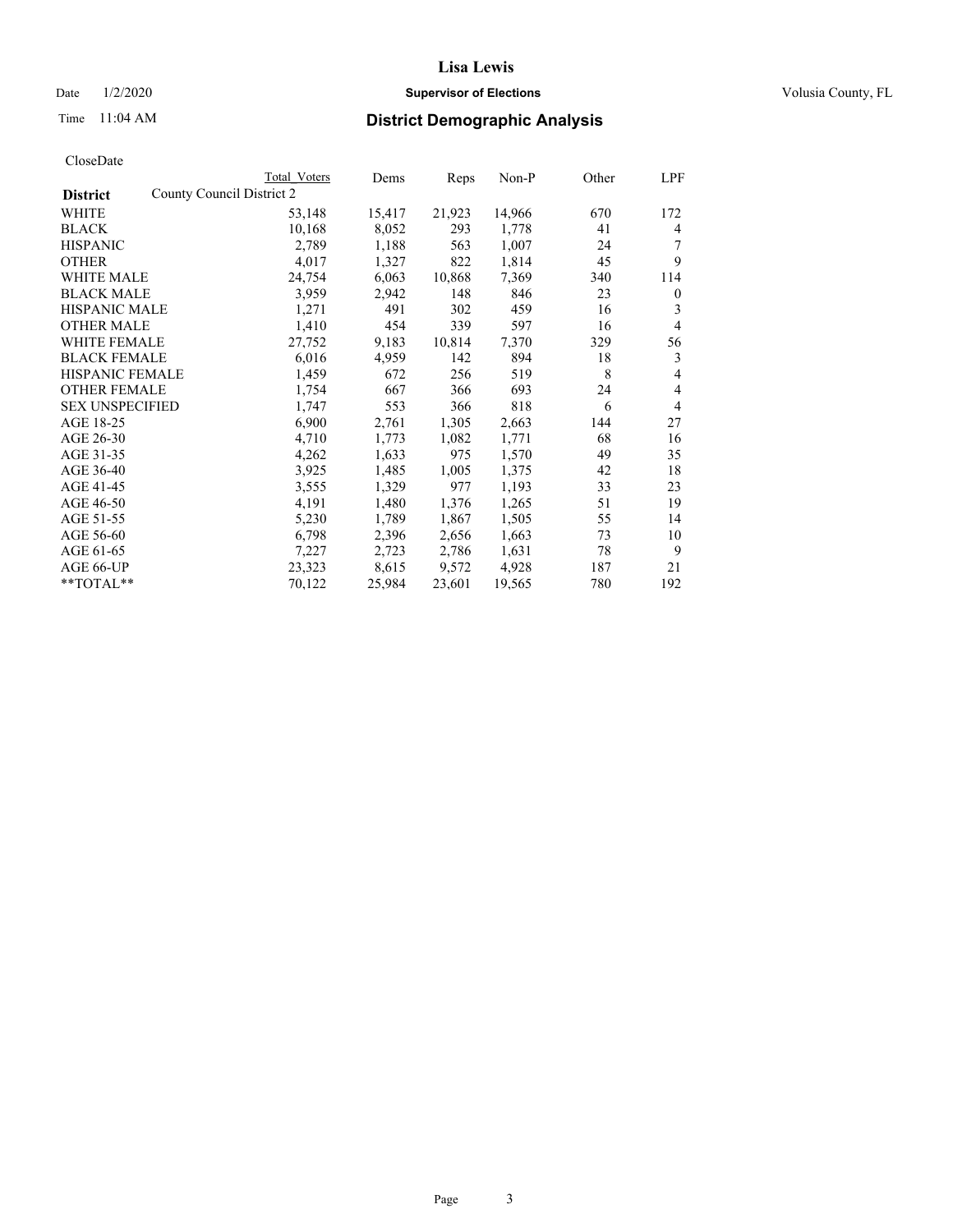### Date  $1/2/2020$  **Supervisor of Elections Supervisor of Elections** Volusia County, FL

|                        |                           | Total Voters | Dems   | Reps   | $Non-P$ | Other | LPF            |
|------------------------|---------------------------|--------------|--------|--------|---------|-------|----------------|
| <b>District</b>        | County Council District 3 |              |        |        |         |       |                |
| WHITE                  |                           | 71,445       | 19,201 | 31,741 | 19,494  | 800   | 209            |
| <b>BLACK</b>           |                           | 2,015        | 1,555  | 82     | 366     | 10    | 2              |
| <b>HISPANIC</b>        |                           | 1,935        | 680    | 500    | 730     | 23    | $\overline{2}$ |
| <b>OTHER</b>           |                           | 3,087        | 874    | 812    | 1,366   | 29    | 6              |
| WHITE MALE             |                           | 33,298       | 7,553  | 15,725 | 9,515   | 371   | 134            |
| <b>BLACK MALE</b>      |                           | 906          | 641    | 44     | 211     | 8     | 2              |
| <b>HISPANIC MALE</b>   |                           | 859          | 267    | 244    | 338     | 9     | 1              |
| <b>OTHER MALE</b>      |                           | 1,123        | 290    | 331    | 478     | 20    | $\overline{4}$ |
| WHITE FEMALE           |                           | 37,349       | 11,459 | 15,687 | 9,701   | 428   | 74             |
| <b>BLACK FEMALE</b>    |                           | 1,077        | 887    | 37     | 151     | 2     | $\mathbf{0}$   |
| HISPANIC FEMALE        |                           | 1,034        | 397    | 245    | 377     | 14    | 1              |
| <b>OTHER FEMALE</b>    |                           | 1,313        | 464    | 363    | 475     | 9     | $\overline{c}$ |
| <b>SEX UNSPECIFIED</b> |                           | 1,522        | 352    | 459    | 709     |       | 1              |
| AGE 18-25              |                           | 5,834        | 1,500  | 1,834  | 2,334   | 140   | 26             |
| AGE 26-30              |                           | 4,076        | 1,052  | 1,298  | 1,633   | 69    | 24             |
| AGE 31-35              |                           | 4,263        | 1,176  | 1,337  | 1,662   | 56    | 32             |
| AGE 36-40              |                           | 4,280        | 1,113  | 1,447  | 1,653   | 43    | 24             |
| AGE 41-45              |                           | 4,393        | 1,060  | 1,679  | 1,575   | 56    | 23             |
| AGE 46-50              |                           | 5,440        | 1,343  | 2,315  | 1,696   | 63    | 23             |
| AGE 51-55              |                           | 6,169        | 1,499  | 2,900  | 1,682   | 70    | 18             |
| AGE 56-60              |                           | 8,141        | 2,161  | 3,833  | 2,051   | 79    | 17             |
| AGE 61-65              |                           | 8,687        | 2,675  | 3,884  | 2,026   | 88    | 14             |
| AGE 66-UP              |                           | 27,199       | 8,731  | 12,608 | 5,644   | 198   | 18             |
| **TOTAL**              |                           | 78,482       | 22,310 | 33,135 | 21,956  | 862   | 219            |
|                        |                           |              |        |        |         |       |                |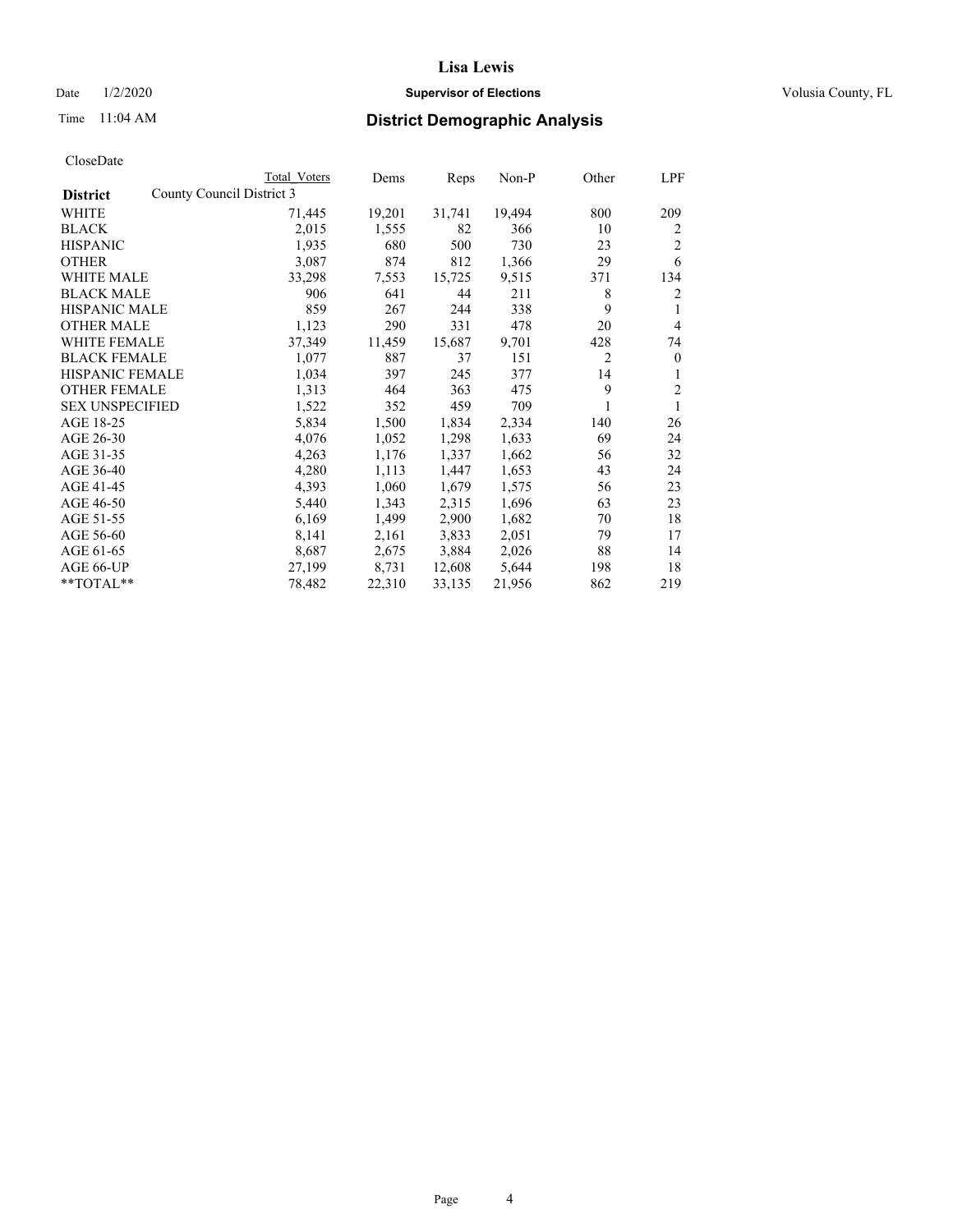### Date  $1/2/2020$  **Supervisor of Elections Supervisor of Elections** Volusia County, FL

| CloseDate |
|-----------|
|-----------|

|                                              | Total Voters | Dems   | Reps   | Non-P  | Other | LPF            |
|----------------------------------------------|--------------|--------|--------|--------|-------|----------------|
| County Council District 4<br><b>District</b> |              |        |        |        |       |                |
| WHITE                                        | 59,487       | 16,932 | 25,812 | 15,953 | 611   | 179            |
| <b>BLACK</b>                                 | 6,968        | 5,435  | 233    | 1,261  | 34    | 5              |
| <b>HISPANIC</b>                              | 2,461        | 986    | 538    | 901    | 26    | 10             |
| <b>OTHER</b>                                 | 4,008        | 1,246  | 926    | 1,796  | 34    | 6              |
| WHITE MALE                                   | 27,359       | 6,555  | 12,651 | 7,742  | 289   | 122            |
| <b>BLACK MALE</b>                            | 2,732        | 1,952  | 125    | 631    | 21    | 3              |
| <b>HISPANIC MALE</b>                         | 1,092        | 389    | 270    | 409    | 17    | 7              |
| <b>OTHER MALE</b>                            | 1,449        | 420    | 357    | 652    | 17    | 3              |
| WHITE FEMALE                                 | 31,436       | 10,236 | 12,893 | 7,929  | 321   | 57             |
| <b>BLACK FEMALE</b>                          | 4,108        | 3,386  | 103    | 604    | 13    | 2              |
| <b>HISPANIC FEMALE</b>                       | 1,315        | 580    | 256    | 467    | 9     | 3              |
| <b>OTHER FEMALE</b>                          | 1,694        | 635    | 407    | 638    | 13    | 1              |
| <b>SEX UNSPECIFIED</b>                       | 1,738        | 446    | 446    | 839    | 5     | $\overline{2}$ |
| AGE 18-25                                    | 6,325        | 2,038  | 1,712  | 2,453  | 91    | 31             |
| AGE 26-30                                    | 4,441        | 1,510  | 1,202  | 1,655  | 62    | 12             |
| AGE 31-35                                    | 4,306        | 1,501  | 1,173  | 1,558  | 45    | 29             |
| AGE 36-40                                    | 3,908        | 1,320  | 1,102  | 1,427  | 36    | 23             |
| AGE 41-45                                    | 3,921        | 1,274  | 1,230  | 1,353  | 35    | 29             |
| AGE 46-50                                    | 4,778        | 1,384  | 1,874  | 1,444  | 57    | 19             |
| AGE 51-55                                    | 5,843        | 1,816  | 2,390  | 1,569  | 55    | 13             |
| AGE 56-60                                    | 7,184        | 2,249  | 3,027  | 1,823  | 76    | 9              |
| AGE 61-65                                    | 7,845        | 2,765  | 3,266  | 1,710  | 88    | 16             |
| AGE 66-UP                                    | 24,373       | 8,742  | 10,533 | 4,919  | 160   | 19             |
| $*$ $TOTAL**$                                | 72,924       | 24,599 | 27,509 | 19,911 | 705   | 200            |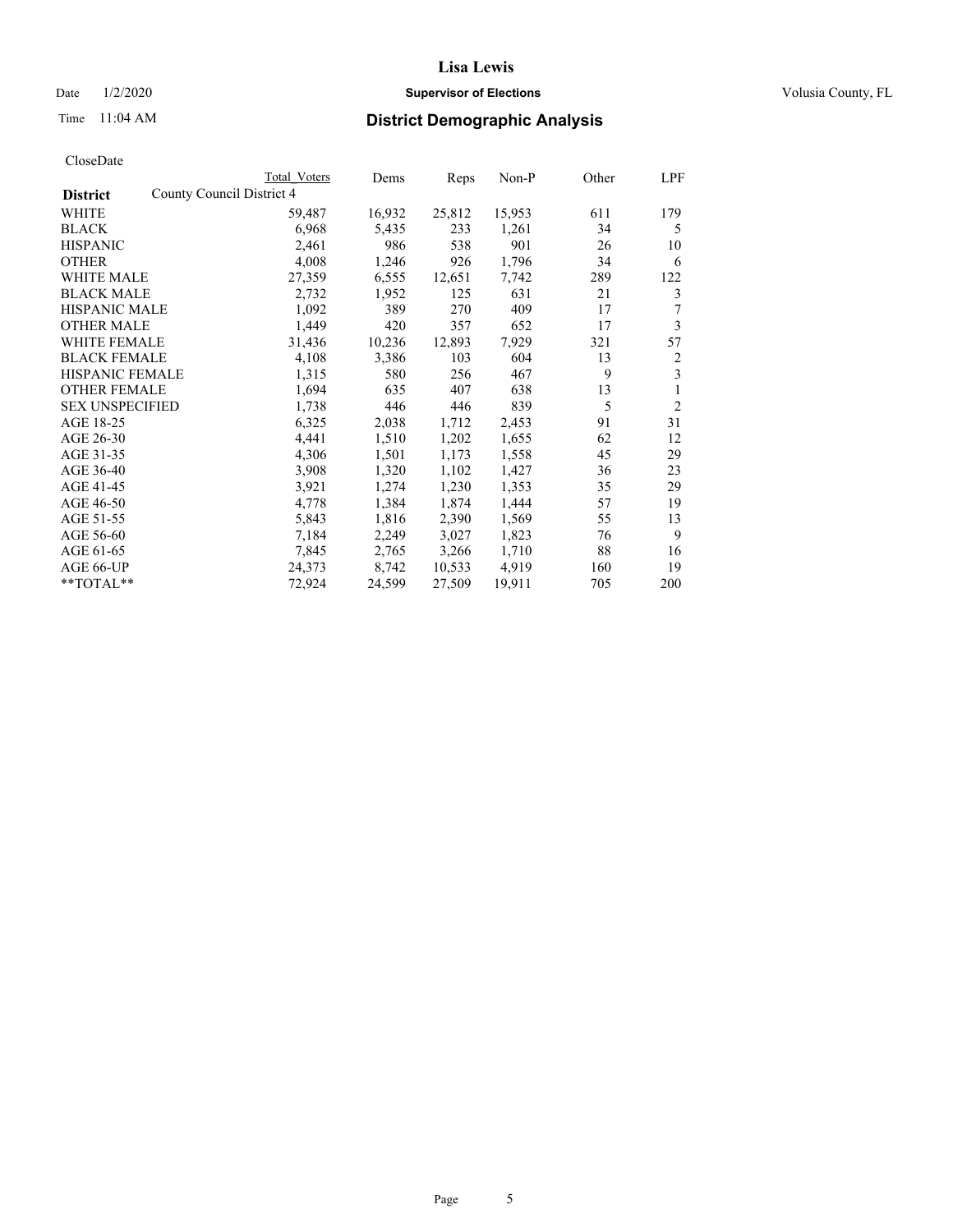### Date  $1/2/2020$  **Supervisor of Elections Supervisor of Elections** Volusia County, FL

|                                              | Total Voters | Dems   | Reps   | Non-P  | Other | LPF |
|----------------------------------------------|--------------|--------|--------|--------|-------|-----|
| County Council District 5<br><b>District</b> |              |        |        |        |       |     |
| WHITE                                        | 41,284       | 10,832 | 17,454 | 12,528 | 315   | 155 |
| <b>BLACK</b>                                 | 6,498        | 4,764  | 282    | 1,414  | 35    | 3   |
| <b>HISPANIC</b>                              | 19,761       | 9,311  | 2,798  | 7,557  | 71    | 24  |
| <b>OTHER</b>                                 | 4,447        | 1,433  | 872    | 2,104  | 30    | 8   |
| <b>WHITE MALE</b>                            | 19,167       | 4,268  | 8,554  | 6,090  | 154   | 101 |
| <b>BLACK MALE</b>                            | 2,880        | 1,951  | 169    | 737    | 21    | 2   |
| <b>HISPANIC MALE</b>                         | 9,182        | 4,040  | 1,482  | 3,609  | 38    | 13  |
| <b>OTHER MALE</b>                            | 1,539        | 470    | 337    | 713    | 12    | 7   |
| WHITE FEMALE                                 | 21,514       | 6,429  | 8,666  | 6,209  | 158   | 52  |
| <b>BLACK FEMALE</b>                          | 3,531        | 2,754  | 108    | 654    | 14    | 1   |
| <b>HISPANIC FEMALE</b>                       | 10,277       | 5,132  | 1,289  | 3,813  | 33    | 10  |
| <b>OTHER FEMALE</b>                          | 1,967        | 760    | 387    | 810    | 9     | 1   |
| <b>SEX UNSPECIFIED</b>                       | 1,932        | 535    | 414    | 968    | 12    | 3   |
| AGE 18-25                                    | 7,426        | 2,334  | 1,444  | 3,535  | 83    | 30  |
| AGE 26-30                                    | 5,777        | 1,949  | 1,290  | 2,471  | 40    | 27  |
| AGE 31-35                                    | 5,956        | 1,972  | 1,403  | 2,504  | 48    | 29  |
| AGE 36-40                                    | 5,809        | 1,975  | 1,369  | 2,389  | 47    | 29  |
| AGE 41-45                                    | 5,626        | 2,049  | 1,414  | 2,118  | 29    | 16  |
| AGE 46-50                                    | 6,041        | 2,040  | 1,886  | 2,042  | 51    | 22  |
| AGE 51-55                                    | 6,281        | 2,231  | 2,174  | 1,831  | 32    | 13  |
| AGE 56-60                                    | 6,940        | 2,474  | 2,559  | 1,871  | 28    | 8   |
| AGE 61-65                                    | 6,567        | 2,548  | 2,359  | 1,618  | 34    | 8   |
| AGE 66-UP                                    | 15,566       | 6,767  | 5,508  | 3,224  | 59    | 8   |
| **TOTAL**                                    | 71,990       | 26,340 | 21,406 | 23,603 | 451   | 190 |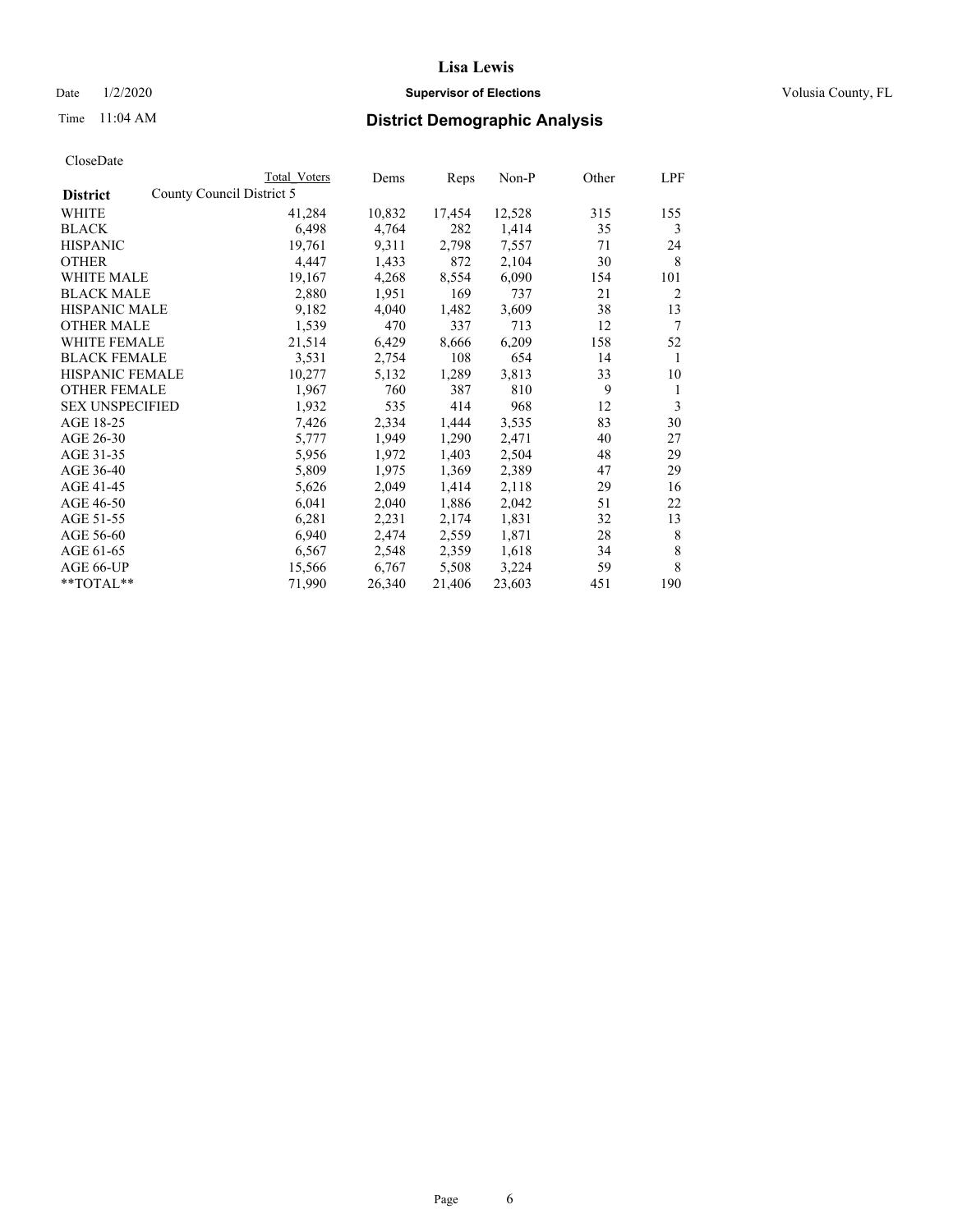### Date  $1/2/2020$  **Supervisor of Elections Supervisor of Elections** Volusia County, FL

# Time 11:04 AM **District Demographic Analysis**

|                        | Total Voters                 | Dems | Reps           | Non-P | Other          | LPF            |
|------------------------|------------------------------|------|----------------|-------|----------------|----------------|
| <b>District</b>        | Indigo Community Development |      |                |       |                |                |
| WHITE                  | 1,351                        | 296  | 668            | 358   | 22             |                |
| <b>BLACK</b>           | 176                          | 116  | 14             | 44    | 2              | 0              |
| <b>HISPANIC</b>        | 83                           | 26   | 20             | 35    | $\overline{c}$ | 0              |
| <b>OTHER</b>           | 130                          | 38   | 34             | 57    | 1              | 0              |
| <b>WHITE MALE</b>      | 673                          | 115  | 342            | 195   | 14             |                |
| <b>BLACK MALE</b>      | 88                           | 46   | 10             | 30    | 2              | 0              |
| <b>HISPANIC MALE</b>   | 33                           | 10   | 10             | 13    | $\theta$       | 0              |
| <b>OTHER MALE</b>      | 46                           | 11   | 12             | 23    | $\mathbf{0}$   | 0              |
| <b>WHITE FEMALE</b>    | 666                          | 180  | 319            | 159   | 8              | 0              |
| <b>BLACK FEMALE</b>    | 83                           | 65   | $\overline{4}$ | 14    | $\theta$       | 0              |
| <b>HISPANIC FEMALE</b> | 50                           | 16   | 10             | 22    | 2              | 0              |
| <b>OTHER FEMALE</b>    | 67                           | 24   | 16             | 26    | 1              | 0              |
| <b>SEX UNSPECIFIED</b> | 33                           | 9    | 12             | 12    | $\mathbf{0}$   | 0              |
| AGE 18-25              | 149                          | 49   | 50             | 47    | 1              | 2              |
| AGE 26-30              | 114                          | 30   | 42             | 40    | 2              | $\mathbf{0}$   |
| AGE 31-35              | 143                          | 36   | 43             | 60    | 3              |                |
| AGE 36-40              | 101                          | 37   | 31             | 32    | 1              | 0              |
| AGE 41-45              | 116                          | 37   | 31             | 46    |                |                |
| AGE 46-50              | 130                          | 29   | 59             | 38    | 2              | $\overline{c}$ |
| AGE 51-55              | 127                          | 34   | 53             | 39    | 1              | $\mathbf{0}$   |
| AGE 56-60              | 164                          | 35   | 79             | 45    | 5              | 0              |
| AGE 61-65              | 188                          | 60   | 90             | 34    | 3              |                |
| AGE 66-UP              | 508                          | 129  | 258            | 113   | 8              | 0              |
| **TOTAL**              | 1,740                        | 476  | 736            | 494   | 27             | 7              |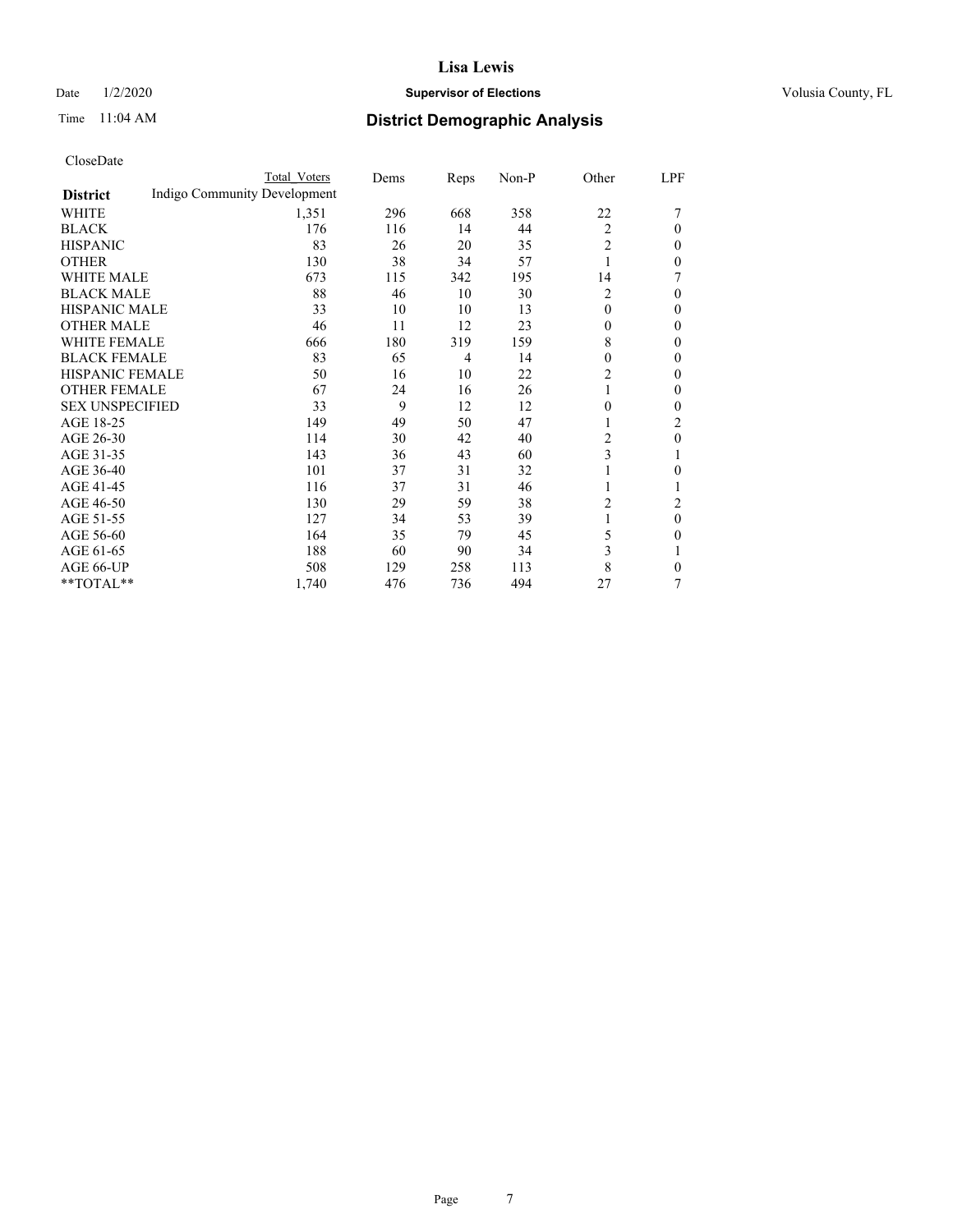### Date  $1/2/2020$  **Supervisor of Elections Supervisor of Elections** Volusia County, FL

# Time 11:04 AM **District Demographic Analysis**

|                        |                  | Total Voters | Dems           | Reps | Non-P | Other  | LPF    |
|------------------------|------------------|--------------|----------------|------|-------|--------|--------|
| <b>District</b>        | Orlandia Heights |              |                |      |       |        |        |
| WHITE                  |                  | 670          | 170            | 314  | 185   | 1      | $_{0}$ |
| <b>BLACK</b>           |                  | 15           | 7              | 3    | 5     | 0      | 0      |
| <b>HISPANIC</b>        |                  | 34           | 6              | 12   | 16    | $_{0}$ | 0      |
| <b>OTHER</b>           |                  | 40           | 10             | 10   | 20    | 0      | 0      |
| <b>WHITE MALE</b>      |                  | 341          | 83             | 158  | 99    |        | 0      |
| <b>BLACK MALE</b>      |                  | 7            | 3              | 1    | 3     | 0      | 0      |
| <b>HISPANIC MALE</b>   |                  | 15           |                | 6    | 8     | 0      | 0      |
| <b>OTHER MALE</b>      |                  | 12           | $\overline{2}$ | 5    | 5     | 0      | 0      |
| <b>WHITE FEMALE</b>    |                  | 318          | 85             | 153  | 80    |        | 0      |
| <b>BLACK FEMALE</b>    |                  | 7            | 4              | 2    |       | $_{0}$ | 0      |
| <b>HISPANIC FEMALE</b> |                  | 17           | 5              | 5    |       | $_{0}$ | 0      |
| <b>OTHER FEMALE</b>    |                  | 20           | 8              | 4    | 8     | $_{0}$ | 0      |
| <b>SEX UNSPECIFIED</b> |                  | 22           | $\overline{c}$ | 5    | 15    | 0      | 0      |
| AGE 18-25              |                  | 77           | 12             | 23   | 41    |        | 0      |
| AGE 26-30              |                  | 41           | 13             | 13   | 15    | 0      | 0      |
| AGE 31-35              |                  | 63           | 15             | 27   | 21    |        | 0      |
| AGE 36-40              |                  | 47           | 5              | 19   | 23    | 0      | 0      |
| AGE 41-45              |                  | 45           | 7              | 19   | 19    | 0      | 0      |
| AGE 46-50              |                  | 59           | 12             | 26   | 21    | $_{0}$ | 0      |
| AGE 51-55              |                  | 68           | 12             | 41   | 15    | 0      | 0      |
| AGE 56-60              |                  | 105          | 20             | 57   | 28    | $_{0}$ | 0      |
| AGE 61-65              |                  | 87           | 27             | 46   | 14    | $_{0}$ | 0      |
| AGE 66-UP              |                  | 167          | 70             | 68   | 29    |        | 0      |
| **TOTAL**              |                  | 759          | 193            | 339  | 226   |        | 0      |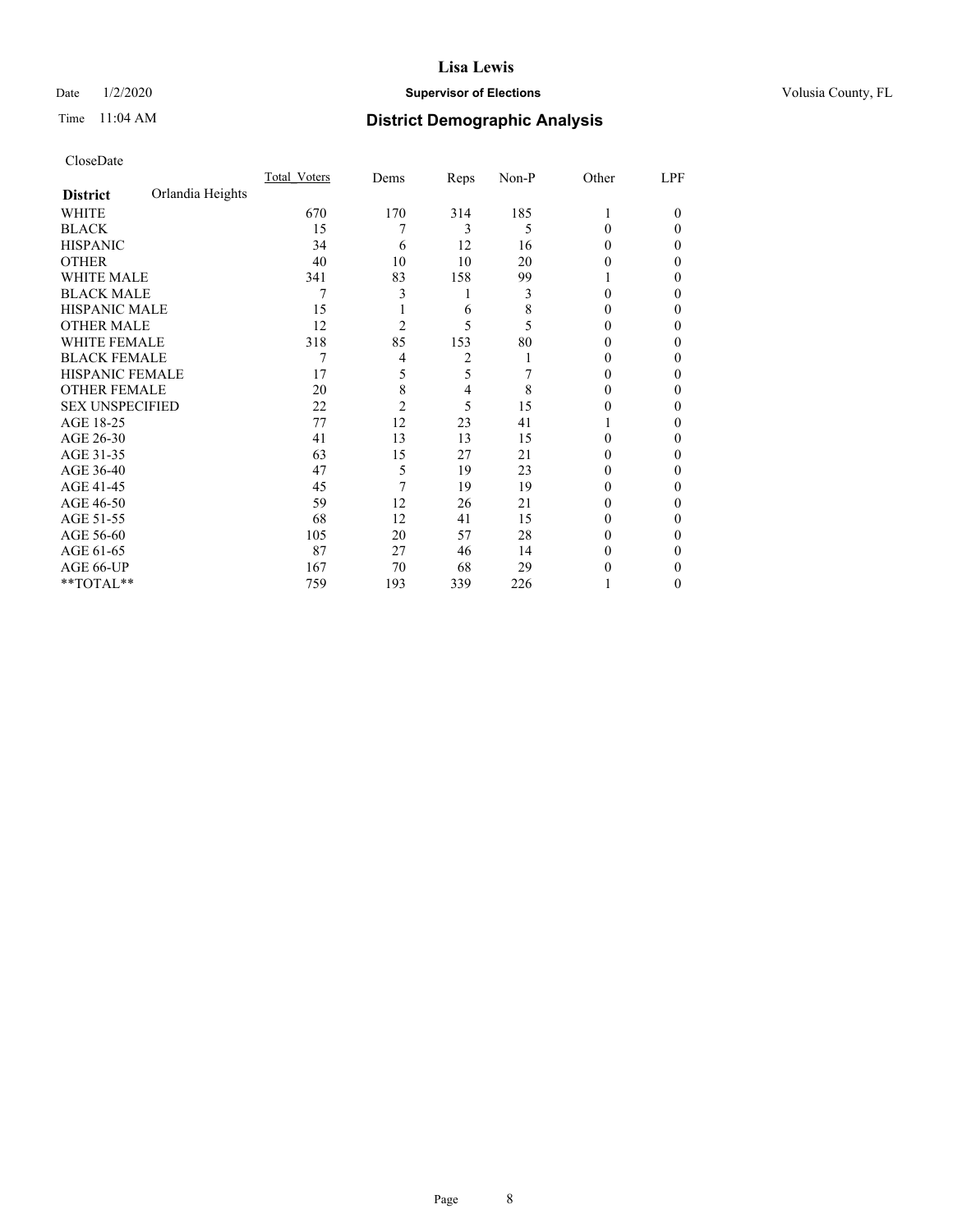### Date  $1/2/2020$  **Supervisor of Elections Supervisor of Elections** Volusia County, FL

| CloseDate |
|-----------|
|-----------|

|                        |                          | Total Voters | Dems    | Reps    | Non-P   | Other | <u>LPF</u> |
|------------------------|--------------------------|--------------|---------|---------|---------|-------|------------|
| <b>District</b>        | Congressional District 6 |              |         |         |         |       |            |
| WHITE                  |                          | 282,429      | 77,677  | 123,220 | 77,709  | 2,894 | 929        |
| <b>BLACK</b>           |                          | 31,044       | 24,063  | 1,060   | 5,759   | 145   | 17         |
| <b>HISPANIC</b>        |                          | 34,185       | 15,252  | 5,661   | 13,024  | 191   | 57         |
| <b>OTHER</b>           |                          | 19,422       | 6,094   | 4,337   | 8,790   | 163   | 38         |
| WHITE MALE             |                          | 130,631      | 30,255  | 60,531  | 37,847  | 1,382 | 616        |
| <b>BLACK MALE</b>      |                          | 12,630       | 9,084   | 569     | 2,881   | 86    | 10         |
| <b>HISPANIC MALE</b>   |                          | 15,528       | 6,424   | 2,915   | 6,054   | 101   | 34         |
| <b>OTHER MALE</b>      |                          | 6,893        | 2,052   | 1,725   | 3,019   | 73    | 24         |
| <b>WHITE FEMALE</b>    |                          | 148,430      | 46,650  | 61,344  | 38,627  | 1,503 | 306        |
| <b>BLACK FEMALE</b>    |                          | 17,878       | 14,575  | 469     | 2,769   | 59    | 6          |
| HISPANIC FEMALE        |                          | 18,068       | 8,569   | 2,682   | 6,706   | 89    | 22         |
| <b>OTHER FEMALE</b>    |                          | 8,361        | 3,136   | 1,881   | 3,266   | 68    | 10         |
| <b>SEX UNSPECIFIED</b> |                          | 8,657        | 2,340   | 2,160   | 4,112   | 32    | 13         |
| AGE 18-25              |                          | 33,270       | 10,676  | 8,138   | 13,765  | 539   | 152        |
| AGE 26-30              |                          | 23,944       | 7,800   | 6,288   | 9,466   | 285   | 105        |
| AGE 31-35              |                          | 23,551       | 7,689   | 6,300   | 9,166   | 239   | 157        |
| AGE 36-40              |                          | 22,642       | 7,359   | 6,415   | 8,537   | 208   | 123        |
| AGE 41-45              |                          | 22,027       | 7,090   | 6,847   | 7,777   | 197   | 116        |
| AGE 46-50              |                          | 25,580       | 7,731   | 9,459   | 8,019   | 275   | 96         |
| AGE 51-55              |                          | 29,295       | 9,044   | 11,878  | 8,040   | 249   | 84         |
| AGE 56-60              |                          | 35,854       | 11,404  | 15,112  | 8,970   | 312   | 56         |
| AGE 61-65              |                          | 37,345       | 13,086  | 15,369  | 8,490   | 341   | 59         |
| AGE 66-UP              |                          | 113,570      | 41,206  | 48,472  | 23,051  | 748   | 93         |
| $*$ $TOTAL**$          |                          | 367,080      | 123,086 | 134,278 | 105,282 | 3,393 | 1,041      |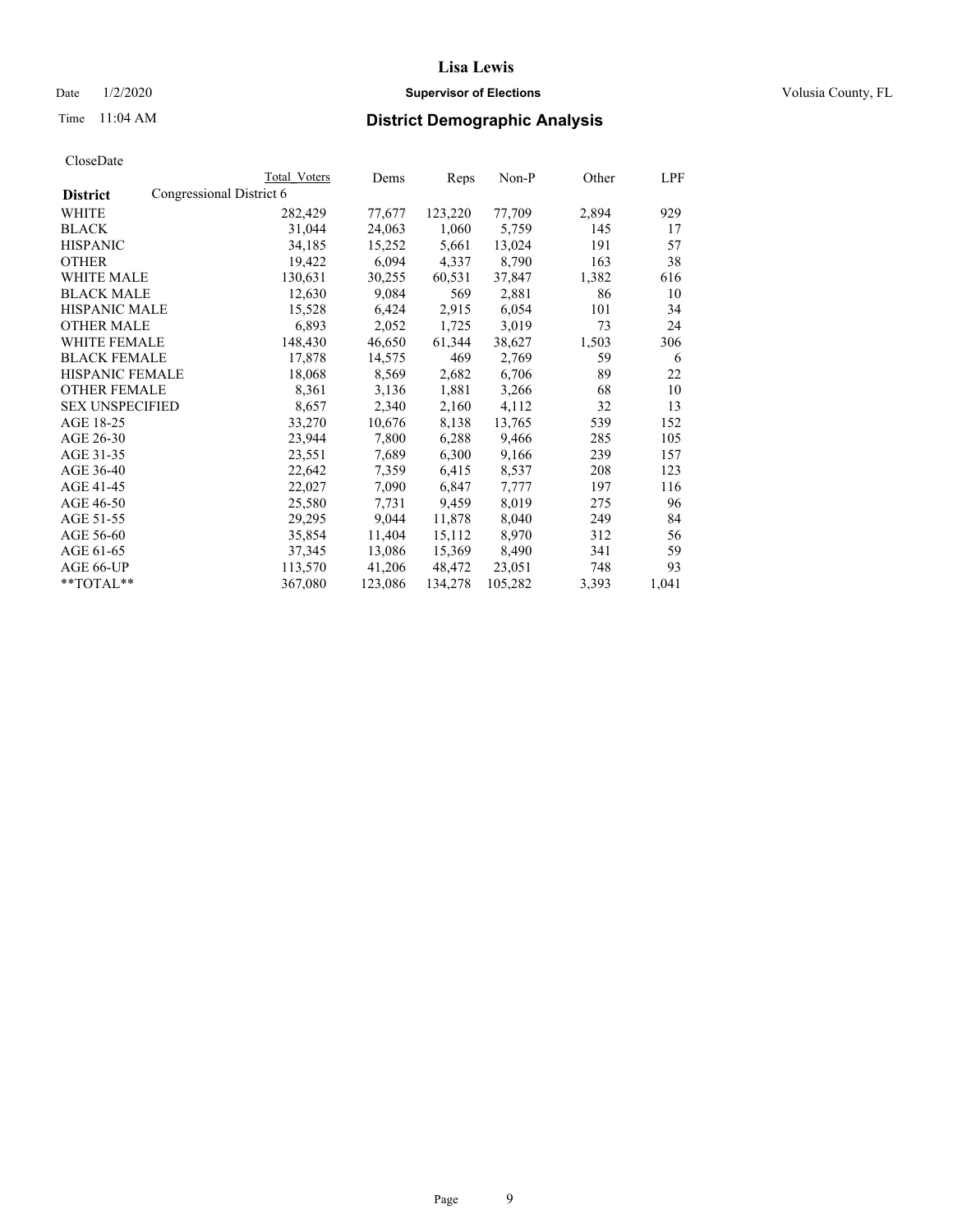### Date  $1/2/2020$  **Supervisor of Elections Supervisor of Elections** Volusia County, FL

## Time 11:04 AM **District Demographic Analysis**

|                        | Total Voters        | Dems   | Reps   | Non-P  | Other | LPF          |
|------------------------|---------------------|--------|--------|--------|-------|--------------|
| <b>District</b>        | Unincorporated Area |        |        |        |       |              |
| WHITE                  | 68,988              | 17,928 | 31,796 | 18,415 | 616   | 233          |
| <b>BLACK</b>           | 2,872               | 2,203  | 101    | 542    | 25    | 1            |
| <b>HISPANIC</b>        | 4,278               | 1,694  | 870    | 1,676  | 28    | 10           |
| <b>OTHER</b>           | 3,539               | 943    | 988    | 1,576  | 25    | 7            |
| WHITE MALE             | 32,628              | 7,137  | 15,991 | 9,059  | 294   | 147          |
| <b>BLACK MALE</b>      | 1,239               | 881    | 52     | 291    | 14    | 1            |
| <b>HISPANIC MALE</b>   | 1,931               | 693    | 429    | 789    | 13    | 7            |
| <b>OTHER MALE</b>      | 1,239               | 308    | 392    | 524    | 9     | 6            |
| WHITE FEMALE           | 35,509              | 10,627 | 15,428 | 9,047  | 322   | 85           |
| <b>BLACK FEMALE</b>    | 1,581               | 1,281  | 46     | 243    | 11    | $\mathbf{0}$ |
| <b>HISPANIC FEMALE</b> | 2,245               | 957    | 428    | 842    | 15    | 3            |
| <b>OTHER FEMALE</b>    | 1,457               | 490    | 402    | 551    | 13    | 1            |
| <b>SEX UNSPECIFIED</b> | 1,847               | 394    | 587    | 862    | 3     | 1            |
| AGE 18-25              | 6,594               | 1,653  | 2,113  | 2,692  | 107   | 29           |
| AGE 26-30              | 4,761               | 1,206  | 1,554  | 1,920  | 56    | 25           |
| AGE 31-35              | 4,709               | 1,260  | 1,488  | 1,879  | 43    | 39           |
| AGE 36-40              | 4,368               | 1,144  | 1,470  | 1,699  | 34    | 21           |
| AGE 41-45              | 4,372               | 1,105  | 1,633  | 1,567  | 36    | 31           |
| AGE 46-50              | 5,536               | 1,319  | 2,416  | 1,727  | 58    | 16           |
| AGE 51-55              | 6,659               | 1,650  | 3,151  | 1,781  | 55    | 22           |
| AGE 56-60              | 8,523               | 2,262  | 4,101  | 2,066  | 78    | 16           |
| AGE 61-65              | 8,705               | 2,700  | 3,968  | 1,939  | 79    | 19           |
| AGE 66-UP              | 25,450              | 8,469  | 11,861 | 4.939  | 148   | 33           |
| $*$ $TOTAL**$          | 79,677              | 22,768 | 33,755 | 22,209 | 694   | 251          |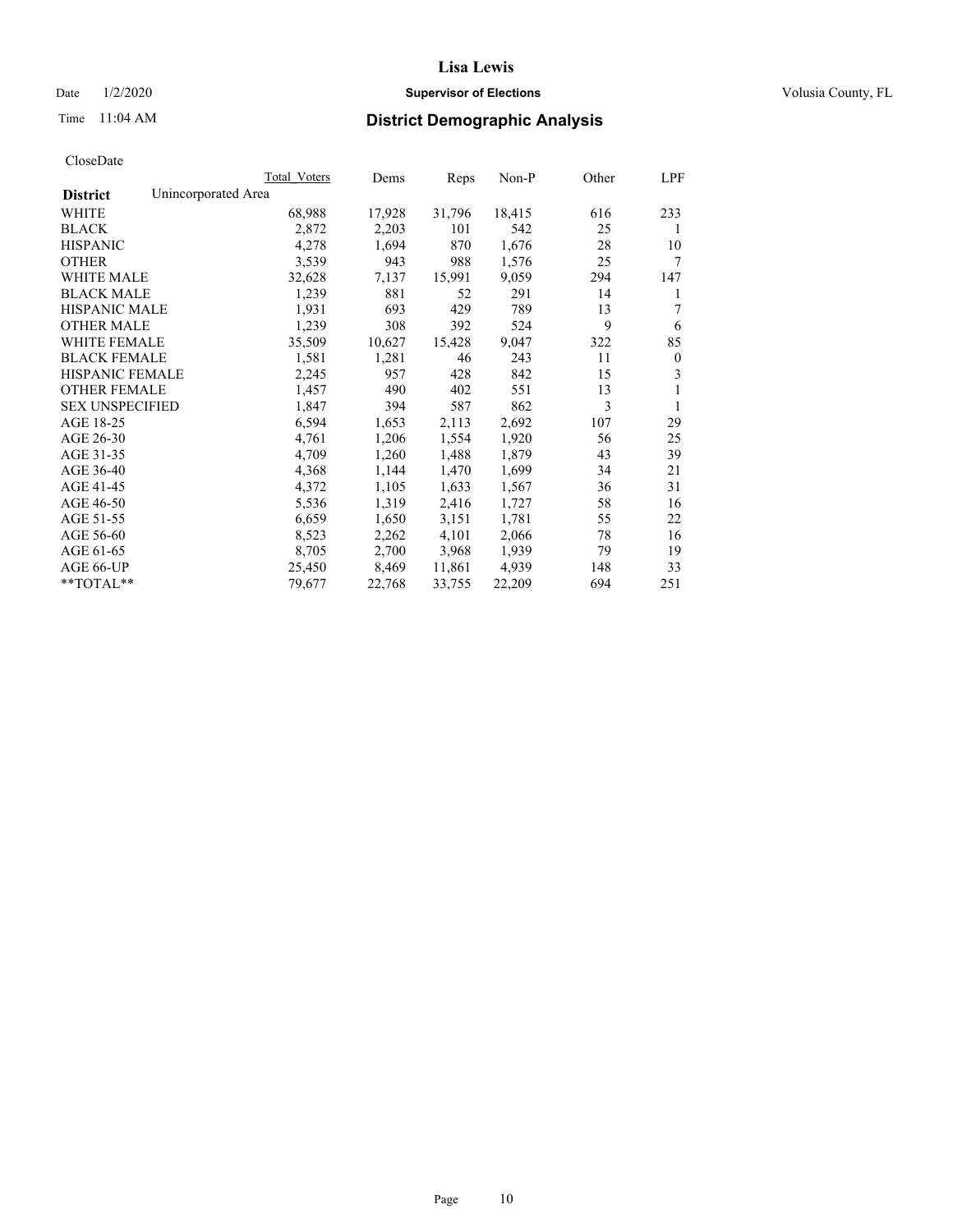### Date  $1/2/2020$  **Supervisor of Elections Supervisor of Elections** Volusia County, FL

# Time 11:04 AM **District Demographic Analysis**

|                        |               | Total Voters | Dems   | Reps   | Non-P  | Other | LPF            |
|------------------------|---------------|--------------|--------|--------|--------|-------|----------------|
| <b>District</b>        | Daytona Beach |              |        |        |        |       |                |
| WHITE                  |               | 23,712       | 6,973  | 9,450  | 6,865  | 339   | 85             |
| <b>BLACK</b>           |               | 12,565       | 10,133 | 317    | 2,072  | 40    | 3              |
| <b>HISPANIC</b>        |               | 1,891        | 865    | 306    | 698    | 20    | $\overline{2}$ |
| <b>OTHER</b>           |               | 2,819        | 1,014  | 448    | 1,320  | 32    | 5              |
| WHITE MALE             |               | 11,335       | 2,798  | 4,825  | 3,496  | 160   | 56             |
| <b>BLACK MALE</b>      |               | 4,844        | 3,651  | 167    | 999    | 26    | 1              |
| <b>HISPANIC MALE</b>   |               | 859          | 355    | 164    | 327    | 12    | 1              |
| <b>OTHER MALE</b>      |               | 959          | 338    | 185    | 420    | 14    | 2              |
| WHITE FEMALE           |               | 12,080       | 4,096  | 4,526  | 3,250  | 179   | 29             |
| <b>BLACK FEMALE</b>    |               | 7,474        | 6,285  | 146    | 1,027  | 14    | 2              |
| <b>HISPANIC FEMALE</b> |               | 988          | 490    | 138    | 351    | 8     | 1              |
| <b>OTHER FEMALE</b>    |               | 1,172        | 499    | 181    | 475    | 15    | 2              |
| <b>SEX UNSPECIFIED</b> |               | 1,275        | 473    | 188    | 610    | 3     | 1              |
| AGE 18-25              |               | 5,502        | 2,659  | 771    | 1,979  | 78    | 15             |
| AGE 26-30              |               | 3,270        | 1,550  | 543    | 1,127  | 43    | 7              |
| AGE 31-35              |               | 2,827        | 1,343  | 455    | 983    | 29    | 17             |
| AGE 36-40              |               | 2,432        | 1,208  | 441    | 753    | 23    | 7              |
| AGE 41-45              |               | 2,291        | 1,109  | 448    | 712    | 13    | 9              |
| AGE 46-50              |               | 2,558        | 1,119  | 667    | 720    | 41    | 11             |
| AGE 51-55              |               | 3,075        | 1,363  | 848    | 820    | 39    | 5              |
| AGE 56-60              |               | 3,753        | 1,639  | 1,187  | 888    | 35    | 4              |
| AGE 61-65              |               | 4,047        | 1,880  | 1,285  | 832    | 41    | 9              |
| AGE 66-UP              |               | 11,231       | 5,115  | 3,876  | 2,140  | 89    | 11             |
| $*$ TOTAL $*$          |               | 40,987       | 18,985 | 10,521 | 10,955 | 431   | 95             |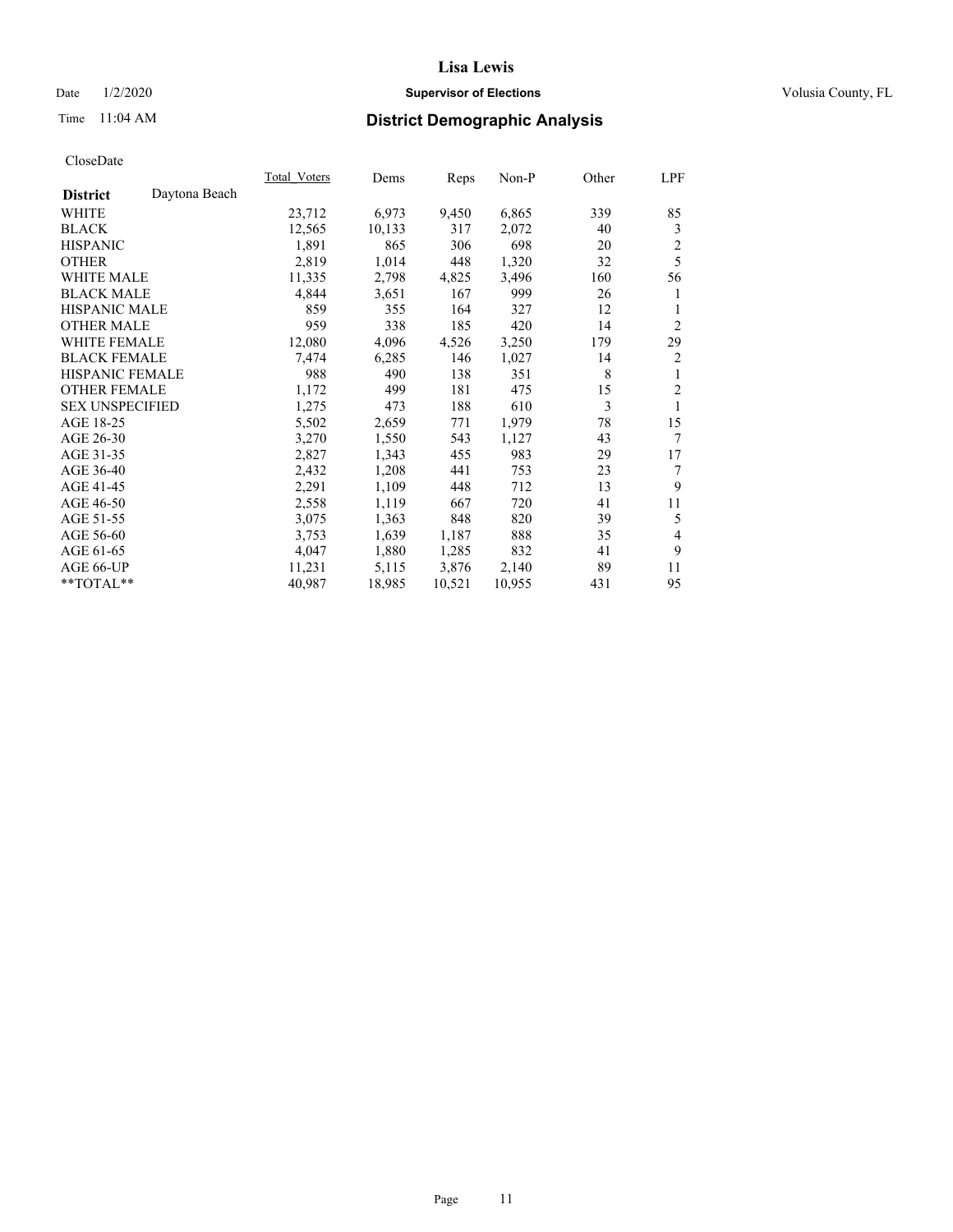### Date  $1/2/2020$  **Supervisor of Elections Supervisor of Elections** Volusia County, FL

# Time 11:04 AM **District Demographic Analysis**

|                        |                      | Total Voters | Dems  | Reps             | Non-P | Other          | LPF          |
|------------------------|----------------------|--------------|-------|------------------|-------|----------------|--------------|
| <b>District</b>        | Daytona Beach Shores |              |       |                  |       |                |              |
| WHITE                  |                      | 3,938        | 924   | 1,999            | 957   | 49             | 9            |
| <b>BLACK</b>           |                      | 60           | 39    | 2                | 17    |                |              |
| <b>HISPANIC</b>        |                      | 115          | 37    | 41               | 36    |                | 0            |
| <b>OTHER</b>           |                      | 254          | 75    | 78               | 99    |                |              |
| <b>WHITE MALE</b>      |                      | 1,862        | 382   | 959              | 487   | 28             | 6            |
| <b>BLACK MALE</b>      |                      | 25           | 14    | $\boldsymbol{0}$ | 10    |                | $\Omega$     |
| <b>HISPANIC MALE</b>   |                      | 51           | 11    | 20               | 19    |                | 0            |
| <b>OTHER MALE</b>      |                      | 99           | 31    | 31               | 37    | $\theta$       | $\mathbf{0}$ |
| WHITE FEMALE           |                      | 2,033        | 531   | 1,020            | 459   | 20             | 3            |
| <b>BLACK FEMALE</b>    |                      | 34           | 25    | 2                | 6     | $\theta$       |              |
| <b>HISPANIC FEMALE</b> |                      | 63           | 26    | 20               | 17    | 0              | 0            |
| <b>OTHER FEMALE</b>    |                      | 122          | 36    | 35               | 49    |                |              |
| <b>SEX UNSPECIFIED</b> |                      | 78           | 19    | 33               | 25    |                | $\theta$     |
| AGE 18-25              |                      | 137          | 38    | 45               | 49    | 5              | $\Omega$     |
| AGE 26-30              |                      | 83           | 21    | 29               | 30    |                | 2            |
| AGE 31-35              |                      | 97           | 22    | 35               | 35    |                | 4            |
| AGE 36-40              |                      | 103          | 24    | 35               | 44    | 0              | $\theta$     |
| AGE 41-45              |                      | 98           | 34    | 35               | 25    | 2              | 2            |
| AGE 46-50              |                      | 152          | 34    | 64               | 53    | 1              | $\theta$     |
| AGE 51-55              |                      | 274          | 66    | 116              | 89    | $\overline{2}$ |              |
| AGE 56-60              |                      | 410          | 83    | 223              | 100   | 4              | 0            |
| AGE 61-65              |                      | 548          | 120   | 280              | 136   | 11             |              |
| AGE 66-UP              |                      | 2,465        | 633   | 1,258            | 548   | 25             |              |
| **TOTAL**              |                      | 4,367        | 1,075 | 2,120            | 1,109 | 52             | 11           |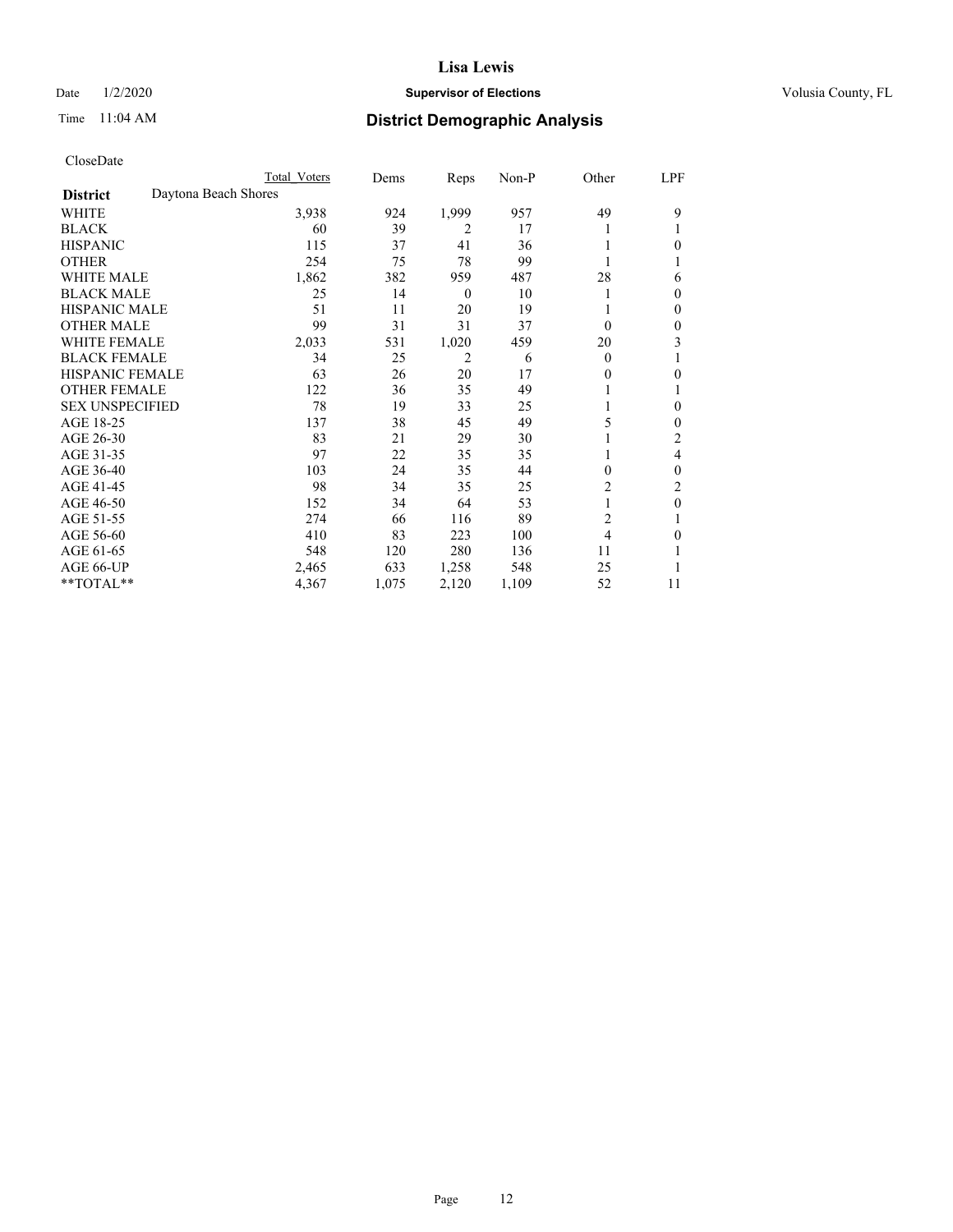### Date  $1/2/2020$  **Supervisor of Elections Supervisor of Elections** Volusia County, FL

# Time 11:04 AM **District Demographic Analysis**

|                        |        | Total Voters | Dems  | Reps  | Non-P | Other          | LPF            |
|------------------------|--------|--------------|-------|-------|-------|----------------|----------------|
| <b>District</b>        | DeBary |              |       |       |       |                |                |
| WHITE                  |        | 12,588       | 2,884 | 6,200 | 3,353 | 102            | 49             |
| <b>BLACK</b>           |        | 689          | 500   | 33    | 154   | 2              | $\mathbf{0}$   |
| <b>HISPANIC</b>        |        | 1,500        | 623   | 341   | 521   | 11             | 4              |
| <b>OTHER</b>           |        | 903          | 237   | 231   | 429   | 5              | 1              |
| WHITE MALE             |        | 5,869        | 1,118 | 3,051 | 1,621 | 46             | 33             |
| <b>BLACK MALE</b>      |        | 321          | 209   | 15    | 95    | $\overline{c}$ | $\mathbf{0}$   |
| <b>HISPANIC MALE</b>   |        | 683          | 259   | 177   | 240   | 5              | 2              |
| <b>OTHER MALE</b>      |        | 309          | 71    | 90    | 144   | 3              | 1              |
| <b>WHITE FEMALE</b>    |        | 6,554        | 1,737 | 3,083 | 1,666 | 53             | 15             |
| <b>BLACK FEMALE</b>    |        | 358          | 283   | 18    | 57    | $\overline{0}$ | $\mathbf{0}$   |
| <b>HISPANIC FEMALE</b> |        | 795          | 356   | 161   | 270   | 6              | 2              |
| <b>OTHER FEMALE</b>    |        | 410          | 135   | 101   | 172   | $\overline{c}$ | $\theta$       |
| <b>SEX UNSPECIFIED</b> |        | 381          | 76    | 109   | 192   | 3              | 1              |
| AGE 18-25              |        | 1,245        | 300   | 367   | 546   | 19             | 13             |
| AGE 26-30              |        | 923          | 232   | 333   | 348   | 8              | 2              |
| AGE 31-35              |        | 1,006        | 257   | 365   | 373   | 7              | $\overline{4}$ |
| AGE 36-40              |        | 1,037        | 241   | 376   | 397   | 7              | 16             |
| AGE 41-45              |        | 1,012        | 279   | 370   | 350   | 8              | 5              |
| AGE 46-50              |        | 1,176        | 269   | 504   | 387   | 10             | 6              |
| AGE 51-55              |        | 1,355        | 342   | 659   | 341   | 9              | 4              |
| AGE 56-60              |        | 1,528        | 388   | 747   | 377   | 14             | $\overline{c}$ |
| AGE 61-65              |        | 1,615        | 449   | 779   | 373   | 14             | $\mathbf{0}$   |
| AGE 66-UP              |        | 4,782        | 1,486 | 2,305 | 965   | 24             | 2              |
| **TOTAL**              |        | 15,680       | 4,244 | 6,805 | 4,457 | 120            | 54             |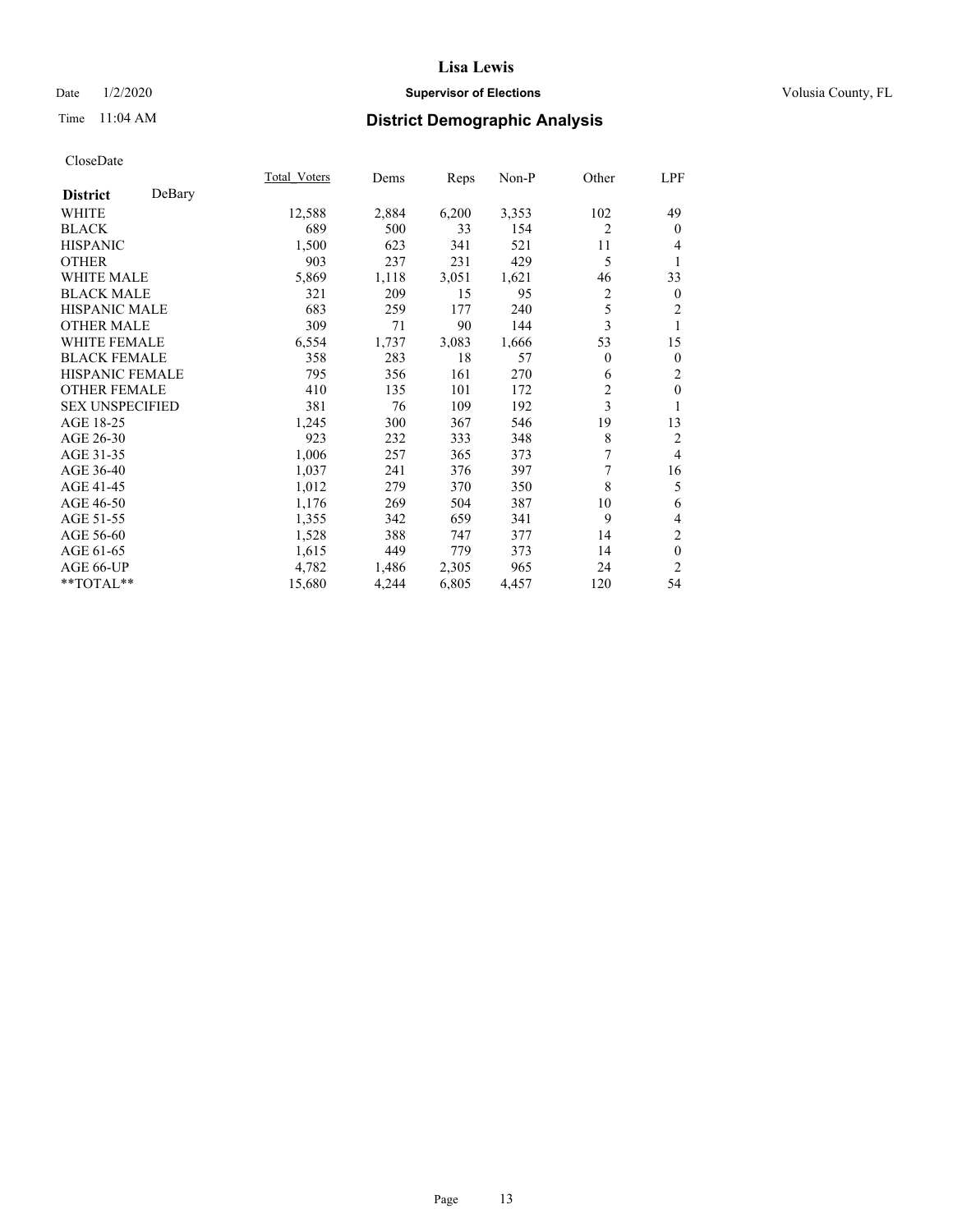### Date  $1/2/2020$  **Supervisor of Elections Supervisor of Elections** Volusia County, FL

# Time 11:04 AM **District Demographic Analysis**

|                        |        | Total Voters | Dems  | Reps  | Non-P | Other          | LPF                     |
|------------------------|--------|--------------|-------|-------|-------|----------------|-------------------------|
| <b>District</b>        | DeLand |              |       |       |       |                |                         |
| WHITE                  |        | 15,319       | 4,543 | 6,681 | 3,871 | 162            | 62                      |
| <b>BLACK</b>           |        | 2,828        | 2,227 | 95    | 492   | 12             | 2                       |
| <b>HISPANIC</b>        |        | 2,211        | 975   | 401   | 813   | 17             | 5                       |
| <b>OTHER</b>           |        | 1,314        | 476   | 243   | 584   | 8              | 3                       |
| WHITE MALE             |        | 6,755        | 1,677 | 3,102 | 1,855 | 78             | 43                      |
| <b>BLACK MALE</b>      |        | 1,082        | 802   | 45    | 228   | 5              | 2                       |
| <b>HISPANIC MALE</b>   |        | 916          | 371   | 185   | 351   | 6              | 3                       |
| <b>OTHER MALE</b>      |        | 490          | 175   | 105   | 206   | 4              | $\mathbf{0}$            |
| WHITE FEMALE           |        | 8,419        | 2,822 | 3,530 | 1,965 | 84             | 18                      |
| <b>BLACK FEMALE</b>    |        | 1,689        | 1,382 | 44    | 256   | 7              | $\mathbf{0}$            |
| <b>HISPANIC FEMALE</b> |        | 1,265        | 588   | 214   | 451   | 10             | 2                       |
| <b>OTHER FEMALE</b>    |        | 573          | 229   | 97    | 241   | $\overline{4}$ | $\overline{c}$          |
| <b>SEX UNSPECIFIED</b> |        | 483          | 175   | 98    | 207   | 1              | $\overline{2}$          |
| AGE 18-25              |        | 2,097        | 792   | 454   | 808   | 28             | 15                      |
| AGE 26-30              |        | 1,518        | 567   | 364   | 568   | 10             | 9                       |
| AGE 31-35              |        | 1,489        | 533   | 385   | 546   | 16             | 9                       |
| AGE 36-40              |        | 1,540        | 601   | 414   | 502   | 16             | 7                       |
| AGE 41-45              |        | 1,456        | 522   | 441   | 471   | 18             | 4                       |
| AGE 46-50              |        | 1,485        | 553   | 480   | 432   | 16             | 4                       |
| AGE 51-55              |        | 1,572        | 559   | 620   | 375   | 10             | 8                       |
| AGE 56-60              |        | 1,720        | 652   | 685   | 367   | 13             | $\overline{\mathbf{3}}$ |
| AGE 61-65              |        | 1,862        | 740   | 709   | 394   | 16             | 3                       |
| AGE 66-UP              |        | 6,933        | 2,702 | 2,868 | 1,297 | 56             | 10                      |
| **TOTAL**              |        | 21,672       | 8,221 | 7,420 | 5,760 | 199            | 72                      |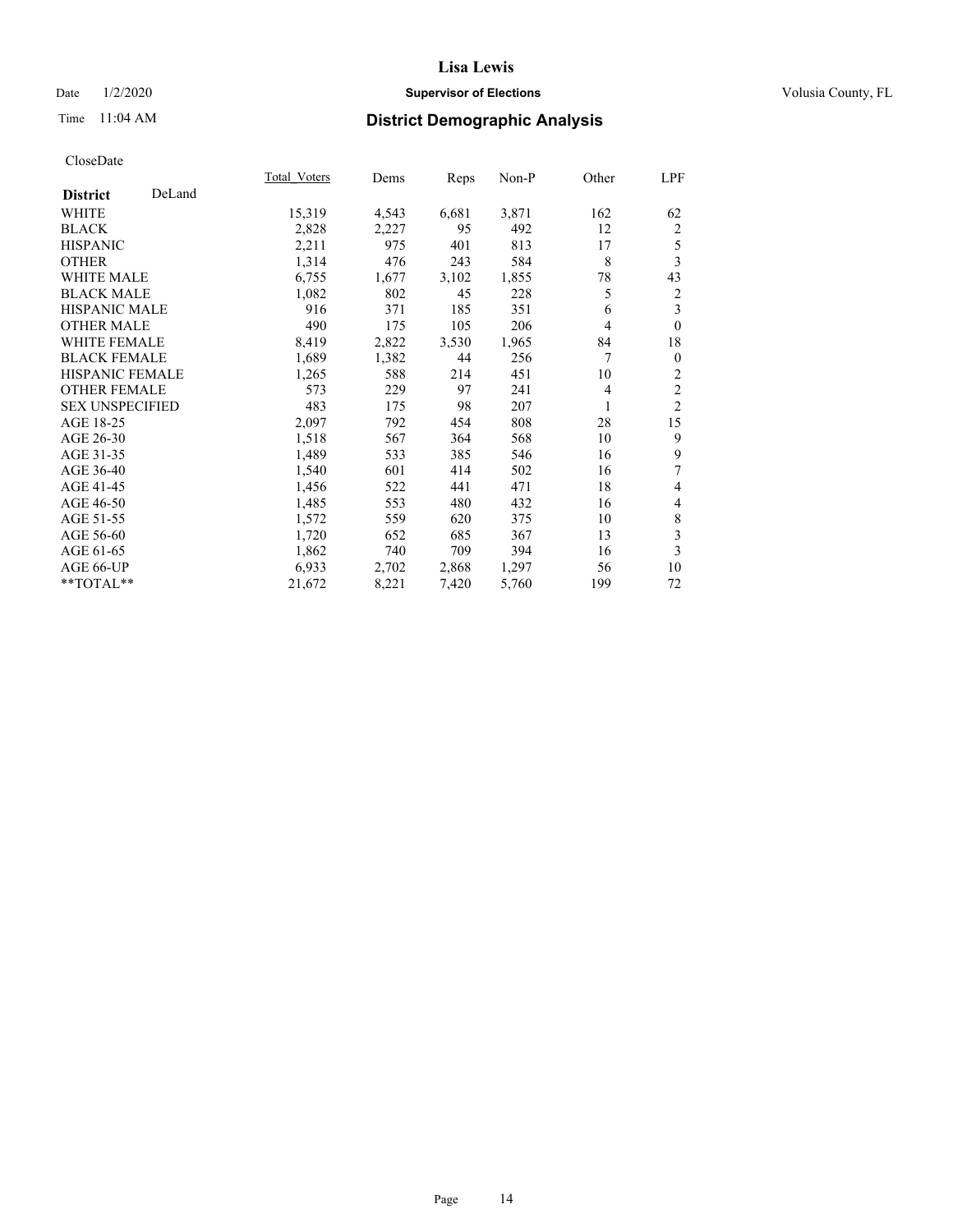### Date  $1/2/2020$  **Supervisor of Elections Supervisor of Elections** Volusia County, FL

# Time 11:04 AM **District Demographic Analysis**

|                        |         | Total Voters | Dems   | Reps   | Non-P  | Other | LPF            |
|------------------------|---------|--------------|--------|--------|--------|-------|----------------|
| <b>District</b>        | Deltona |              |        |        |        |       |                |
| WHITE                  |         | 31,975       | 8,707  | 12,958 | 9,945  | 249   | 116            |
| <b>BLACK</b>           |         | 5,990        | 4,404  | 255    | 1,297  | 31    | 3              |
| <b>HISPANIC</b>        |         | 18,622       | 8,849  | 2,532  | 7,153  | 66    | 22             |
| <b>OTHER</b>           |         | 3,811        | 1,264  | 703    | 1,810  | 28    | 6              |
| <b>WHITE MALE</b>      |         | 14,752       | 3,431  | 6,305  | 4,816  | 122   | 78             |
| <b>BLACK MALE</b>      |         | 2,652        | 1,807  | 154    | 671    | 18    | $\overline{2}$ |
| <b>HISPANIC MALE</b>   |         | 8,634        | 3,828  | 1,344  | 3,414  | 35    | 13             |
| <b>OTHER MALE</b>      |         | 1,334        | 419    | 278    | 622    | 10    | 5              |
| <b>WHITE FEMALE</b>    |         | 16,774       | 5,173  | 6,478  | 4,961  | 125   | 37             |
| <b>BLACK FEMALE</b>    |         | 3,255        | 2,541  | 96     | 604    | 13    | 1              |
| <b>HISPANIC FEMALE</b> |         | 9,702        | 4,886  | 1,166  | 3,611  | 31    | 8              |
| <b>OTHER FEMALE</b>    |         | 1,673        | 662    | 306    | 695    | 9     | 1              |
| <b>SEX UNSPECIFIED</b> |         | 1,621        | 476    | 321    | 811    | 11    | $\overline{2}$ |
| AGE 18-25              |         | 6,422        | 2,101  | 1,152  | 3,079  | 71    | 19             |
| AGE 26-30              |         | 5,002        | 1,768  | 993    | 2,181  | 36    | 24             |
| AGE 31-35              |         | 5,075        | 1,746  | 1,083  | 2,179  | 44    | 23             |
| AGE 36-40              |         | 4,947        | 1,761  | 1,085  | 2,040  | 42    | 19             |
| AGE 41-45              |         | 4,800        | 1,835  | 1,098  | 1,832  | 22    | 13             |
| AGE 46-50              |         | 5,050        | 1,811  | 1,465  | 1,714  | 44    | 16             |
| AGE 51-55              |         | 5,248        | 1,986  | 1,652  | 1,574  | 24    | 12             |
| AGE 56-60              |         | 5,725        | 2,179  | 1,951  | 1,567  | 21    | 7              |
| AGE 61-65              |         | 5,372        | 2,182  | 1,804  | 1,351  | 27    | 8              |
| AGE 66-UP              |         | 12,757       | 5,855  | 4,165  | 2,688  | 43    | 6              |
| **TOTAL**              |         | 60,398       | 23,224 | 16,448 | 20,205 | 374   | 147            |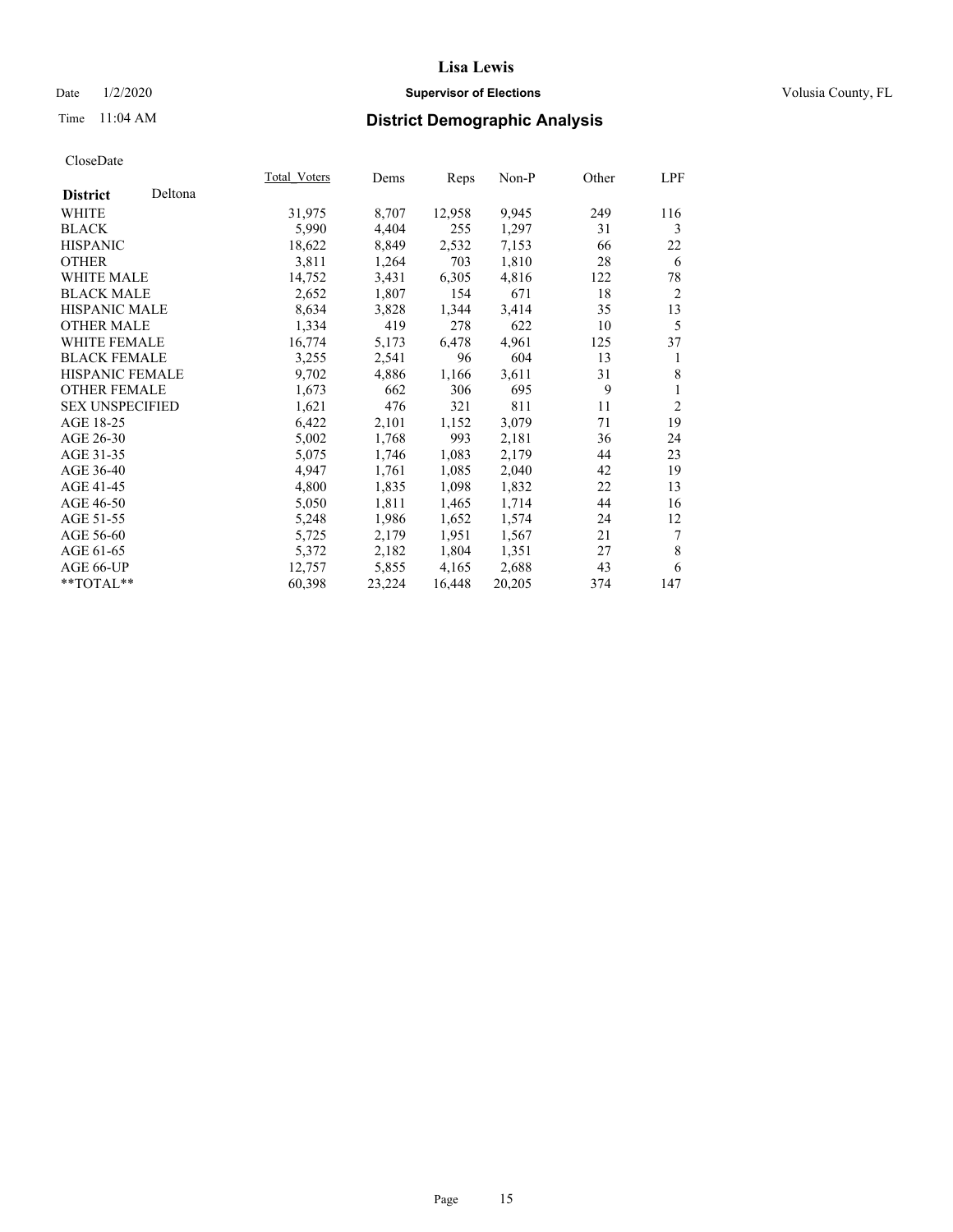### Date  $1/2/2020$  **Supervisor of Elections Supervisor of Elections** Volusia County, FL

# Time 11:04 AM **District Demographic Analysis**

|                        |           | Total Voters | Dems  | Reps  | Non-P | Other    | LPF          |
|------------------------|-----------|--------------|-------|-------|-------|----------|--------------|
| <b>District</b>        | Edgewater |              |       |       |       |          |              |
| WHITE                  |           | 14,912       | 4,262 | 6,011 | 4,439 | 154      | 46           |
| <b>BLACK</b>           |           | 354          | 263   | 17    | 68    | 6        | $\mathbf{0}$ |
| <b>HISPANIC</b>        |           | 318          | 125   | 63    | 124   | 6        | $\theta$     |
| <b>OTHER</b>           |           | 539          | 163   | 123   | 247   | 6        | $\theta$     |
| WHITE MALE             |           | 6,791        | 1,619 | 2,970 | 2,107 | 66       | 29           |
| <b>BLACK MALE</b>      |           | 167          | 112   | 10    | 40    | 5        | $\mathbf{0}$ |
| <b>HISPANIC MALE</b>   |           | 141          | 43    | 31    | 64    | 3        | $\theta$     |
| <b>OTHER MALE</b>      |           | 194          | 61    | 51    | 79    | 3        | $\mathbf{0}$ |
| <b>WHITE FEMALE</b>    |           | 7,961        | 2,607 | 2,973 | 2,276 | 88       | 17           |
| <b>BLACK FEMALE</b>    |           | 181          | 146   | 7     | 27    | 1        | $\theta$     |
| <b>HISPANIC FEMALE</b> |           | 171          | 78    | 31    | 59    | 3        | $\theta$     |
| <b>OTHER FEMALE</b>    |           | 209          | 73    | 54    | 79    | 3        | $\mathbf{0}$ |
| <b>SEX UNSPECIFIED</b> |           | 308          | 74    | 87    | 147   | $\theta$ | $\mathbf{0}$ |
| AGE 18-25              |           | 1,164        | 305   | 325   | 499   | 27       | 8            |
| AGE 26-30              |           | 951          | 252   | 289   | 390   | 16       | 4            |
| AGE 31-35              |           | 956          | 264   | 286   | 384   | 10       | 12           |
| AGE 36-40              |           | 884          | 230   | 279   | 367   | 5        | 3            |
| AGE 41-45              |           | 943          | 247   | 341   | 341   | 9        | 5            |
| AGE 46-50              |           | 1,090        | 260   | 429   | 381   | 14       | 6            |
| AGE 51-55              |           | 1,184        | 323   | 503   | 344   | 11       | 3            |
| AGE 56-60              |           | 1,612        | 474   | 681   | 437   | 19       | 1            |
| AGE 61-65              |           | 1,738        | 535   | 727   | 459   | 16       | 1            |
| AGE 66-UP              |           | 5,601        | 1,923 | 2,354 | 1,276 | 45       | 3            |
| **TOTAL**              |           | 16,123       | 4,813 | 6,214 | 4,878 | 172      | 46           |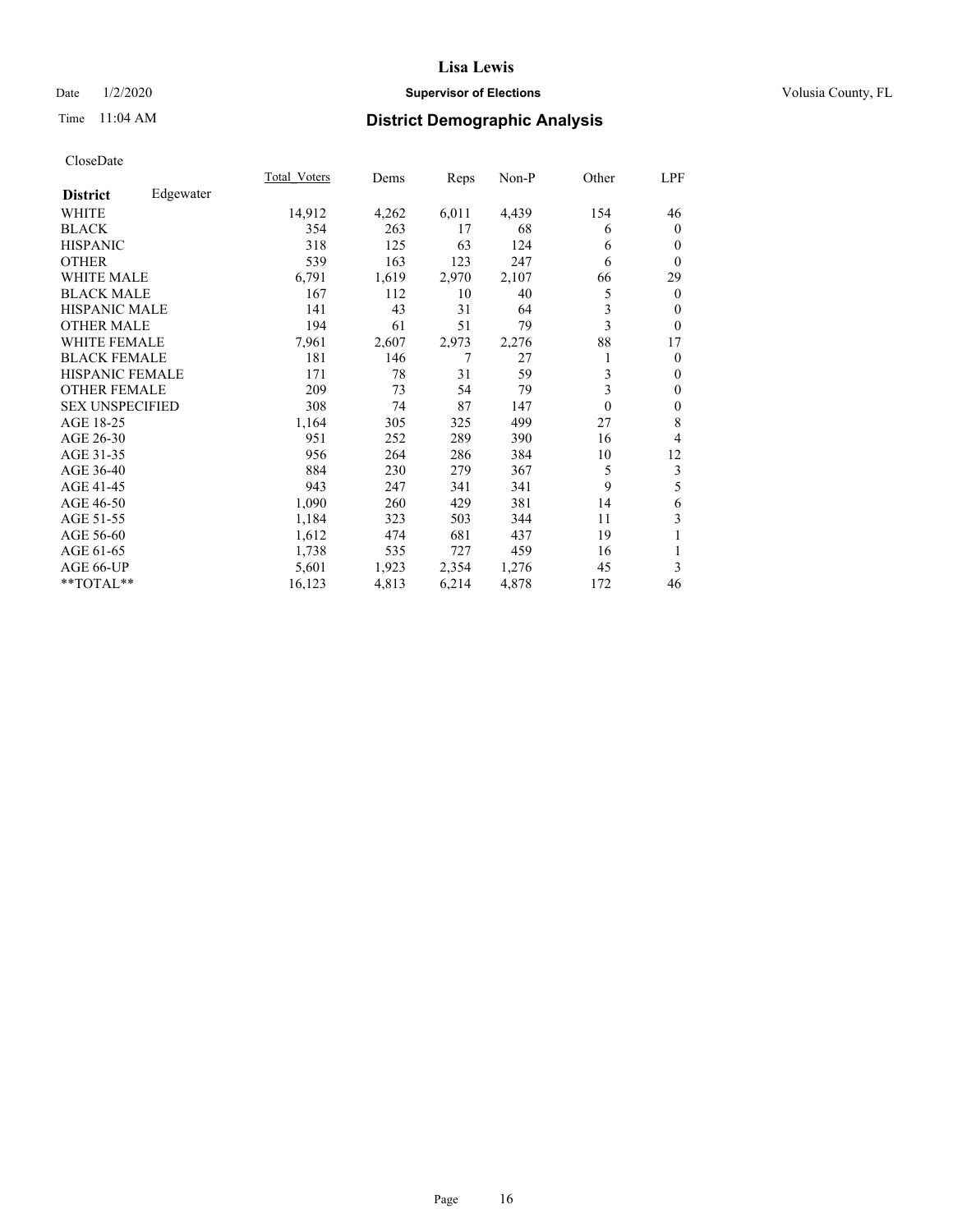### Date  $1/2/2020$  **Supervisor of Elections Supervisor of Elections** Volusia County, FL

# Time 11:04 AM **District Demographic Analysis**

|                        |            | Total Voters | Dems  | Reps  | Non-P | Other          | LPF              |
|------------------------|------------|--------------|-------|-------|-------|----------------|------------------|
| <b>District</b>        | Holly Hill |              |       |       |       |                |                  |
| WHITE                  |            | 5,950        | 1,929 | 2,119 | 1,806 | 63             | 33               |
| <b>BLACK</b>           |            | 1,044        | 763   | 34    | 242   | 3              | 2                |
| <b>HISPANIC</b>        |            | 305          | 141   | 42    | 118   | 3              | 1                |
| <b>OTHER</b>           |            | 416          | 145   | 76    | 193   | $\overline{2}$ | $\theta$         |
| <b>WHITE MALE</b>      |            | 2,720        | 742   | 1,040 | 889   | 27             | 22               |
| <b>BLACK MALE</b>      |            | 387          | 251   | 17    | 116   | 2              | 1                |
| <b>HISPANIC MALE</b>   |            | 157          | 66    | 24    | 63    | 3              | 1                |
| <b>OTHER MALE</b>      |            | 137          | 47    | 31    | 59    | $\mathbf{0}$   | $\theta$         |
| <b>WHITE FEMALE</b>    |            | 3,167        | 1,173 | 1,058 | 889   | 36             | 11               |
| <b>BLACK FEMALE</b>    |            | 643          | 503   | 17    | 121   | 1              | 1                |
| <b>HISPANIC FEMALE</b> |            | 144          | 74    | 17    | 53    | $\theta$       | $\overline{0}$   |
| <b>OTHER FEMALE</b>    |            | 169          | 78    | 31    | 60    | $\theta$       | $\theta$         |
| <b>SEX UNSPECIFIED</b> |            | 191          | 44    | 36    | 109   | $\overline{c}$ | $\boldsymbol{0}$ |
| AGE 18-25              |            | 661          | 226   | 120   | 303   | 5              | 7                |
| AGE 26-30              |            | 573          | 238   | 116   | 210   | $\,8\,$        | 1                |
| AGE 31-35              |            | 556          | 205   | 119   | 220   | 5              | 7                |
| AGE 36-40              |            | 464          | 182   | 94    | 178   | 6              | $\overline{4}$   |
| AGE 41-45              |            | 447          | 167   | 107   | 166   | 6              | $\mathbf{1}$     |
| AGE 46-50              |            | 537          | 180   | 148   | 202   | 4              | $\mathfrak{Z}$   |
| AGE 51-55              |            | 636          | 239   | 195   | 194   | 3              | $\mathfrak s$    |
| AGE 56-60              |            | 823          | 305   | 275   | 231   | 7              | 5                |
| AGE 61-65              |            | 786          | 320   | 259   | 195   | 9              | 3                |
| AGE 66-UP              |            | 2,232        | 916   | 838   | 460   | 18             | $\theta$         |
| **TOTAL**              |            | 7,715        | 2,978 | 2,271 | 2,359 | 71             | 36               |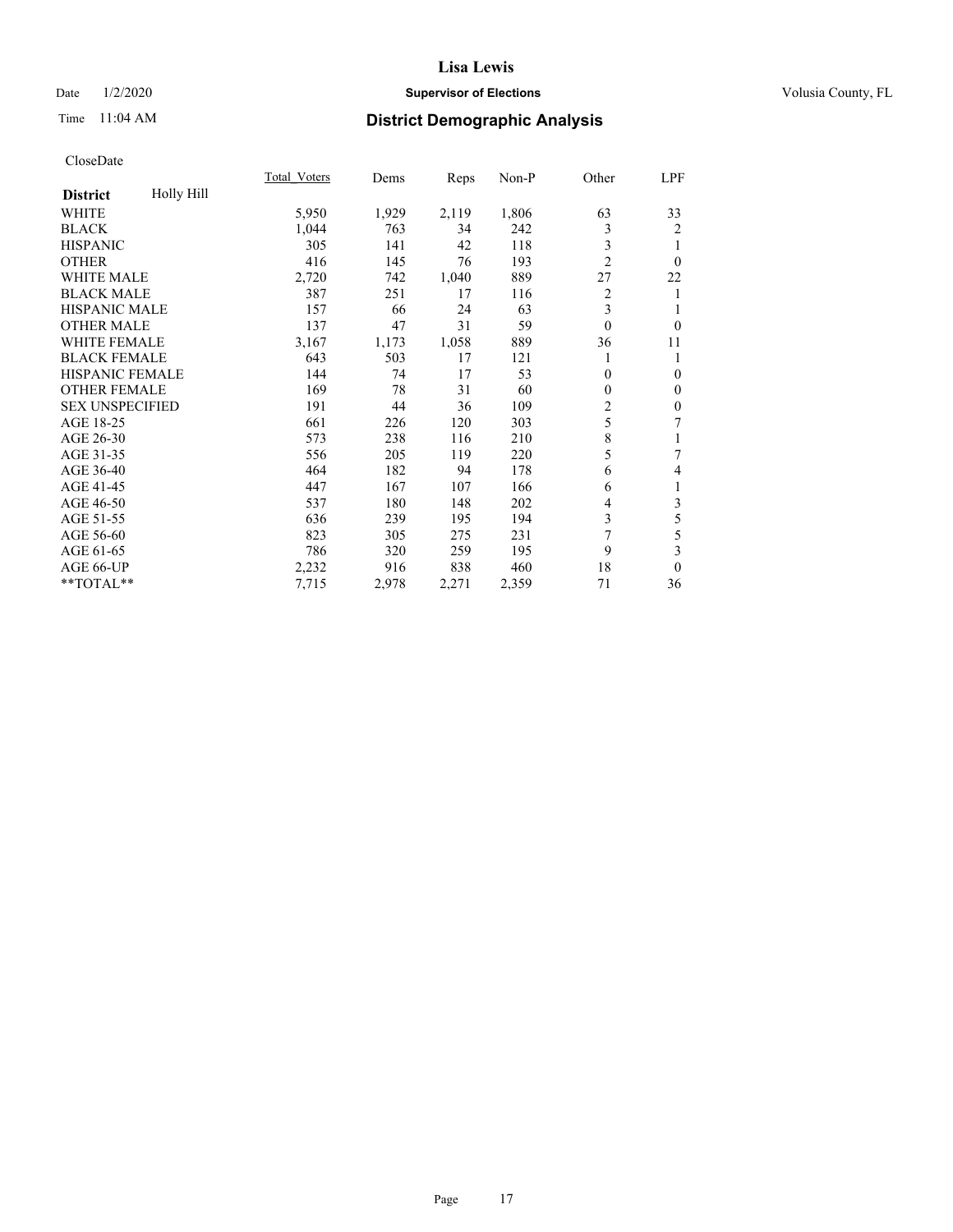### Date  $1/2/2020$  **Supervisor of Elections Supervisor of Elections** Volusia County, FL

# Time 11:04 AM **District Demographic Analysis**

|                        |            | Total Voters | Dems | Reps | Non-P | Other          | LPF |
|------------------------|------------|--------------|------|------|-------|----------------|-----|
| <b>District</b>        | Lake Helen |              |      |      |       |                |     |
| WHITE                  |            | 1,783        | 498  | 765  | 499   | 17             | 4   |
| <b>BLACK</b>           |            | 163          | 140  | 5    | 18    | 0              | 0   |
| <b>HISPANIC</b>        |            | 74           | 27   | 19   | 26    |                |     |
| <b>OTHER</b>           |            | 69           | 24   | 17   | 27    | 0              |     |
| <b>WHITE MALE</b>      |            | 822          | 198  | 375  | 240   | 5              | 4   |
| <b>BLACK MALE</b>      |            | 71           | 64   | 3    | 4     | 0              | 0   |
| <b>HISPANIC MALE</b>   |            | 32           | 15   | 7    | 9     | 0              |     |
| <b>OTHER MALE</b>      |            | 20           | 9    | 4    | 6     | $\Omega$       |     |
| <b>WHITE FEMALE</b>    |            | 941          | 298  | 379  | 252   | 12             | 0   |
| <b>BLACK FEMALE</b>    |            | 88           | 75   | 1    | 12    | $\theta$       | 0   |
| <b>HISPANIC FEMALE</b> |            | 41           | 11   | 12   | 17    |                | 0   |
| <b>OTHER FEMALE</b>    |            | 32           | 14   | 5    | 13    | 0              | 0   |
| <b>SEX UNSPECIFIED</b> |            | 42           | 5    | 20   | 17    | 0              | 0   |
| AGE 18-25              |            | 165          | 38   | 55   | 68    | 3              |     |
| AGE 26-30              |            | 133          | 27   | 52   | 53    | 0              |     |
| AGE 31-35              |            | 133          | 38   | 40   | 52    | 3              | 0   |
| AGE 36-40              |            | 131          | 40   | 38   | 52    |                | 0   |
| AGE 41-45              |            | 133          | 33   | 41   | 57    |                |     |
| AGE 46-50              |            | 146          | 38   | 52   | 51    | 2              | 3   |
| AGE 51-55              |            | 172          | 47   | 82   | 41    | $\overline{c}$ | 0   |
| AGE 56-60              |            | 232          | 75   | 105  | 49    | 3              | 0   |
| AGE 61-65              |            | 234          | 88   | 99   | 45    | 2              | 0   |
| AGE 66-UP              |            | 610          | 265  | 242  | 102   |                | 0   |
| **TOTAL**              |            | 2,089        | 689  | 806  | 570   | 18             | 6   |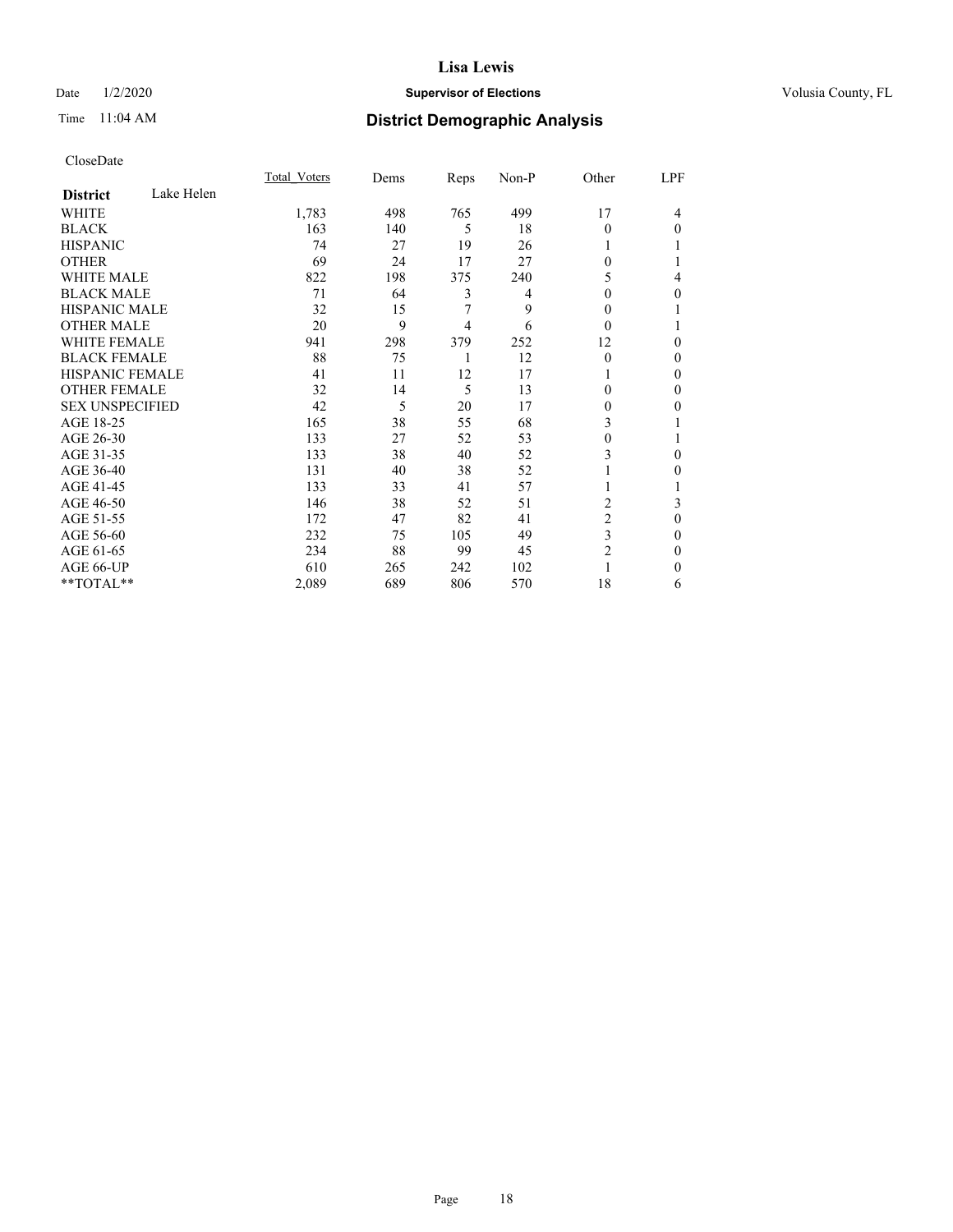### Date  $1/2/2020$  **Supervisor of Elections Supervisor of Elections** Volusia County, FL

# Time 11:04 AM **District Demographic Analysis**

|                                     | Total Voters | Dems  | Reps  | $Non-P$ | Other    | LPF            |
|-------------------------------------|--------------|-------|-------|---------|----------|----------------|
| New Smyrna Beach<br><b>District</b> |              |       |       |         |          |                |
| WHITE                               | 20,105       | 5,534 | 9,169 | 5,058   | 288      | 56             |
| <b>BLACK</b>                        | 723          | 586   | 21    | 113     | 1        | 2              |
| <b>HISPANIC</b>                     | 415          | 142   | 137   | 132     | 4        | $\theta$       |
| <b>OTHER</b>                        | 727          | 203   | 206   | 311     | 5        | $\overline{2}$ |
| <b>WHITE MALE</b>                   | 9,218        | 2,135 | 4,439 | 2,465   | 143      | 36             |
| <b>BLACK MALE</b>                   | 292          | 219   | 9     | 61      | 1        | 2              |
| <b>HISPANIC MALE</b>                | 198          | 63    | 67    | 66      | 2        | $\theta$       |
| <b>OTHER MALE</b>                   | 262          | 65    | 82    | 110     | 4        | 1              |
| <b>WHITE FEMALE</b>                 | 10,711       | 3,350 | 4,656 | 2,541   | 145      | 19             |
| <b>BLACK FEMALE</b>                 | 419          | 357   | 11    | 51      | 0        | $\mathbf{0}$   |
| HISPANIC FEMALE                     | 208          | 78    | 67    | 61      | 2        | $\mathbf{0}$   |
| <b>OTHER FEMALE</b>                 | 309          | 110   | 95    | 102     | 1        | 1              |
| <b>SEX UNSPECIFIED</b>              | 353          | 88    | 107   | 157     | $\theta$ | 1              |
| AGE 18-25                           | 1,269        | 348   | 404   | 479     | 32       | 6              |
| AGE 26-30                           | 938          | 253   | 290   | 368     | 20       | 7              |
| AGE 31-35                           | 1,012        | 282   | 322   | 384     | 17       | 7              |
| AGE 36-40                           | 1,066        | 311   | 353   | 375     | 18       | 9              |
| AGE 41-45                           | 1,006        | 262   | 374   | 349     | 16       | 5              |
| AGE 46-50                           | 1,292        | 355   | 541   | 369     | 23       | 4              |
| AGE 51-55                           | 1,593        | 376   | 771   | 415     | 27       | 4              |
| AGE 56-60                           | 2,292        | 597   | 1,125 | 536     | 30       | 4              |
| AGE 61-65                           | 2,641        | 821   | 1,193 | 589     | 31       | 7              |
| AGE 66-UP                           | 8,861        | 2,860 | 4,160 | 1,750   | 84       | 7              |
| **TOTAL**                           | 21,970       | 6,465 | 9,533 | 5,614   | 298      | 60             |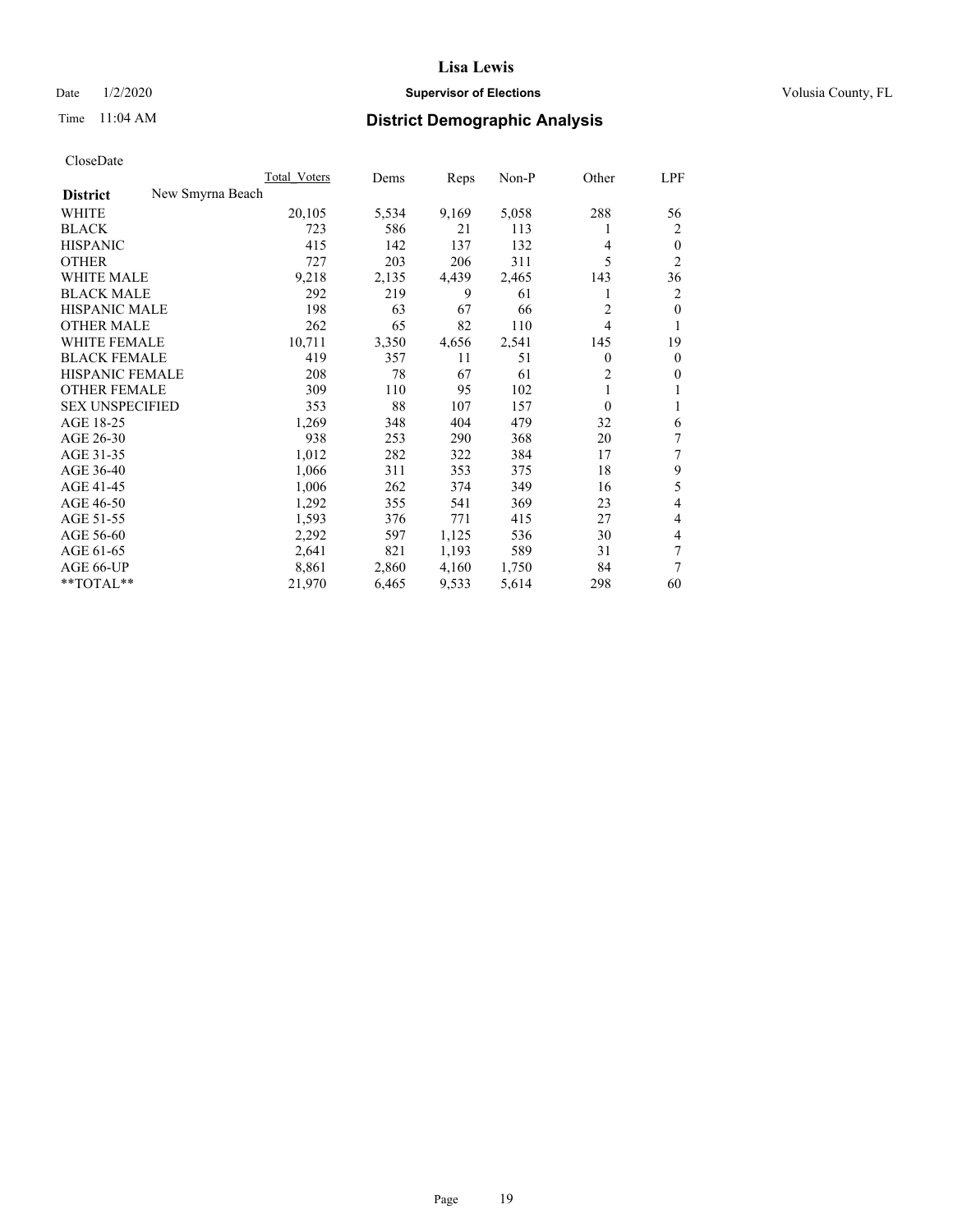### Date  $1/2/2020$  **Supervisor of Elections Supervisor of Elections** Volusia County, FL

# Time 11:04 AM **District Demographic Analysis**

|                        |          | Total Voters | Dems | Reps             | Non-P | Other          | LPF      |
|------------------------|----------|--------------|------|------------------|-------|----------------|----------|
| <b>District</b>        | Oak Hill |              |      |                  |       |                |          |
| WHITE                  |          | 1,312        | 319  | 617              | 357   | 16             | 3        |
| <b>BLACK</b>           |          | 142          | 120  | 4                | 18    | 0              | 0        |
| <b>HISPANIC</b>        |          | 12           | 6    | 1                | 5     | 0              | 0        |
| <b>OTHER</b>           |          | 42           | 12   | 15               | 15    | 0              | 0        |
| WHITE MALE             |          | 651          | 142  | 314              | 190   | 3              | 2        |
| <b>BLACK MALE</b>      |          | 64           | 49   | 2                | 13    | $\theta$       | $\theta$ |
| <b>HISPANIC MALE</b>   |          | 5            |      | 1                | 3     | $\theta$       | 0        |
| <b>OTHER MALE</b>      |          | 16           | 3    | 7                | 6     | $\Omega$       | 0        |
| WHITE FEMALE           |          | 643          | 175  | 292              | 162   | 13             |          |
| <b>BLACK FEMALE</b>    |          | 78           | 71   | 2                | 5     | $\Omega$       | 0        |
| <b>HISPANIC FEMALE</b> |          | 7            | 5    | $\boldsymbol{0}$ | 2     | $\Omega$       | 0        |
| <b>OTHER FEMALE</b>    |          | 16           | 8    | 5                | 3     | $\Omega$       | 0        |
| <b>SEX UNSPECIFIED</b> |          | 28           | 3    | 14               | 11    | 0              | 0        |
| AGE 18-25              |          | 97           | 31   | 23               | 38    | 5              | 0        |
| AGE 26-30              |          | 64           | 22   | 18               | 22    | 2              | 0        |
| AGE 31-35              |          | 58           | 18   | 21               | 18    |                | 0        |
| AGE 36-40              |          | 77           | 27   | 26               | 23    | 0              |          |
| AGE 41-45              |          | 70           | 23   | 19               | 28    | $\theta$       | 0        |
| AGE 46-50              |          | 81           | 23   | 32               | 25    |                | 0        |
| AGE 51-55              |          | 119          | 35   | 53               | 31    | 0              | 0        |
| AGE 56-60              |          | 169          | 50   | 78               | 36    | 5              | 0        |
| AGE 61-65              |          | 182          | 58   | 85               | 37    | $\theta$       | 2        |
| AGE 66-UP              |          | 591          | 170  | 282              | 137   | $\overline{c}$ | 0        |
| **TOTAL**              |          | 1,508        | 457  | 637              | 395   | 16             | 3        |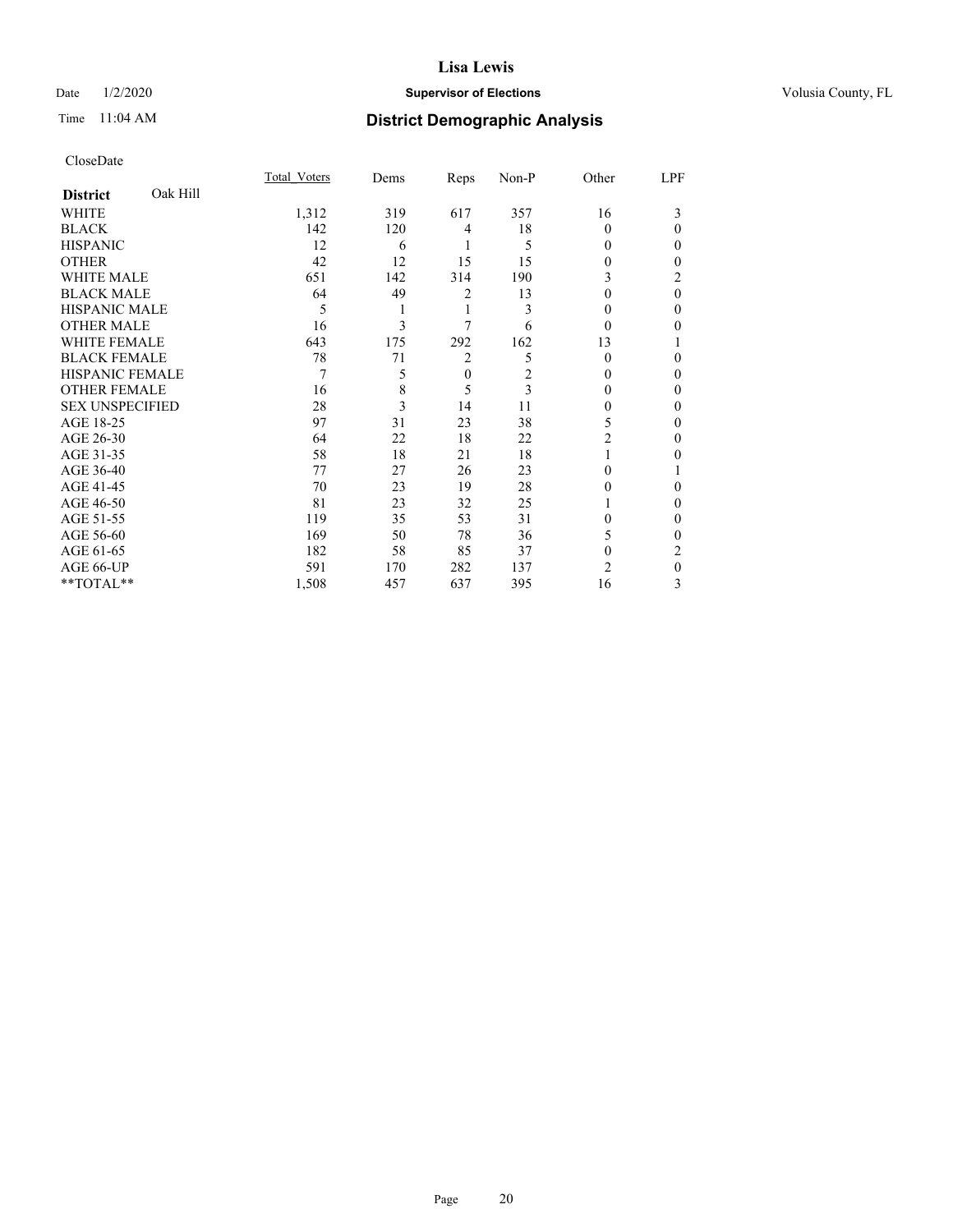### Date  $1/2/2020$  **Supervisor of Elections Supervisor of Elections** Volusia County, FL

# Time 11:04 AM **District Demographic Analysis**

|                        |             | Total Voters | Dems  | Reps  | Non-P | Other          | LPF            |
|------------------------|-------------|--------------|-------|-------|-------|----------------|----------------|
| <b>District</b>        | Orange City |              |       |       |       |                |                |
| WHITE                  |             | 5,674        | 1,561 | 2,515 | 1,536 | 44             | 18             |
| <b>BLACK</b>           |             | 465          | 359   | 19    | 86    | 1              | $\mathbf{0}$   |
| <b>HISPANIC</b>        |             | 1,308        | 589   | 196   | 516   | 7              | $\Omega$       |
| <b>OTHER</b>           |             | 379          | 122   | 82    | 171   | 3              | 1              |
| WHITE MALE             |             | 2,430        | 544   | 1,142 | 711   | 21             | 12             |
| <b>BLACK MALE</b>      |             | 177          | 126   | 12    | 39    | $\theta$       | $\mathbf{0}$   |
| <b>HISPANIC MALE</b>   |             | 538          | 230   | 103   | 199   | 6              | $\theta$       |
| <b>OTHER MALE</b>      |             | 133          | 37    | 35    | 59    |                | 1              |
| <b>WHITE FEMALE</b>    |             | 3,195        | 1,009 | 1,352 | 806   | 22             | 6              |
| <b>BLACK FEMALE</b>    |             | 282          | 229   | 7     | 45    | 1              | $\mathbf{0}$   |
| <b>HISPANIC FEMALE</b> |             | 748          | 350   | 92    | 305   |                | $\theta$       |
| <b>OTHER FEMALE</b>    |             | 171          | 72    | 36    | 62    |                | $\mathbf{0}$   |
| <b>SEX UNSPECIFIED</b> |             | 151          | 34    | 32    | 83    | $\overline{c}$ | $\mathbf{0}$   |
| AGE 18-25              |             | 642          | 204   | 153   | 278   | 4              | 3              |
| AGE 26-30              |             | 473          | 149   | 112   | 201   | 7              | 4              |
| AGE 31-35              |             | 460          | 156   | 125   | 174   | 3              | $\overline{c}$ |
| AGE 36-40              |             | 471          | 161   | 133   | 172   | $\overline{c}$ | 3              |
| AGE 41-45              |             | 465          | 160   | 125   | 172   | 6              | $\overline{c}$ |
| AGE 46-50              |             | 541          | 155   | 204   | 177   | 5              | $\mathbf{0}$   |
| AGE 51-55              |             | 539          | 167   | 201   | 167   | 3              | 1              |
| AGE 56-60              |             | 643          | 216   | 232   | 186   | 8              | 1              |
| AGE 61-65              |             | 693          | 240   | 270   | 178   | 4              | 1              |
| AGE 66-UP              |             | 2,899        | 1,023 | 1,257 | 604   | 13             | $\overline{c}$ |
| **TOTAL**              |             | 7,826        | 2,631 | 2,812 | 2,309 | 55             | 19             |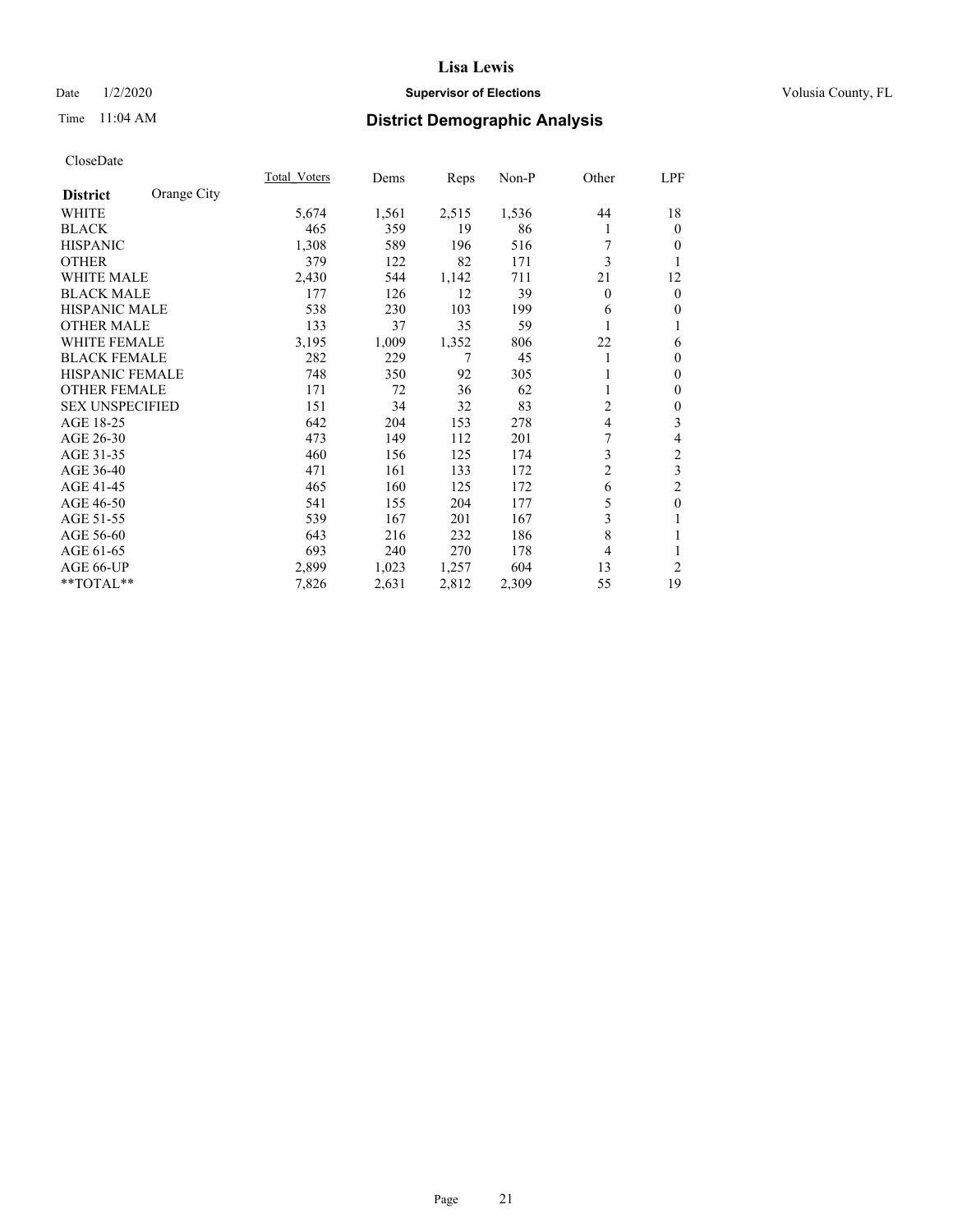### Date  $1/2/2020$  **Supervisor of Elections Supervisor of Elections** Volusia County, FL

# Time 11:04 AM **District Demographic Analysis**

|                        |              | Total Voters | Dems  | Reps   | Non-P | Other | LPF              |
|------------------------|--------------|--------------|-------|--------|-------|-------|------------------|
| <b>District</b>        | Ormond Beach |              |       |        |       |       |                  |
| WHITE                  |              | 28,102       | 8,016 | 12,628 | 7,150 | 241   | 67               |
| <b>BLACK</b>           |              | 1,072        | 808   | 54     | 200   | 9     | 1                |
| <b>HISPANIC</b>        |              | 929          | 360   | 225    | 331   | 9     | $\overline{4}$   |
| <b>OTHER</b>           |              | 1,789        | 546   | 443    | 780   | 16    | $\overline{4}$   |
| <b>WHITE MALE</b>      |              | 12,745       | 3,080 | 6,089  | 3,419 | 106   | 51               |
| <b>BLACK MALE</b>      |              | 459          | 320   | 23     | 110   | 5     | 1                |
| <b>HISPANIC MALE</b>   |              | 384          | 137   | 110    | 130   | 5     | $\overline{2}$   |
| <b>OTHER MALE</b>      |              | 664          | 187   | 159    | 306   | 10    | $\overline{2}$   |
| <b>WHITE FEMALE</b>    |              | 15,046       | 4,857 | 6,432  | 3,607 | 134   | 16               |
| <b>BLACK FEMALE</b>    |              | 595          | 474   | 30     | 87    | 4     | $\overline{0}$   |
| <b>HISPANIC FEMALE</b> |              | 528          | 220   | 111    | 191   | 4     | $\mathfrak{2}$   |
| <b>OTHER FEMALE</b>    |              | 793          | 277   | 216    | 296   | 4     | $\boldsymbol{0}$ |
| <b>SEX UNSPECIFIED</b> |              | 678          | 178   | 180    | 315   | 3     | $\overline{2}$   |
| AGE 18-25              |              | 2,542        | 677   | 838    | 975   | 40    | 12               |
| AGE 26-30              |              | 1,720        | 487   | 571    | 636   | 22    | 4                |
| AGE 31-35              |              | 1,811        | 541   | 598    | 648   | 15    | 9                |
| AGE 36-40              |              | 1,727        | 453   | 599    | 647   | 16    | 12               |
| AGE 41-45              |              | 1,722        | 460   | 653    | 575   | 18    | 16               |
| AGE 46-50              |              | 2,164        | 550   | 945    | 640   | 21    | 8                |
| AGE 51-55              |              | 2,627        | 717   | 1,217  | 664   | 24    | $\mathfrak s$    |
| AGE 56-60              |              | 2,979        | 871   | 1,340  | 742   | 24    | $\overline{c}$   |
| AGE 61-65              |              | 3,319        | 1,084 | 1,505  | 693   | 35    | $\overline{2}$   |
| AGE 66-UP              |              | 11,281       | 3,890 | 5,084  | 2,241 | 60    | 6                |
| **TOTAL**              |              | 31,892       | 9,730 | 13,350 | 8,461 | 275   | 76               |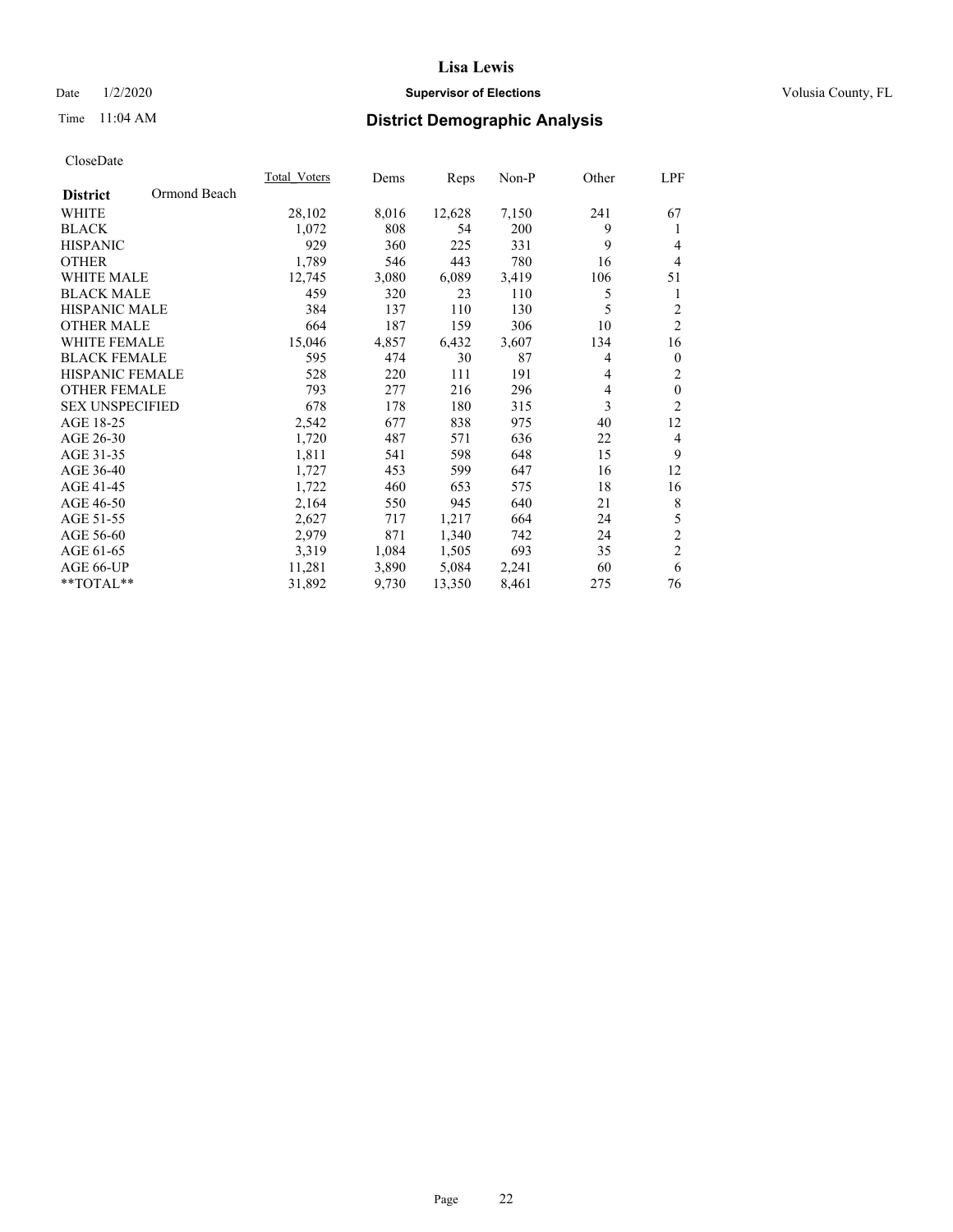### Date  $1/2/2020$  **Supervisor of Elections Supervisor of Elections** Volusia County, FL

| CloseDate |
|-----------|
|-----------|

|                        |         | Total Voters | Dems | Reps         | Non-P          | Other          | LPF      |
|------------------------|---------|--------------|------|--------------|----------------|----------------|----------|
| <b>District</b>        | Pierson |              |      |              |                |                |          |
| WHITE                  |         | 553          | 145  | 287          | 109            | 6              | 6        |
| <b>BLACK</b>           |         | 37           | 30   |              | 6              | $\Omega$       | $\Omega$ |
| <b>HISPANIC</b>        |         | 176          | 82   | 11           | 83             | 0              | 0        |
| <b>OTHER</b>           |         | 33           | 8    | 6            | 19             | 0              | 0        |
| <b>WHITE MALE</b>      |         | 271          | 67   | 140          | 55             | 4              | 5        |
| <b>BLACK MALE</b>      |         | 17           | 14   | 1            | $\overline{2}$ | $\Omega$       | $\Omega$ |
| <b>HISPANIC MALE</b>   |         | 92           | 45   | 7            | 40             | $_{0}$         | 0        |
| <b>OTHER MALE</b>      |         | 15           | 2    | 5            | 8              | 0              | 0        |
| <b>WHITE FEMALE</b>    |         | 276          | 77   | 143          | 53             | 2              |          |
| <b>BLACK FEMALE</b>    |         | 20           | 16   | $\mathbf{0}$ | 4              | $\Omega$       | 0        |
| <b>HISPANIC FEMALE</b> |         | 81           | 35   | 4            | 42             | 0              | 0        |
| <b>OTHER FEMALE</b>    |         | 11           | 5    | 1            | 5              | 0              | 0        |
| <b>SEX UNSPECIFIED</b> |         | 16           | 4    | 4            | 8              | 0              | 0        |
| AGE 18-25              |         | 107          | 32   | 19           | 55             | 0              |          |
| AGE 26-30              |         | 77           | 30   | 18           | 27             | $\theta$       | 2        |
| AGE 31-35              |         | 53           | 17   | 17           | 19             |                | 0        |
| AGE 36-40              |         | 57           | 12   | 21           | 23             | 0              |          |
| AGE 41-45              |         | 48           | 8    | 20           | 18             | $_{0}$         | 2        |
| AGE 46-50              |         | 51           | 13   | 21           | 17             | 0              | $\theta$ |
| AGE 51-55              |         | 46           | 17   | 19           | 9              |                | 0        |
| AGE 56-60              |         | 77           | 28   | 33           | 15             |                | 0        |
| AGE 61-65              |         | 97           | 30   | 46           | 19             | 2              | 0        |
| AGE 66-UP              |         | 186          | 78   | 91           | 15             | $\overline{c}$ | 0        |
| **TOTAL**              |         | 799          | 265  | 305          | 217            | 6              | 6        |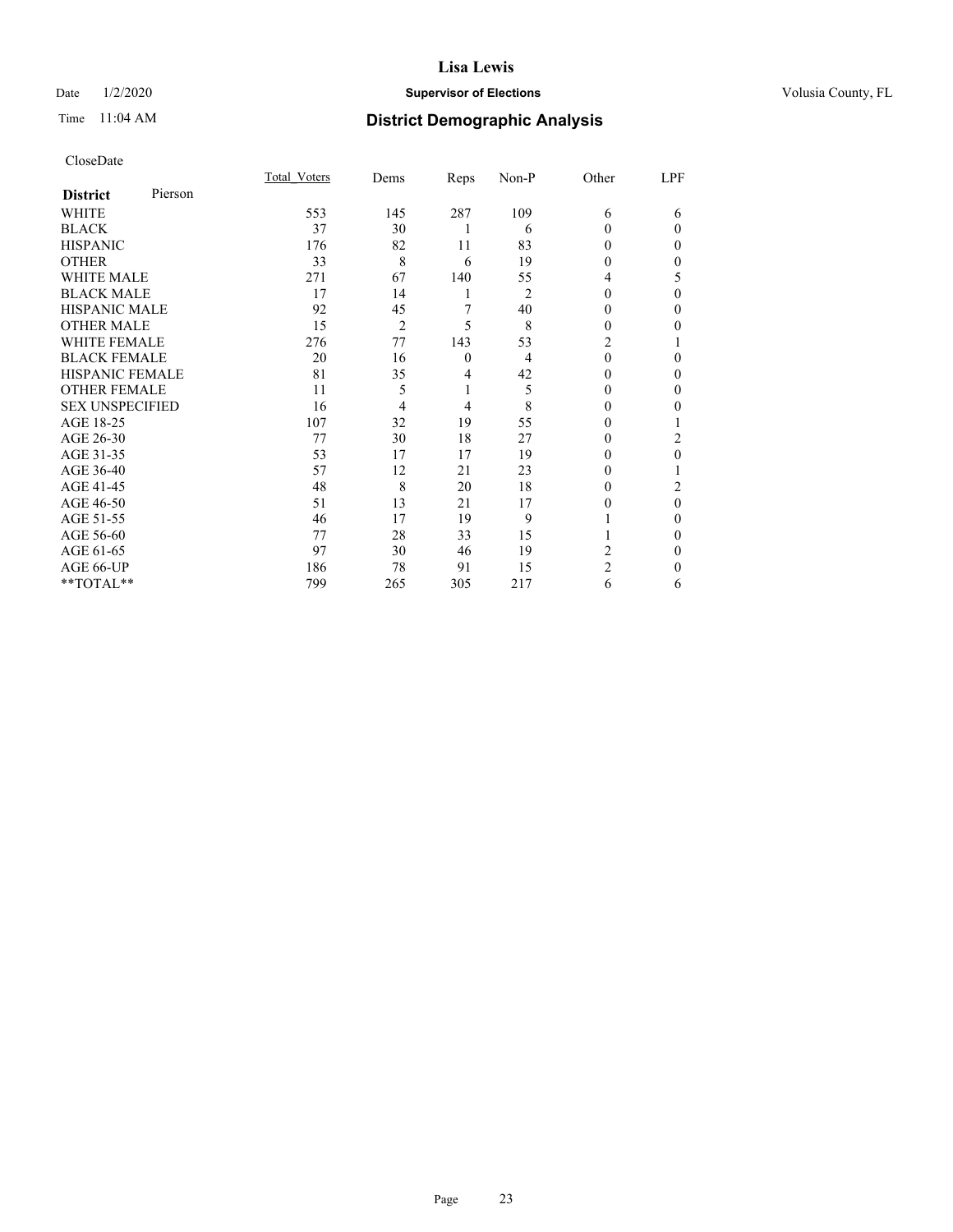### Date  $1/2/2020$  **Supervisor of Elections Supervisor of Elections** Volusia County, FL

# Time 11:04 AM **District Demographic Analysis**

|                        |             | Total Voters | Dems | Reps           | Non-P | Other          | LPF          |
|------------------------|-------------|--------------|------|----------------|-------|----------------|--------------|
| <b>District</b>        | Ponce Inlet |              |      |                |       |                |              |
| WHITE                  |             | 2,928        | 674  | 1,533          | 673   | 40             | 8            |
| <b>BLACK</b>           |             | 13           | 3    | 4              | 6     | $\theta$       | $\theta$     |
| <b>HISPANIC</b>        |             | 62           | 11   | 26             | 24    | 0              |              |
| <b>OTHER</b>           |             | 109          | 29   | 43             | 37    | 0              | $\theta$     |
| <b>WHITE MALE</b>      |             | 1,405        | 268  | 763            | 348   | 20             | 6            |
| <b>BLACK MALE</b>      |             | 7            | 1    | 2              | 4     | $\theta$       | $\mathbf{0}$ |
| <b>HISPANIC MALE</b>   |             | 23           | 4    | 11             | 8     | 0              | $\mathbf{0}$ |
| <b>OTHER MALE</b>      |             | 40           | 12   | 16             | 12    | $\theta$       | $\mathbf{0}$ |
| <b>WHITE FEMALE</b>    |             | 1,499        | 399  | 763            | 315   | 20             | 2            |
| <b>BLACK FEMALE</b>    |             | 6            | 2    | $\overline{2}$ | 2     | $\theta$       | $\mathbf{0}$ |
| <b>HISPANIC FEMALE</b> |             | 39           | 7    | 15             | 16    | 0              | 1            |
| <b>OTHER FEMALE</b>    |             | 45           | 13   | 17             | 15    | 0              | $\theta$     |
| <b>SEX UNSPECIFIED</b> |             | 48           | 11   | 17             | 20    | 0              | $\mathbf{0}$ |
| AGE 18-25              |             | 148          | 29   | 53             | 58    | 6              | 2            |
| AGE 26-30              |             | 96           | 21   | 35             | 37    | 2              | 1            |
| AGE 31-35              |             | 70           | 15   | 25             | 29    | 0              |              |
| AGE 36-40              |             | 78           | 22   | 31             | 25    | 0              | $\mathbf{0}$ |
| AGE 41-45              |             | 90           | 12   | 44             | 33    |                | $\theta$     |
| AGE 46-50              |             | 150          | 36   | 72             | 37    | 3              | 2            |
| AGE 51-55              |             | 207          | 33   | 112            | 61    | $\theta$       | 1            |
| AGE 56-60              |             | 343          | 85   | 186            | 69    | $\overline{c}$ | 1            |
| AGE 61-65              |             | 424          | 93   | 234            | 84    | 13             | $\theta$     |
| AGE 66-UP              |             | 1,506        | 371  | 814            | 307   | 13             | 1            |
| **TOTAL**              |             | 3,112        | 717  | 1,606          | 740   | 40             | 9            |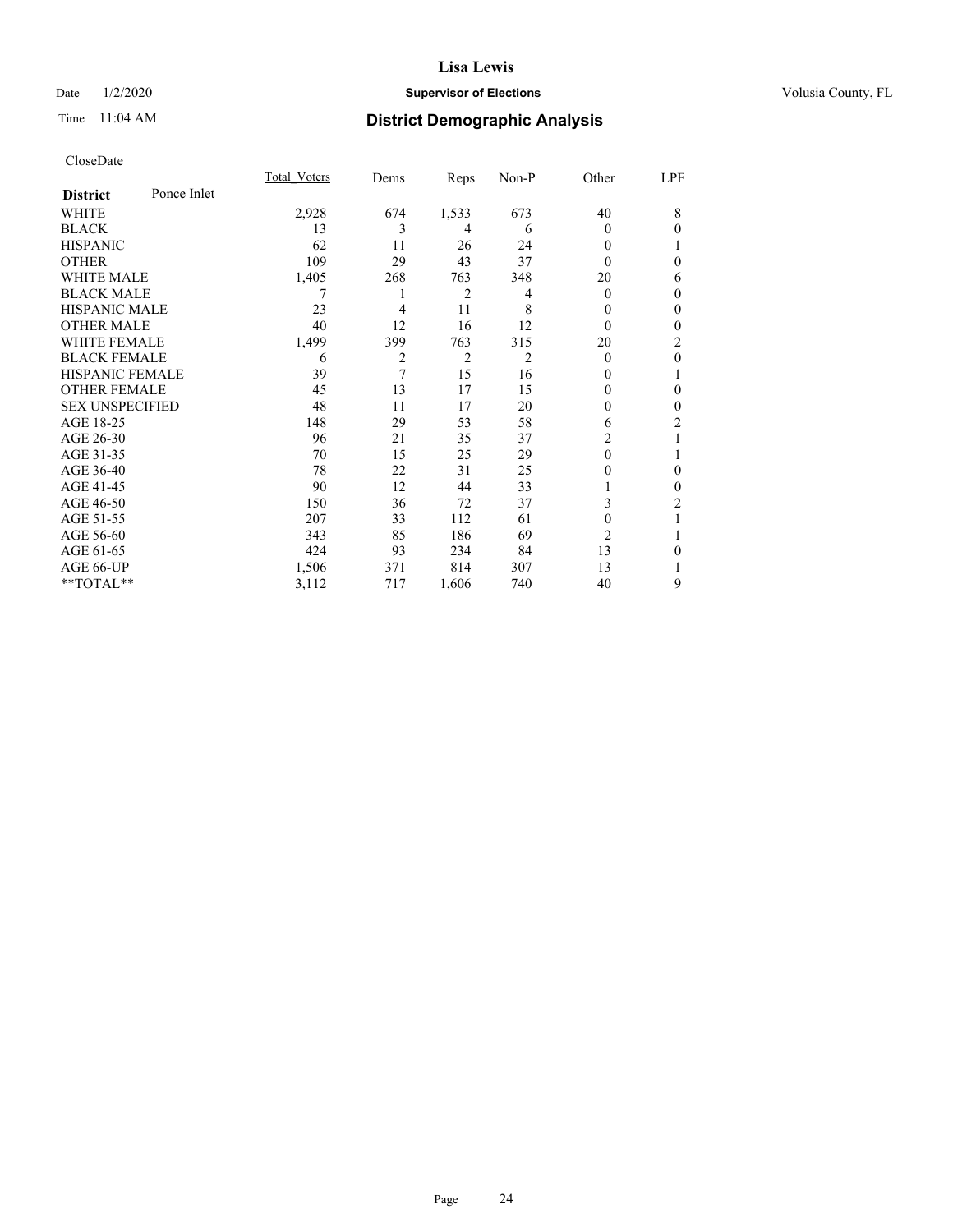### Date  $1/2/2020$  **Supervisor of Elections Supervisor of Elections** Volusia County, FL

# Time 11:04 AM **District Demographic Analysis**

|                                | <b>Total Voters</b> | Dems   | Reps   | Non-P  | Other | LPF              |
|--------------------------------|---------------------|--------|--------|--------|-------|------------------|
| Port Orange<br><b>District</b> |                     |        |        |        |       |                  |
| WHITE                          | 37,721              | 10,623 | 15,834 | 10,734 | 416   | 114              |
| <b>BLACK</b>                   | 1,368               | 985    | 77     | 294    | 10    | 2                |
| <b>HISPANIC</b>                | 1,670               | 595    | 386    | 669    | 14    | 6                |
| <b>OTHER</b>                   | 2,272               | 694    | 542    | 1,000  | 31    | 5                |
| <b>WHITE MALE</b>              | 17,252              | 4,099  | 7,714  | 5,152  | 212   | 75               |
| <b>BLACK MALE</b>              | 582                 | 387    | 47     | 143    | 5     | $\boldsymbol{0}$ |
| HISPANIC MALE                  | 754                 | 258    | 201    | 284    | 8     | 3                |
| <b>OTHER MALE</b>              | 849                 | 241    | 218    | 370    | 15    | 5                |
| WHITE FEMALE                   | 19,958              | 6,397  | 7,911  | 5,409  | 203   | 38               |
| <b>BLACK FEMALE</b>            | 766                 | 584    | 30     | 146    | 5     | 1                |
| HISPANIC FEMALE                | 883                 | 328    | 176    | 370    | 6     | 3                |
| <b>OTHER FEMALE</b>            | 1,007               | 359    | 250    | 384    | 14    | $\mathbf{0}$     |
| <b>SEX UNSPECIFIED</b>         | 980                 | 244    | 292    | 439    | 3     | $\overline{c}$   |
| AGE 18-25                      | 3,770               | 1,031  | 1,072  | 1,561  | 91    | 15               |
| AGE 26-30                      | 2,774               | 786    | 833    | 1,101  | 44    | 10               |
| AGE 31-35                      | 2,680               | 794    | 797    | 1,031  | 36    | 22               |
| AGE 36-40                      | 2,737               | 747    | 892    | 1,049  | 33    | 16               |
| AGE 41-45                      | 2,628               | 700    | 971    | 907    | 32    | 18               |
| AGE 46-50                      | 3,024               | 836    | 1,212  | 932    | 30    | 14               |
| AGE 51-55                      | 3,328               | 897    | 1,419  | 967    | 34    | 11               |
| AGE 56-60                      | 4,130               | 1,196  | 1,799  | 1,086  | 40    | 9                |
| AGE 61-65                      | 4,204               | 1,414  | 1,796  | 961    | 30    | 3                |
| AGE 66-UP                      | 13,756              | 4,496  | 6,048  | 3,102  | 101   | 9                |
| **TOTAL**                      | 43,031              | 12,897 | 16,839 | 12,697 | 471   | 127              |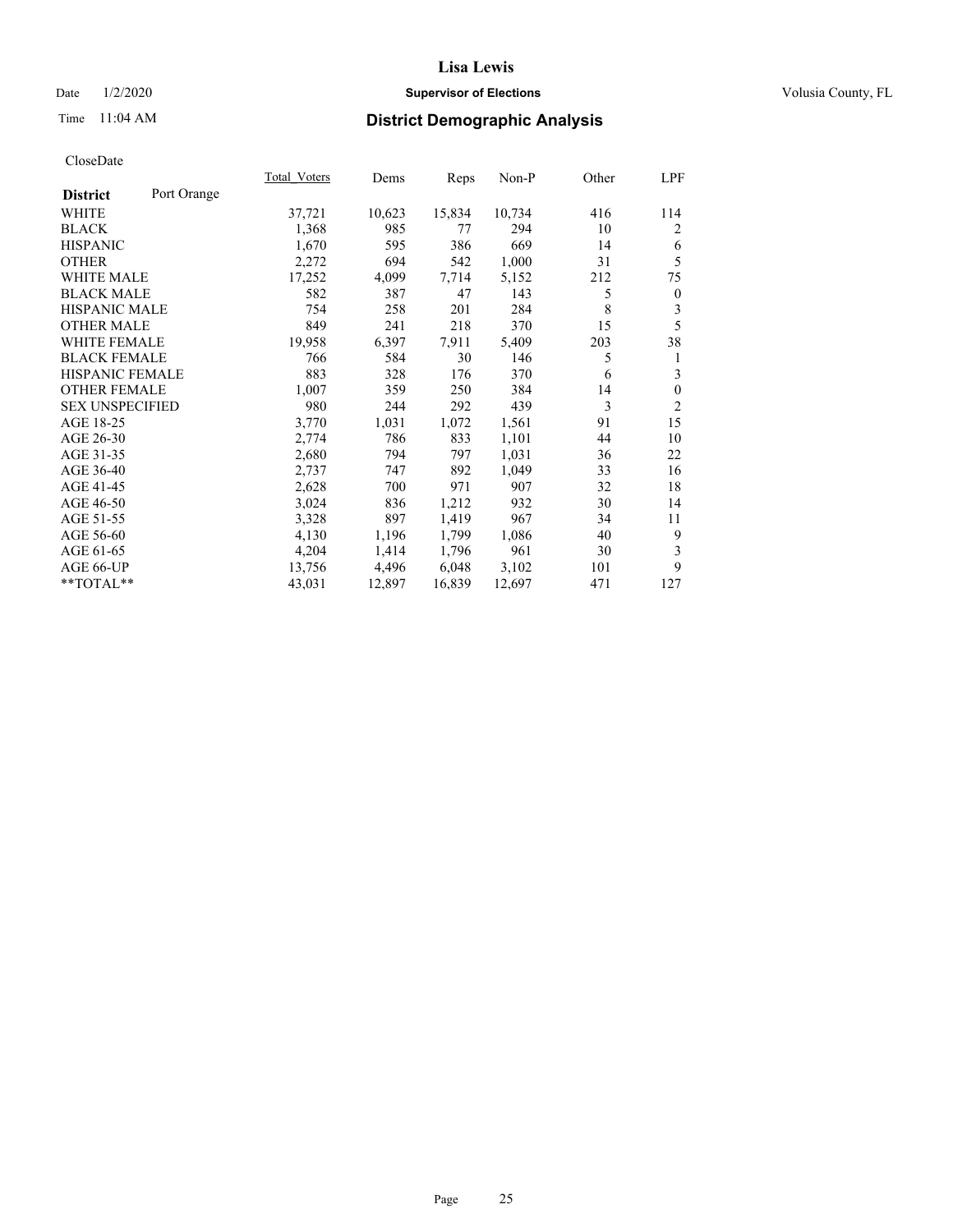### Date  $1/2/2020$  **Supervisor of Elections Supervisor of Elections** Volusia County, FL

# Time 11:04 AM **District Demographic Analysis**

|                        |               | Total Voters | Dems  | Reps  | Non-P | Other          | <u>LPF</u>              |
|------------------------|---------------|--------------|-------|-------|-------|----------------|-------------------------|
| <b>District</b>        | South Daytona |              |       |       |       |                |                         |
| WHITE                  |               | 6,816        | 2,134 | 2,640 | 1,931 | 91             | 20                      |
| <b>BLACK</b>           |               | 659          | 500   | 21    | 134   | 4              | $\overline{0}$          |
| <b>HISPANIC</b>        |               | 299          | 131   | 64    | 99    | 4              |                         |
| <b>OTHER</b>           |               | 406          | 138   | 93    | 172   | 1              | $\overline{2}$          |
| WHITE MALE             |               | 3,104        | 812   | 1,303 | 932   | 46             | 11                      |
| <b>BLACK MALE</b>      |               | 244          | 177   | 10    | 55    | $\overline{2}$ | $\theta$                |
| <b>HISPANIC MALE</b>   |               | 130          | 45    | 34    | 48    | $\overline{2}$ | 1                       |
| <b>OTHER MALE</b>      |               | 132          | 45    | 36    | 51    | $\mathbf{0}$   | $\mathbf{0}$            |
| <b>WHITE FEMALE</b>    |               | 3,633        | 1,305 | 1,311 | 964   | 45             | 8                       |
| <b>BLACK FEMALE</b>    |               | 409          | 321   | 10    | 76    | 2              | $\mathbf{0}$            |
| HISPANIC FEMALE        |               | 160          | 80    | 30    | 48    | $\overline{2}$ | $\mathbf{0}$            |
| <b>OTHER FEMALE</b>    |               | 192          | 76    | 49    | 64    | 1              | $\overline{2}$          |
| <b>SEX UNSPECIFIED</b> |               | 176          | 42    | 35    | 98    | $\theta$       | 1                       |
| AGE 18-25              |               | 707          | 212   | 174   | 298   | 17             | 6                       |
| AGE 26-30              |               | 588          | 191   | 138   | 247   | 10             | $\overline{c}$          |
| AGE 31-35              |               | 559          | 198   | 139   | 212   | 9              | 1                       |
| AGE 36-40              |               | 523          | 195   | 128   | 191   | 5              | 4                       |
| AGE 41-45              |               | 446          | 134   | 127   | 174   | 9              | $\overline{\mathbf{c}}$ |
| AGE 46-50              |               | 547          | 180   | 207   | 155   | $\mathfrak{2}$ | 3                       |
| AGE 51-55              |               | 659          | 227   | 259   | 166   | 5              | $\overline{2}$          |
| AGE 56-60              |               | 888          | 300   | 363   | 216   | 8              | 1                       |
| AGE 61-65              |               | 876          | 332   | 329   | 204   | 11             | $\theta$                |
| AGE 66-UP              |               | 2,387        | 934   | 954   | 473   | 24             | 2                       |
| **TOTAL**              |               | 8,180        | 2,903 | 2,818 | 2,336 | 100            | 23                      |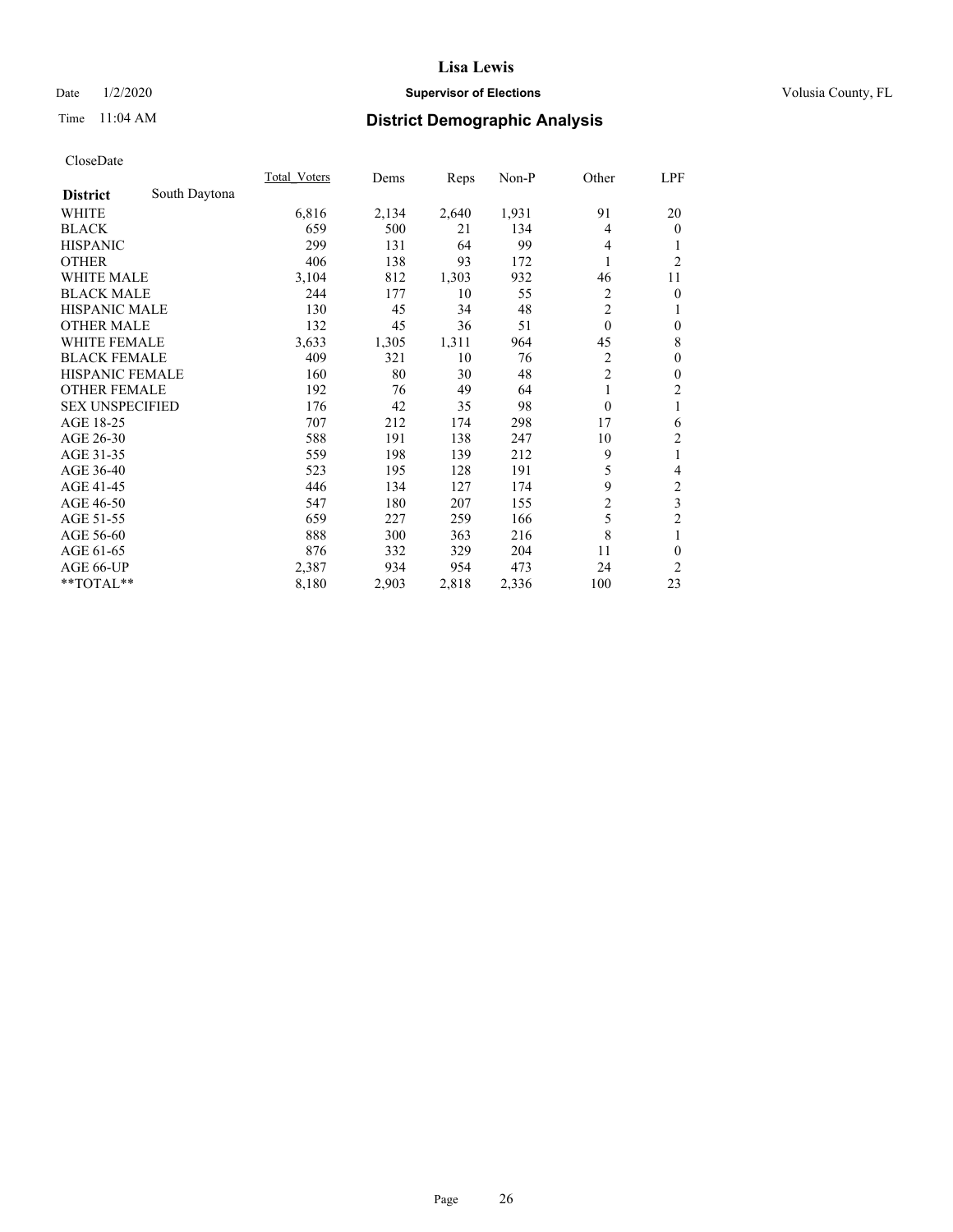### Date  $1/2/2020$  **Supervisor of Elections Supervisor of Elections** Volusia County, FL

# Time 11:04 AM **District Demographic Analysis**

|                        |               | <b>Total Voters</b> | Dems         | Reps     | Non-P    | Other | LPF |
|------------------------|---------------|---------------------|--------------|----------|----------|-------|-----|
| <b>District</b>        | Flagler Beach |                     |              |          |          |       |     |
| <b>WHITE</b>           |               | 53                  | 23           | 18       | 11       |       | 0   |
| <b>BLACK</b>           |               | 0                   | $\mathbf{0}$ | $\Omega$ | $\Omega$ | 0     |     |
| <b>HISPANIC</b>        |               |                     |              | 0        | 0        |       |     |
| <b>OTHER</b>           |               |                     |              | 0        |          |       |     |
| WHITE MALE             |               | 21                  |              | 9        |          |       |     |
| <b>BLACK MALE</b>      |               | 0                   |              | 0        |          |       |     |
| <b>HISPANIC MALE</b>   |               |                     |              | 0        |          |       |     |
| <b>OTHER MALE</b>      |               |                     |              | 0        |          |       | 0   |
| <b>WHITE FEMALE</b>    |               | 31                  | 17           | 9        |          |       |     |
| <b>BLACK FEMALE</b>    |               | $\theta$            | 0            | 0        | 0        |       | 0   |
| <b>HISPANIC FEMALE</b> |               |                     |              |          |          |       |     |
| <b>OTHER FEMALE</b>    |               |                     |              | 0        |          |       |     |
| <b>SEX UNSPECIFIED</b> |               |                     |              |          |          |       |     |
| AGE 18-25              |               |                     |              | $_{0}$   |          |       |     |
| AGE 26-30              |               |                     |              | $_{0}$   |          |       | 0   |
| AGE 31-35              |               |                     |              |          |          |       |     |
| AGE 36-40              |               |                     |              | 0        | 0        |       | 0   |
| AGE 41-45              |               |                     |              | $\theta$ |          |       |     |
| AGE 46-50              |               |                     |              |          |          |       |     |
| AGE 51-55              |               |                     |              |          |          |       |     |
| AGE 56-60              |               |                     |              |          |          |       |     |
| AGE 61-65              |               |                     |              |          |          |       |     |
| AGE 66-UP              |               | 42                  | 20           | 15       |          |       |     |
| **TOTAL**              |               | 54                  | 24           | 18       | 11       |       | 0   |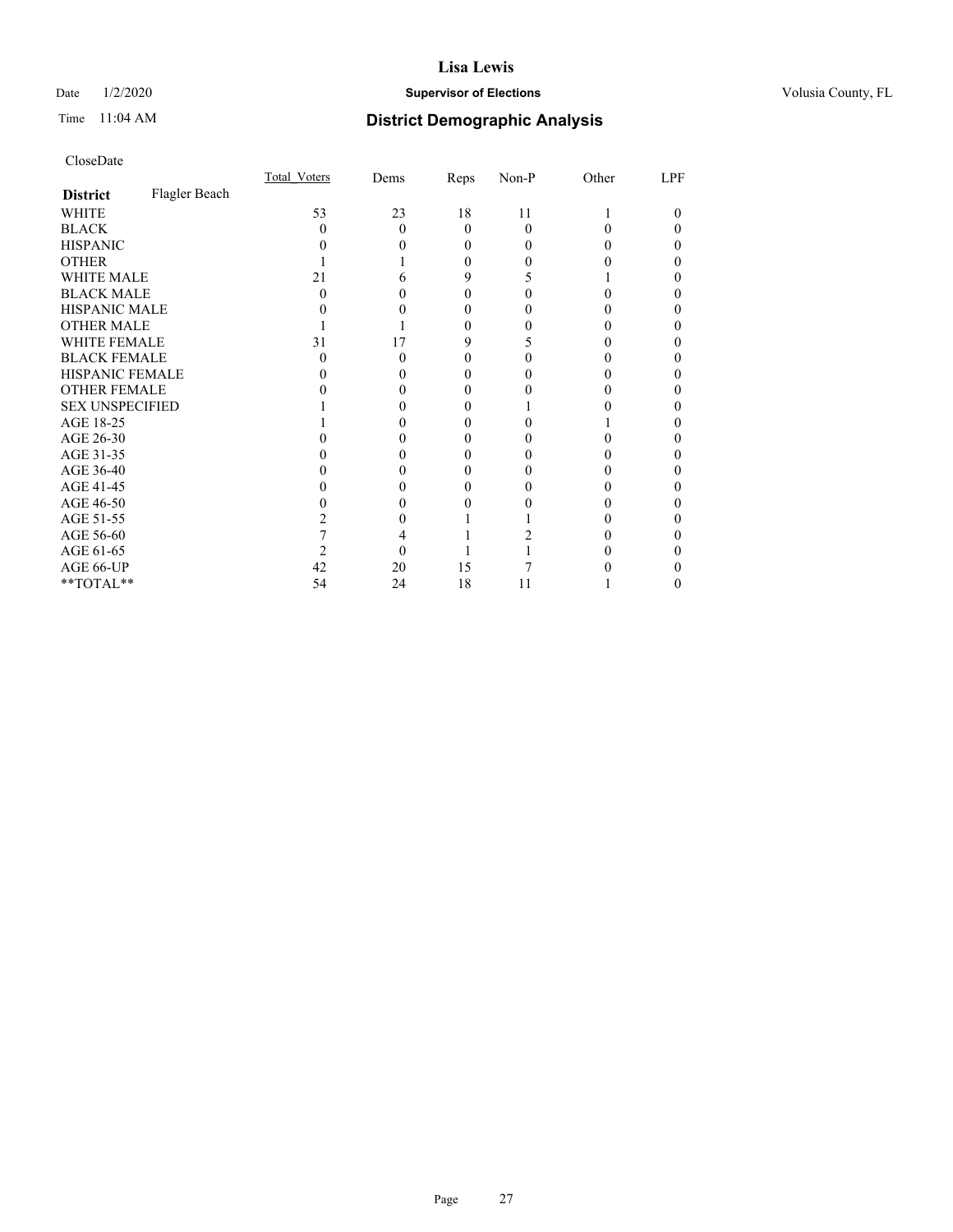### Date  $1/2/2020$  **Supervisor of Elections Supervisor of Elections** Volusia County, FL

# Time 11:04 AM **District Demographic Analysis**

|                        |                           | Total Voters | Dems   | Reps   | Non-P  | Other | LPF |
|------------------------|---------------------------|--------------|--------|--------|--------|-------|-----|
| <b>District</b>        | <b>Hospital Authority</b> |              |        |        |        |       |     |
| WHITE                  |                           | 103,548      | 27,280 | 46,242 | 28,788 | 847   | 391 |
| <b>BLACK</b>           |                           | 12,039       | 9,126  | 455    | 2,392  | 60    | 6   |
| <b>HISPANIC</b>        |                           | 27,331       | 12,541 | 4,116  | 10,513 | 122   | 39  |
| <b>OTHER</b>           |                           | 8,607        | 2,714  | 1,860  | 3,961  | 55    | 17  |
| WHITE MALE             |                           | 47,710       | 10,563 | 22,565 | 13,928 | 395   | 259 |
| <b>BLACK MALE</b>      |                           | 5,095        | 3,590  | 254    | 1,212  | 34    | 5   |
| <b>HISPANIC MALE</b>   |                           | 12,457       | 5,339  | 2,130  | 4,904  | 61    | 23  |
| <b>OTHER MALE</b>      |                           | 3,009        | 908    | 732    | 1,336  | 20    | 13  |
| <b>WHITE FEMALE</b>    |                           | 54,537       | 16,440 | 23,136 | 14,387 | 446   | 128 |
| <b>BLACK FEMALE</b>    |                           | 6,758        | 5,404  | 188    | 1,139  | 26    | 1   |
| <b>HISPANIC FEMALE</b> |                           | 14,431       | 6,997  | 1,949  | 5,410  | 60    | 15  |
| <b>OTHER FEMALE</b>    |                           | 3,735        | 1,412  | 779    | 1,519  | 22    | 3   |
| <b>SEX UNSPECIFIED</b> |                           | 3,791        | 1,007  | 939    | 1,819  | 20    | 6   |
| AGE 18-25              |                           | 14,793       | 4,490  | 3,509  | 6,550  | 174   | 70  |
| AGE 26-30              |                           | 11,202       | 3,557  | 2,881  | 4,612  | 93    | 59  |
| AGE 31-35              |                           | 11,171       | 3,497  | 2,963  | 4,553  | 94    | 64  |
| AGE 36-40              |                           | 10,932       | 3,527  | 3,013  | 4,245  | 87    | 60  |
| AGE 41-45              |                           | 10,568       | 3,514  | 3,111  | 3,825  | 74    | 44  |
| AGE 46-50              |                           | 11,665       | 3,619  | 4,146  | 3,757  | 107   | 36  |
| AGE 51-55              |                           | 12,646       | 4,074  | 5,042  | 3,420  | 69    | 41  |
| AGE 56-60              |                           | 14,446       | 4,777  | 5,937  | 3,622  | 88    | 22  |
| AGE 61-65              |                           | 14,196       | 5,092  | 5,729  | 3,263  | 91    | 21  |
| AGE 66-UP              |                           | 39,905       | 15,513 | 16,342 | 7,807  | 207   | 36  |
| $*$ TOTAL $*$          |                           | 151,525      | 51,661 | 52,673 | 45,654 | 1,084 | 453 |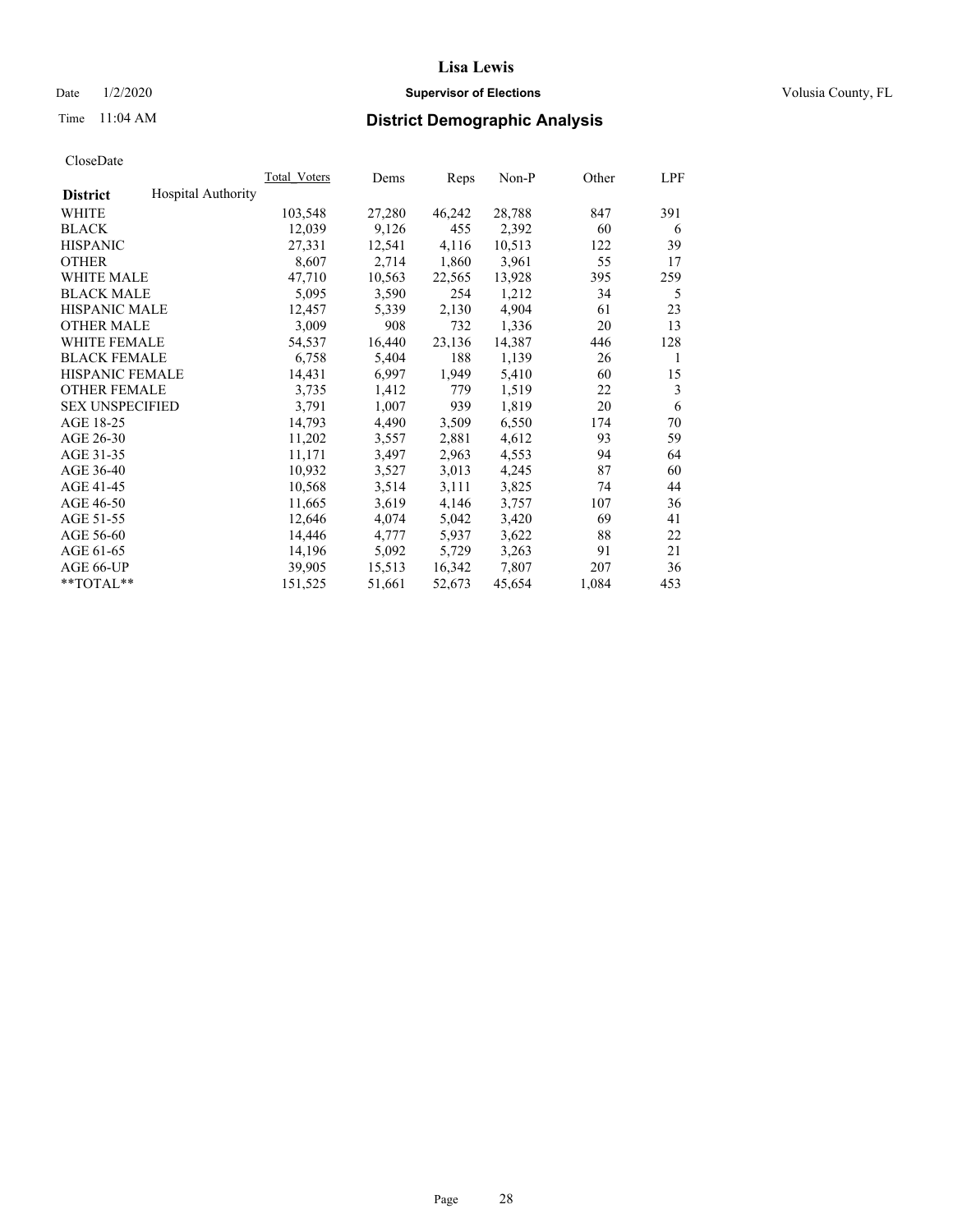### Date  $1/2/2020$  **Supervisor of Elections Supervisor of Elections** Volusia County, FL

| CloseDate |
|-----------|
|-----------|

|                        |                           | Total Voters | Dems  | Reps           | Non-P | Other | LPF            |
|------------------------|---------------------------|--------------|-------|----------------|-------|-------|----------------|
| <b>District</b>        | Florida House District 24 |              |       |                |       |       |                |
| WHITE                  |                           | 19,474       | 5,011 | 9,405          | 4,833 | 167   | 58             |
| <b>BLACK</b>           |                           | 500          | 385   | 15             | 94    | 5     | 1              |
| <b>HISPANIC</b>        |                           | 1,456        | 575   | 268            | 606   | 7     | $\theta$       |
| <b>OTHER</b>           |                           | 950          | 247   | 294            | 396   | 11    | 2              |
| <b>WHITE MALE</b>      |                           | 9,076        | 1,958 | 4,610          | 2,383 | 84    | 41             |
| <b>BLACK MALE</b>      |                           | 218          | 154   | 11             | 49    | 3     | 1              |
| HISPANIC MALE          |                           | 663          | 249   | 128            | 282   | 4     | $\Omega$       |
| <b>OTHER MALE</b>      |                           | 314          | 69    | 109            | 131   | 3     | $\overline{c}$ |
| <b>WHITE FEMALE</b>    |                           | 10,197       | 3,025 | 4,695          | 2,377 | 83    | 17             |
| <b>BLACK FEMALE</b>    |                           | 275          | 224   | $\overline{4}$ | 45    | 2     | $\theta$       |
| <b>HISPANIC FEMALE</b> |                           | 765          | 315   | 137            | 310   | 3     | $\mathbf{0}$   |
| <b>OTHER FEMALE</b>    |                           | 396          | 126   | 127            | 136   | 7     | $\mathbf{0}$   |
| <b>SEX UNSPECIFIED</b> |                           | 476          | 98    | 161            | 216   |       | $\theta$       |
| AGE 18-25              |                           | 1,688        | 402   | 571            | 683   | 25    | 7              |
| AGE 26-30              |                           | 1,120        | 306   | 362            | 431   | 15    | 6              |
| AGE 31-35              |                           | 1,040        | 265   | 352            | 408   | 9     | 6              |
| AGE 36-40              |                           | 973          | 260   | 351            | 350   | 7     | 5              |
| AGE 41-45              |                           | 1,009        | 234   | 408            | 353   | 5     | 9              |
| AGE 46-50              |                           | 1,216        | 257   | 583            | 363   | 11    | $\overline{2}$ |
| AGE 51-55              |                           | 1,613        | 351   | 802            | 440   | 14    | 6              |
| AGE 56-60              |                           | 2,338        | 614   | 1,183          | 511   | 27    | 3              |
| AGE 61-65              |                           | 2,603        | 760   | 1,235          | 575   | 26    | 7              |
| AGE 66-UP              |                           | 8,780        | 2,769 | 4,135          | 1,815 | 51    | 10             |
| **TOTAL**              |                           | 22,380       | 6,218 | 9,982          | 5,929 | 190   | 61             |
|                        |                           |              |       |                |       |       |                |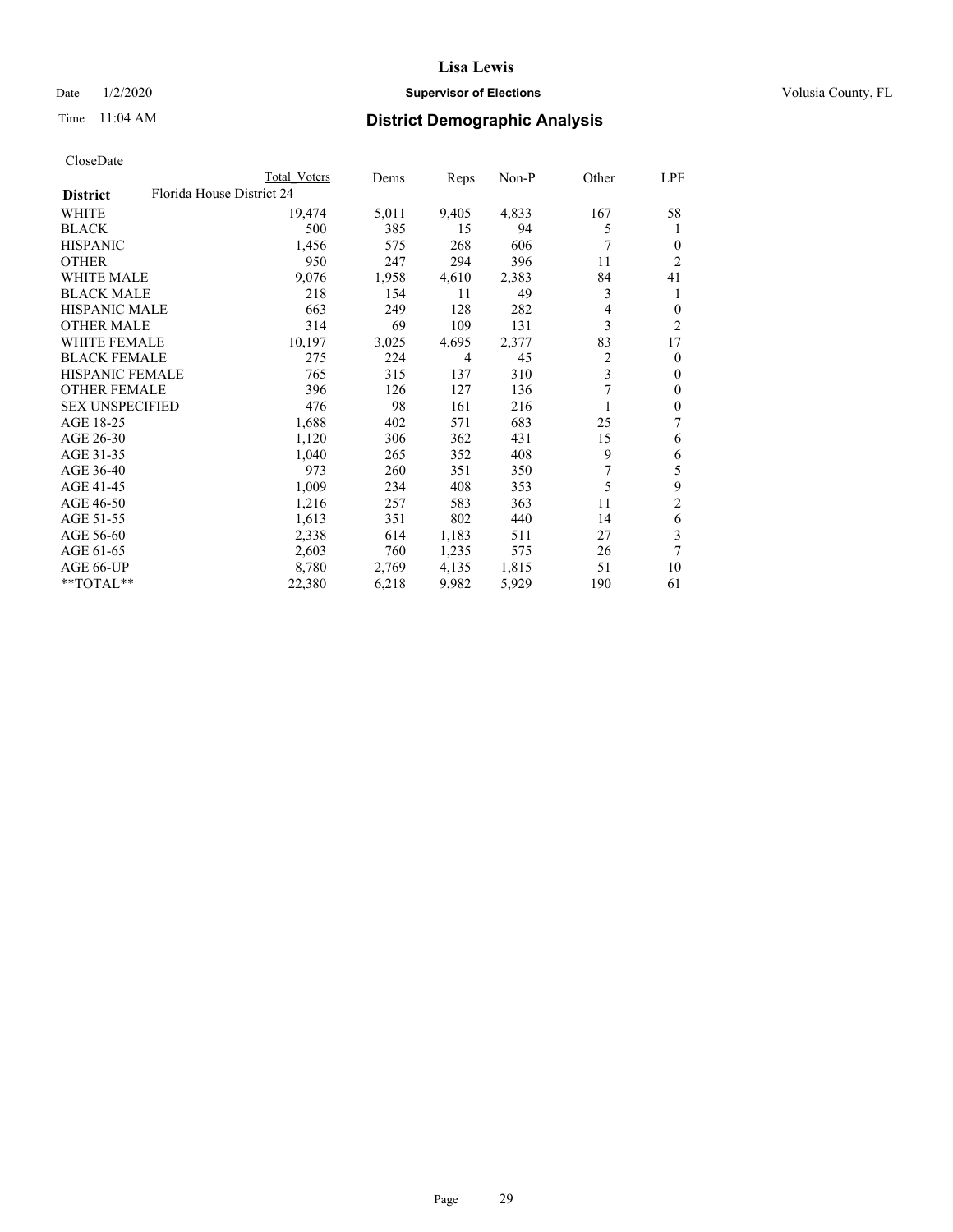### Date  $1/2/2020$  **Supervisor of Elections Supervisor of Elections** Volusia County, FL

# Time 11:04 AM **District Demographic Analysis**

| Total Voters              | Dems   | Reps   | $Non-P$ | Other | LPF            |
|---------------------------|--------|--------|---------|-------|----------------|
| Florida House District 25 |        |        |         |       |                |
| 112,346                   | 31,217 | 49,817 | 29,711  | 1,276 | 325            |
| 3,474                     | 2,557  | 179    | 704     | 28    | 6              |
| 3,689                     | 1,335  | 947    | 1,359   | 35    | 13             |
| 6,038                     | 1,777  | 1,547  | 2,635   | 66    | 13             |
| 52,033                    | 12,287 | 24,382 | 14,519  | 628   | 217            |
| 1,520                     | 1,022  | 92     | 385     | 18    | 3              |
| 1,640                     | 554    | 469    | 591     | 20    | 6              |
| 2,267                     | 623    | 614    | 989     | 32    | 9              |
| 59,022                    | 18,598 | 24,926 | 14,747  | 645   | 106            |
| 1,901                     | 1,495  | 84     | 310     | 10    | $\overline{2}$ |
| 1,978                     | 760    | 459    | 737     | 15    | 7              |
| 2,644                     | 920    | 704    | 990     | 28    | $\sqrt{2}$     |
| 2,542                     | 627    | 760    | 1,141   | 9     | 5              |
| 9,294                     | 2,462  | 2,892  | 3,686   | 211   | 43             |
| 6,663                     | 1,829  | 2,124  | 2,568   | 110   | 32             |
| 6,757                     | 1,945  | 2,121  | 2,547   | 88    | 56             |
| 6,713                     | 1,813  | 2,239  | 2,529   | 87    | 45             |
| 6,603                     | 1,743  | 2,457  | 2,270   | 82    | 51             |
| 8,225                     | 2,165  | 3,417  | 2,497   | 110   | 36             |
| 9,904                     | 2,516  | 4,481  | 2,765   | 119   | 23             |
| 12,540                    | 3,419  | 5,840  | 3,140   | 121   | 20             |
| 13,668                    | 4,310  | 6,137  | 3,055   | 148   | 18             |
| 45,180                    | 14,684 | 20,782 | 9,352   | 329   | 33             |
| 125,547                   | 36,886 | 52,490 | 34,409  | 1,405 | 357            |
|                           |        |        |         |       |                |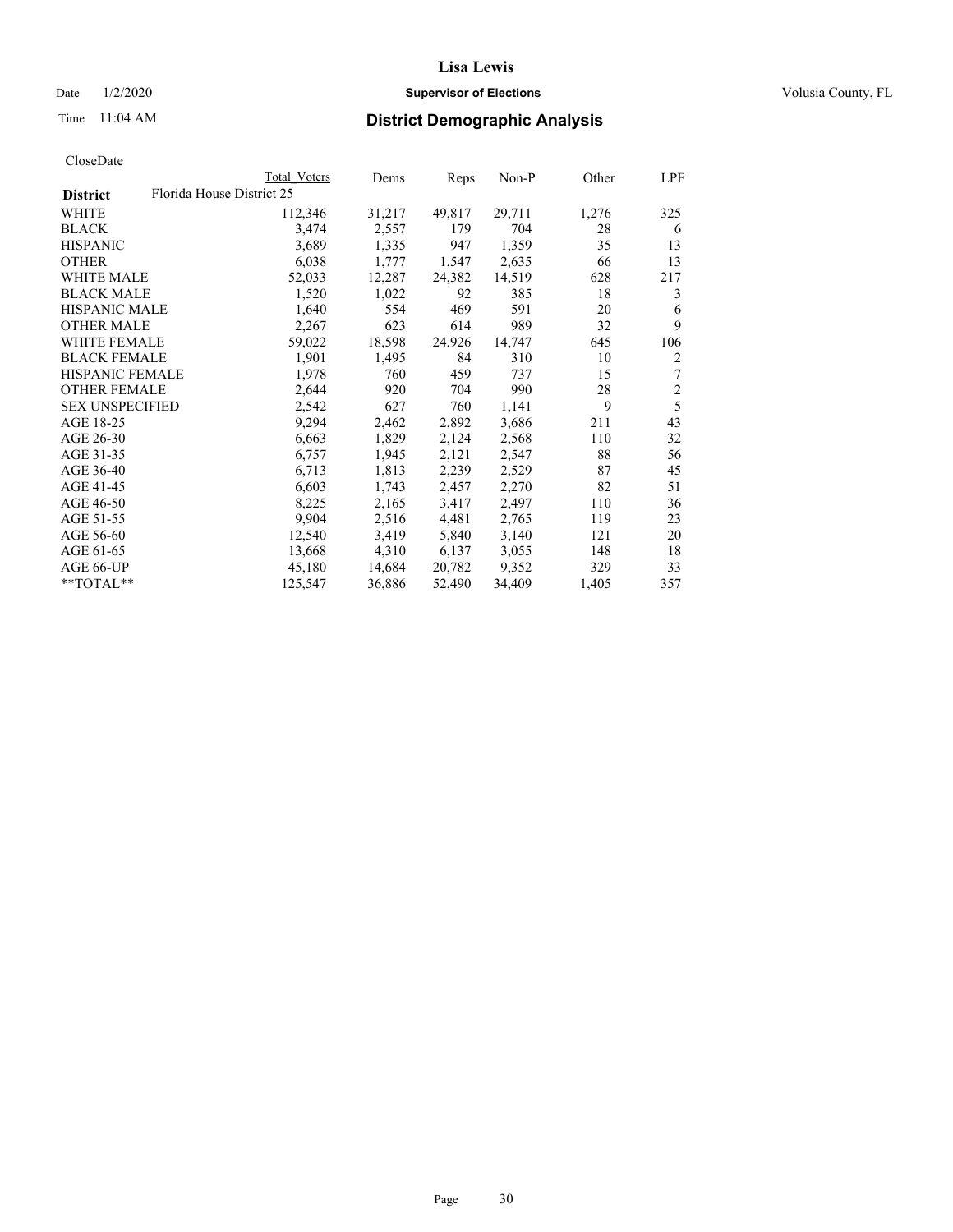### Date  $1/2/2020$  **Supervisor of Elections Supervisor of Elections** Volusia County, FL

|                        |                           | <b>Total Voters</b> | Dems   | Reps   | Non-P  | Other | LPF |
|------------------------|---------------------------|---------------------|--------|--------|--------|-------|-----|
| <b>District</b>        | Florida House District 26 |                     |        |        |        |       |     |
| WHITE                  |                           | 73,310              | 21,223 | 30,346 | 20,654 | 804   | 283 |
| <b>BLACK</b>           |                           | 19,212              | 15,318 | 536    | 3,280  | 71    | 7   |
| <b>HISPANIC</b>        |                           | 6,609               | 2,880  | 1,146  | 2,513  | 55    | 15  |
| OTHER                  |                           | 6,247               | 2,140  | 1,187  | 2,863  | 46    | 11  |
| WHITE MALE             |                           | 33,756              | 8,088  | 14,979 | 10,122 | 382   | 185 |
| <b>BLACK MALE</b>      |                           | 7,417               | 5,536  | 275    | 1,562  | 40    | 4   |
| HISPANIC MALE          |                           | 2,910               | 1,141  | 576    | 1,156  | 27    | 10  |
| <b>OTHER MALE</b>      |                           | 2,146               | 727    | 482    | 912    | 22    | 3   |
| <b>WHITE FEMALE</b>    |                           | 38,675              | 12,937 | 15,039 | 10,182 | 422   | 95  |
| <b>BLACK FEMALE</b>    |                           | 11,425              | 9,501  | 247    | 1,643  | 31    | 3   |
| HISPANIC FEMALE        |                           | 3,561               | 1,678  | 557    | 1,294  | 27    | 5   |
| <b>OTHER FEMALE</b>    |                           | 2,620               | 1,061  | 490    | 1,044  | 19    | 6   |
| <b>SEX UNSPECIFIED</b> |                           | 2,866               | 892    | 568    | 1,395  | 6     | 5   |
| AGE 18-25              |                           | 11,781              | 4,677  | 2,322  | 4,561  | 163   | 58  |
| AGE 26-30              |                           | 8,043               | 3,101  | 1,765  | 3,058  | 91    | 28  |
| AGE 31-35              |                           | 7,502               | 2,913  | 1,690  | 2,775  | 76    | 48  |
| AGE 36-40              |                           | 6,891               | 2,743  | 1,687  | 2,378  | 53    | 30  |
| AGE 41-45              |                           | 6,418               | 2,442  | 1,700  | 2,190  | 61    | 25  |
| AGE 46-50              |                           | 7,218               | 2,601  | 2,376  | 2,144  | 74    | 23  |
| AGE 51-55              |                           | 8,190               | 3,073  | 2,901  | 2,127  | 56    | 33  |
| AGE 56-60              |                           | 9,935               | 3,718  | 3,706  | 2,406  | 86    | 19  |
| AGE 61-65              |                           | 10,091              | 4,156  | 3,668  | 2,160  | 88    | 19  |
| AGE 66-UP              |                           | 29,308              | 12,137 | 11,400 | 5,510  | 228   | 33  |
| **TOTAL**              |                           | 105,378             | 41,561 | 33,215 | 29,310 | 976   | 316 |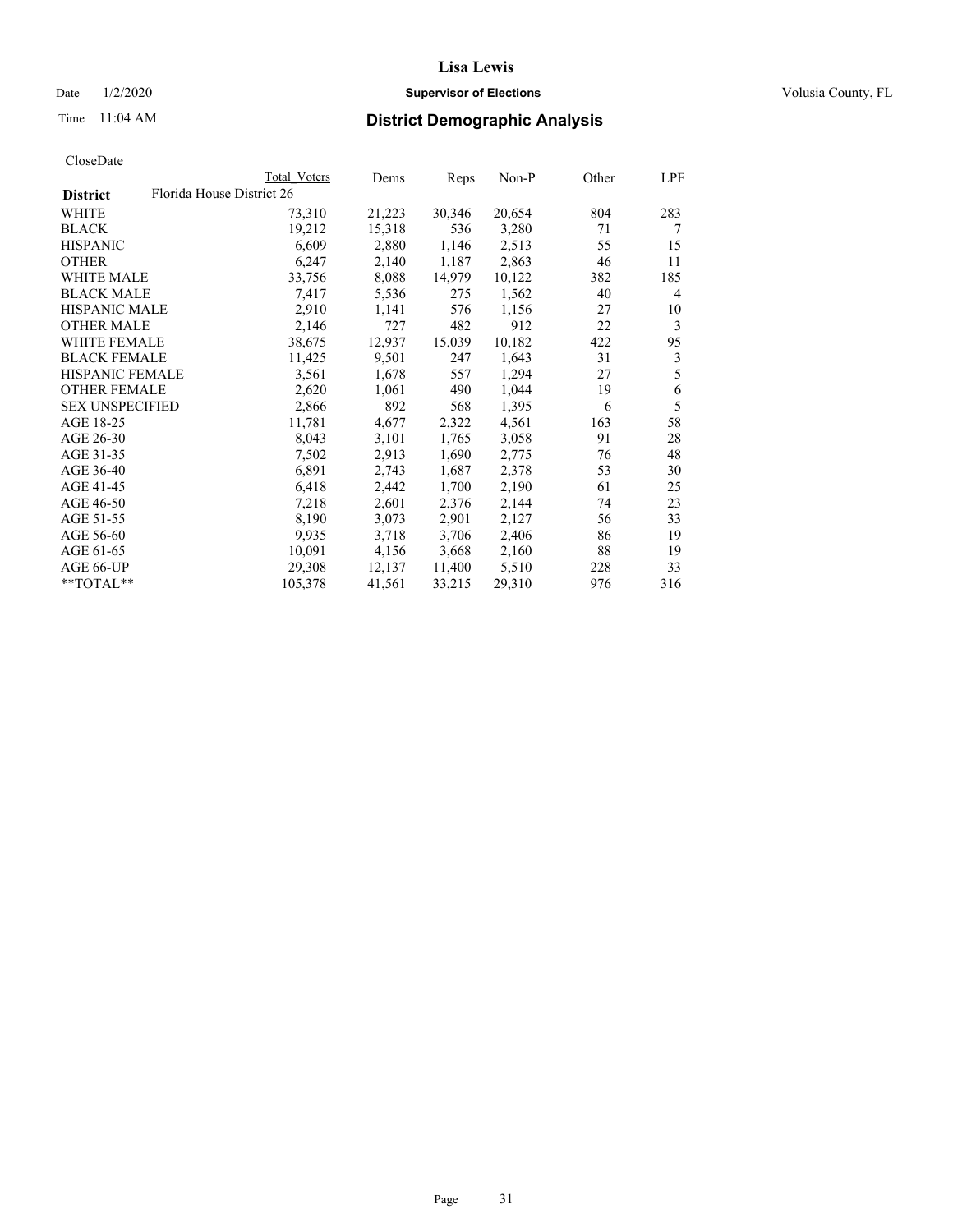### Date  $1/2/2020$  **Supervisor of Elections Supervisor of Elections** Volusia County, FL

|                        | Total Voters              | Dems   | Reps   | Non-P  | Other | LPF            |
|------------------------|---------------------------|--------|--------|--------|-------|----------------|
| <b>District</b>        | Florida House District 27 |        |        |        |       |                |
| WHITE                  | 77,299                    | 20,226 | 33,652 | 22,511 | 647   | 263            |
| BLACK                  | 7,858                     | 5,803  | 330    | 1,681  | 41    | 3              |
| <b>HISPANIC</b>        | 22,431                    | 10,462 | 3,300  | 8,546  | 94    | 29             |
| <b>OTHER</b>           | 6,187                     | 1,930  | 1,309  | 2,896  | 40    | 12             |
| <b>WHITE MALE</b>      | 35,766                    | 7,922  | 16,560 | 10,823 | 288   | 173            |
| <b>BLACK MALE</b>      | 3,475                     | 2,372  | 191    | 885    | 25    | 2              |
| <b>HISPANIC MALE</b>   | 10,315                    | 4,480  | 1,742  | 4,025  | 50    | 18             |
| <b>OTHER MALE</b>      | 2,166                     | 633    | 520    | 987    | 16    | 10             |
| <b>WHITE FEMALE</b>    | 40,536                    | 12,090 | 16,684 | 11,321 | 353   | 88             |
| <b>BLACK FEMALE</b>    | 4,277                     | 3,355  | 134    | 771    | 16    | 1              |
| HISPANIC FEMALE        | 11,764                    | 5,816  | 1,529  | 4,365  | 44    | 10             |
| <b>OTHER FEMALE</b>    | 2,701                     | 1,029  | 560    | 1,096  | 14    | $\overline{c}$ |
| <b>SEX UNSPECIFIED</b> | 2,773                     | 723    | 671    | 1,360  | 16    | 3              |
| AGE 18-25              | 10,507                    | 3,135  | 2,353  | 4,835  | 140   | 44             |
| AGE 26-30              | 8,118                     | 2,564  | 2,037  | 3,409  | 69    | 39             |
| AGE 31-35              | 8,252                     | 2,566  | 2,137  | 3,436  | 66    | 47             |
| AGE 36-40              | 8,065                     | 2,543  | 2,138  | 3,280  | 61    | 43             |
| AGE 41-45              | 7,997                     | 2,671  | 2,282  | 2,964  | 49    | 31             |
| AGE 46-50              | 8,921                     | 2,708  | 3,083  | 3,015  | 80    | 35             |
| AGE 51-55              | 9,588                     | 3,104  | 3,694  | 2,708  | 60    | 22             |
| AGE 56-60              | 11,041                    | 3,653  | 4,383  | 2,913  | 78    | 14             |
| AGE 61-65              | 10,983                    | 3,860  | 4,329  | 2,700  | 79    | 15             |
| AGE 66-UP              | 30,302                    | 11,616 | 12,155 | 6,374  | 140   | 17             |
| **TOTAL**              | 113,775                   | 38,421 | 38,591 | 35,634 | 822   | 307            |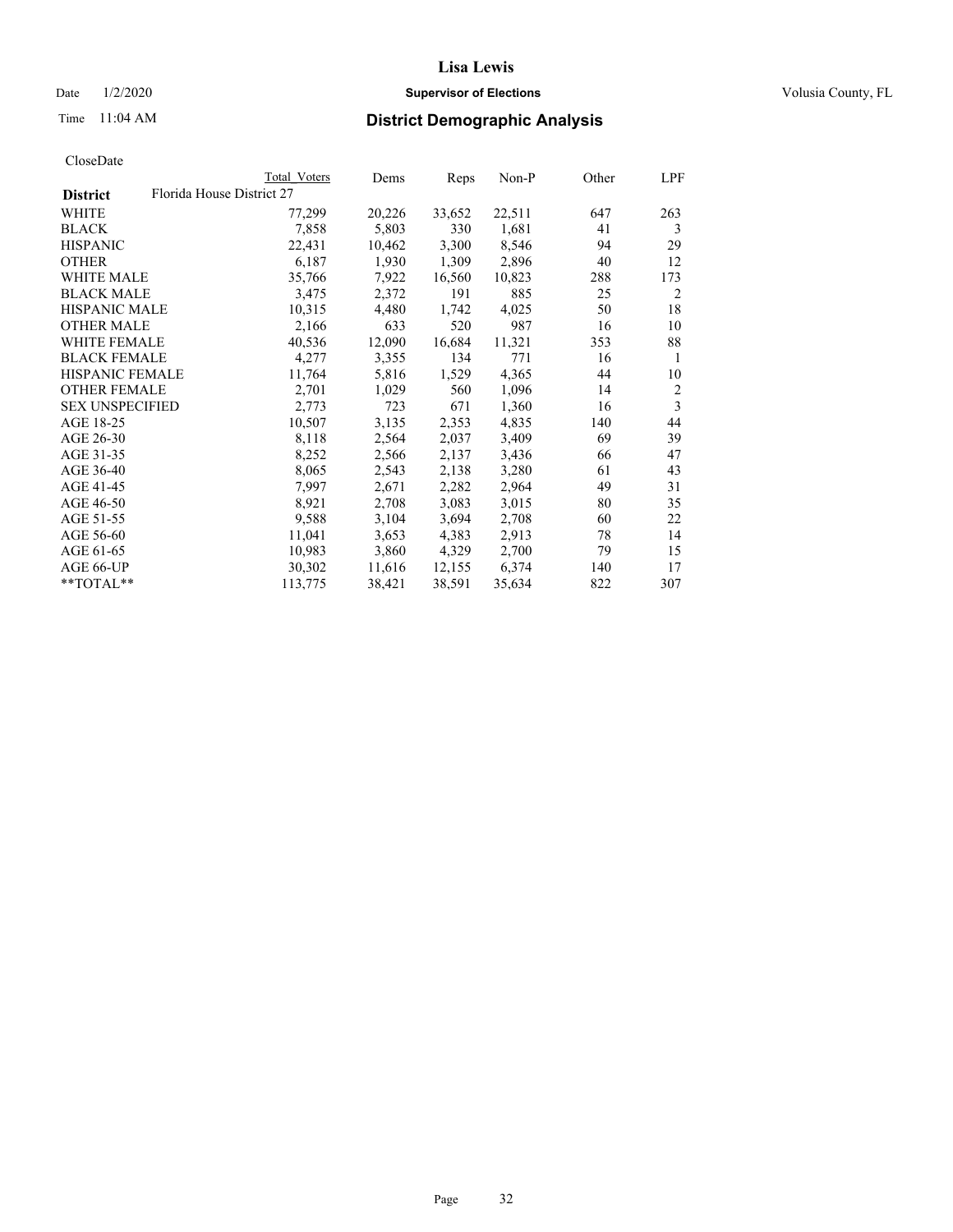### Date  $1/2/2020$  **Supervisor of Elections Supervisor of Elections** Volusia County, FL

# Time 11:04 AM **District Demographic Analysis**

|                        |                         | Total Voters | Dems   | Reps   | Non-P  | Other | LPF            |
|------------------------|-------------------------|--------------|--------|--------|--------|-------|----------------|
| <b>District</b>        | School Board District 1 |              |        |        |        |       |                |
| WHITE                  |                         | 59,631       | 15,742 | 27,534 | 15,606 | 515   | 234            |
| <b>BLACK</b>           |                         | 5,554        | 4,347  | 187    | 993    | 25    | $\overline{2}$ |
| <b>HISPANIC</b>        |                         | 7,495        | 3,169  | 1,383  | 2,878  | 49    | 16             |
| <b>OTHER</b>           |                         | 4,097        | 1,268  | 964    | 1,832  | 25    | 8              |
| WHITE MALE             |                         | 27,299       | 5,982  | 13,375 | 7,548  | 238   | 156            |
| <b>BLACK MALE</b>      |                         | 2,234        | 1,642  | 89     | 488    | 13    | 2              |
| <b>HISPANIC MALE</b>   |                         | 3,268        | 1,278  | 680    | 1,277  | 23    | 10             |
| <b>OTHER MALE</b>      |                         | 1,451        | 438    | 380    | 619    | 9     | 5              |
| WHITE FEMALE           |                         | 31,644       | 9,614  | 13,870 | 7,812  | 273   | 75             |
| <b>BLACK FEMALE</b>    |                         | 3,224        | 2,636  | 90     | 486    | 12    | $\mathbf{0}$   |
| <b>HISPANIC FEMALE</b> |                         | 4,098        | 1,832  | 691    | 1,544  | 25    | 6              |
| <b>OTHER FEMALE</b>    |                         | 1,757        | 640    | 394    | 708    | 13    | $\mathfrak{2}$ |
| <b>SEX UNSPECIFIED</b> |                         | 1,801        | 464    | 498    | 827    | 8     | 4              |
| AGE 18-25              |                         | 7,078        | 2,103  | 1,920  | 2,925  | 84    | 46             |
| AGE 26-30              |                         | 5,137        | 1,550  | 1,508  | 2,006  | 47    | 26             |
| AGE 31-35              |                         | 5,087        | 1,487  | 1,541  | 1,984  | 41    | 34             |
| AGE 36-40              |                         | 5,083        | 1,557  | 1,600  | 1,850  | 41    | 35             |
| AGE 41-45              |                         | 4,884        | 1,471  | 1,669  | 1,672  | 47    | 25             |
| AGE 46-50              |                         | 5,537        | 1,575  | 2,159  | 1,728  | 58    | 17             |
| AGE 51-55              |                         | 6,134        | 1,776  | 2,743  | 1,549  | 40    | 26             |
| AGE 56-60              |                         | 7,108        | 2,185  | 3,203  | 1,652  | 56    | 12             |
| AGE 61-65              |                         | 7,362        | 2,465  | 3,235  | 1,594  | 56    | 12             |
| AGE 66-UP              |                         | 23,366       | 8,356  | 10,490 | 4,349  | 144   | 27             |
| $*$ $TOTAL**$          |                         | 76,777       | 24,526 | 30,068 | 21,309 | 614   | 260            |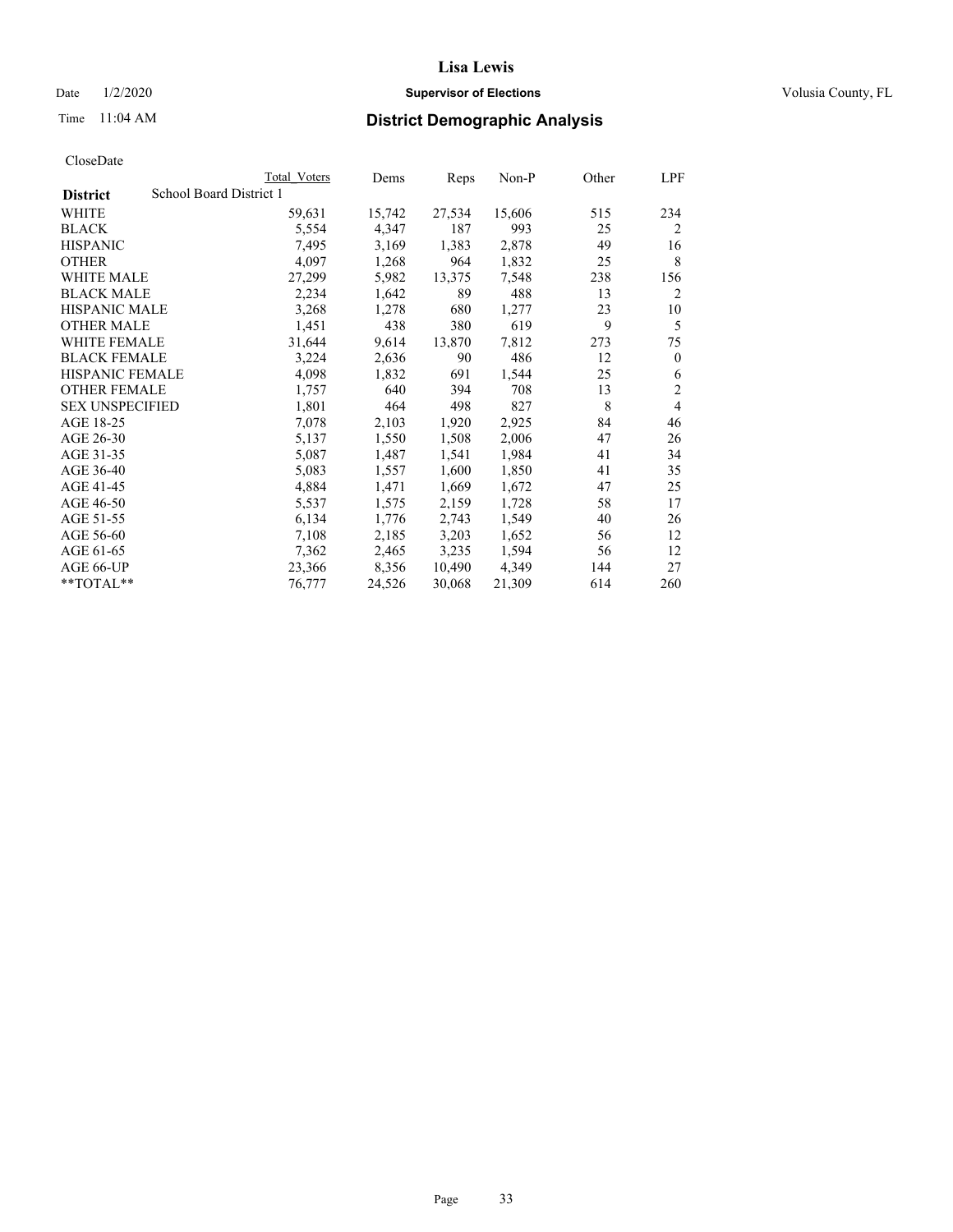Date  $1/2/2020$  **Supervisor of Elections Supervisor of Elections** Volusia County, FL

# Time 11:04 AM **District Demographic Analysis**

|                                            | Total Voters | Dems   | Reps   | Non-P  | Other | LPF |
|--------------------------------------------|--------------|--------|--------|--------|-------|-----|
| School Board District 2<br><b>District</b> |              |        |        |        |       |     |
| WHITE                                      | 48,756       | 14,255 | 19,836 | 13,878 | 625   | 162 |
| <b>BLACK</b>                               | 11,383       | 9,046  | 319    | 1,972  | 41    | 5   |
| <b>HISPANIC</b>                            | 2,710        | 1,179  | 515    | 987    | 25    | 4   |
| <b>OTHER</b>                               | 3,929        | 1,338  | 757    | 1,779  | 46    | 9   |
| WHITE MALE                                 | 22,801       | 5,614  | 9,937  | 6,839  | 306   | 105 |
| <b>BLACK MALE</b>                          | 4,359        | 3,243  | 164    | 928    | 24    | 0   |
| <b>HISPANIC MALE</b>                       | 1,229        | 481    | 271    | 458    | 17    | 2   |
| <b>OTHER MALE</b>                          | 1,382        | 452    | 314    | 595    | 17    | 4   |
| <b>WHITE FEMALE</b>                        | 25,333       | 8,479  | 9,675  | 6,805  | 318   | 56  |
| <b>BLACK FEMALE</b>                        | 6,799        | 5,627  | 152    | 999    | 17    | 4   |
| HISPANIC FEMALE                            | 1,417        | 669    | 238    | 500    | 8     | 2   |
| <b>OTHER FEMALE</b>                        | 1,672        | 666    | 323    | 655    | 24    | 4   |
| <b>SEX UNSPECIFIED</b>                     | 1,786        | 587    | 353    | 837    | 6     | 3   |
| AGE 18-25                                  | 7,157        | 2,961  | 1,283  | 2,742  | 144   | 27  |
| AGE 26-30                                  | 4,659        | 1,856  | 988    | 1,732  | 69    | 14  |
| AGE 31-35                                  | 4,152        | 1,677  | 863    | 1,535  | 45    | 32  |
| AGE 36-40                                  | 3,728        | 1,498  | 877    | 1,295  | 40    | 18  |
| AGE 41-45                                  | 3,381        | 1,332  | 870    | 1,130  | 29    | 20  |
| AGE 46-50                                  | 4,017        | 1,486  | 1,255  | 1,205  | 51    | 20  |
| AGE 51-55                                  | 5,056        | 1,821  | 1,730  | 1,441  | 51    | 13  |
| AGE 56-60                                  | 6,546        | 2,406  | 2,451  | 1,615  | 65    | 9   |
| AGE 61-65                                  | 6,846        | 2,668  | 2,584  | 1,511  | 75    | 8   |
| AGE 66-UP                                  | 21,235       | 8,113  | 8,526  | 4,409  | 168   | 19  |
| $*$ TOTAL $*$                              | 66,778       | 25,818 | 21,427 | 18,616 | 737   | 180 |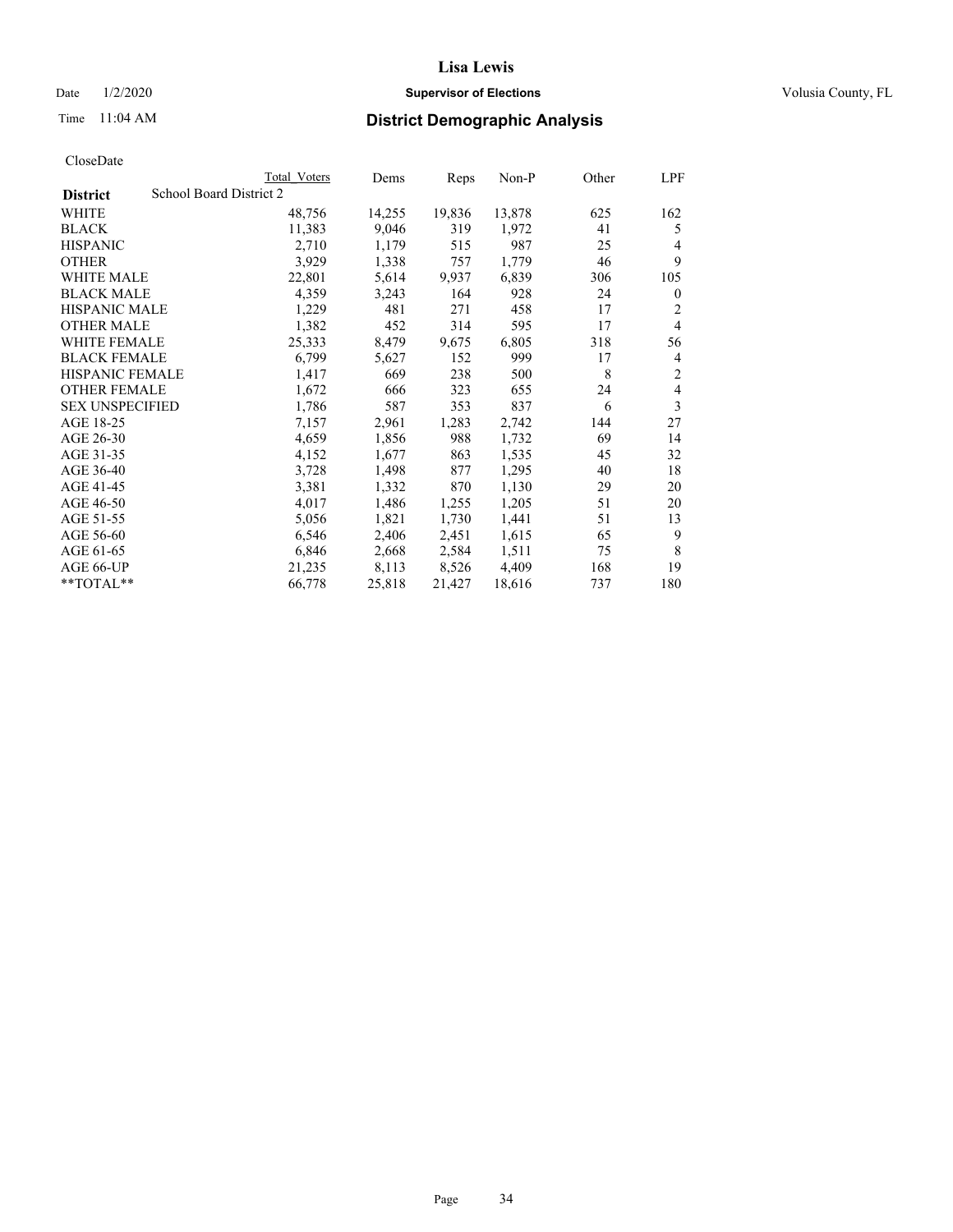### Date  $1/2/2020$  **Supervisor of Elections Supervisor of Elections** Volusia County, FL

# Time 11:04 AM **District Demographic Analysis**

|                        | Total Voters            | Dems   | Reps   | Non-P  | Other | LPF            |
|------------------------|-------------------------|--------|--------|--------|-------|----------------|
| <b>District</b>        | School Board District 3 |        |        |        |       |                |
| WHITE                  | 73,100                  | 19,877 | 32,372 | 19,803 | 841   | 207            |
| <b>BLACK</b>           | 2,119                   | 1,623  | 88     | 394    | 12    | 2              |
| <b>HISPANIC</b>        | 1,954                   | 666    | 529    | 732    | 21    | 6              |
| <b>OTHER</b>           | 3,208                   | 914    | 854    | 1,403  | 31    | 6              |
| WHITE MALE             | 33,946                  | 7,801  | 15,931 | 9,675  | 402   | 137            |
| <b>BLACK MALE</b>      | 944                     | 668    | 46     | 219    | 9     | 2              |
| <b>HISPANIC MALE</b>   | 876                     | 273    | 262    | 329    | 9     | 3              |
| <b>OTHER MALE</b>      | 1,169                   | 314    | 344    | 486    | 21    | 4              |
| WHITE FEMALE           | 38,338                  | 11,877 | 16,107 | 9,848  | 438   | 68             |
| <b>BLACK FEMALE</b>    | 1,142                   | 928    | 41     | 170    | 3     | $\mathbf{0}$   |
| <b>HISPANIC FEMALE</b> | 1,036                   | 380    | 255    | 386    | 12    | 3              |
| <b>OTHER FEMALE</b>    | 1,373                   | 478    | 394    | 489    | 10    | $\overline{c}$ |
| <b>SEX UNSPECIFIED</b> | 1,556                   | 361    | 463    | 729    | 1     | $\overline{2}$ |
| AGE 18-25              | 5,822                   | 1,535  | 1,796  | 2,325  | 138   | 28             |
| AGE 26-30              | 4,130                   | 1,102  | 1,305  | 1,633  | 67    | 23             |
| AGE 31-35              | 4,292                   | 1,179  | 1,365  | 1,652  | 61    | 35             |
| AGE 36-40              | 4,380                   | 1,154  | 1,489  | 1,669  | 46    | 22             |
| AGE 41-45              | 4,426                   | 1,110  | 1,682  | 1,550  | 59    | 25             |
| AGE 46-50              | 5,395                   | 1,368  | 2,272  | 1,671  | 62    | 22             |
| AGE 51-55              | 6,113                   | 1,495  | 2,833  | 1,692  | 76    | 17             |
| AGE 56-60              | 8,102                   | 2,172  | 3,827  | 2,001  | 86    | 16             |
| AGE 61-65              | 8,829                   | 2,733  | 3,920  | 2,072  | 90    | 14             |
| AGE 66-UP              | 28,892                  | 9,232  | 13,354 | 6,067  | 220   | 19             |
| $*$ $TOTAL**$          | 80,381                  | 23,080 | 33,843 | 22,332 | 905   | 221            |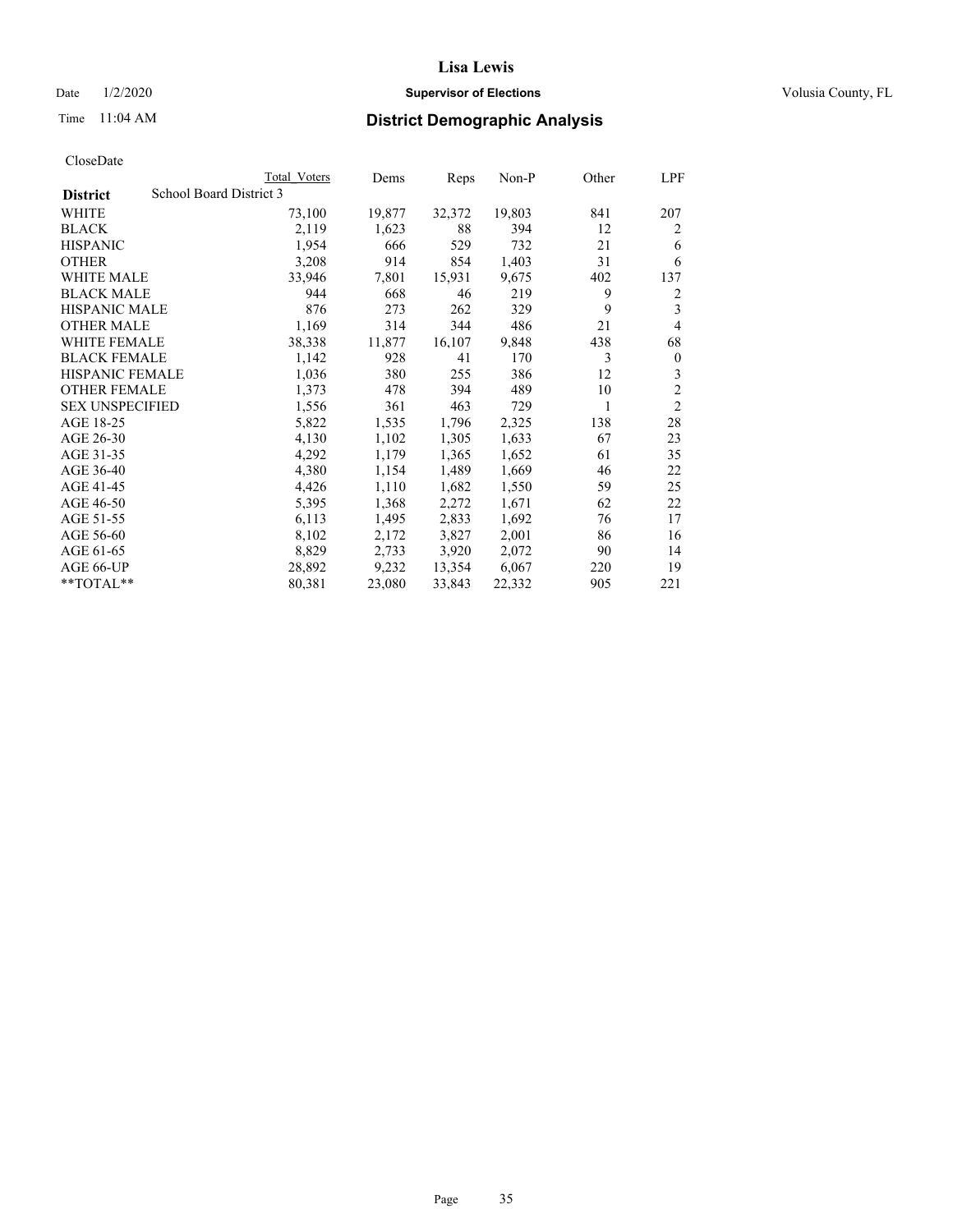### Date  $1/2/2020$  **Supervisor of Elections Supervisor of Elections** Volusia County, FL

# Time 11:04 AM **District Demographic Analysis**

|                        |                         | Total Voters | Dems   | Reps   | Non-P  | Other | LPF            |
|------------------------|-------------------------|--------------|--------|--------|--------|-------|----------------|
| <b>District</b>        | School Board District 4 |              |        |        |        |       |                |
| WHITE                  |                         | 61,568       | 17,460 | 26,895 | 16,422 | 611   | 180            |
| <b>BLACK</b>           |                         | 5,668        | 4,398  | 203    | 1,029  | 33    | 5              |
| <b>HISPANIC</b>        |                         | 2,738        | 1,095  | 568    | 1,040  | 26    | 9              |
| <b>OTHER</b>           |                         | 3,939        | 1,195  | 940    | 1,764  | 33    | 7              |
| WHITE MALE             |                         | 28,294       | 6,764  | 13,139 | 7,979  | 291   | 121            |
| <b>BLACK MALE</b>      |                         | 2,299        | 1,629  | 110    | 536    | 20    | 4              |
| <b>HISPANIC MALE</b>   |                         | 1,213        | 435    | 286    | 470    | 16    | 6              |
| <b>OTHER MALE</b>      |                         | 1,417        | 393    | 366    | 638    | 16    | 4              |
| WHITE FEMALE           |                         | 32,591       | 10,552 | 13,487 | 8,174  | 319   | 59             |
| <b>BLACK FEMALE</b>    |                         | 3,274        | 2,697  | 88     | 475    | 13    | 1              |
| <b>HISPANIC FEMALE</b> |                         | 1,472        | 643    | 272    | 544    | 10    | 3              |
| <b>OTHER FEMALE</b>    |                         | 1,691        | 621    | 413    | 644    | 12    | 1              |
| <b>SEX UNSPECIFIED</b> |                         | 1,661        | 414    | 444    | 795    | 6     | $\overline{2}$ |
| AGE 18-25              |                         | 5,977        | 1,804  | 1,712  | 2,343  | 90    | 28             |
| AGE 26-30              |                         | 4,369        | 1,393  | 1,246  | 1,657  | 60    | 13             |
| AGE 31-35              |                         | 4,291        | 1,422  | 1,224  | 1,571  | 46    | 28             |
| AGE 36-40              |                         | 3,902        | 1,258  | 1,143  | 1,439  | 37    | 25             |
| AGE 41-45              |                         | 3,936        | 1,207  | 1,285  | 1,378  | 36    | 30             |
| AGE 46-50              |                         | 4,820        | 1,323  | 1,956  | 1,468  | 55    | 18             |
| AGE 51-55              |                         | 5,915        | 1,772  | 2,483  | 1,592  | 54    | 14             |
| AGE 56-60              |                         | 7,366        | 2,220  | 3,178  | 1,881  | 77    | 10             |
| AGE 61-65              |                         | 8,029        | 2,761  | 3,398  | 1,768  | 86    | 16             |
| AGE 66-UP              |                         | 25,308       | 8,988  | 10,981 | 5,158  | 162   | 19             |
| $*$ $TOTAL**$          |                         | 73,913       | 24,148 | 28,606 | 20,255 | 703   | 201            |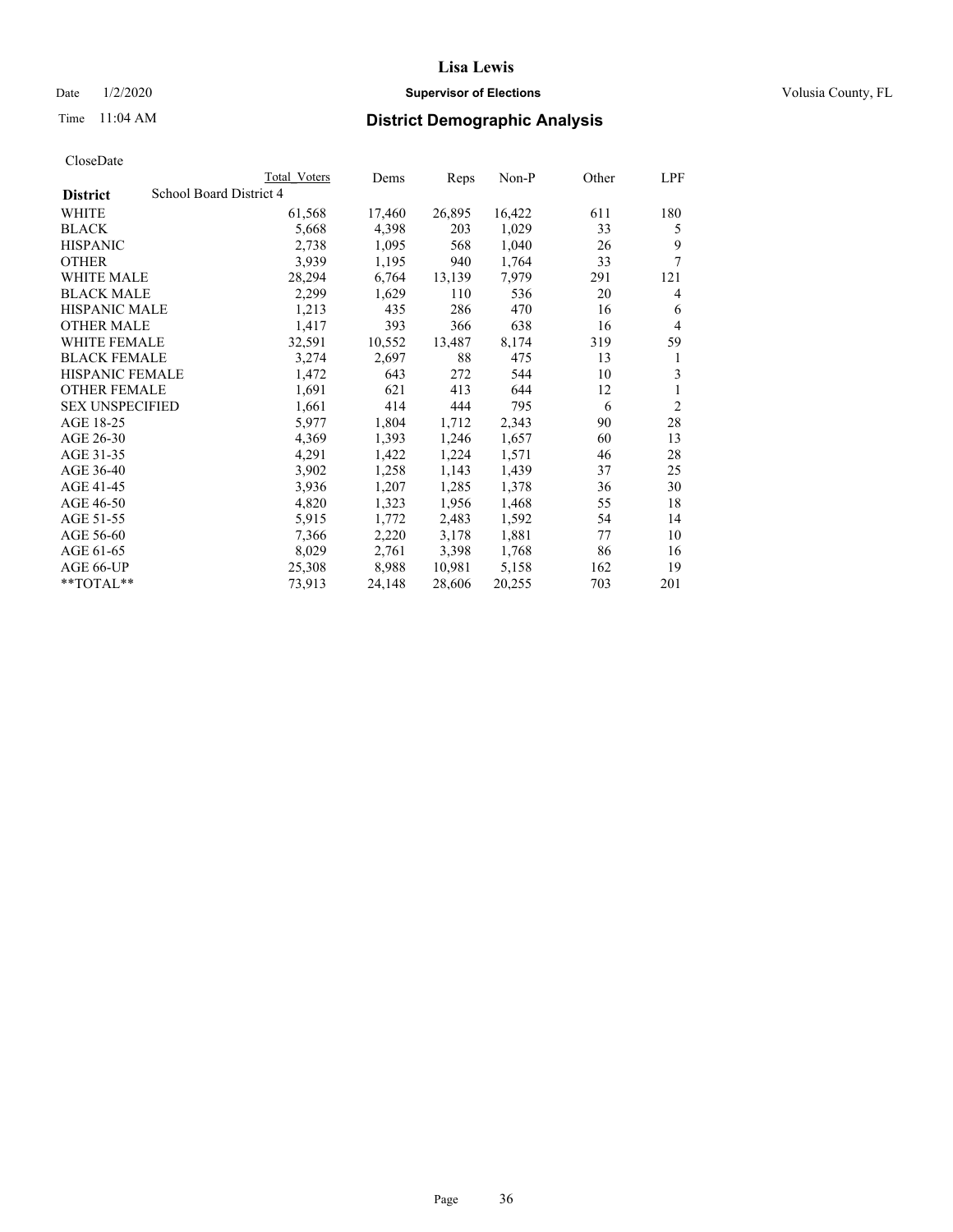## Date  $1/2/2020$  **Supervisor of Elections Supervisor of Elections** Volusia County, FL

# Time 11:04 AM **District Demographic Analysis**

|                        |                         | Total Voters | Dems   | Reps   | Non-P  | Other | LPF            |
|------------------------|-------------------------|--------------|--------|--------|--------|-------|----------------|
| <b>District</b>        | School Board District 5 |              |        |        |        |       |                |
| WHITE                  |                         | 39,374       | 10,343 | 16,583 | 12,000 | 302   | 146            |
| <b>BLACK</b>           |                         | 6,320        | 4,649  | 263    | 1,371  | 34    | 3              |
| <b>HISPANIC</b>        |                         | 19,288       | 9,143  | 2,666  | 7,387  | 70    | 22             |
| <b>OTHER</b>           |                         | 4,249        | 1,379  | 822    | 2,012  | 28    | 8              |
| WHITE MALE             |                         | 18,291       | 4,094  | 8,149  | 5,806  | 145   | 97             |
| <b>BLACK MALE</b>      |                         | 2,794        | 1,902  | 160    | 710    | 20    | 2              |
| <b>HISPANIC MALE</b>   |                         | 8,942        | 3,957  | 1,416  | 3,520  | 36    | 13             |
| <b>OTHER MALE</b>      |                         | 1,474        | 455    | 321    | 681    | 10    | 7              |
| WHITE FEMALE           |                         | 20,524       | 6,128  | 8,205  | 5,988  | 155   | 48             |
| <b>BLACK FEMALE</b>    |                         | 3,439        | 2,687  | 98     | 639    | 14    | 1              |
| <b>HISPANIC FEMALE</b> |                         | 10,045       | 5,045  | 1,226  | 3,732  | 34    | 8              |
| <b>OTHER FEMALE</b>    |                         | 1,868        | 731    | 357    | 770    | 9     | 1              |
| <b>SEX UNSPECIFIED</b> |                         | 1,853        | 514    | 402    | 924    | 11    | $\overline{2}$ |
| AGE 18-25              |                         | 7,236        | 2,273  | 1,427  | 3,430  | 83    | 23             |
| AGE 26-30              |                         | 5,649        | 1,899  | 1,241  | 2,438  | 42    | 29             |
| AGE 31-35              |                         | 5,729        | 1,924  | 1,307  | 2,424  | 46    | 28             |
| AGE 36-40              |                         | 5,549        | 1,892  | 1,306  | 2,284  | 44    | 23             |
| AGE 41-45              |                         | 5,400        | 1,970  | 1,341  | 2,047  | 26    | 16             |
| AGE 46-50              |                         | 5,811        | 1,979  | 1,817  | 1,947  | 49    | 19             |
| AGE 51-55              |                         | 6,077        | 2,180  | 2,089  | 1,766  | 28    | 14             |
| AGE 56-60              |                         | 6,732        | 2,421  | 2,453  | 1,821  | 28    | 9              |
| AGE 61-65              |                         | 6,279        | 2,459  | 2,232  | 1,545  | 34    | 9              |
| AGE 66-UP              |                         | 14,769       | 6,517  | 5,121  | 3,068  | 54    | 9              |
| $*$ TOTAL $*$          |                         | 69,231       | 25,514 | 20,334 | 22,770 | 434   | 179            |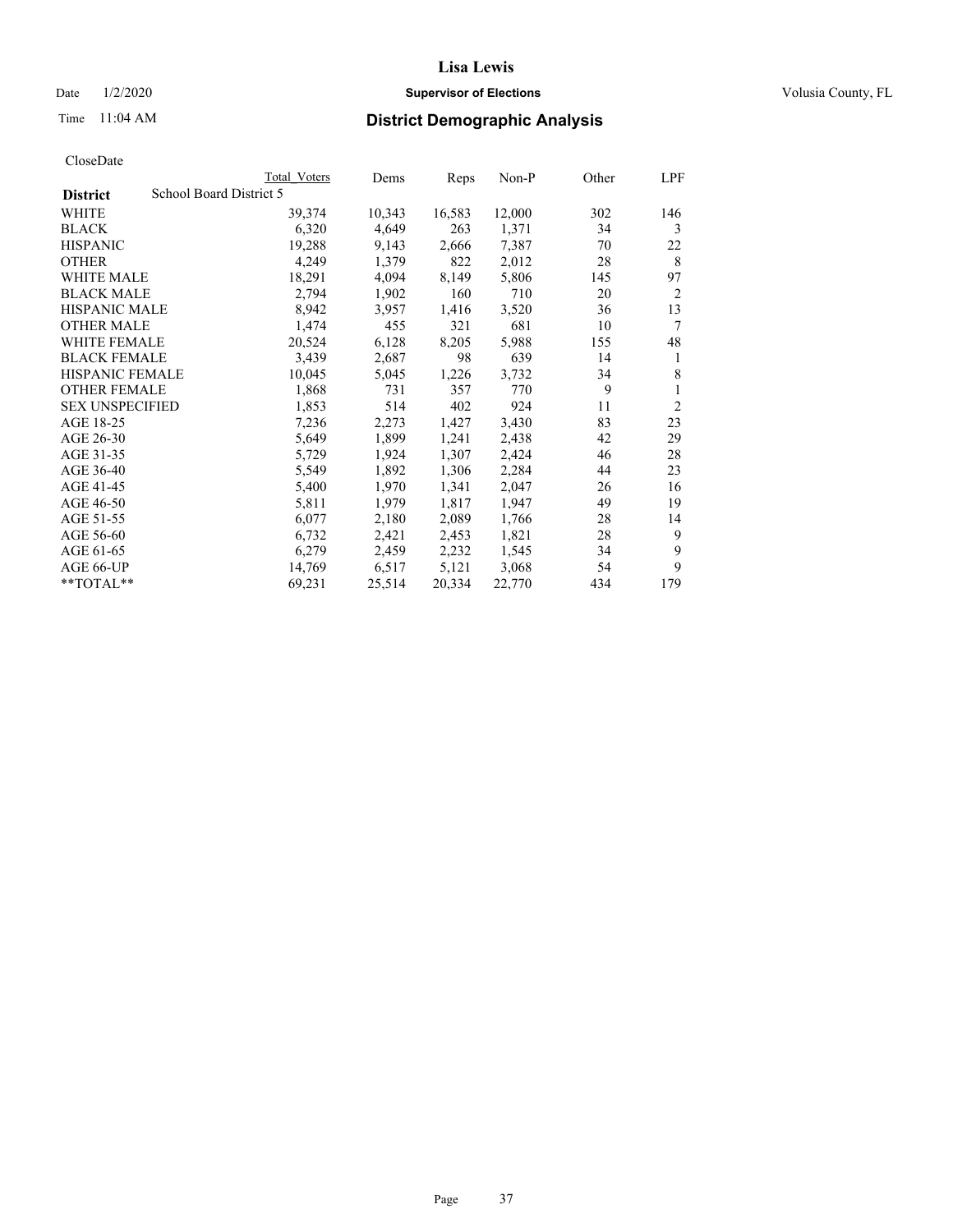## Date  $1/2/2020$  **Supervisor of Elections Supervisor of Elections** Volusia County, FL

# Time 11:04 AM **District Demographic Analysis**

|                        |                           | Total Voters | Dems   | Reps   | Non-P  | Other | LPF            |
|------------------------|---------------------------|--------------|--------|--------|--------|-------|----------------|
| <b>District</b>        | Florida Senate District 7 |              |        |        |        |       |                |
| WHITE                  |                           | 102,163      | 29,079 | 44,171 | 27,484 | 1,106 | 323            |
| <b>BLACK</b>           |                           | 16,600       | 13,135 | 478    | 2,910  | 69    | 8              |
| <b>HISPANIC</b>        |                           | 5,603        | 2,348  | 1,069  | 2,126  | 48    | 12             |
| <b>OTHER</b>           |                           | 7,386        | 2,363  | 1,621  | 3,318  | 70    | 14             |
| WHITE MALE             |                           | 47,434       | 11,376 | 21,811 | 13,500 | 527   | 220            |
| <b>BLACK MALE</b>      |                           | 6,492        | 4,772  | 251    | 1,423  | 42    | 4              |
| <b>HISPANIC MALE</b>   |                           | 2,512        | 952    | 540    | 983    | 30    | 7              |
| <b>OTHER MALE</b>      |                           | 2,588        | 783    | 636    | 1,132  | 31    | 6              |
| <b>WHITE FEMALE</b>    |                           | 53,554       | 17,445 | 21,907 | 13,523 | 577   | 102            |
| <b>BLACK FEMALE</b>    |                           | 9,796        | 8,119  | 219    | 1,427  | 27    | $\overline{4}$ |
| <b>HISPANIC FEMALE</b> |                           | 2,972        | 1,348  | 513    | 1,088  | 18    | 5              |
| <b>OTHER FEMALE</b>    |                           | 3,138        | 1,193  | 708    | 1,202  | 30    | 5              |
| <b>SEX UNSPECIFIED</b> |                           | 3,265        | 937    | 753    | 1,560  | 11    | $\overline{4}$ |
| AGE 18-25              |                           | 12,574       | 4,566  | 2,917  | 4,842  | 197   | 52             |
| AGE 26-30              |                           | 8,345        | 3,051  | 2,046  | 3,108  | 112   | 28             |
| AGE 31-35              |                           | 7,871        | 2,878  | 1,988  | 2,872  | 80    | 53             |
| AGE 36-40              |                           | 7,108        | 2,604  | 1,882  | 2,517  | 67    | 38             |
| AGE 41-45              |                           | 6,918        | 2,404  | 2,066  | 2,339  | 61    | 48             |
| AGE 46-50              |                           | 8,308        | 2,610  | 3,066  | 2,503  | 98    | 31             |
| AGE 51-55              |                           | 10,323       | 3,366  | 4,044  | 2,784  | 100   | 29             |
| AGE 56-60              |                           | 12,949       | 4,293  | 5,333  | 3,181  | 126   | 16             |
| AGE 61-65              |                           | 13,940       | 5,088  | 5,651  | 3,031  | 147   | 23             |
| AGE 66-UP              |                           | 43,415       | 16,065 | 18,346 | 8,660  | 305   | 39             |
| $*$ TOTAL $*$          |                           | 131,752      | 46,925 | 47,339 | 35,838 | 1,293 | 357            |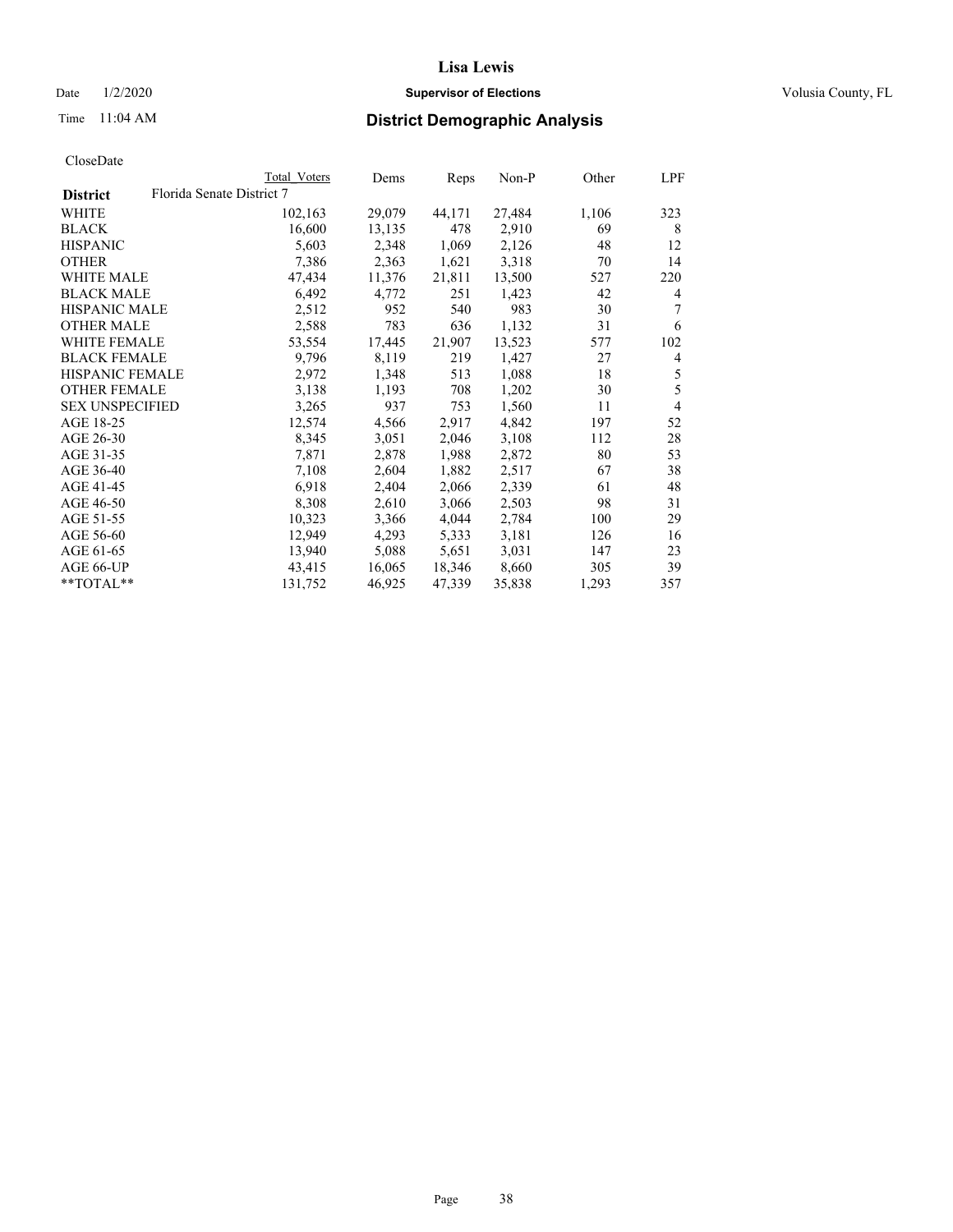## Date  $1/2/2020$  **Supervisor of Elections Supervisor of Elections** Volusia County, FL

| CloseDate |
|-----------|
|-----------|

|                     |                           | Total Voters | Dems  | Reps   | Non-P  | Other          | LPF              |
|---------------------|---------------------------|--------------|-------|--------|--------|----------------|------------------|
| <b>District</b>     | Florida Senate District 9 |              |       |        |        |                |                  |
| WHITE               |                           | 26,737       | 6,454 | 12,607 | 7,375  | 205            | 96               |
| BLACK               |                           | 1,587        | 1,180 | 65     | 333    | 9              | $\theta$         |
| HISPANIC            |                           | 4,044        | 1,737 | 757    | 1,523  | 20             |                  |
| OTHER               |                           | 1,848        | 530   | 467    | 836    | 10             | 5                |
| <b>WHITE MALE</b>   |                           | 12,312       | 2,457 | 6,161  | 3,529  | 98             | 67               |
| BLACK MALE          |                           | 681          | 461   | 33     | 182    | 5              | $\boldsymbol{0}$ |
| HISPANIC MALE       |                           | 1,797        | 720   | 398    | 662    | 12             | 5                |
| OTHER MALE          |                           | 644          | 180   | 179    | 276    | $\overline{4}$ | 5                |
| WHITE FEMALE        |                           | 14,071       | 3,929 | 6,296  | 3,715  | 103            | 28               |
| BLACK FEMALE        |                           | 884          | 704   | 31     | 145    | $\overline{4}$ | $\theta$         |
| HISPANIC FEMALE     |                           | 2,177        | 987   | 352    | 828    | 8              | 2                |
| <b>OTHER FEMALE</b> |                           | 798          | 290   | 194    | 309    | 5              | $\mathbf{0}$     |
| SEX UNSPECIFIED     |                           | 851          | 173   | 251    | 421    | 5              |                  |
| AGE 18-25           |                           | 2,965        | 777   | 843    | 1,291  | 33             | 21               |
| AGE 26-30           |                           | 2,250        | 590   | 729    | 901    | 21             | 9                |
| AGE 31-35           |                           | 2,322        | 631   | 749    | 916    | 14             | 12               |
| AGE 36-40           |                           | 2,296        | 592   | 773    | 897    | 13             | 21               |
| AGE 41-45           |                           | 2,217        | 625   | 779    | 780    | 21             | 12               |
| AGE 46-50           |                           | 2,638        | 677   | 1,060  | 867    | 25             | 9                |
| AGE 51-55           |                           | 2,909        | 771   | 1,348  | 762    | 19             | 9                |
| AGE 56-60           |                           | 3,299        | 906   | 1,502  | 860    | 28             | 3                |
| AGE 61-65           |                           | 3,316        | 1,001 | 1,520  | 769    | 22             | 4                |
| AGE 66-UP           |                           | 10,003       | 3,330 | 4,593  | 2,024  | 48             | 8                |
| **TOTAL**           |                           | 34,216       | 9,901 | 13,896 | 10,067 | 244            | 108              |
|                     |                           |              |       |        |        |                |                  |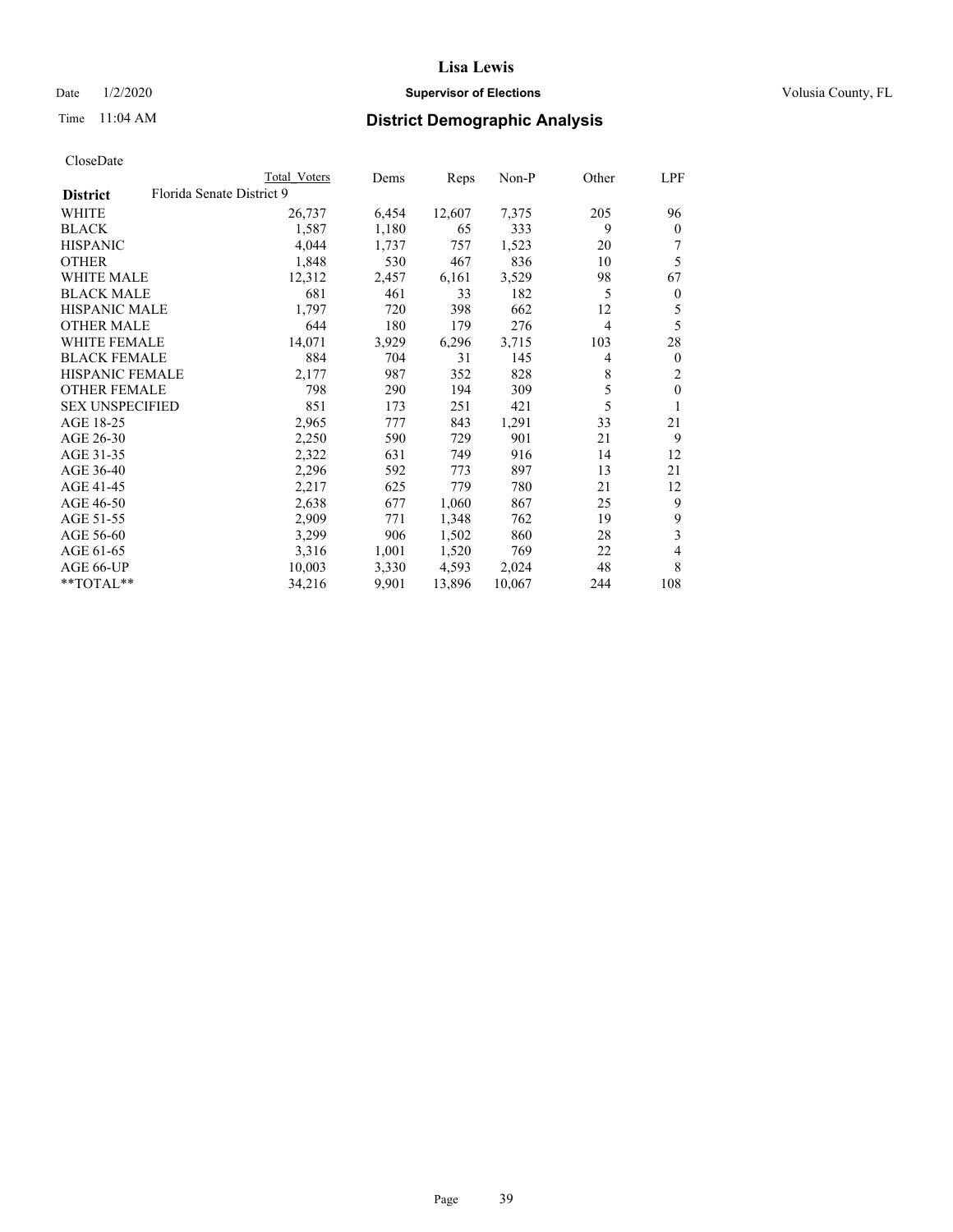## Date  $1/2/2020$  **Supervisor of Elections Supervisor of Elections** Volusia County, FL

| CloseDate |
|-----------|
|-----------|

|                        |                            | Total Voters | Dems   | Reps   | Non-P  | Other | LPF |
|------------------------|----------------------------|--------------|--------|--------|--------|-------|-----|
| <b>District</b>        | Florida Senate District 14 |              |        |        |        |       |     |
| WHITE                  |                            | 153,529      | 42,144 | 66,442 | 42,850 | 1,583 | 510 |
| <b>BLACK</b>           |                            | 12,857       | 9,748  | 517    | 2,516  | 67    | 9   |
| <b>HISPANIC</b>        |                            | 24,538       | 11,167 | 3,835  | 9,375  | 123   | 38  |
| <b>OTHER</b>           |                            | 10,188       | 3,201  | 2,249  | 4,636  | 83    | 19  |
| WHITE MALE             |                            | 70,885       | 16,422 | 32,559 | 20,818 | 757   | 329 |
| <b>BLACK MALE</b>      |                            | 5,457        | 3,851  | 285    | 1,276  | 39    | 6   |
| <b>HISPANIC MALE</b>   |                            | 11,219       | 4,752  | 1,977  | 4,409  | 59    | 22  |
| <b>OTHER MALE</b>      |                            | 3,661        | 1,089  | 910    | 1,611  | 38    | 13  |
| <b>WHITE FEMALE</b>    |                            | 80,805       | 25,276 | 33,141 | 21,389 | 823   | 176 |
| <b>BLACK FEMALE</b>    |                            | 7,198        | 5,752  | 219    | 1,197  | 28    | 2   |
| <b>HISPANIC FEMALE</b> |                            | 12,919       | 6,234  | 1,817  | 4,790  | 63    | 15  |
| <b>OTHER FEMALE</b>    |                            | 4,425        | 1,653  | 979    | 1,755  | 33    | 5   |
| <b>SEX UNSPECIFIED</b> |                            | 4,541        | 1,230  | 1,156  | 2,131  | 16    | 8   |
| AGE 18-25              |                            | 17,731       | 5,333  | 4,378  | 7,632  | 309   | 79  |
| AGE 26-30              |                            | 13,349       | 4,159  | 3,513  | 5,457  | 152   | 68  |
| AGE 31-35              |                            | 13,358       | 4,180  | 3,563  | 5,378  | 145   | 92  |
| AGE 36-40              |                            | 13,238       | 4,163  | 3,760  | 5,123  | 128   | 64  |
| AGE 41-45              |                            | 12,892       | 4,061  | 4,002  | 4,658  | 115   | 56  |
| AGE 46-50              |                            | 14,634       | 4,444  | 5,333  | 4,649  | 152   | 56  |
| AGE 51-55              |                            | 16,063       | 4,907  | 6,486  | 4,494  | 130   | 46  |
| AGE 56-60              |                            | 19,606       | 6,205  | 8,277  | 4,929  | 158   | 37  |
| AGE 61-65              |                            | 20,089       | 6,997  | 8,198  | 4,690  | 172   | 32  |
| AGE 66-UP              |                            | 60,152       | 21,811 | 25,533 | 12,367 | 395   | 46  |
| $*$ $TOTAL**$          |                            | 201,112      | 66,260 | 73,043 | 59,377 | 1,856 | 576 |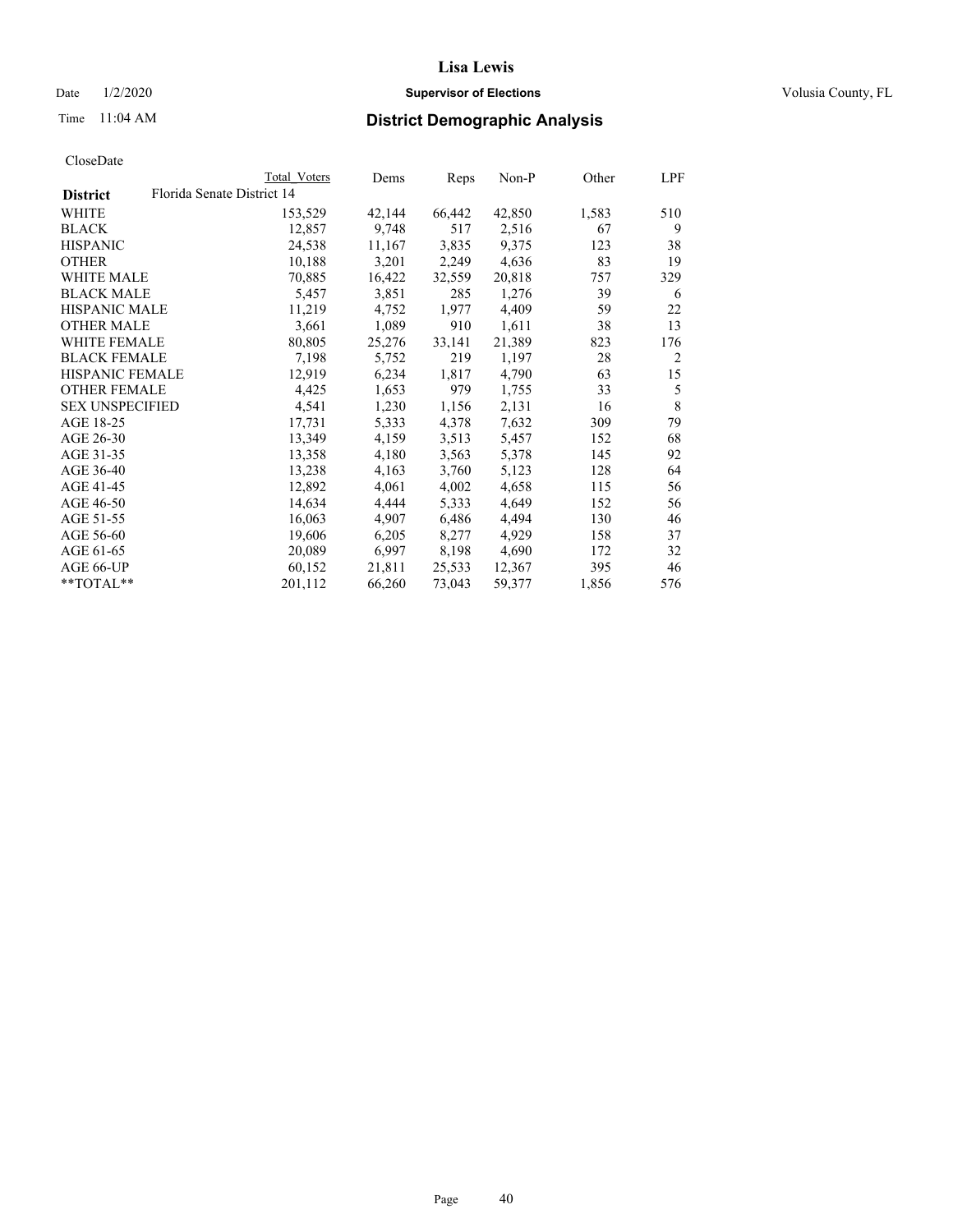## Date  $1/2/2020$  **Supervisor of Elections Supervisor of Elections** Volusia County, FL

# Time 11:04 AM **District Demographic Analysis**

|                        |                      | Total Voters | Dems  | Reps  | $Non-P$ | Other          | LPF            |
|------------------------|----------------------|--------------|-------|-------|---------|----------------|----------------|
| <b>District</b>        | Daytona Beach Zone 1 |              |       |       |         |                |                |
| WHITE                  |                      | 4,804        | 1,435 | 1,827 | 1,454   | 77             | 11             |
| <b>BLACK</b>           |                      | 1,064        | 829   | 31    | 198     | 5              | 1              |
| <b>HISPANIC</b>        |                      | 304          | 138   | 47    | 114     | 5              | 0              |
| <b>OTHER</b>           |                      | 450          | 140   | 98    | 200     | 10             | $\overline{c}$ |
| <b>WHITE MALE</b>      |                      | 2,333        | 576   | 964   | 742     | 42             | 9              |
| <b>BLACK MALE</b>      |                      | 426          | 309   | 16    | 98      | 3              | $\mathbf{0}$   |
| <b>HISPANIC MALE</b>   |                      | 144          | 49    | 30    | 60      | 5              | $\theta$       |
| <b>OTHER MALE</b>      |                      | 150          | 45    | 35    | 67      | 3              | $\theta$       |
| <b>WHITE FEMALE</b>    |                      | 2,398        | 837   | 842   | 682     | 35             | $\overline{2}$ |
| <b>BLACK FEMALE</b>    |                      | 628          | 512   | 15    | 98      | 2              | 1              |
| <b>HISPANIC FEMALE</b> |                      | 152          | 86    | 17    | 49      | $\theta$       | $\theta$       |
| <b>OTHER FEMALE</b>    |                      | 198          | 74    | 43    | 75      | 5              | 1              |
| <b>SEX UNSPECIFIED</b> |                      | 193          | 54    | 41    | 95      | $\overline{2}$ |                |
| AGE 18-25              |                      | 781          | 292   | 144   | 321     | 22             | 2              |
| AGE 26-30              |                      | 497          | 205   | 91    | 194     | 7              | $\theta$       |
| AGE 31-35              |                      | 400          | 160   | 75    | 158     | 4              | 3              |
| AGE 36-40              |                      | 342          | 149   | 80    | 110     | 3              | $\theta$       |
| AGE 41-45              |                      | 355          | 149   | 80    | 121     | 3              | $\overline{2}$ |
| AGE 46-50              |                      | 425          | 143   | 132   | 141     | 8              | 1              |
| AGE 51-55              |                      | 573          | 200   | 194   | 168     | 10             | 1              |
| AGE 56-60              |                      | 612          | 226   | 224   | 150     | 11             | 1              |
| AGE 61-65              |                      | 672          | 253   | 247   | 162     | 9              |                |
| AGE 66-UP              |                      | 1,965        | 765   | 736   | 441     | 20             | 3              |
| **TOTAL**              |                      | 6,622        | 2,542 | 2,003 | 1,966   | 97             | 14             |
|                        |                      |              |       |       |         |                |                |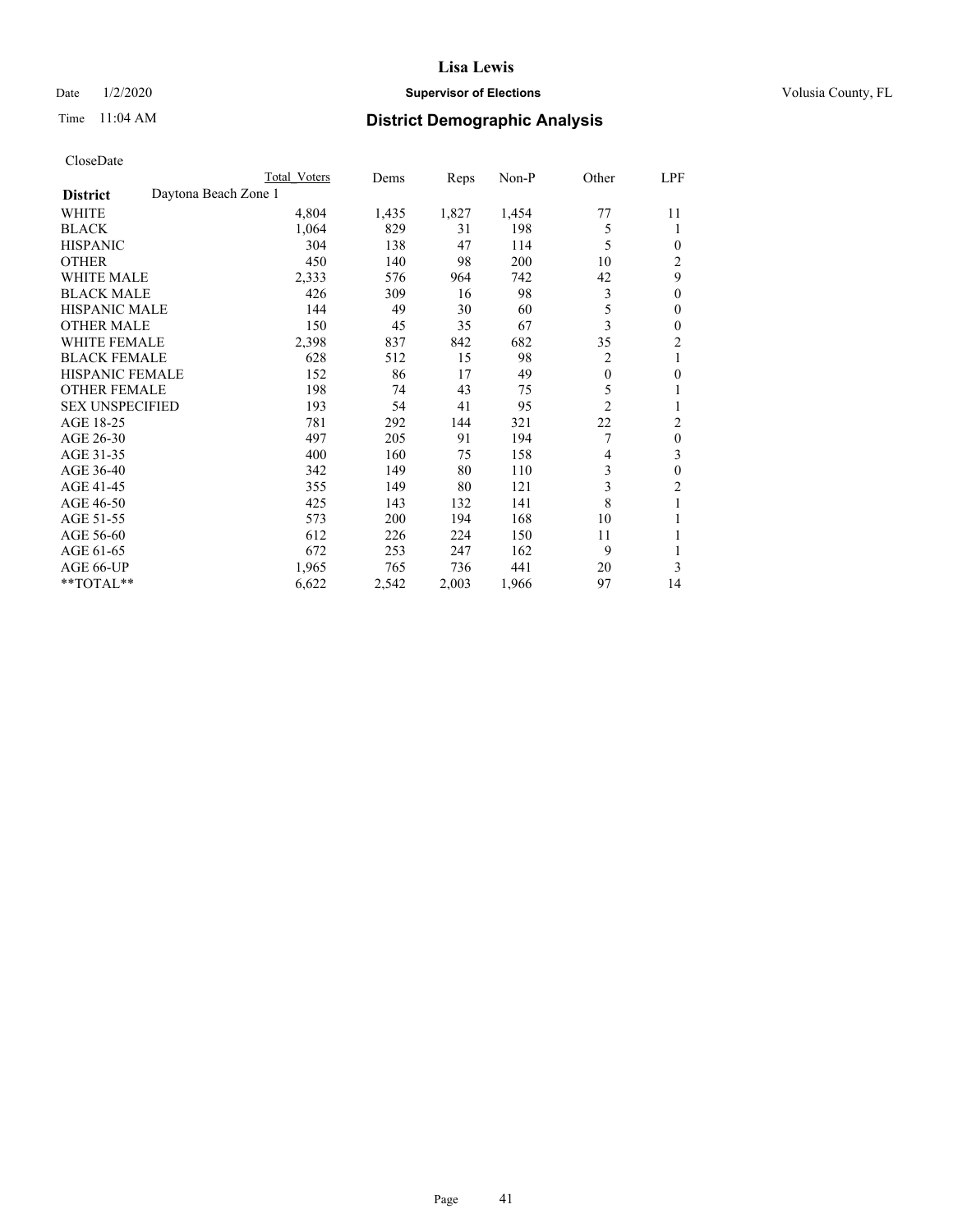## Date  $1/2/2020$  **Supervisor of Elections Supervisor of Elections** Volusia County, FL

# Time 11:04 AM **District Demographic Analysis**

|                        | Total Voters         | Dems  | Reps  | Non-P | Other          | LPF            |
|------------------------|----------------------|-------|-------|-------|----------------|----------------|
| <b>District</b>        | Daytona Beach Zone 2 |       |       |       |                |                |
| WHITE                  | 4,245                | 1,350 | 1,654 | 1,174 | 48             | 19             |
| <b>BLACK</b>           | 1,342                | 1,072 | 38    | 231   |                | $\mathbf{0}$   |
| <b>HISPANIC</b>        | 248                  | 110   | 38    | 100   | $\Omega$       | $\Omega$       |
| <b>OTHER</b>           | 360                  | 132   | 62    | 160   | 4              | $\overline{2}$ |
| <b>WHITE MALE</b>      | 2,064                | 588   | 846   | 597   | 20             | 13             |
| <b>BLACK MALE</b>      | 542                  | 398   | 21    | 122   | 1              | $\theta$       |
| <b>HISPANIC MALE</b>   | 106                  | 48    | 18    | 40    | $\mathbf{0}$   | $\theta$       |
| <b>OTHER MALE</b>      | 125                  | 39    | 31    | 51    | $\overline{2}$ | $\overline{c}$ |
| <b>WHITE FEMALE</b>    | 2,135                | 746   | 794   | 561   | 28             | 6              |
| <b>BLACK FEMALE</b>    | 785                  | 662   | 17    | 106   | $\Omega$       | $\theta$       |
| <b>HISPANIC FEMALE</b> | 137                  | 59    | 19    | 59    | $\Omega$       | $\theta$       |
| <b>OTHER FEMALE</b>    | 157                  | 74    | 25    | 56    | $\overline{c}$ | $\theta$       |
| <b>SEX UNSPECIFIED</b> | 144                  | 50    | 21    | 73    | $\mathbf{0}$   | $\theta$       |
| AGE 18-25              | 530                  | 207   | 94    | 221   | 7              |                |
| AGE 26-30              | 387                  | 182   | 69    | 131   | 3              | 2              |
| AGE 31-35              | 381                  | 176   | 64    | 134   | 3              | 4              |
| AGE 36-40              | 327                  | 162   | 64    | 93    | 6              | 2              |
| AGE 41-45              | 329                  | 136   | 80    | 107   | 2              | 4              |
| AGE 46-50              | 421                  | 172   | 112   | 127   | 8              | 2              |
| AGE 51-55              | 556                  | 194   | 178   | 178   | 6              | $\theta$       |
| AGE 56-60              | 681                  | 269   | 240   | 168   | 3              |                |
| AGE 61-65              | 694                  | 318   | 218   | 153   | 3              | $\overline{2}$ |
| AGE 66-UP              | 1,889                | 848   | 673   | 353   | 12             | 3              |
| **TOTAL**              | 6,195                | 2,664 | 1,792 | 1,665 | 53             | 21             |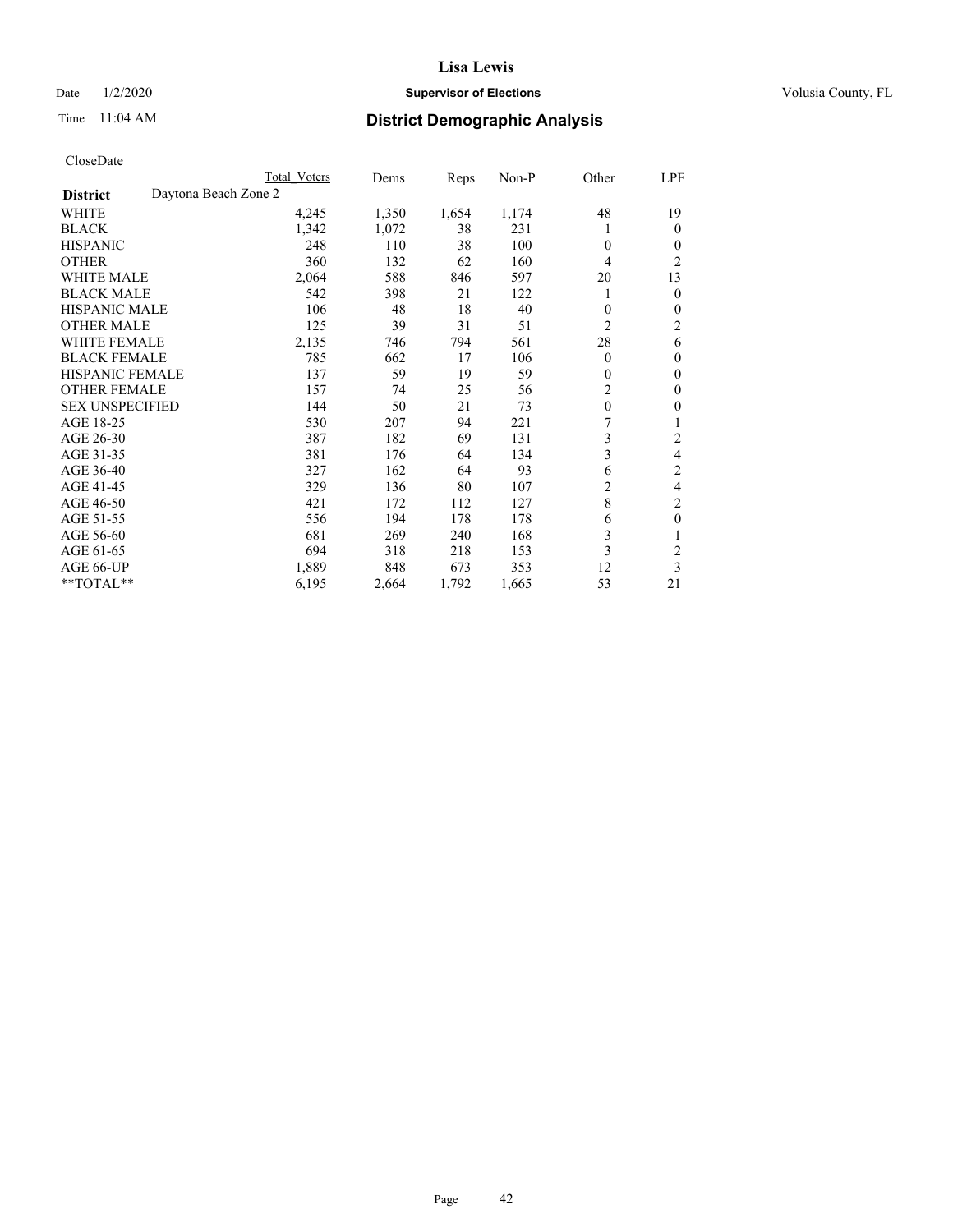## Date  $1/2/2020$  **Supervisor of Elections Supervisor of Elections** Volusia County, FL

# Time 11:04 AM **District Demographic Analysis**

|                        |                      | Total Voters | Dems  | Reps  | Non-P | Other | LPF            |
|------------------------|----------------------|--------------|-------|-------|-------|-------|----------------|
| <b>District</b>        | Daytona Beach Zone 3 |              |       |       |       |       |                |
| WHITE                  |                      | 3,484        | 1,115 | 1,248 | 1,052 | 52    | 17             |
| <b>BLACK</b>           |                      | 1,456        | 1,130 | 35    | 282   | 9     | $\mathbf{0}$   |
| <b>HISPANIC</b>        |                      | 288          | 149   | 52    | 83    | 3     | 1              |
| <b>OTHER</b>           |                      | 486          | 167   | 52    | 261   | 6     | $\theta$       |
| <b>WHITE MALE</b>      |                      | 1,763        | 485   | 684   | 563   | 20    | 11             |
| <b>BLACK MALE</b>      |                      | 565          | 423   | 15    | 122   | 5     | $\mathbf{0}$   |
| <b>HISPANIC MALE</b>   |                      | 130          | 62    | 26    | 41    |       | $\mathbf{0}$   |
| <b>OTHER MALE</b>      |                      | 157          | 64    | 25    | 66    | 2     | $\mathbf{0}$   |
| <b>WHITE FEMALE</b>    |                      | 1,685        | 623   | 549   | 475   | 32    | 6              |
| <b>BLACK FEMALE</b>    |                      | 828          | 658   | 20    | 146   | 4     | $\mathbf{0}$   |
| <b>HISPANIC FEMALE</b> |                      | 149          | 82    | 25    | 39    | 2     | 1              |
| <b>OTHER FEMALE</b>    |                      | 173          | 66    | 17    | 86    | 4     | $\theta$       |
| <b>SEX UNSPECIFIED</b> |                      | 264          | 98    | 26    | 140   | 0     | $\theta$       |
| AGE 18-25              |                      | 1,228        | 730   | 79    | 406   | 12    | 1              |
| AGE 26-30              |                      | 356          | 158   | 54    | 138   | 4     | 2              |
| AGE 31-35              |                      | 309          | 116   | 60    | 124   | 5     | 4              |
| AGE 36-40              |                      | 269          | 94    | 61    | 105   | 7     | $\overline{2}$ |
| AGE 41-45              |                      | 272          | 116   | 59    | 93    | 3     | 1              |
| AGE 46-50              |                      | 282          | 103   | 79    | 91    | 7     | 2              |
| AGE 51-55              |                      | 371          | 137   | 111   | 114   | 8     | 1              |
| AGE 56-60              |                      | 496          | 174   | 159   | 158   | 4     |                |
| AGE 61-65              |                      | 560          | 243   | 186   | 120   | 10    | 1              |
| AGE 66-UP              |                      | 1,571        | 690   | 539   | 329   | 10    | 3              |
| **TOTAL**              |                      | 5,714        | 2,561 | 1,387 | 1,678 | 70    | 18             |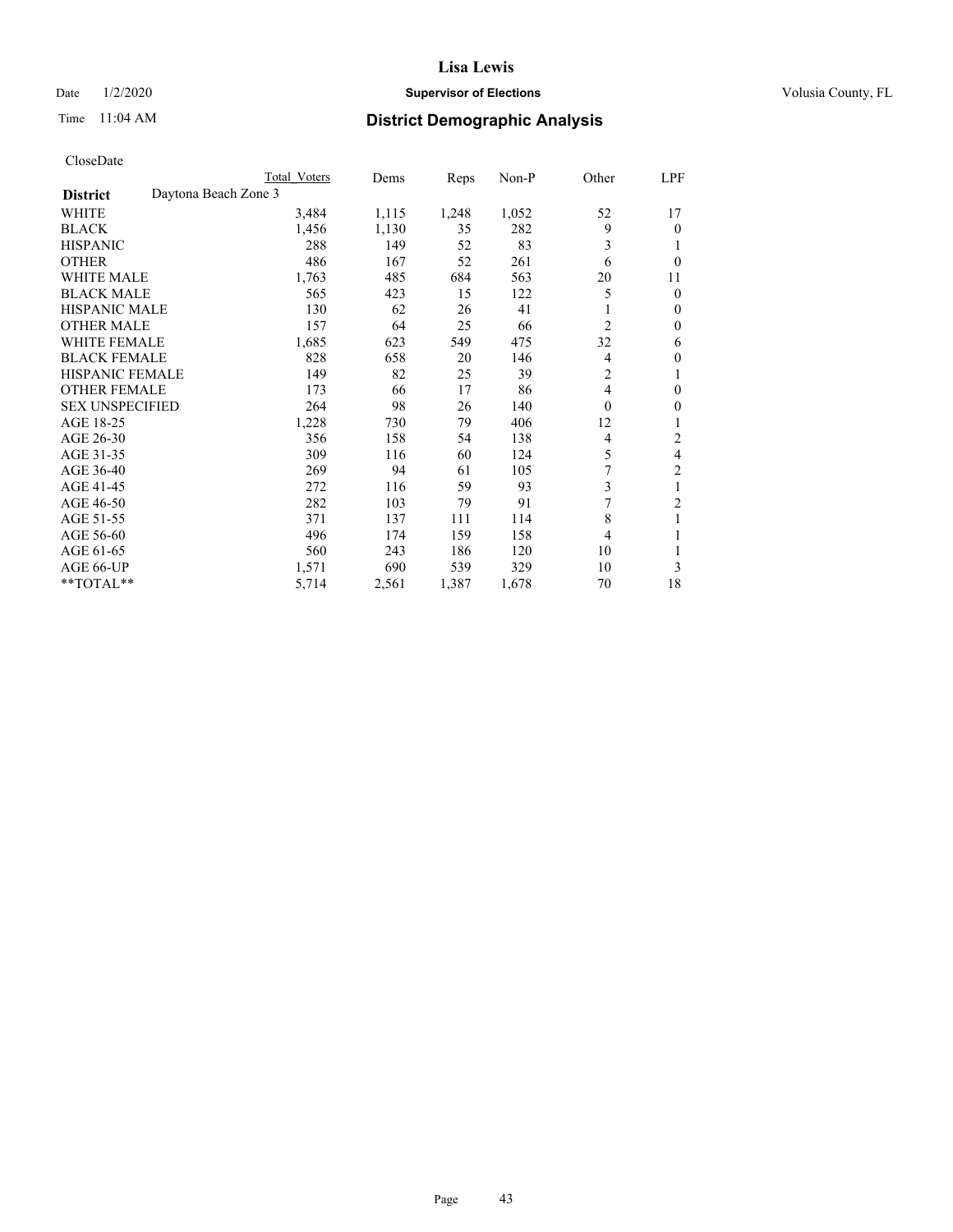## Date  $1/2/2020$  **Supervisor of Elections Supervisor of Elections** Volusia County, FL

# Time 11:04 AM **District Demographic Analysis**

|                        |                      | <b>Total Voters</b> | Dems  | Reps  | Non-P | Other            | LPF            |
|------------------------|----------------------|---------------------|-------|-------|-------|------------------|----------------|
| <b>District</b>        | Daytona Beach Zone 4 |                     |       |       |       |                  |                |
| WHITE                  |                      | 7,468               | 1,885 | 3,442 | 2,007 | 112              | 22             |
| <b>BLACK</b>           |                      | 1,101               | 811   | 41    | 237   | 11               | 1              |
| <b>HISPANIC</b>        |                      | 386                 | 150   | 87    | 141   | 8                | $\theta$       |
| <b>OTHER</b>           |                      | 626                 | 170   | 142   | 310   | 4                | $\theta$       |
| <b>WHITE MALE</b>      |                      | 3,479               | 700   | 1,669 | 1,038 | 57               | 15             |
| <b>BLACK MALE</b>      |                      | 454                 | 292   | 27    | 126   | 8                | 1              |
| <b>HISPANIC MALE</b>   |                      | 170                 | 63    | 46    | 59    | $\overline{2}$   | $\mathbf{0}$   |
| <b>OTHER MALE</b>      |                      | 223                 | 53    | 55    | 114   | 1                | $\mathbf{0}$   |
| WHITE FEMALE           |                      | 3,919               | 1,164 | 1,750 | 943   | 55               | 7              |
| <b>BLACK FEMALE</b>    |                      | 627                 | 501   | 13    | 110   | 3                | $\mathbf{0}$   |
| <b>HISPANIC FEMALE</b> |                      | 210                 | 85    | 41    | 78    | 6                | $\mathbf{0}$   |
| <b>OTHER FEMALE</b>    |                      | 297                 | 94    | 65    | 135   | 3                | $\mathbf{0}$   |
| <b>SEX UNSPECIFIED</b> |                      | 201                 | 64    | 45    | 92    | $\boldsymbol{0}$ | $\mathbf{0}$   |
| AGE 18-25              |                      | 858                 | 300   | 215   | 320   | 18               | 5              |
| AGE 26-30              |                      | 720                 | 231   | 188   | 283   | 15               | 3              |
| AGE 31-35              |                      | 593                 | 210   | 140   | 230   | 12               | 1              |
| AGE 36-40              |                      | 514                 | 182   | 137   | 190   | 4                | 1              |
| AGE 41-45              |                      | 469                 | 171   | 144   | 149   | 3                | $\overline{2}$ |
| AGE 46-50              |                      | 542                 | 147   | 213   | 169   | 9                | 4              |
| AGE 51-55              |                      | 612                 | 175   | 250   | 176   | 10               | 1              |
| AGE 56-60              |                      | 876                 | 237   | 410   | 214   | 15               | $\theta$       |
| AGE 61-65              |                      | 1,078               | 348   | 468   | 243   | 15               | 4              |
| AGE 66-UP              |                      | 3,319               | 1,015 | 1,547 | 721   | 34               | $\overline{2}$ |
| **TOTAL**              |                      | 9,581               | 3,016 | 3,712 | 2,695 | 135              | 23             |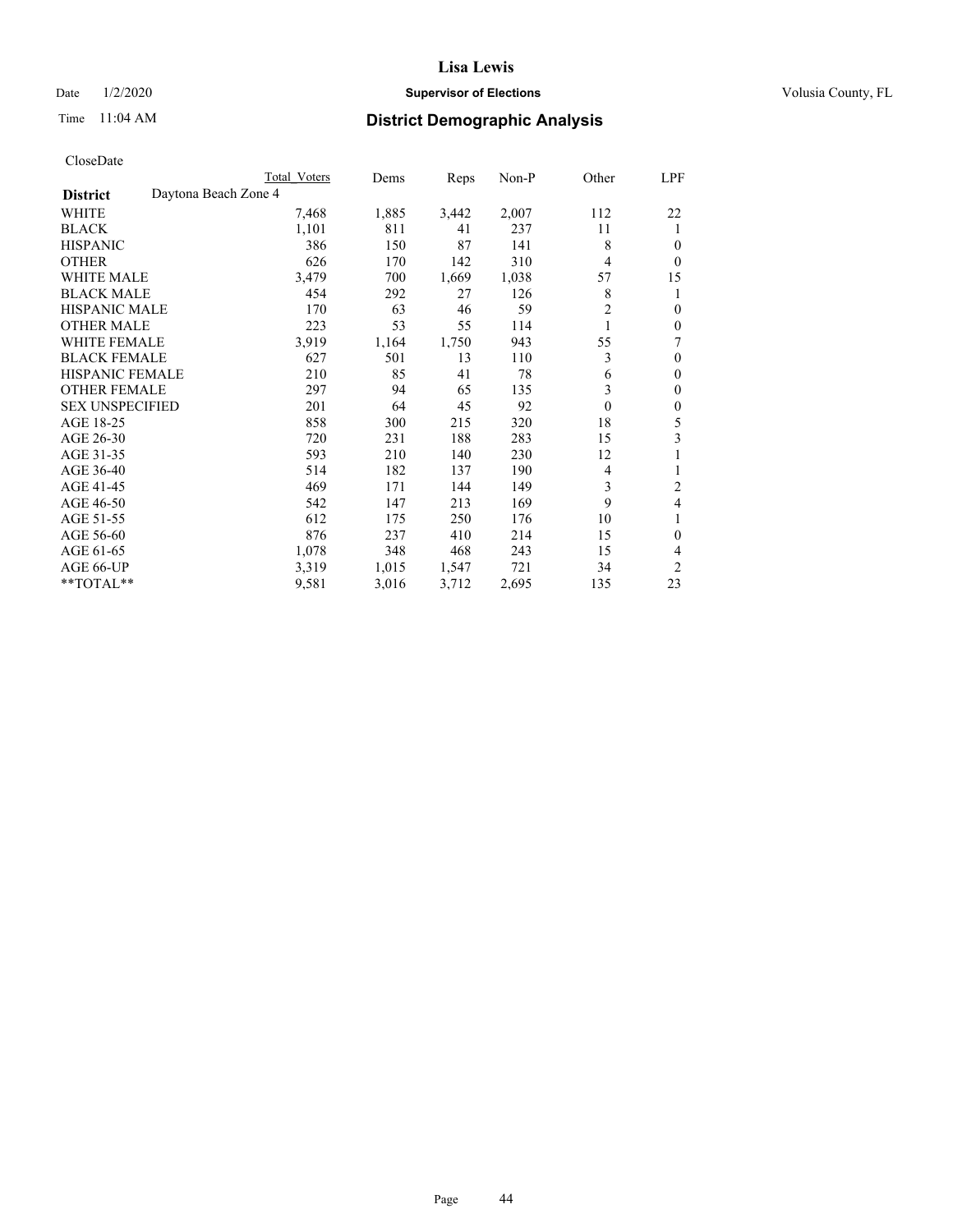## Date  $1/2/2020$  **Supervisor of Elections** Volusia County, FL

## Time 11:04 AM **District Demographic Analysis**

|                                         | Total Voters | Dems  | Reps  | $Non-P$ | Other          | <u>LPF</u>   |
|-----------------------------------------|--------------|-------|-------|---------|----------------|--------------|
| Daytona Beach Zone 5<br><b>District</b> |              |       |       |         |                |              |
| WHITE                                   | 2,412        | 767   | 866   | 731     | 39             | 9            |
| <b>BLACK</b>                            | 4,145        | 3,449 | 91    | 593     | 11             |              |
| <b>HISPANIC</b>                         | 371          | 158   | 59    | 150     | 3              |              |
| <b>OTHER</b>                            | 486          | 220   | 57    | 205     | 3              |              |
| <b>WHITE MALE</b>                       | 1,101        | 289   | 447   | 346     | 15             | 4            |
| <b>BLACK MALE</b>                       | 1,550        | 1,208 | 53    | 281     | 8              | 0            |
| <b>HISPANIC MALE</b>                    | 169          | 61    | 31    | 73      | 3              |              |
| <b>OTHER MALE</b>                       | 173          | 78    | 20    | 73      | $\overline{2}$ | $\theta$     |
| WHITE FEMALE                            | 1,285        | 471   | 412   | 373     | 24             | 5            |
| <b>BLACK FEMALE</b>                     | 2,530        | 2,192 | 36    | 298     | 3              |              |
| <b>HISPANIC FEMALE</b>                  | 198          | 95    | 27    | 76      | $\mathbf{0}$   | 0            |
| <b>OTHER FEMALE</b>                     | 201          | 103   | 22    | 74      | 1              |              |
| <b>SEX UNSPECIFIED</b>                  | 207          | 97    | 25    | 85      | $\theta$       | 0            |
| AGE 18-25                               | 1,094        | 587   | 140   | 350     | 12             | 5            |
| AGE 26-30                               | 787          | 426   | 116   | 233     | 12             | $\Omega$     |
| AGE 31-35                               | 658          | 382   | 69    | 201     | 3              | 3            |
| AGE 36-40                               | 575          | 358   | 65    | 149     | $\overline{2}$ |              |
| AGE 41-45                               | 506          | 307   | 57    | 140     | $\overline{c}$ | 0            |
| AGE 46-50                               | 531          | 328   | 87    | 106     | 8              | 2            |
| AGE 51-55                               | 546          | 375   | 67    | 101     | 3              | $\mathbf{0}$ |
| AGE 56-60                               | 625          | 417   | 93    | 113     | $\overline{c}$ | 0            |
| AGE 61-65                               | 592          | 401   | 102   | 86      | $\overline{2}$ |              |
| AGE 66-UP                               | 1,500        | 1,013 | 277   | 200     | 10             | 0            |
| $*$ TOTAL $*$                           | 7,414        | 4,594 | 1,073 | 1,679   | 56             | 12           |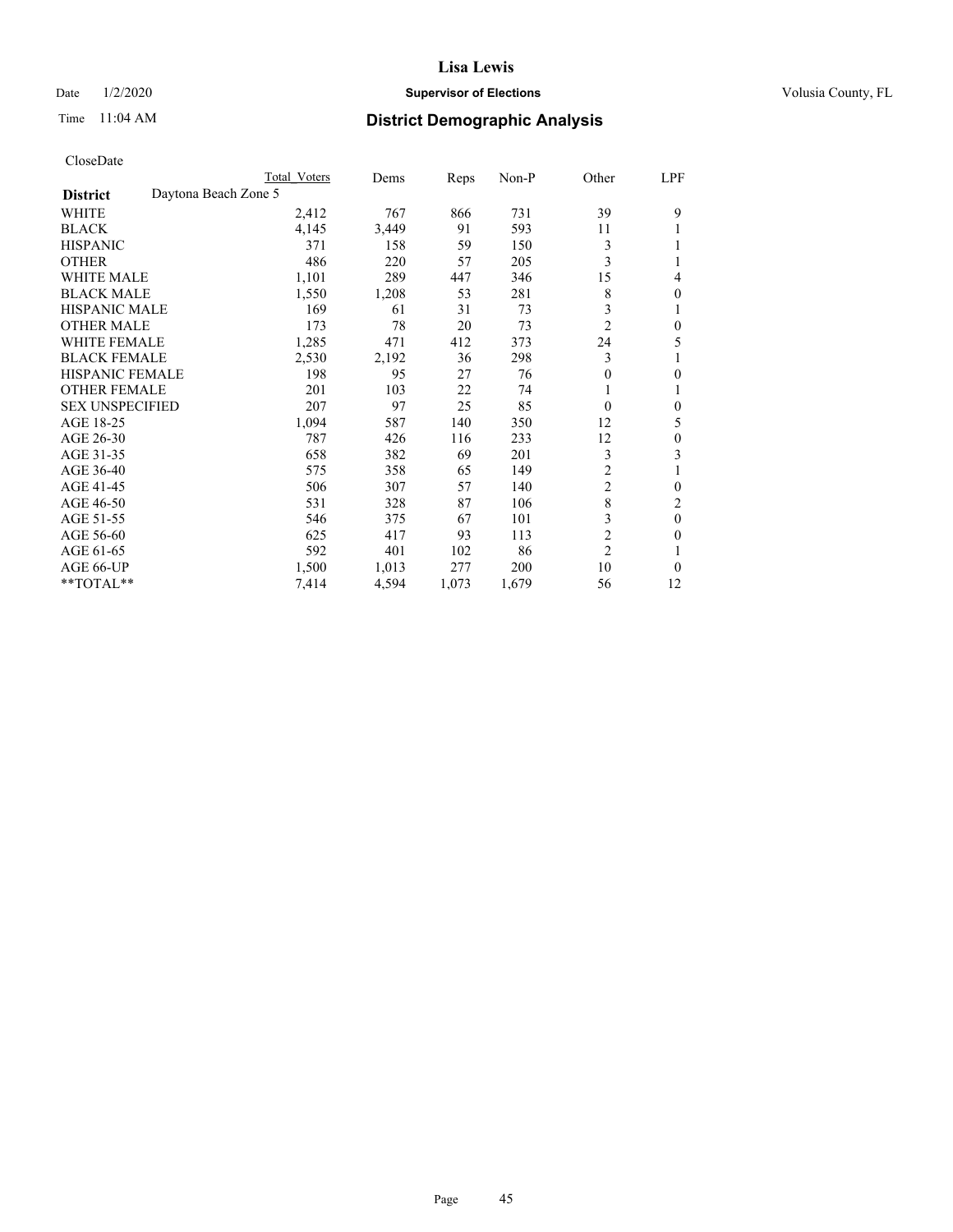## Date  $1/2/2020$  **Supervisor of Elections Supervisor of Elections** Volusia County, FL

# Time 11:04 AM **District Demographic Analysis**

|                                         | Total Voters | Dems  | Reps | Non-P | Other          | LPF            |
|-----------------------------------------|--------------|-------|------|-------|----------------|----------------|
| Daytona Beach Zone 6<br><b>District</b> |              |       |      |       |                |                |
| <b>WHITE</b>                            | 1,299        | 421   | 413  | 447   | 11             |                |
| <b>BLACK</b>                            | 3,457        | 2,842 | 81   | 531   | 3              | $\Omega$       |
| <b>HISPANIC</b>                         | 294          | 160   | 23   | 110   |                | 0              |
| <b>OTHER</b>                            | 411          | 185   | 37   | 184   | 5              | 0              |
| <b>WHITE MALE</b>                       | 595          | 160   | 215  | 210   | 6              | 4              |
| <b>BLACK MALE</b>                       | 1,307        | 1,021 | 35   | 250   |                | 0              |
| HISPANIC MALE                           | 140          | 72    | 13   | 54    |                | 0              |
| <b>OTHER MALE</b>                       | 131          | 59    | 19   | 49    | $\overline{4}$ | 0              |
| <b>WHITE FEMALE</b>                     | 658          | 255   | 179  | 216   | 5              | 3              |
| <b>BLACK FEMALE</b>                     | 2,076        | 1,760 | 45   | 269   | $\overline{c}$ | 0              |
| <b>HISPANIC FEMALE</b>                  | 142          | 83    | 9    | 50    | $\mathbf{0}$   | $\mathbf{0}$   |
| <b>OTHER FEMALE</b>                     | 146          | 88    | 9    | 49    | $\mathbf{0}$   | 0              |
| <b>SEX UNSPECIFIED</b>                  | 266          | 110   | 30   | 125   |                | 0              |
| AGE 18-25                               | 1,011        | 543   | 99   | 361   | 7              |                |
| AGE 26-30                               | 523          | 348   | 25   | 148   | 2              | 0              |
| AGE 31-35                               | 486          | 299   | 47   | 136   | $\overline{c}$ | $\overline{2}$ |
| AGE 36-40                               | 405          | 263   | 34   | 106   |                |                |
| AGE 41-45                               | 360          | 230   | 28   | 102   | $\mathbf{0}$   | $\mathbf{0}$   |
| AGE 46-50                               | 357          | 226   | 44   | 86    |                | 0              |
| AGE 51-55                               | 417          | 282   | 48   | 83    | $\overline{c}$ | 2              |
| AGE 56-60                               | 463          | 316   | 61   | 85    | $\theta$       | 1              |
| AGE 61-65                               | 451          | 317   | 64   | 68    | $\overline{2}$ | 0              |
| AGE 66-UP                               | 987          | 784   | 104  | 96    | 3              | $\theta$       |
| **TOTAL**                               | 5,461        | 3,608 | 554  | 1,272 | 20             | 7              |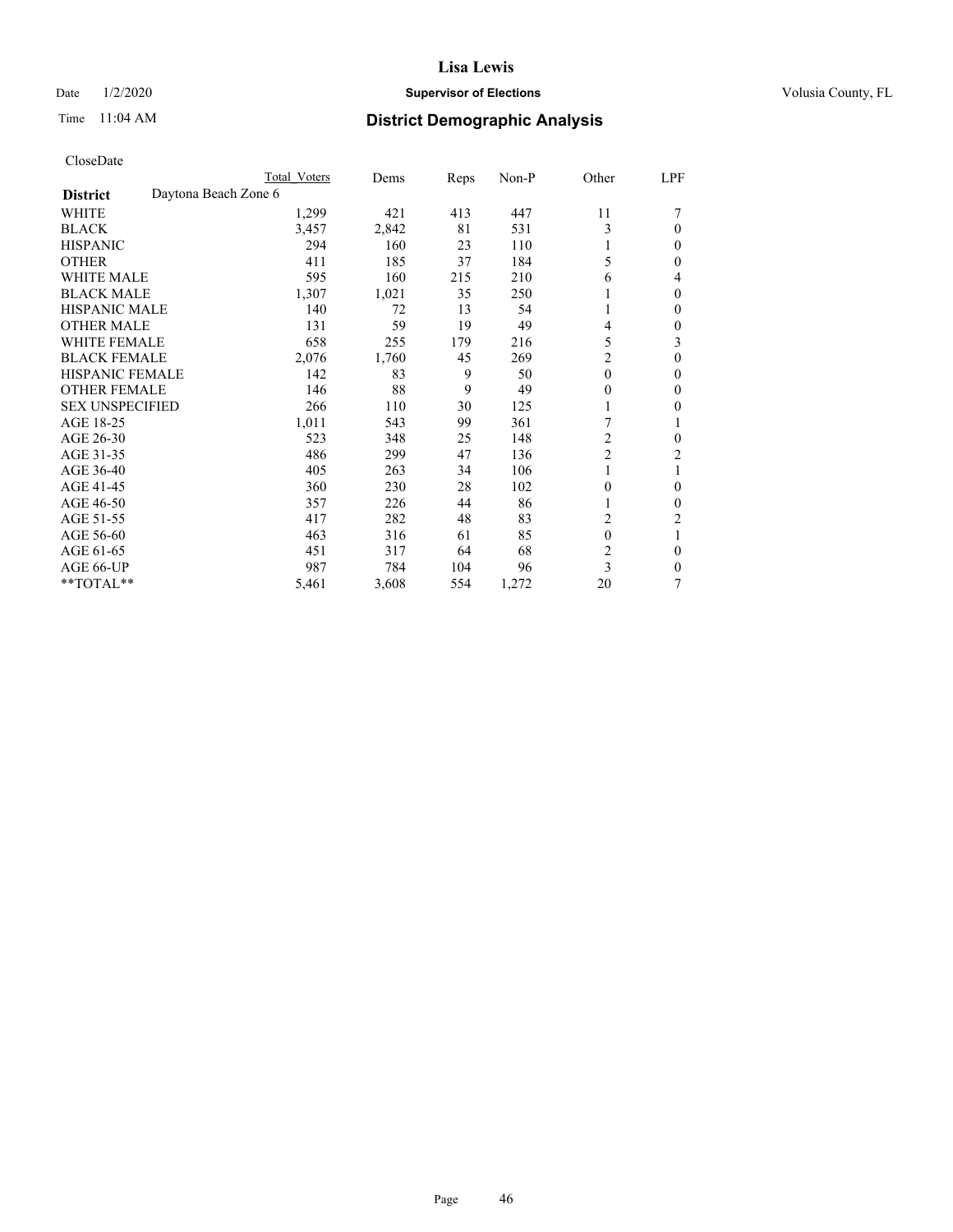## Date  $1/2/2020$  **Supervisor of Elections Supervisor of Elections** Volusia County, FL

# Time 11:04 AM **District Demographic Analysis**

|                        |                      | Total Voters | Dems  | Reps             | Non-P | Other          | LPF          |
|------------------------|----------------------|--------------|-------|------------------|-------|----------------|--------------|
| <b>District</b>        | Daytona Beach Shores |              |       |                  |       |                |              |
| WHITE                  |                      | 3,938        | 924   | 1,999            | 957   | 49             | 9            |
| <b>BLACK</b>           |                      | 60           | 39    | 2                | 17    |                |              |
| <b>HISPANIC</b>        |                      | 115          | 37    | 41               | 36    |                | 0            |
| <b>OTHER</b>           |                      | 254          | 75    | 78               | 99    |                |              |
| <b>WHITE MALE</b>      |                      | 1,862        | 382   | 959              | 487   | 28             | 6            |
| <b>BLACK MALE</b>      |                      | 25           | 14    | $\boldsymbol{0}$ | 10    |                | $\Omega$     |
| <b>HISPANIC MALE</b>   |                      | 51           | 11    | 20               | 19    |                | 0            |
| <b>OTHER MALE</b>      |                      | 99           | 31    | 31               | 37    | $\theta$       | $\mathbf{0}$ |
| WHITE FEMALE           |                      | 2,033        | 531   | 1,020            | 459   | 20             | 3            |
| <b>BLACK FEMALE</b>    |                      | 34           | 25    | 2                | 6     | $\theta$       |              |
| <b>HISPANIC FEMALE</b> |                      | 63           | 26    | 20               | 17    | 0              | 0            |
| <b>OTHER FEMALE</b>    |                      | 122          | 36    | 35               | 49    |                |              |
| <b>SEX UNSPECIFIED</b> |                      | 78           | 19    | 33               | 25    |                | $\theta$     |
| AGE 18-25              |                      | 137          | 38    | 45               | 49    | 5              | $\Omega$     |
| AGE 26-30              |                      | 83           | 21    | 29               | 30    |                | 2            |
| AGE 31-35              |                      | 97           | 22    | 35               | 35    |                | 4            |
| AGE 36-40              |                      | 103          | 24    | 35               | 44    | 0              | $\theta$     |
| AGE 41-45              |                      | 98           | 34    | 35               | 25    | 2              | 2            |
| AGE 46-50              |                      | 152          | 34    | 64               | 53    | 1              | $\theta$     |
| AGE 51-55              |                      | 274          | 66    | 116              | 89    | $\overline{2}$ |              |
| AGE 56-60              |                      | 410          | 83    | 223              | 100   | 4              | 0            |
| AGE 61-65              |                      | 548          | 120   | 280              | 136   | 11             |              |
| AGE 66-UP              |                      | 2,465        | 633   | 1,258            | 548   | 25             |              |
| **TOTAL**              |                      | 4,367        | 1,075 | 2,120            | 1,109 | 52             | 11           |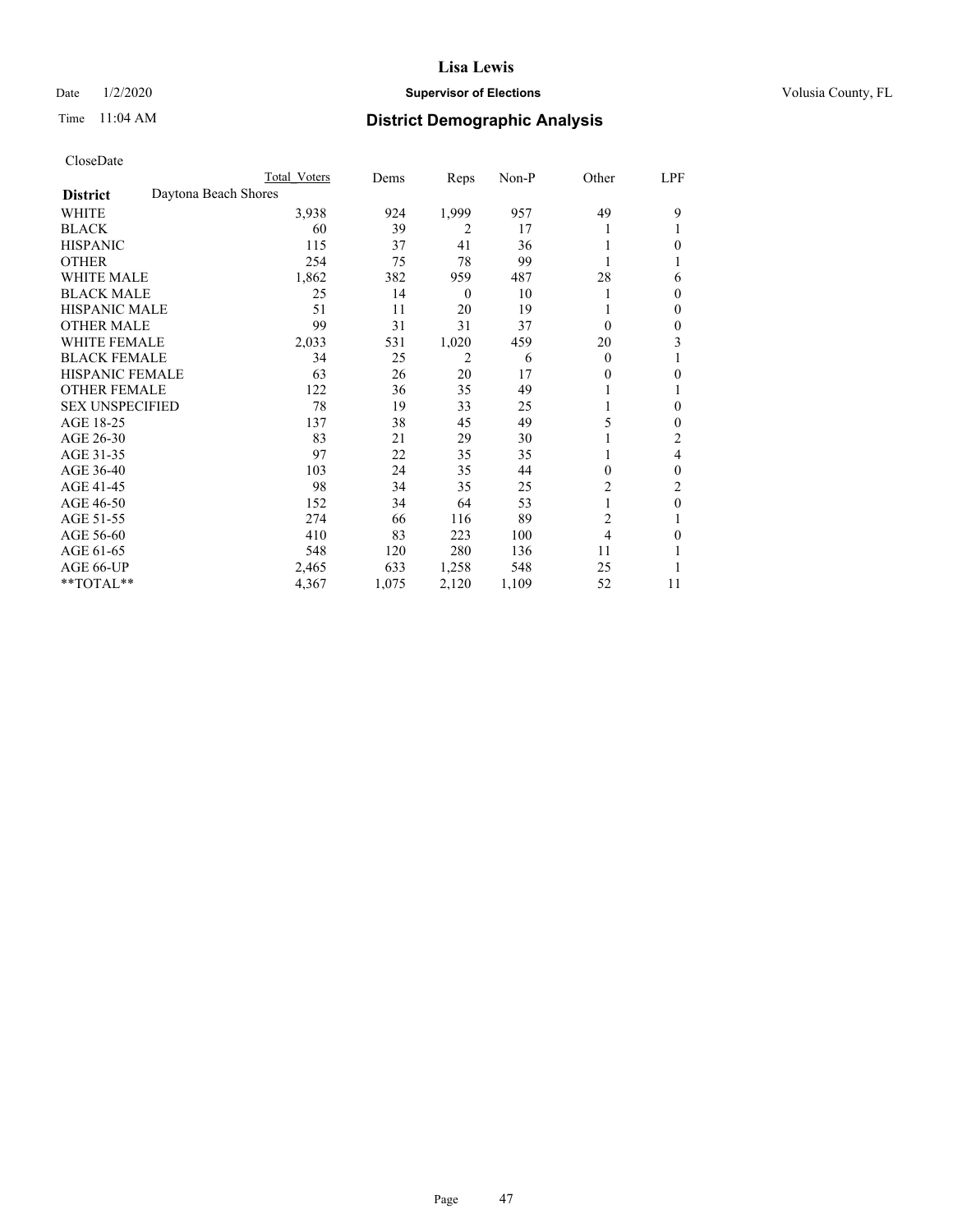## Date  $1/2/2020$  **Supervisor of Elections Supervisor of Elections** Volusia County, FL

# Time 11:04 AM **District Demographic Analysis**

|                        |        | Total Voters | Dems  | Reps  | Non-P | Other          | LPF            |
|------------------------|--------|--------------|-------|-------|-------|----------------|----------------|
| <b>District</b>        | DeBary |              |       |       |       |                |                |
| WHITE                  |        | 12,588       | 2,884 | 6,200 | 3,353 | 102            | 49             |
| <b>BLACK</b>           |        | 689          | 500   | 33    | 154   | 2              | $\mathbf{0}$   |
| <b>HISPANIC</b>        |        | 1,500        | 623   | 341   | 521   | 11             | 4              |
| <b>OTHER</b>           |        | 903          | 237   | 231   | 429   | 5              | 1              |
| WHITE MALE             |        | 5,869        | 1,118 | 3,051 | 1,621 | 46             | 33             |
| <b>BLACK MALE</b>      |        | 321          | 209   | 15    | 95    | $\overline{c}$ | $\mathbf{0}$   |
| <b>HISPANIC MALE</b>   |        | 683          | 259   | 177   | 240   | 5              | 2              |
| <b>OTHER MALE</b>      |        | 309          | 71    | 90    | 144   | 3              | 1              |
| <b>WHITE FEMALE</b>    |        | 6,554        | 1,737 | 3,083 | 1,666 | 53             | 15             |
| <b>BLACK FEMALE</b>    |        | 358          | 283   | 18    | 57    | $\overline{0}$ | $\mathbf{0}$   |
| <b>HISPANIC FEMALE</b> |        | 795          | 356   | 161   | 270   | 6              | 2              |
| <b>OTHER FEMALE</b>    |        | 410          | 135   | 101   | 172   | $\overline{2}$ | $\mathbf{0}$   |
| <b>SEX UNSPECIFIED</b> |        | 381          | 76    | 109   | 192   | 3              | 1              |
| AGE 18-25              |        | 1,245        | 300   | 367   | 546   | 19             | 13             |
| AGE 26-30              |        | 923          | 232   | 333   | 348   | 8              | 2              |
| AGE 31-35              |        | 1,006        | 257   | 365   | 373   | 7              | $\overline{4}$ |
| AGE 36-40              |        | 1,037        | 241   | 376   | 397   | 7              | 16             |
| AGE 41-45              |        | 1,012        | 279   | 370   | 350   | 8              | 5              |
| AGE 46-50              |        | 1,176        | 269   | 504   | 387   | 10             | 6              |
| AGE 51-55              |        | 1,355        | 342   | 659   | 341   | 9              | 4              |
| AGE 56-60              |        | 1,528        | 388   | 747   | 377   | 14             | $\overline{2}$ |
| AGE 61-65              |        | 1,615        | 449   | 779   | 373   | 14             | $\mathbf{0}$   |
| AGE 66-UP              |        | 4,782        | 1,486 | 2,305 | 965   | 24             | $\overline{c}$ |
| **TOTAL**              |        | 15,680       | 4,244 | 6,805 | 4,457 | 120            | 54             |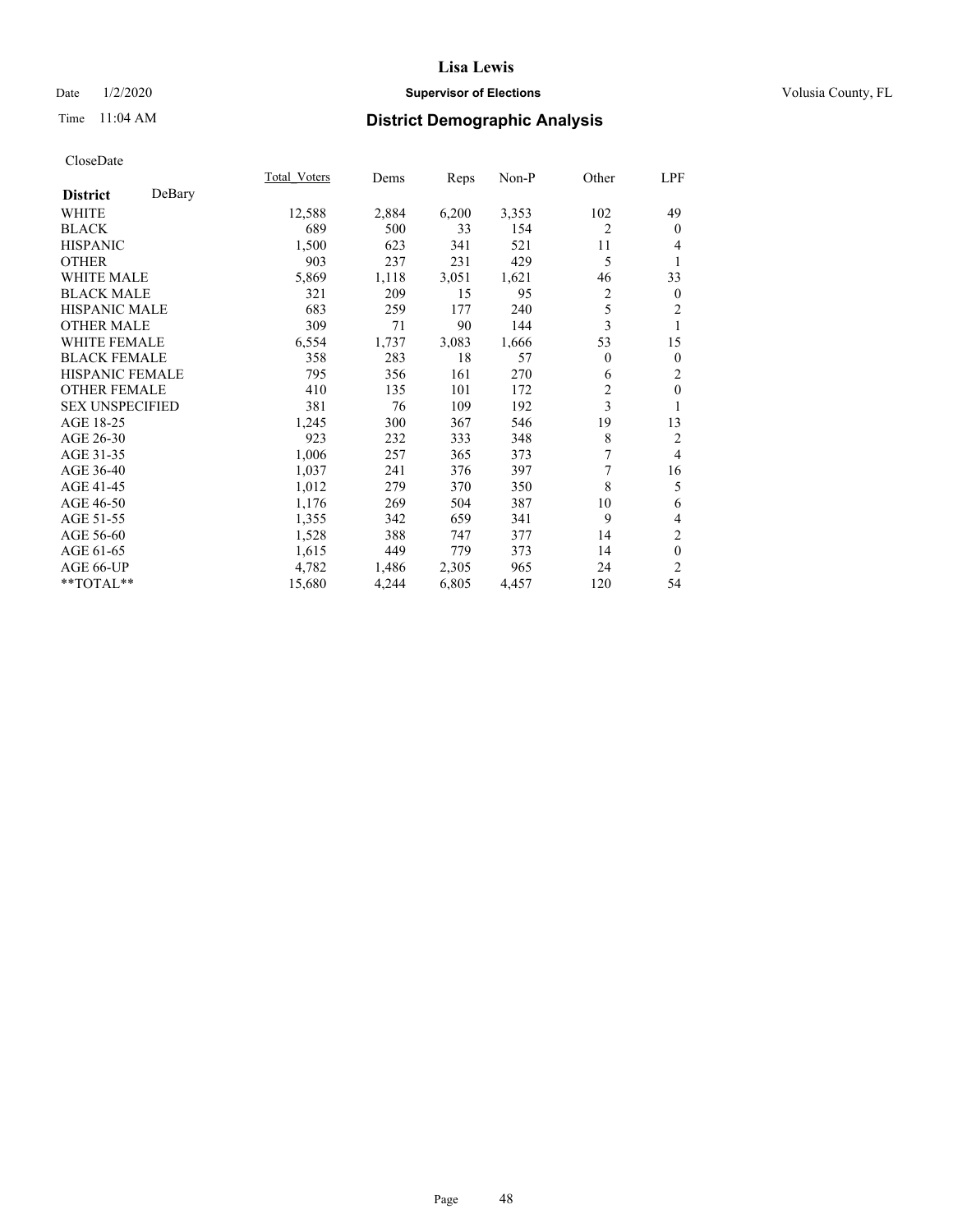## Date  $1/2/2020$  **Supervisor of Elections Supervisor of Elections** Volusia County, FL

## Time 11:04 AM **District Demographic Analysis**

|                        |        | Total Voters | Dems  | Reps  | Non-P | Other          | LPF            |
|------------------------|--------|--------------|-------|-------|-------|----------------|----------------|
| <b>District</b>        | DeLand |              |       |       |       |                |                |
| WHITE                  |        | 15,319       | 4,543 | 6,681 | 3,871 | 162            | 62             |
| <b>BLACK</b>           |        | 2,828        | 2,227 | 95    | 492   | 12             | 2              |
| <b>HISPANIC</b>        |        | 2,211        | 975   | 401   | 813   | 17             | 5              |
| <b>OTHER</b>           |        | 1,314        | 476   | 243   | 584   | 8              | 3              |
| <b>WHITE MALE</b>      |        | 6,755        | 1,677 | 3,102 | 1,855 | 78             | 43             |
| <b>BLACK MALE</b>      |        | 1,082        | 802   | 45    | 228   | 5              | 2              |
| <b>HISPANIC MALE</b>   |        | 916          | 371   | 185   | 351   | 6              | 3              |
| <b>OTHER MALE</b>      |        | 490          | 175   | 105   | 206   | 4              | $\mathbf{0}$   |
| <b>WHITE FEMALE</b>    |        | 8,419        | 2,822 | 3,530 | 1,965 | 84             | 18             |
| <b>BLACK FEMALE</b>    |        | 1,689        | 1,382 | 44    | 256   | 7              | $\mathbf{0}$   |
| <b>HISPANIC FEMALE</b> |        | 1,265        | 588   | 214   | 451   | 10             | 2              |
| <b>OTHER FEMALE</b>    |        | 573          | 229   | 97    | 241   | $\overline{4}$ | $\overline{c}$ |
| <b>SEX UNSPECIFIED</b> |        | 483          | 175   | 98    | 207   | 1              | $\overline{2}$ |
| AGE 18-25              |        | 2,097        | 792   | 454   | 808   | 28             | 15             |
| AGE 26-30              |        | 1,518        | 567   | 364   | 568   | 10             | 9              |
| AGE 31-35              |        | 1,489        | 533   | 385   | 546   | 16             | 9              |
| AGE 36-40              |        | 1,540        | 601   | 414   | 502   | 16             | 7              |
| AGE 41-45              |        | 1,456        | 522   | 441   | 471   | 18             | 4              |
| AGE 46-50              |        | 1,485        | 553   | 480   | 432   | 16             | 4              |
| AGE 51-55              |        | 1,572        | 559   | 620   | 375   | 10             | 8              |
| AGE 56-60              |        | 1,720        | 652   | 685   | 367   | 13             | 3              |
| AGE 61-65              |        | 1,862        | 740   | 709   | 394   | 16             | 3              |
| AGE 66-UP              |        | 6,933        | 2,702 | 2,868 | 1,297 | 56             | 10             |
| **TOTAL**              |        | 21,672       | 8,221 | 7,420 | 5,760 | 199            | 72             |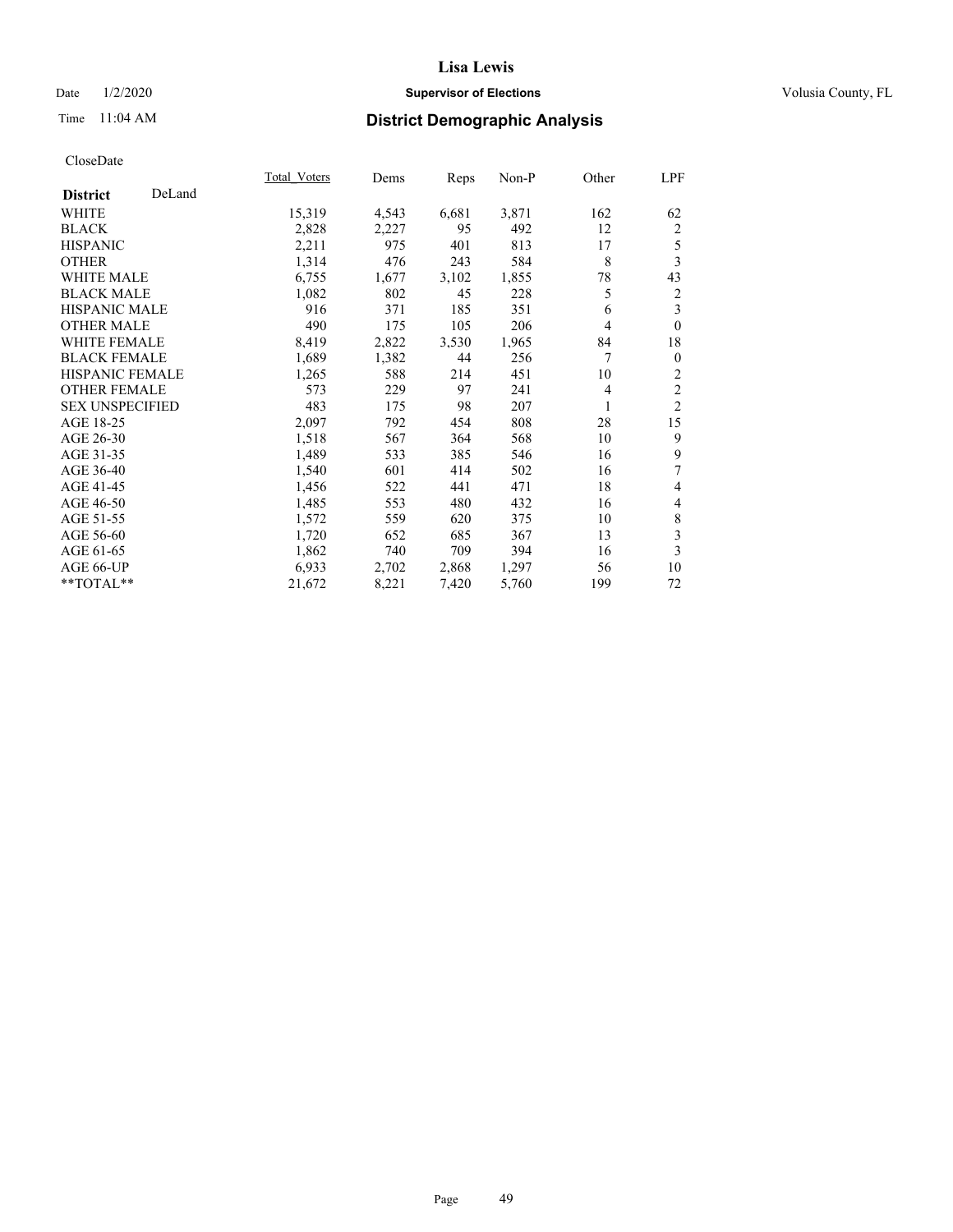## Date  $1/2/2020$  **Supervisor of Elections Supervisor of Elections** Volusia County, FL

## Time 11:04 AM **District Demographic Analysis**

|                                       | Total Voters | Dems  | Reps  | Non-P | Other          | LPF            |
|---------------------------------------|--------------|-------|-------|-------|----------------|----------------|
| Deltona District 1<br><b>District</b> |              |       |       |       |                |                |
| WHITE                                 | 4,862        | 1,298 | 1,891 | 1,620 | 39             | 14             |
| <b>BLACK</b>                          | 1,122        | 826   | 46    | 246   | $\overline{4}$ | 0              |
| <b>HISPANIC</b>                       | 2,923        | 1,446 | 351   | 1,114 | 11             |                |
| <b>OTHER</b>                          | 628          | 200   | 105   | 318   | $\overline{4}$ |                |
| <b>WHITE MALE</b>                     | 2,252        | 513   | 928   | 787   | 16             | 8              |
| <b>BLACK MALE</b>                     | 479          | 320   | 28    | 129   | 2              | 0              |
| <b>HISPANIC MALE</b>                  | 1,323        | 626   | 173   | 519   | 4              |                |
| <b>OTHER MALE</b>                     | 201          | 64    | 38    | 98    | $\theta$       | 1              |
| WHITE FEMALE                          | 2,548        | 773   | 941   | 805   | 23             | 6              |
| <b>BLACK FEMALE</b>                   | 626          | 495   | 16    | 113   | $\overline{2}$ | 0              |
| <b>HISPANIC FEMALE</b>                | 1,551        | 797   | 175   | 572   | 7              | 0              |
| <b>OTHER FEMALE</b>                   | 277          | 102   | 49    | 125   | 1              | 0              |
| <b>SEX UNSPECIFIED</b>                | 278          | 80    | 45    | 150   | 3              | 0              |
| AGE 18-25                             | 1,119        | 366   | 180   | 560   | 10             | 3              |
| AGE 26-30                             | 902          | 319   | 167   | 405   | 8              | 3              |
| AGE 31-35                             | 880          | 310   | 181   | 378   | 8              | 3              |
| AGE 36-40                             | 850          | 295   | 194   | 355   | 5              |                |
| AGE 41-45                             | 794          | 336   | 166   | 286   | 3              | 3              |
| AGE 46-50                             | 821          | 316   | 231   | 266   | 8              | 0              |
| AGE 51-55                             | 858          | 312   | 279   | 263   | 4              | 0              |
| AGE 56-60                             | 876          | 362   | 266   | 242   | 4              | $\overline{c}$ |
| AGE 61-65                             | 807          | 349   | 253   | 202   | 2              | 1              |
| AGE 66-UP                             | 1,628        | 805   | 476   | 341   | 6              | $\theta$       |
| $*$ *TOTAL $*$ *                      | 9,535        | 3,770 | 2,393 | 3,298 | 58             | 16             |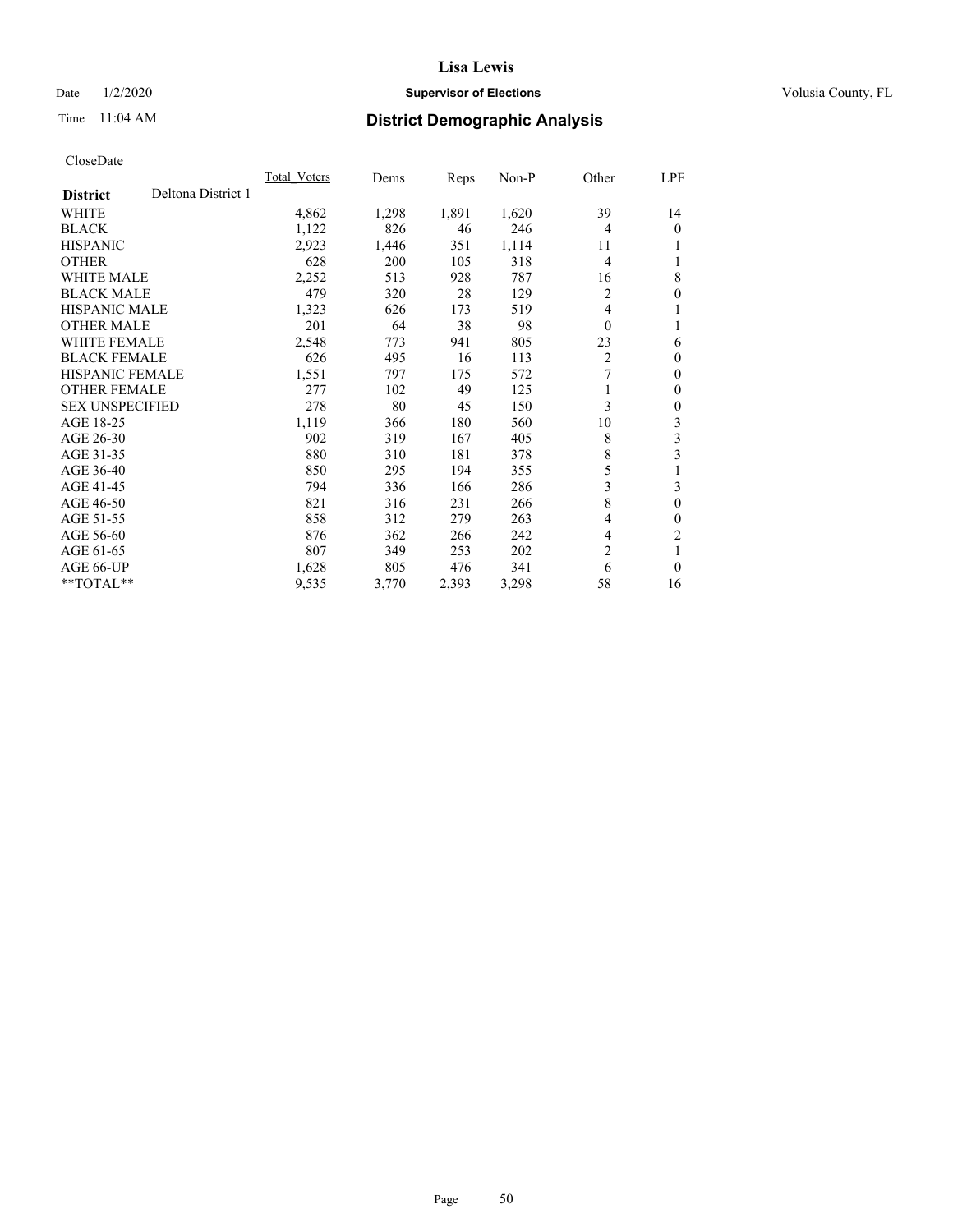## Date  $1/2/2020$  **Supervisor of Elections Supervisor of Elections** Volusia County, FL

# Time 11:04 AM **District Demographic Analysis**

|                        | <b>Total Voters</b> | Dems  | Reps  | $Non-P$ | Other          | LPF              |
|------------------------|---------------------|-------|-------|---------|----------------|------------------|
| <b>District</b>        | Deltona District 2  |       |       |         |                |                  |
| <b>WHITE</b>           | 5,803               | 1,559 | 2,443 | 1,734   | 50             | 17               |
| <b>BLACK</b>           | 965                 | 708   | 45    | 204     | 8              | $\theta$         |
| <b>HISPANIC</b>        | 3,129               | 1,463 | 490   | 1,159   | 10             | 7                |
| <b>OTHER</b>           | 656                 | 242   | 104   | 305     | 4              | 1                |
| <b>WHITE MALE</b>      | 2,662               | 623   | 1,154 | 852     | 23             | 10               |
| <b>BLACK MALE</b>      | 442                 | 295   | 29    | 114     | 4              | $\mathbf{0}$     |
| HISPANIC MALE          | 1,461               | 625   | 262   | 566     | 4              | 4                |
| <b>OTHER MALE</b>      | 246                 | 85    | 45    | 113     | $\overline{c}$ | 1                |
| <b>WHITE FEMALE</b>    | 3,073               | 925   | 1,259 | 856     | 26             | 7                |
| <b>BLACK FEMALE</b>    | 514                 | 405   | 16    | 89      | 4              | $\theta$         |
| <b>HISPANIC FEMALE</b> | 1,622               | 818   | 225   | 571     | 6              | $\overline{2}$   |
| <b>OTHER FEMALE</b>    | 284                 | 128   | 40    | 115     | 1              | $\theta$         |
| <b>SEX UNSPECIFIED</b> | 249                 | 68    | 52    | 126     | 2              | 1                |
| AGE 18-25              | 1,051               | 344   | 203   | 481     | 17             | 6                |
| AGE 26-30              | 781                 | 258   | 177   | 338     | 6              | 2                |
| AGE 31-35              | 834                 | 290   | 186   | 346     | 6              | 6                |
| AGE 36-40              | 854                 | 302   | 187   | 348     | 12             | 5                |
| AGE 41-45              | 873                 | 338   | 218   | 314     | 3              | $\boldsymbol{0}$ |
| AGE 46-50              | 855                 | 296   | 248   | 306     | $\overline{c}$ | 3                |
| AGE 51-55              | 868                 | 334   | 273   | 258     | 3              | $\theta$         |
| AGE 56-60              | 970                 | 357   | 331   | 279     | $\overline{2}$ | 1                |
| AGE 61-65              | 1,000               | 388   | 361   | 243     | 8              | 0                |
| AGE 66-UP              | 2,467               | 1,065 | 898   | 489     | 13             | $\overline{2}$   |
| $*$ TOTAL $*$          | 10,553              | 3,972 | 3,082 | 3,402   | 72             | 25               |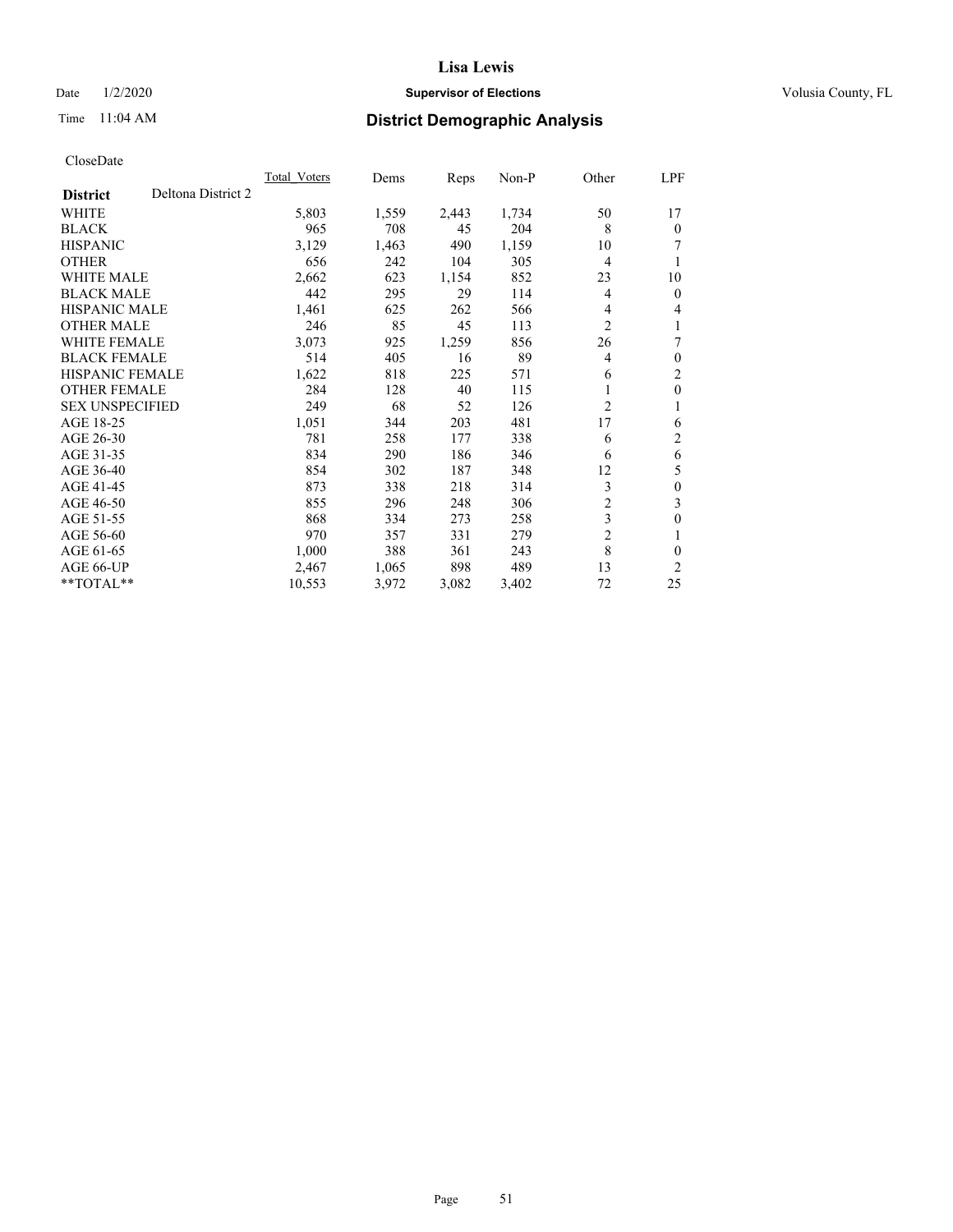## Date  $1/2/2020$  **Supervisor of Elections Supervisor of Elections** Volusia County, FL

# Time 11:04 AM **District Demographic Analysis**

|                                       | Total Voters | Dems  | Reps  | $Non-P$ | Other          | LPF      |
|---------------------------------------|--------------|-------|-------|---------|----------------|----------|
| Deltona District 3<br><b>District</b> |              |       |       |         |                |          |
| <b>WHITE</b>                          | 5,227        | 1,451 | 2,036 | 1,678   | 42             | 20       |
| <b>BLACK</b>                          | 909          | 679   | 31    | 194     | 5              | $\Omega$ |
| <b>HISPANIC</b>                       | 3,260        | 1,541 | 428   | 1,276   | 10             | 5        |
| <b>OTHER</b>                          | 656          | 218   | 98    | 334     | 6              | $\Omega$ |
| <b>WHITE MALE</b>                     | 2,397        | 562   | 1,017 | 783     | 20             | 15       |
| <b>BLACK MALE</b>                     | 394          | 279   | 22    | 91      | 2              | 0        |
| HISPANIC MALE                         | 1,492        | 658   | 224   | 600     | 7              | 3        |
| <b>OTHER MALE</b>                     | 235          | 74    | 39    | 120     | $\overline{c}$ | 0        |
| WHITE FEMALE                          | 2,736        | 858   | 989   | 862     | 22             | 5        |
| <b>BLACK FEMALE</b>                   | 501          | 391   | 9     | 98      | 3              | 0        |
| <b>HISPANIC FEMALE</b>                | 1,723        | 859   | 202   | 657     | 3              | 2        |
| <b>OTHER FEMALE</b>                   | 300          | 117   | 44    | 137     | $\overline{c}$ | 0        |
| <b>SEX UNSPECIFIED</b>                | 274          | 91    | 47    | 134     | $\overline{2}$ | 0        |
| AGE 18-25                             | 998          | 340   | 160   | 486     | 10             | 2        |
| AGE 26-30                             | 870          | 327   | 146   | 386     |                | 4        |
| AGE 31-35                             | 890          | 310   | 199   | 366     | 9              | 6        |
| AGE 36-40                             | 817          | 275   | 173   | 357     | 9              | 3        |
| AGE 41-45                             | 799          | 301   | 173   | 321     | 4              | 0        |
| AGE 46-50                             | 841          | 314   | 236   | 283     | 5              | 3        |
| AGE 51-55                             | 882          | 318   | 264   | 292     | 4              | 4        |
| AGE 56-60                             | 909          | 348   | 289   | 270     | $\overline{2}$ | 0        |
| AGE 61-65                             | 843          | 332   | 263   | 243     | 5              | 0        |
| AGE 66-UP                             | 2,203        | 1,024 | 690   | 478     | 8              | 3        |
| $*$ TOTAL $*$                         | 10,052       | 3,889 | 2,593 | 3,482   | 63             | 25       |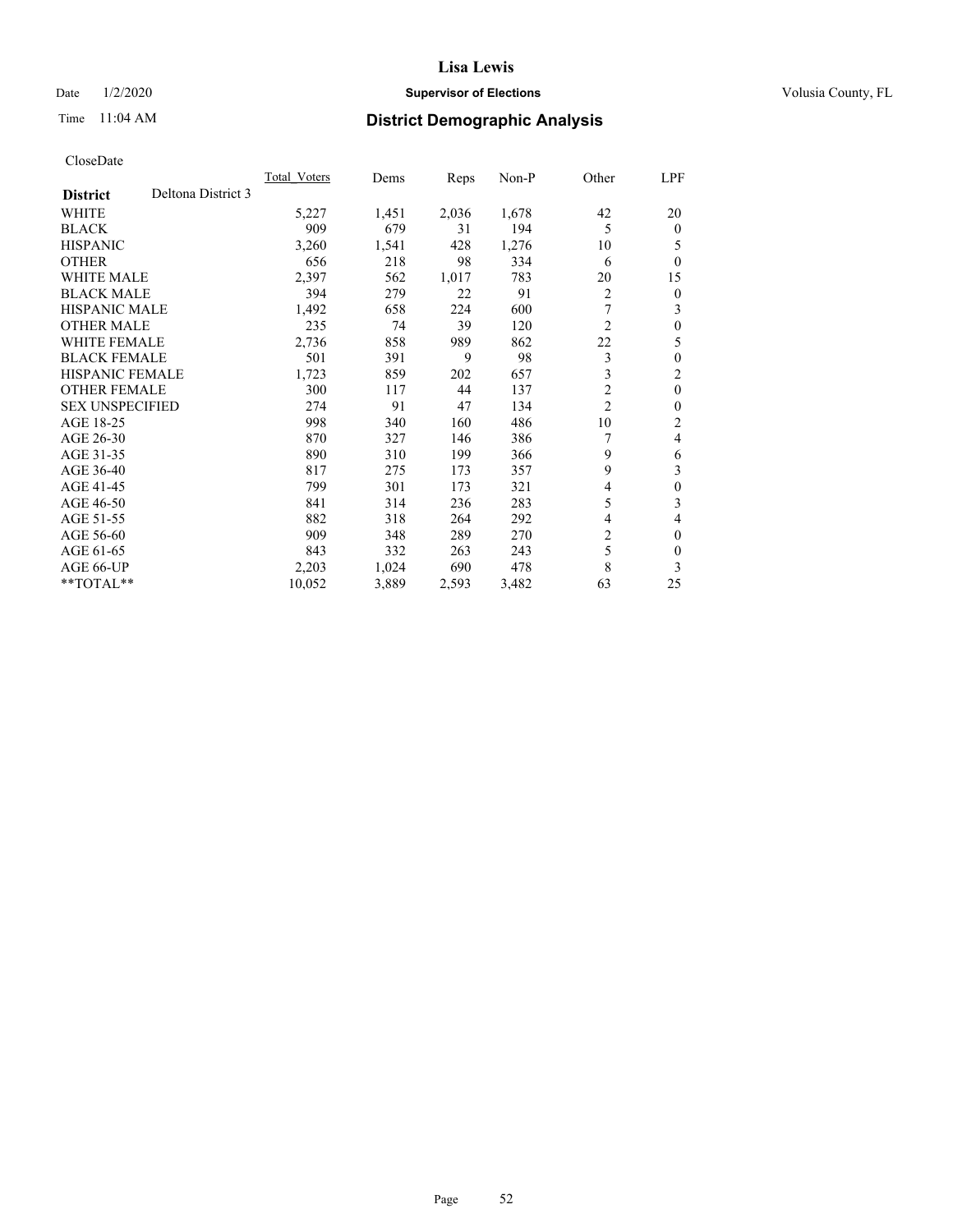## Date  $1/2/2020$  **Supervisor of Elections Supervisor of Elections** Volusia County, FL

# Time 11:04 AM **District Demographic Analysis**

|                        |                    | Total Voters | Dems  | Reps  | Non-P | Other          | LPF            |
|------------------------|--------------------|--------------|-------|-------|-------|----------------|----------------|
| <b>District</b>        | Deltona District 4 |              |       |       |       |                |                |
| WHITE                  |                    | 5,192        | 1,524 | 2,050 | 1,559 | 38             | 21             |
| <b>BLACK</b>           |                    | 990          | 701   | 46    | 237   | 3              | 3              |
| <b>HISPANIC</b>        |                    | 3,648        | 1,807 | 467   | 1,359 | 12             | 3              |
| <b>OTHER</b>           |                    | 691          | 240   | 139   | 308   | 4              | $\theta$       |
| <b>WHITE MALE</b>      |                    | 2,366        | 608   | 968   | 756   | 18             | 16             |
| <b>BLACK MALE</b>      |                    | 444          | 292   | 24    | 123   | 3              | $\overline{2}$ |
| <b>HISPANIC MALE</b>   |                    | 1,714        | 791   | 251   | 666   | 6              | $\theta$       |
| <b>OTHER MALE</b>      |                    | 236          | 70    | 55    | 111   | 0              | $\theta$       |
| <b>WHITE FEMALE</b>    |                    | 2,764        | 898   | 1,059 | 784   | 19             | 4              |
| <b>BLACK FEMALE</b>    |                    | 531          | 402   | 19    | 109   | 0              | 1              |
| <b>HISPANIC FEMALE</b> |                    | 1,875        | 989   | 209   | 668   | 6              | 3              |
| <b>OTHER FEMALE</b>    |                    | 313          | 137   | 60    | 113   | 3              | $\theta$       |
| <b>SEX UNSPECIFIED</b> |                    | 278          | 85    | 57    | 133   | 2              | 1              |
| AGE 18-25              |                    | 1,094        | 368   | 207   | 508   | 9              | 2              |
| AGE 26-30              |                    | 879          | 356   | 154   | 358   | 4              | 7              |
| AGE 31-35              |                    | 893          | 305   | 158   | 418   | 8              | 4              |
| AGE 36-40              |                    | 813          | 321   | 152   | 332   | 5              | 3              |
| AGE 41-45              |                    | 809          | 338   | 166   | 302   | 3              | $\theta$       |
| AGE 46-50              |                    | 846          | 299   | 248   | 287   | $\overline{7}$ | 5              |
| AGE 51-55              |                    | 900          | 372   | 263   | 260   | 3              | $\mathfrak{2}$ |
| AGE 56-60              |                    | 981          | 413   | 305   | 256   | 5              | $\overline{2}$ |
| AGE 61-65              |                    | 910          | 399   | 272   | 233   | 5              |                |
| AGE 66-UP              |                    | 2,396        | 1,101 | 777   | 509   | 8              |                |
| **TOTAL**              |                    | 10,521       | 4,272 | 2,702 | 3,463 | 57             | 27             |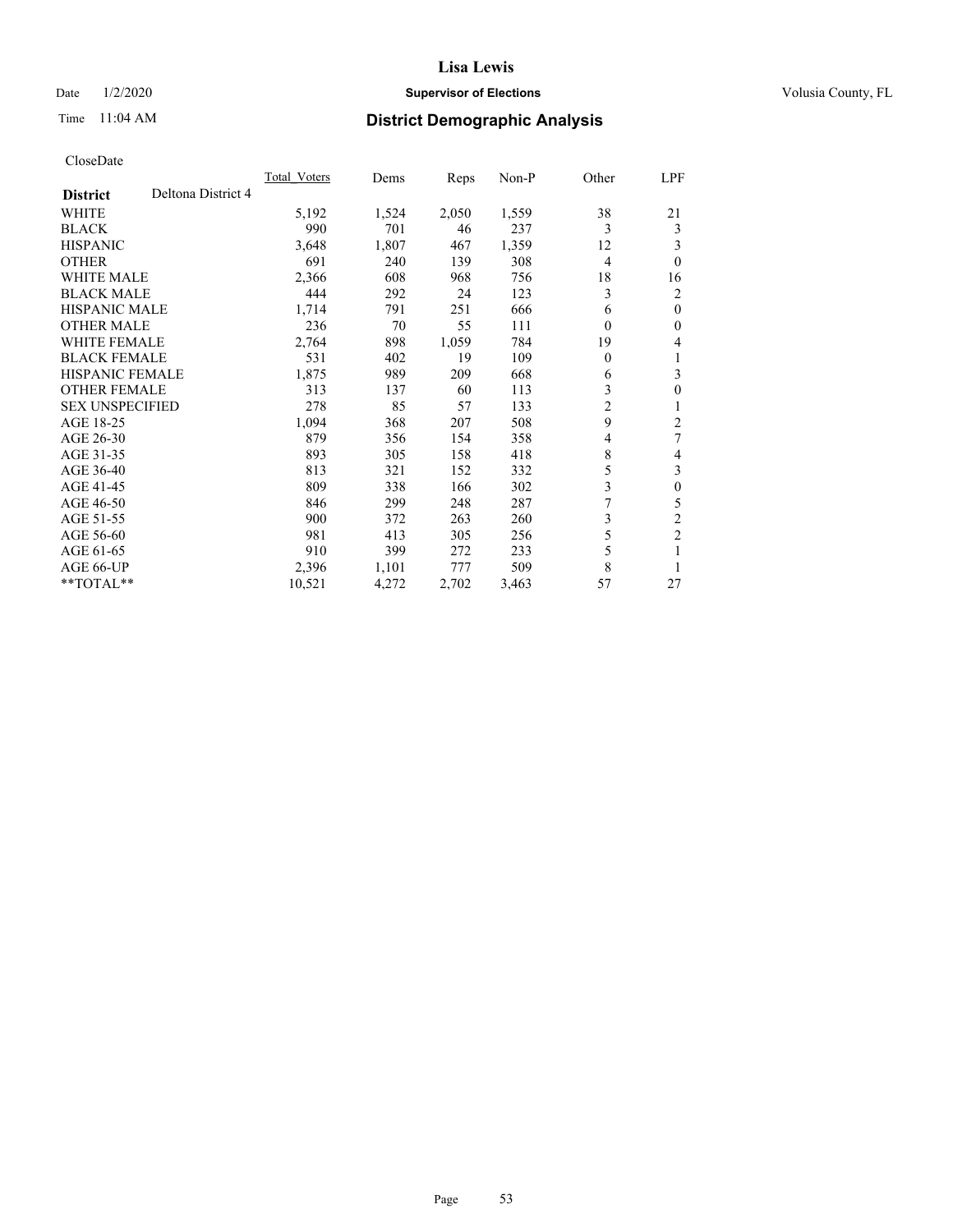## Date  $1/2/2020$  **Supervisor of Elections Supervisor of Elections** Volusia County, FL

# Time 11:04 AM **District Demographic Analysis**

|                                       | Total Voters | Dems  | Reps  | $Non-P$ | Other          | LPF            |
|---------------------------------------|--------------|-------|-------|---------|----------------|----------------|
| Deltona District 5<br><b>District</b> |              |       |       |         |                |                |
| WHITE                                 | 5,096        | 1,397 | 2,084 | 1,558   | 38             | 19             |
| <b>BLACK</b>                          | 1,042        | 798   | 44    | 194     | 6              | $\Omega$       |
| <b>HISPANIC</b>                       | 3,069        | 1,392 | 455   | 1,213   |                | 2              |
| <b>OTHER</b>                          | 580          | 176   | 124   | 272     | 5              | 3              |
| <b>WHITE MALE</b>                     | 2,387        | 548   | 1,037 | 767     | 22             | 13             |
| <b>BLACK MALE</b>                     | 453          | 321   | 25    | 104     | 3              | $\overline{0}$ |
| <b>HISPANIC MALE</b>                  | 1,439        | 600   | 250   | 583     | 4              | $\overline{c}$ |
| <b>OTHER MALE</b>                     | 197          | 62    | 51    | 78      | 4              | $\overline{2}$ |
| WHITE FEMALE                          | 2,635        | 834   | 1,018 | 761     | 16             | 6              |
| <b>BLACK FEMALE</b>                   | 570          | 462   | 19    | 86      | 3              | $\mathbf{0}$   |
| <b>HISPANIC FEMALE</b>                | 1,589        | 765   | 204   | 617     | 3              | 0              |
| <b>OTHER FEMALE</b>                   | 237          | 81    | 52    | 103     | 0              | 1              |
| <b>SEX UNSPECIFIED</b>                | 279          | 89    | 51    | 138     |                | 0              |
| AGE 18-25                             | 1,114        | 353   | 208   | 539     | 10             | 4              |
| AGE 26-30                             | 763          | 250   | 154   | 349     |                | 3              |
| AGE 31-35                             | 754          | 256   | 171   | 317     | 7              | 3              |
| AGE 36-40                             | 782          | 285   | 168   | 322     | 5              | $\overline{2}$ |
| AGE 41-45                             | 776          | 290   | 170   | 308     | $\overline{2}$ | 6              |
| AGE 46-50                             | 813          | 291   | 240   | 269     | 11             | 2              |
| AGE 51-55                             | 852          | 337   | 277   | 233     | 3              | 2              |
| AGE 56-60                             | 968          | 351   | 361   | 252     | 4              | $\theta$       |
| AGE 61-65                             | 879          | 363   | 303   | 207     | 4              | 2              |
| AGE 66-UP                             | 2,086        | 987   | 655   | 441     | 3              | $\theta$       |
| $*$ TOTAL $*$                         | 9,787        | 3,763 | 2,707 | 3,237   | 56             | 24             |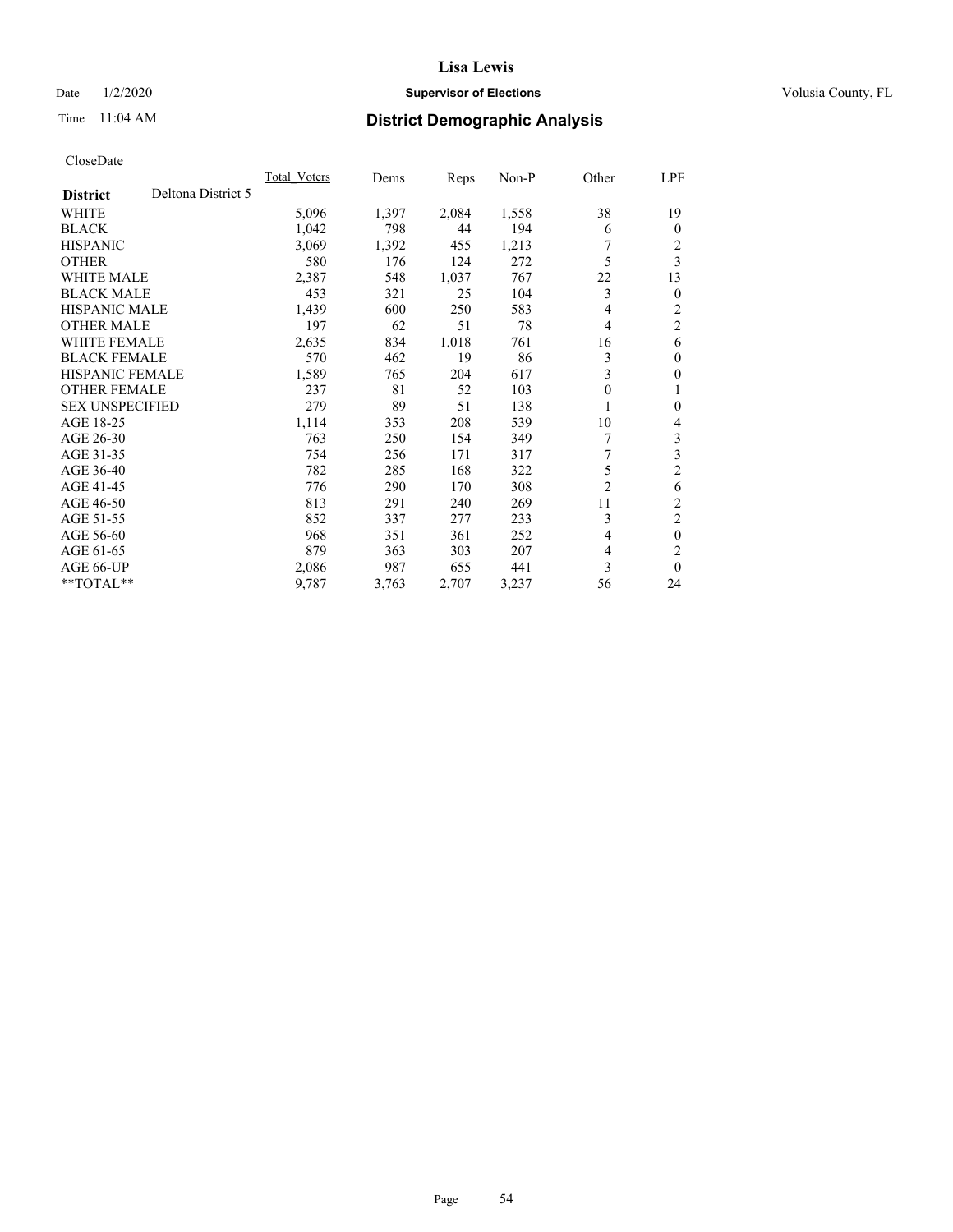## Date  $1/2/2020$  **Supervisor of Elections Supervisor of Elections** Volusia County, FL

# Time 11:04 AM **District Demographic Analysis**

|                                       | Total Voters | Dems  | Reps  | $Non-P$ | Other          | <u>LPF</u>     |
|---------------------------------------|--------------|-------|-------|---------|----------------|----------------|
| Deltona District 6<br><b>District</b> |              |       |       |         |                |                |
| WHITE                                 | 5,795        | 1,478 | 2,454 | 1,796   | 42             | 25             |
| <b>BLACK</b>                          | 962          | 692   | 43    | 222     | 5              | $\theta$       |
| <b>HISPANIC</b>                       | 2,593        | 1,200 | 341   | 1,032   | 16             | 4              |
| <b>OTHER</b>                          | 600          | 188   | 133   | 273     | 5              | 1              |
| <b>WHITE MALE</b>                     | 2,688        | 577   | 1,201 | 871     | 23             | 16             |
| <b>BLACK MALE</b>                     | 440          | 300   | 26    | 110     | $\overline{4}$ | $\mathbf{0}$   |
| <b>HISPANIC MALE</b>                  | 1,205        | 528   | 184   | 480     | 10             | 3              |
| <b>OTHER MALE</b>                     | 219          | 64    | 50    | 102     | 2              | 1              |
| WHITE FEMALE                          | 3,018        | 885   | 1,212 | 893     | 19             | 9              |
| <b>BLACK FEMALE</b>                   | 513          | 386   | 17    | 109     |                | $\mathbf{0}$   |
| <b>HISPANIC FEMALE</b>                | 1,342        | 658   | 151   | 526     | 6              | 1              |
| <b>OTHER FEMALE</b>                   | 262          | 97    | 61    | 102     | $\overline{c}$ | $\mathbf{0}$   |
| <b>SEX UNSPECIFIED</b>                | 263          | 63    | 69    | 130     |                | $\mathbf{0}$   |
| AGE 18-25                             | 1,046        | 330   | 194   | 505     | 15             | 2              |
| AGE 26-30                             | 807          | 258   | 195   | 345     | 4              | 5              |
| AGE 31-35                             | 824          | 275   | 188   | 354     | 6              | 1              |
| AGE 36-40                             | 831          | 283   | 211   | 326     | 6              | 5              |
| AGE 41-45                             | 749          | 232   | 205   | 301     | 7              | 4              |
| AGE 46-50                             | 874          | 295   | 262   | 303     | 11             | 3              |
| AGE 51-55                             | 888          | 313   | 296   | 268     | 7              | 4              |
| AGE 56-60                             | 1,021        | 348   | 399   | 268     | 4              | $\overline{2}$ |
| AGE 61-65                             | 933          | 351   | 352   | 223     | 3              | 4              |
| AGE 66-UP                             | 1,977        | 873   | 669   | 430     | 5              | $\theta$       |
| **TOTAL**                             | 9,950        | 3,558 | 2,971 | 3,323   | 68             | 30             |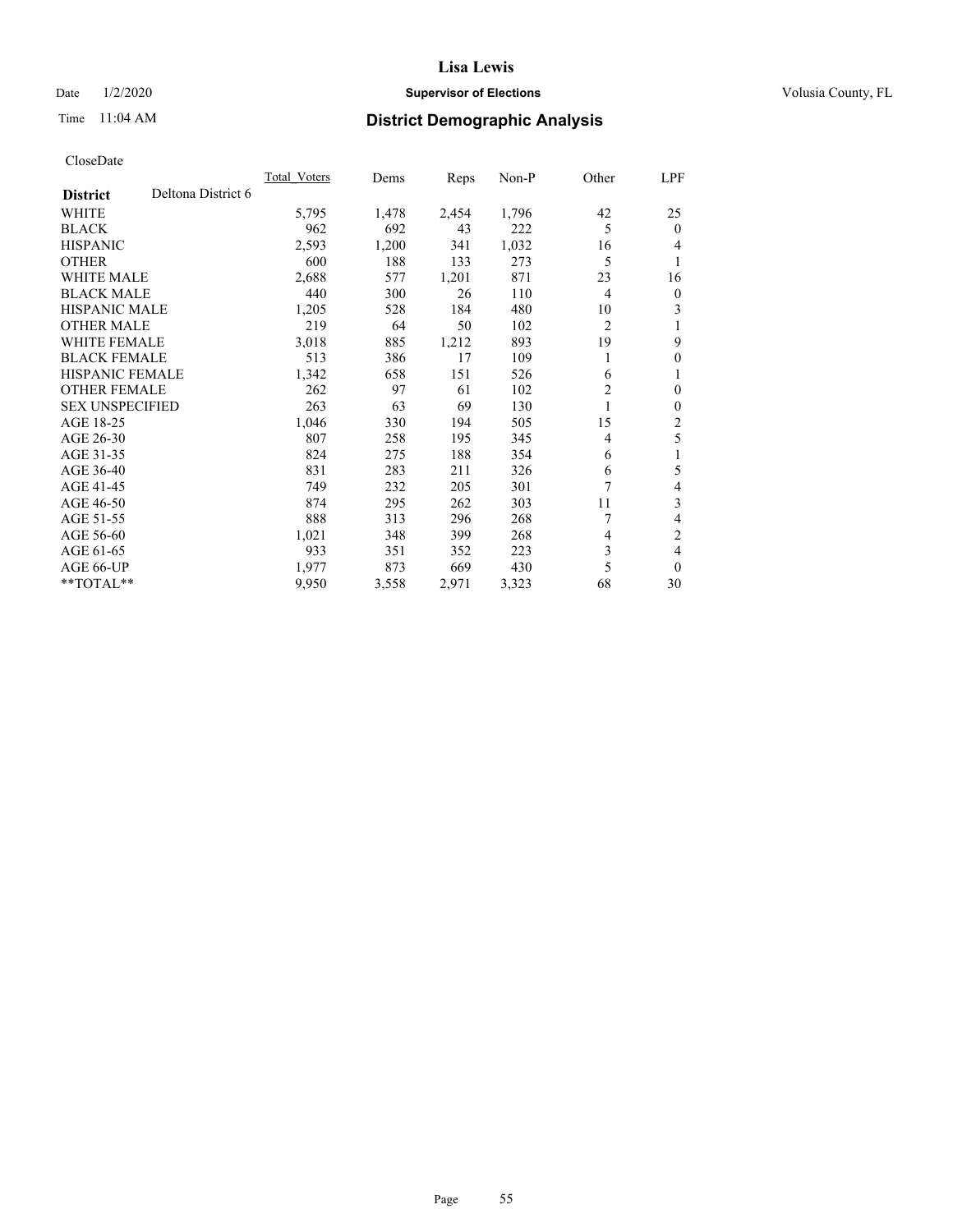## Date  $1/2/2020$  **Supervisor of Elections Supervisor of Elections** Volusia County, FL

# Time 11:04 AM **District Demographic Analysis**

|                        |                      | Total Voters | Dems  | Reps     | Non-P | Other          | LPF    |
|------------------------|----------------------|--------------|-------|----------|-------|----------------|--------|
| <b>District</b>        | Edgewater District 1 |              |       |          |       |                |        |
| WHITE                  |                      | 3,296        | 1,002 | 1,285    | 961   | 35             | 13     |
| <b>BLACK</b>           |                      | 87           | 62    | 3        | 20    | 2              | 0      |
| <b>HISPANIC</b>        |                      | 72           | 25    | 16       | 30    |                | $_{0}$ |
| <b>OTHER</b>           |                      | 135          | 48    | 23       | 62    | $\overline{2}$ | 0      |
| <b>WHITE MALE</b>      |                      | 1,492        | 363   | 660      | 446   | 14             | 9      |
| <b>BLACK MALE</b>      |                      | 41           | 24    | 3        | 12    | $\overline{c}$ | 0      |
| <b>HISPANIC MALE</b>   |                      | 30           | 7     | 9        | 14    | $\theta$       | 0      |
| <b>OTHER MALE</b>      |                      | 55           | 22    | 11       | 21    |                | 0      |
| <b>WHITE FEMALE</b>    |                      | 1,758        | 627   | 607      | 499   | 21             | 4      |
| <b>BLACK FEMALE</b>    |                      | 44           | 36    | $\theta$ | 8     | $\Omega$       | 0      |
| <b>HISPANIC FEMALE</b> |                      | 41           | 17    | 7        | 16    |                | 0      |
| <b>OTHER FEMALE</b>    |                      | 48           | 18    | 10       | 19    |                | 0      |
| <b>SEX UNSPECIFIED</b> |                      | 81           | 23    | 20       | 38    | $\Omega$       | 0      |
| AGE 18-25              |                      | 244          | 68    | 72       | 96    | 5              | 3      |
| AGE 26-30              |                      | 205          | 56    | 62       | 79    | 6              | 2      |
| AGE 31-35              |                      | 237          | 66    | 71       | 95    | 2              | 3      |
| AGE 36-40              |                      | 206          | 64    | 62       | 79    |                | 0      |
| AGE 41-45              |                      | 221          | 67    | 77       | 75    |                |        |
| AGE 46-50              |                      | 247          | 53    | 98       | 90    | 4              | 2      |
| AGE 51-55              |                      | 280          | 75    | 114      | 88    | 2              |        |
| AGE 56-60              |                      | 414          | 131   | 166      | 114   | 3              | 0      |
| AGE 61-65              |                      | 440          | 144   | 165      | 127   | 4              | 0      |
| AGE 66-UP              |                      | 1,096        | 413   | 440      | 230   | 12             |        |
| **TOTAL**              |                      | 3,590        | 1,137 | 1,327    | 1,073 | 40             | 13     |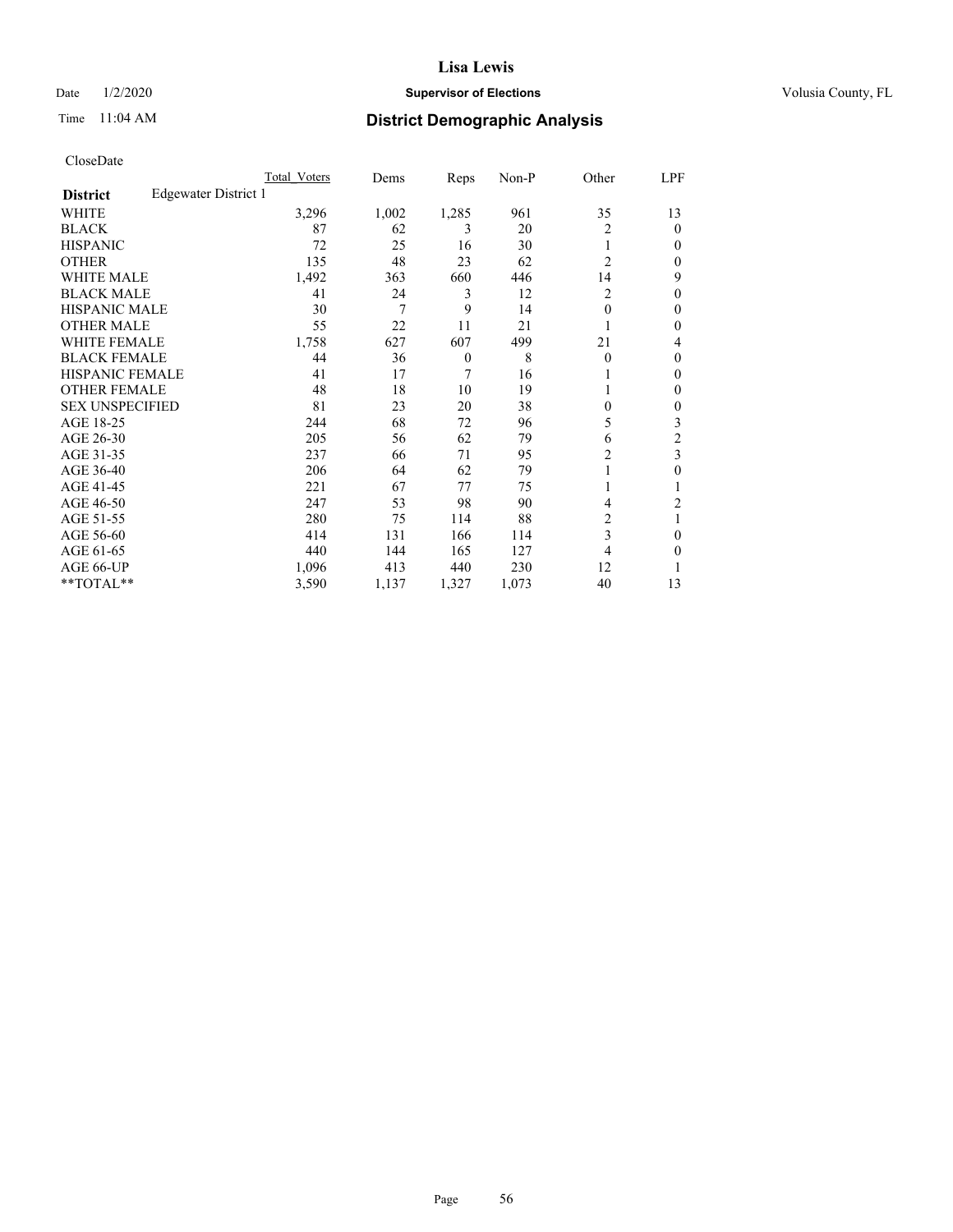## Date  $1/2/2020$  **Supervisor of Elections Supervisor of Elections** Volusia County, FL

# Time 11:04 AM **District Demographic Analysis**

|                        |                      | Total Voters | Dems  | Reps  | Non-P          | Other          | LPF    |
|------------------------|----------------------|--------------|-------|-------|----------------|----------------|--------|
| <b>District</b>        | Edgewater District 2 |              |       |       |                |                |        |
| WHITE                  |                      | 3,646        | 1,060 | 1,478 | 1,067          | 35             | 6      |
| <b>BLACK</b>           |                      | 64           | 48    | 4     | 10             | 2              | 0      |
| <b>HISPANIC</b>        |                      | 75           | 32    | 18    | 21             | 4              | $_{0}$ |
| <b>OTHER</b>           |                      | 121          | 36    | 33    | 51             |                | 0      |
| WHITE MALE             |                      | 1,671        | 421   | 730   | 503            | 12             | 5      |
| <b>BLACK MALE</b>      |                      | 27           | 19    | 1     | 6              |                | 0      |
| <b>HISPANIC MALE</b>   |                      | 42           | 13    | 11    | 15             | 3              | 0      |
| <b>OTHER MALE</b>      |                      | 42           | 12    | 12    | 18             | $\Omega$       | 0      |
| WHITE FEMALE           |                      | 1,945        | 627   | 741   | 553            | 23             |        |
| <b>BLACK FEMALE</b>    |                      | 36           | 28    | 3     | $\overline{4}$ |                | 0      |
| <b>HISPANIC FEMALE</b> |                      | 31           | 19    | 6     | 5              |                | 0      |
| <b>OTHER FEMALE</b>    |                      | 46           | 17    | 13    | 15             |                | 0      |
| <b>SEX UNSPECIFIED</b> |                      | 66           | 20    | 16    | 30             | 0              | 0      |
| AGE 18-25              |                      | 296          | 81    | 89    | 118            | 8              | 0      |
| AGE 26-30              |                      | 258          | 72    | 74    | 106            | 6              | 0      |
| AGE 31-35              |                      | 258          | 75    | 72    | 102            | 4              | 5      |
| AGE 36-40              |                      | 235          | 63    | 76    | 94             | 2              | 0      |
| AGE 41-45              |                      | 252          | 66    | 95    | 88             | 3              | 0      |
| AGE 46-50              |                      | 293          | 68    | 113   | 106            | 5              |        |
| AGE 51-55              |                      | 294          | 72    | 123   | 97             | 2              | 0      |
| AGE 56-60              |                      | 400          | 119   | 183   | 94             | 4              | 0      |
| AGE 61-65              |                      | 395          | 132   | 174   | 87             | $\overline{2}$ | 0      |
| AGE 66-UP              |                      | 1,225        | 428   | 534   | 257            | 6              | 0      |
| **TOTAL**              |                      | 3,906        | 1,176 | 1,533 | 1,149          | 42             | 6      |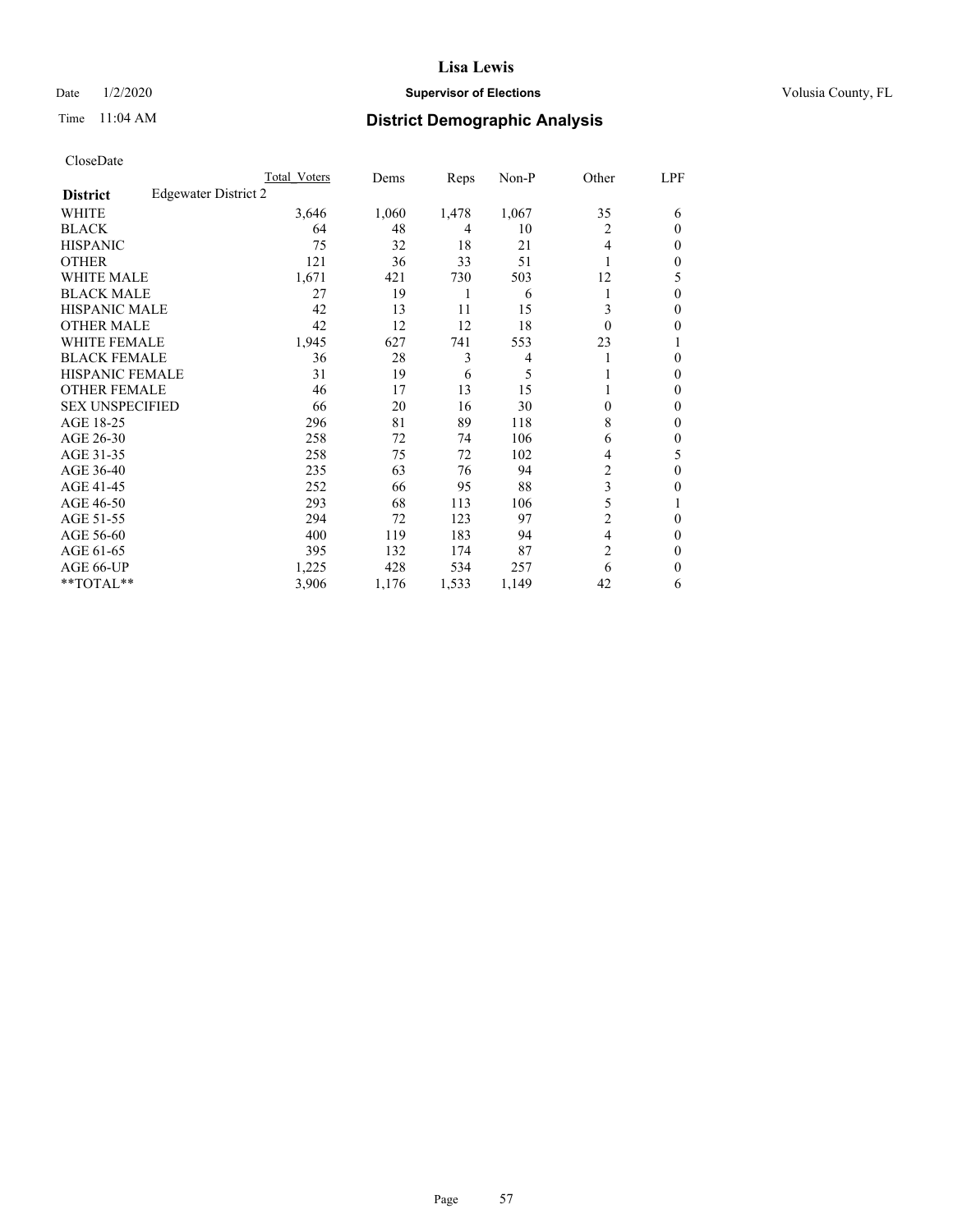## Date  $1/2/2020$  **Supervisor of Elections Supervisor of Elections** Volusia County, FL

# Time 11:04 AM **District Demographic Analysis**

|                        |                      | Total Voters | Dems  | Reps  | Non-P | Other          | LPF            |
|------------------------|----------------------|--------------|-------|-------|-------|----------------|----------------|
| <b>District</b>        | Edgewater District 3 |              |       |       |       |                |                |
| WHITE                  |                      | 3,447        | 995   | 1,358 | 1,041 | 41             | 12             |
| <b>BLACK</b>           |                      | 100          | 76    | 5     | 19    | 0              | $\mathbf{0}$   |
| <b>HISPANIC</b>        |                      | 76           | 29    | 11    | 35    |                | $\Omega$       |
| <b>OTHER</b>           |                      | 150          | 41    | 38    | 69    | $\overline{2}$ | 0              |
| <b>WHITE MALE</b>      |                      | 1,565        | 381   | 662   | 497   | 19             | 6              |
| <b>BLACK MALE</b>      |                      | 48           | 37    | 2     | 9     | 0              | $\mathbf{0}$   |
| <b>HISPANIC MALE</b>   |                      | 33           | 11    | 5     | 17    | 0              | $\theta$       |
| <b>OTHER MALE</b>      |                      | 49           | 12    | 13    | 23    |                | $\mathbf{0}$   |
| WHITE FEMALE           |                      | 1,839        | 609   | 672   | 530   | 22             | 6              |
| <b>BLACK FEMALE</b>    |                      | 50           | 38    | 3     | 9     | 0              | $\mathbf{0}$   |
| <b>HISPANIC FEMALE</b> |                      | 40           | 15    | 6     | 18    |                | 0              |
| <b>OTHER FEMALE</b>    |                      | 59           | 20    | 19    | 19    |                | 0              |
| <b>SEX UNSPECIFIED</b> |                      | 90           | 18    | 30    | 42    | 0              | 0              |
| AGE 18-25              |                      | 319          | 76    | 84    | 147   | 11             |                |
| AGE 26-30              |                      | 265          | 80    | 85    | 97    | 2              | 1              |
| AGE 31-35              |                      | 224          | 60    | 71    | 90    | $\overline{c}$ |                |
| AGE 36-40              |                      | 198          | 43    | 57    | 97    |                | 0              |
| AGE 41-45              |                      | 233          | 45    | 92    | 92    |                | 3              |
| AGE 46-50              |                      | 277          | 74    | 108   | 90    | 3              | $\overline{2}$ |
| AGE 51-55              |                      | 312          | 95    | 125   | 86    | 4              | $\overline{c}$ |
| AGE 56-60              |                      | 345          | 113   | 124   | 100   | 7              |                |
| AGE 61-65              |                      | 408          | 130   | 163   | 111   | 4              | 0              |
| AGE 66-UP              |                      | 1,192        | 425   | 503   | 254   | 9              |                |
| **TOTAL**              |                      | 3,773        | 1,141 | 1,412 | 1,164 | 44             | 12             |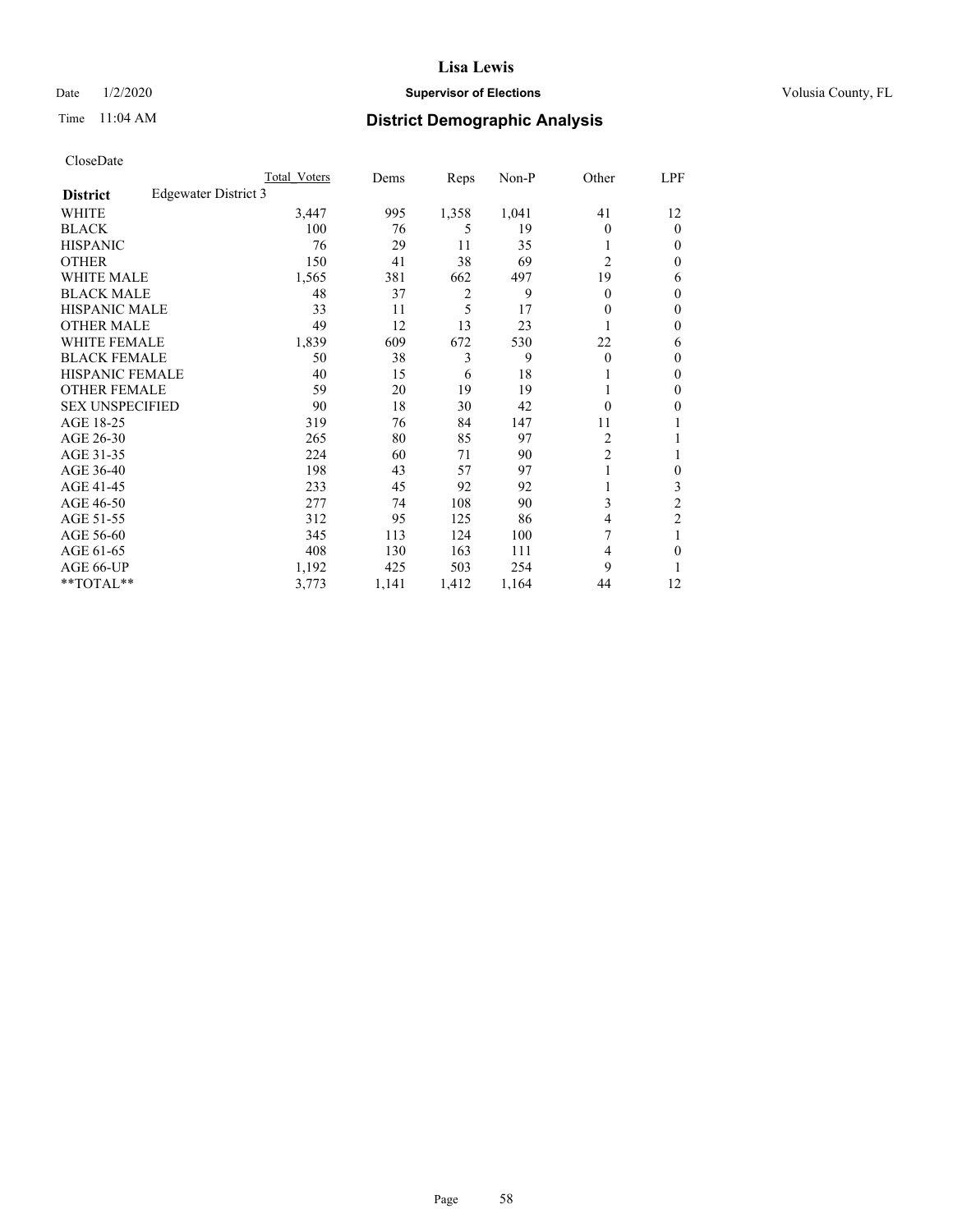## Date  $1/2/2020$  **Supervisor of Elections Supervisor of Elections** Volusia County, FL

# Time 11:04 AM **District Demographic Analysis**

|                        |                      | Total Voters | Dems  | Reps  | Non-P | Other          | LPF          |
|------------------------|----------------------|--------------|-------|-------|-------|----------------|--------------|
| <b>District</b>        | Edgewater District 4 |              |       |       |       |                |              |
| WHITE                  |                      | 4,523        | 1,205 | 1,890 | 1,370 | 43             | 15           |
| <b>BLACK</b>           |                      | 103          | 77    | 5     | 19    | 2              | $\mathbf{0}$ |
| <b>HISPANIC</b>        |                      | 95           | 39    | 18    | 38    | $\theta$       | $\Omega$     |
| <b>OTHER</b>           |                      | 133          | 38    | 29    | 65    |                | $\theta$     |
| <b>WHITE MALE</b>      |                      | 2,063        | 454   | 918   | 661   | 21             | 9            |
| <b>BLACK MALE</b>      |                      | 51           | 32    | 4     | 13    | $\overline{c}$ | $\theta$     |
| <b>HISPANIC MALE</b>   |                      | 36           | 12    | 6     | 18    | $\theta$       | $\theta$     |
| <b>OTHER MALE</b>      |                      | 48           | 15    | 15    | 17    |                | $\mathbf{0}$ |
| <b>WHITE FEMALE</b>    |                      | 2,419        | 744   | 953   | 694   | 22             | 6            |
| <b>BLACK FEMALE</b>    |                      | 51           | 44    | 1     | 6     | $\Omega$       | $\mathbf{0}$ |
| <b>HISPANIC FEMALE</b> |                      | 59           | 27    | 12    | 20    | 0              | $\theta$     |
| <b>OTHER FEMALE</b>    |                      | 56           | 18    | 12    | 26    | 0              | $\theta$     |
| <b>SEX UNSPECIFIED</b> |                      | 71           | 13    | 21    | 37    | 0              | $\theta$     |
| AGE 18-25              |                      | 305          | 80    | 80    | 138   | 3              | 4            |
| AGE 26-30              |                      | 223          | 44    | 68    | 108   | $\overline{c}$ | 1            |
| AGE 31-35              |                      | 237          | 63    | 72    | 97    | $\overline{c}$ | 3            |
| AGE 36-40              |                      | 245          | 60    | 84    | 97    |                | 3            |
| AGE 41-45              |                      | 237          | 69    | 77    | 86    | 4              |              |
| AGE 46-50              |                      | 273          | 65    | 110   | 95    | $\overline{2}$ | 1            |
| AGE 51-55              |                      | 298          | 81    | 141   | 73    | 3              | $\theta$     |
| AGE 56-60              |                      | 453          | 111   | 208   | 129   | 5              | $\theta$     |
| AGE 61-65              |                      | 495          | 129   | 225   | 134   | 6              | 1            |
| AGE 66-UP              |                      | 2,088        | 657   | 877   | 535   | 18             |              |
| **TOTAL**              |                      | 4,854        | 1,359 | 1,942 | 1,492 | 46             | 15           |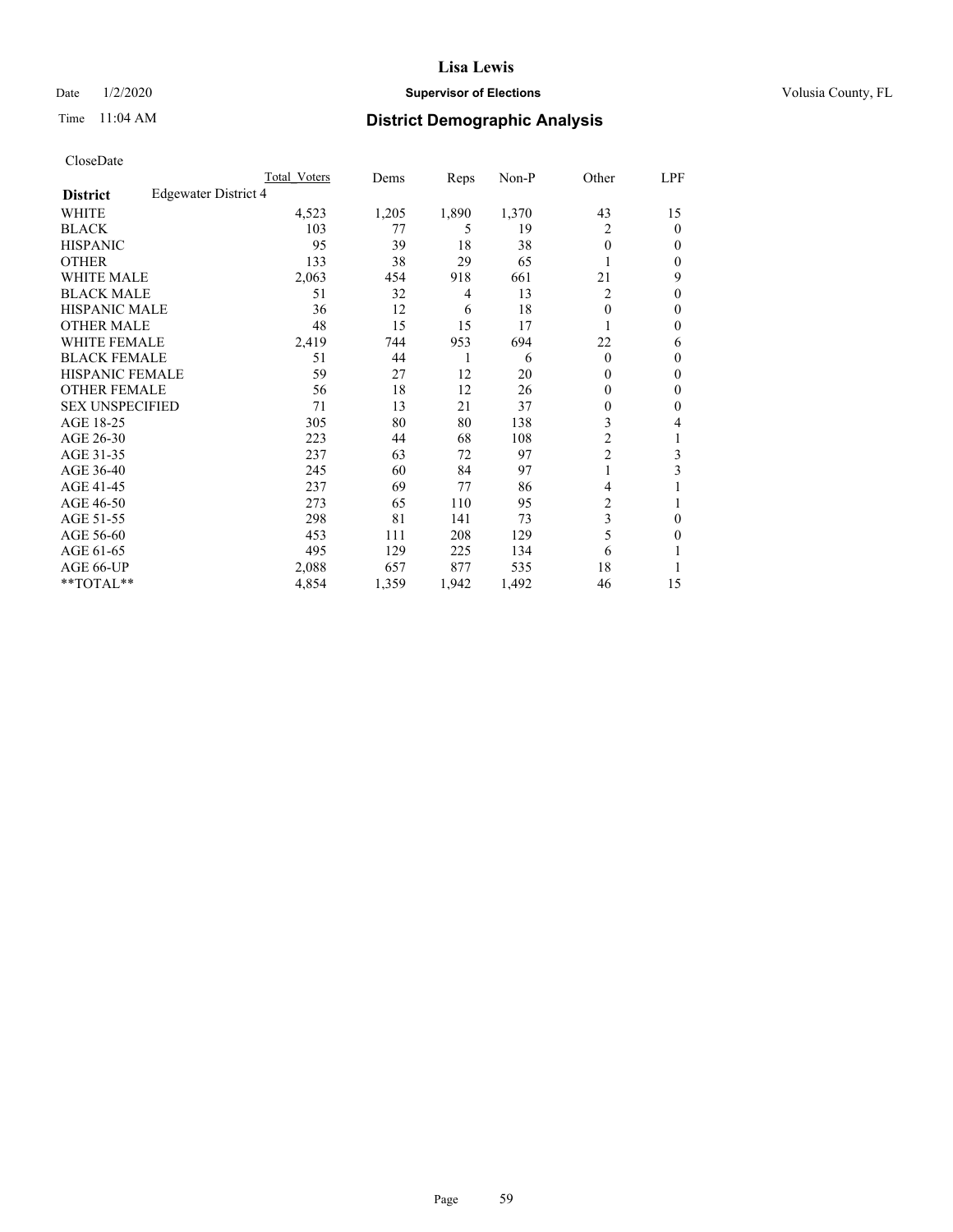## Date  $1/2/2020$  **Supervisor of Elections Supervisor of Elections** Volusia County, FL

## Time 11:04 AM **District Demographic Analysis**

|                                          | Total Voters | Dems | Reps | Non-P | Other          | LPF      |
|------------------------------------------|--------------|------|------|-------|----------------|----------|
| Holly Hill District 1<br><b>District</b> |              |      |      |       |                |          |
| WHITE                                    | 1,553        | 483  | 567  | 476   | 17             | 10       |
| <b>BLACK</b>                             | 190          | 132  | 7    | 48    |                | 2        |
| <b>HISPANIC</b>                          | 101          | 47   | 15   | 38    |                | 0        |
| <b>OTHER</b>                             | 114          | 37   | 28   | 48    |                | 0        |
| WHITE MALE                               | 747          | 199  | 286  | 254   | 3              | 5        |
| <b>BLACK MALE</b>                        | 76           | 50   | 3    | 21    |                |          |
| <b>HISPANIC MALE</b>                     | 54           | 22   | 11   | 20    |                | 0        |
| <b>OTHER MALE</b>                        | 45           | 14   | 14   | 17    | $\Omega$       | 0        |
| WHITE FEMALE                             | 788          | 280  | 273  | 216   | 14             | 5        |
| <b>BLACK FEMALE</b>                      | 112          | 80   | 4    | 27    | $\Omega$       |          |
| <b>HISPANIC FEMALE</b>                   | 46           | 25   | 4    | 17    | 0              | 0        |
| <b>OTHER FEMALE</b>                      | 47           | 21   | 11   | 15    | 0              | 0        |
| <b>SEX UNSPECIFIED</b>                   | 43           | 8    | 11   | 23    |                | 0        |
| AGE 18-25                                | 153          | 38   | 33   | 77    | 3              | 2        |
| AGE 26-30                                | 128          | 59   | 26   | 41    | 2              | $\theta$ |
| AGE 31-35                                | 127          | 43   | 37   | 43    |                | 3        |
| AGE 36-40                                | 115          | 40   | 22   | 50    |                | 2        |
| AGE 41-45                                | 117          | 35   | 32   | 47    | 3              | 0        |
| AGE 46-50                                | 128          | 43   | 36   | 48    |                | 0        |
| AGE 51-55                                | 176          | 71   | 51   | 52    | 0              | 2        |
| AGE 56-60                                | 219          | 79   | 83   | 55    | $\overline{c}$ | $\theta$ |
| AGE 61-65                                | 224          | 72   | 77   | 71    | 1              | 3        |
| AGE 66-UP                                | 571          | 219  | 220  | 126   | 6              | 0        |
| **TOTAL**                                | 1,958        | 699  | 617  | 610   | 20             | 12       |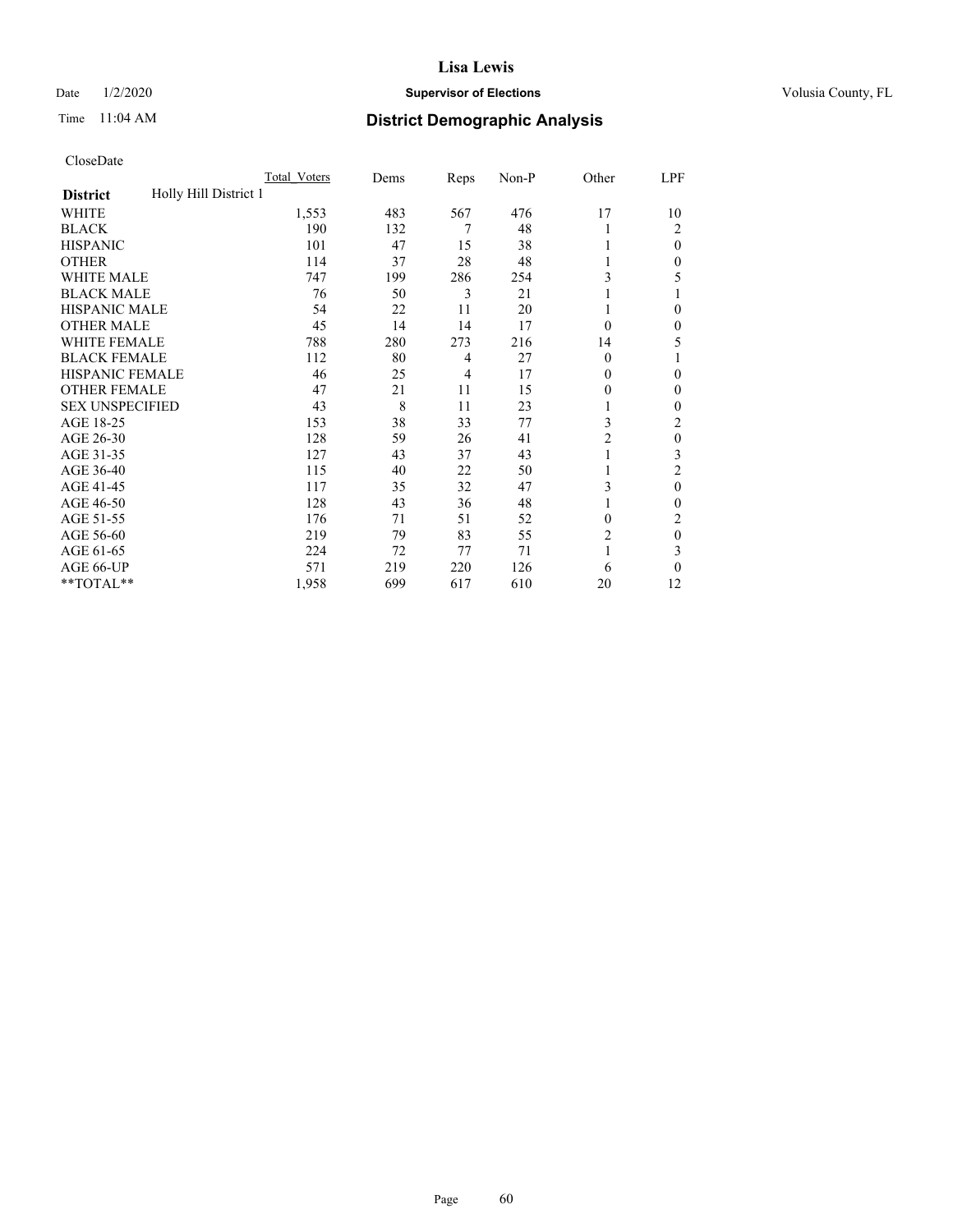## Date  $1/2/2020$  **Supervisor of Elections Supervisor of Elections** Volusia County, FL

# Time 11:04 AM **District Demographic Analysis**

|                                          | Total Voters | Dems | Reps | Non-P | Other          | LPF            |
|------------------------------------------|--------------|------|------|-------|----------------|----------------|
| Holly Hill District 2<br><b>District</b> |              |      |      |       |                |                |
| WHITE                                    | 1,492        | 513  | 467  | 486   | 12             | 14             |
| <b>BLACK</b>                             | 277          | 200  | 10   | 67    | $\Omega$       | 0              |
| <b>HISPANIC</b>                          | 68           | 31   | 12   | 25    | 0              | $_{0}$         |
| <b>OTHER</b>                             | 104          | 35   | 12   | 57    | 0              | 0              |
| WHITE MALE                               | 707          | 199  | 242  | 250   | 6              | 10             |
| <b>BLACK MALE</b>                        | 118          | 75   | 5    | 38    | 0              | 0              |
| <b>HISPANIC MALE</b>                     | 34           | 11   | 9    | 14    | 0              | 0              |
| <b>OTHER MALE</b>                        | 34           | 7    | 6    | 21    | 0              | 0              |
| WHITE FEMALE                             | 767          | 312  | 221  | 224   | 6              | 4              |
| <b>BLACK FEMALE</b>                      | 156          | 124  | 5    | 27    | 0              | 0              |
| <b>HISPANIC FEMALE</b>                   | 34           | 20   | 3    | 11    | 0              | 0              |
| <b>OTHER FEMALE</b>                      | 41           | 22   | 4    | 15    | 0              | 0              |
| <b>SEX UNSPECIFIED</b>                   | 50           | 9    | 6    | 35    | 0              | 0              |
| AGE 18-25                                | 180          | 68   | 27   | 81    | 0              | 4              |
| AGE 26-30                                | 158          | 56   | 35   | 64    | 3              | 0              |
| AGE 31-35                                | 170          | 66   | 28   | 72    | $\overline{2}$ | $\overline{c}$ |
| AGE 36-40                                | 142          | 53   | 29   | 58    | 0              | 2              |
| AGE 41-45                                | 102          | 40   | 19   | 41    |                |                |
| AGE 46-50                                | 176          | 62   | 50   | 62    | $\Omega$       | $\overline{c}$ |
| AGE 51-55                                | 176          | 69   | 60   | 46    | 0              | 1              |
| AGE 56-60                                | 231          | 91   | 65   | 71    | $\overline{c}$ | 2              |
| AGE 61-65                                | 188          | 89   | 53   | 44    | $\overline{2}$ | 0              |
| AGE 66-UP                                | 418          | 185  | 135  | 96    | $\overline{c}$ | 0              |
| **TOTAL**                                | 1,941        | 779  | 501  | 635   | 12             | 14             |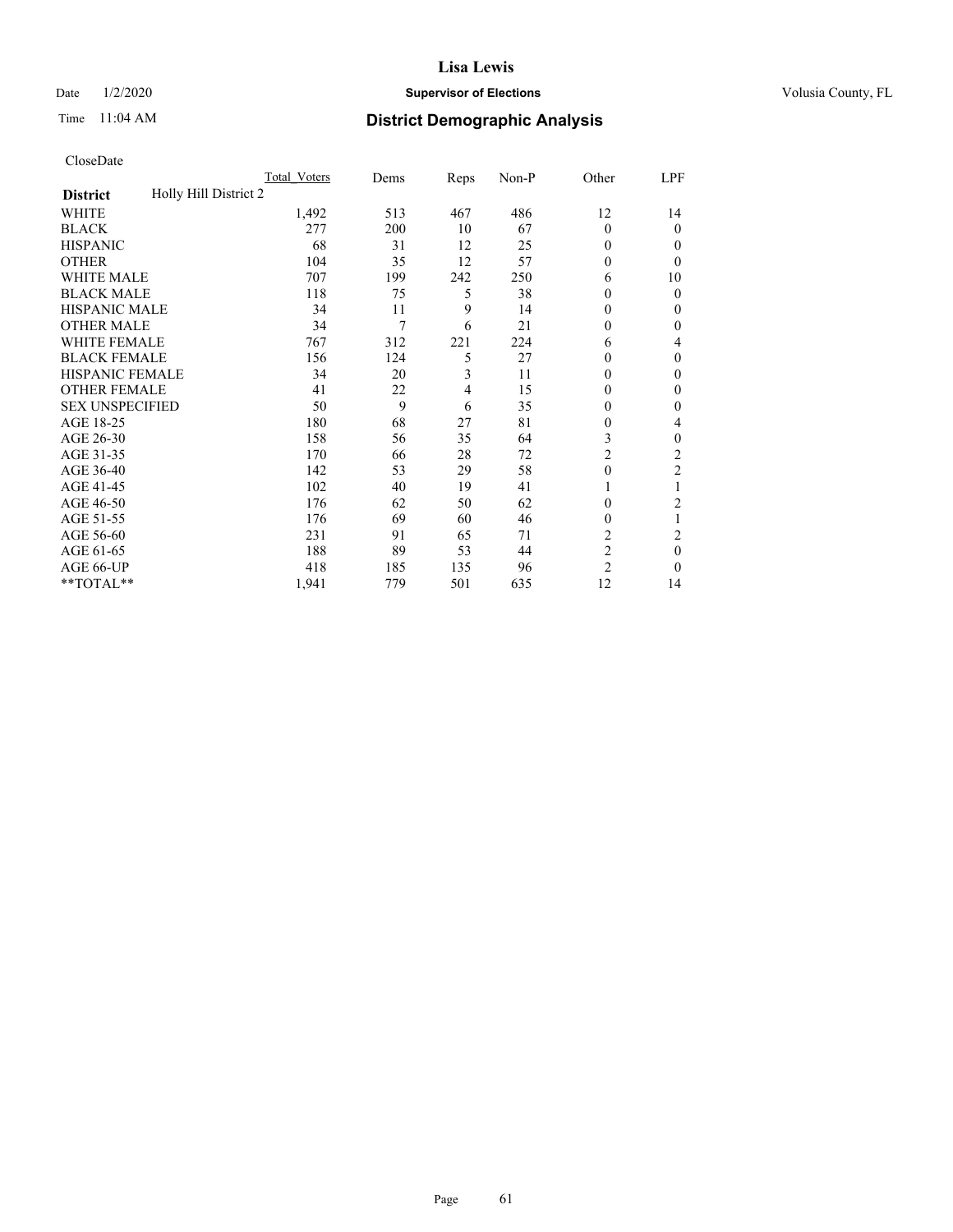## Date  $1/2/2020$  **Supervisor of Elections Supervisor of Elections** Volusia County, FL

# Time 11:04 AM **District Demographic Analysis**

|                                          | Total Voters | Dems | Reps           | Non-P | Other    | LPF            |
|------------------------------------------|--------------|------|----------------|-------|----------|----------------|
| Holly Hill District 3<br><b>District</b> |              |      |                |       |          |                |
| WHITE                                    | 1,515        | 493  | 571            | 428   | 18       | 5              |
| <b>BLACK</b>                             | 194          | 150  | 8              | 36    | $\Omega$ | 0              |
| <b>HISPANIC</b>                          | 58           | 27   | 5              | 24    | 2        | $_{0}$         |
| <b>OTHER</b>                             | 97           | 34   | 20             | 42    |          | 0              |
| WHITE MALE                               | 641          | 177  | 264            | 187   | 8        | 5              |
| <b>BLACK MALE</b>                        | 83           | 52   | 7              | 24    | 0        | 0              |
| <b>HISPANIC MALE</b>                     | 32           | 16   | $\overline{2}$ | 12    | 2        | 0              |
| <b>OTHER MALE</b>                        | 29           | 13   | 4              | 12    | $\theta$ | 0              |
| WHITE FEMALE                             | 860          | 311  | 303            | 236   | 10       | 0              |
| <b>BLACK FEMALE</b>                      | 110          | 97   | 1              | 12    | $\Omega$ | 0              |
| <b>HISPANIC FEMALE</b>                   | 25           | 11   | 3              | 11    | 0        | 0              |
| <b>OTHER FEMALE</b>                      | 37           | 13   | 9              | 15    | 0        | 0              |
| <b>SEX UNSPECIFIED</b>                   | 47           | 14   | 11             | 21    |          | 0              |
| AGE 18-25                                | 103          | 34   | 20             | 48    |          | 0              |
| AGE 26-30                                | 88           | 31   | 24             | 31    | 2        | 0              |
| AGE 31-35                                | 82           | 30   | 15             | 36    |          | 0              |
| AGE 36-40                                | 79           | 27   | 17             | 34    |          | 0              |
| AGE 41-45                                | 103          | 45   | 22             | 36    | 0        | 0              |
| AGE 46-50                                | 102          | 31   | 28             | 41    |          |                |
| AGE 51-55                                | 138          | 46   | 39             | 50    |          | $\overline{c}$ |
| AGE 56-60                                | 174          | 62   | 54             | 55    |          | $\overline{2}$ |
| AGE 61-65                                | 201          | 82   | 67             | 46    | 6        | 0              |
| AGE 66-UP                                | 794          | 316  | 318            | 153   | 7        | 0              |
| **TOTAL**                                | 1,864        | 704  | 604            | 530   | 21       | 5              |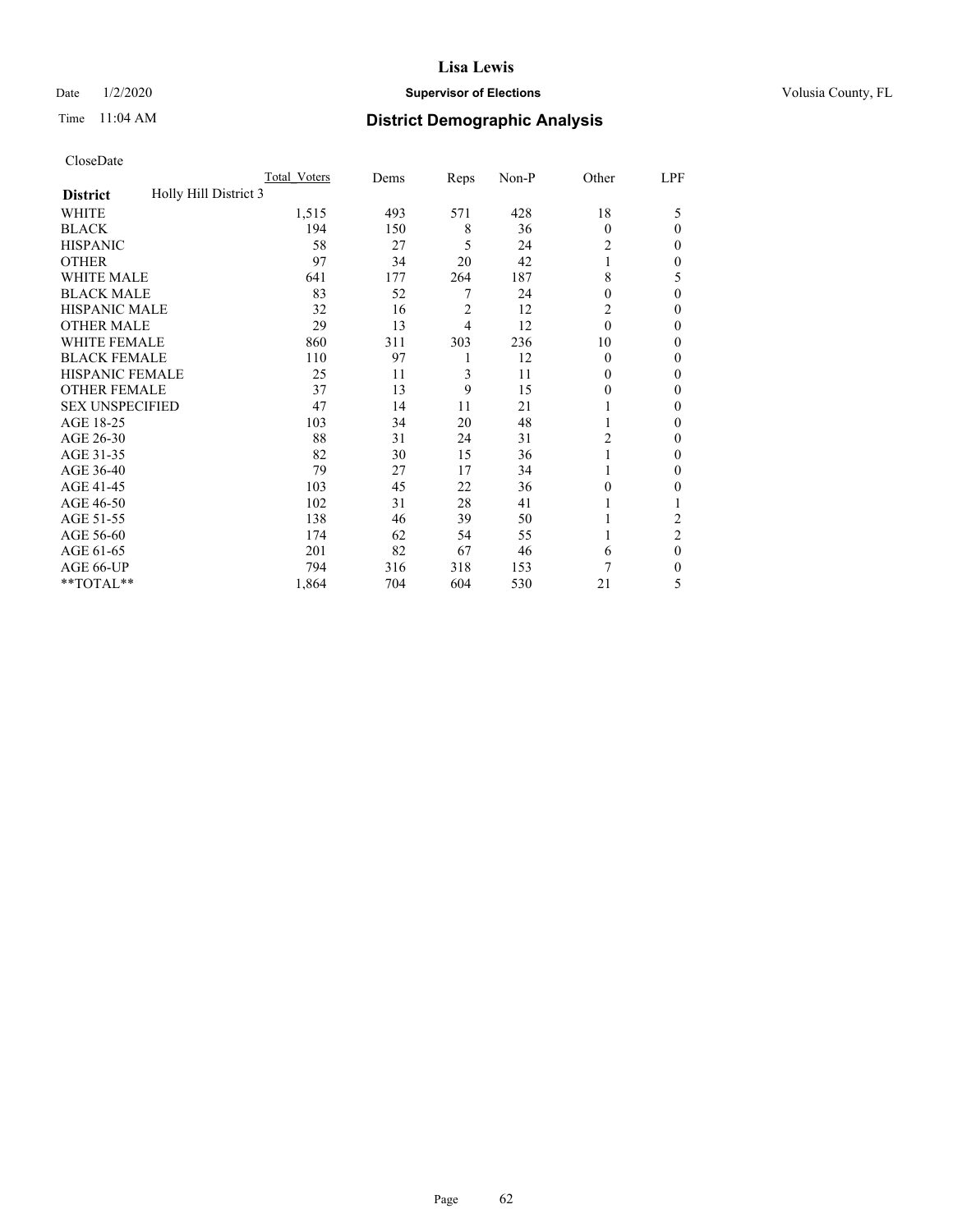## Date  $1/2/2020$  **Supervisor of Elections Supervisor of Elections** Volusia County, FL

# Time 11:04 AM **District Demographic Analysis**

|                                          | Total Voters | Dems | Reps           | Non-P | Other          | LPF      |
|------------------------------------------|--------------|------|----------------|-------|----------------|----------|
| Holly Hill District 4<br><b>District</b> |              |      |                |       |                |          |
| WHITE                                    | 1,390        | 440  | 514            | 416   | 16             | 4        |
| <b>BLACK</b>                             | 383          | 281  | 9              | 91    | 2              | $\Omega$ |
| <b>HISPANIC</b>                          | 78           | 36   | 10             | 31    | $\theta$       |          |
| <b>OTHER</b>                             | 101          | 39   | 16             | 46    | $\Omega$       | 0        |
| <b>WHITE MALE</b>                        | 625          | 167  | 248            | 198   | 10             | 2        |
| <b>BLACK MALE</b>                        | 110          | 74   | 2              | 33    | 1              | $\theta$ |
| <b>HISPANIC MALE</b>                     | 37           | 17   | $\overline{2}$ | 17    | $\theta$       |          |
| <b>OTHER MALE</b>                        | 29           | 13   | 7              | 9     | $\theta$       | 0        |
| <b>WHITE FEMALE</b>                      | 752          | 270  | 261            | 213   | 6              | 2        |
| <b>BLACK FEMALE</b>                      | 265          | 202  | 7              | 55    | 1              | $\theta$ |
| <b>HISPANIC FEMALE</b>                   | 39           | 18   | 7              | 14    | $\theta$       | 0        |
| <b>OTHER FEMALE</b>                      | 44           | 22   | 7              | 15    | $\theta$       | $\Omega$ |
| <b>SEX UNSPECIFIED</b>                   | 51           | 13   | 8              | 30    | $\theta$       | 0        |
| AGE 18-25                                | 225          | 86   | 40             | 97    |                |          |
| AGE 26-30                                | 199          | 92   | 31             | 74    | 1              |          |
| AGE 31-35                                | 177          | 66   | 39             | 69    | 1              | 2        |
| AGE 36-40                                | 128          | 62   | 26             | 36    | 4              | $\theta$ |
| AGE 41-45                                | 125          | 47   | 34             | 42    | 2              | 0        |
| AGE 46-50                                | 131          | 44   | 34             | 51    | $\overline{c}$ | $\Omega$ |
| AGE 51-55                                | 146          | 53   | 45             | 46    | $\overline{c}$ | 0        |
| AGE 56-60                                | 199          | 73   | 73             | 50    | $\overline{c}$ |          |
| AGE 61-65                                | 173          | 77   | 62             | 34    | $\mathbf{0}$   | $\theta$ |
| AGE 66-UP                                | 449          | 196  | 165            | 85    | 3              | 0        |
| **TOTAL**                                | 1,952        | 796  | 549            | 584   | 18             | 5        |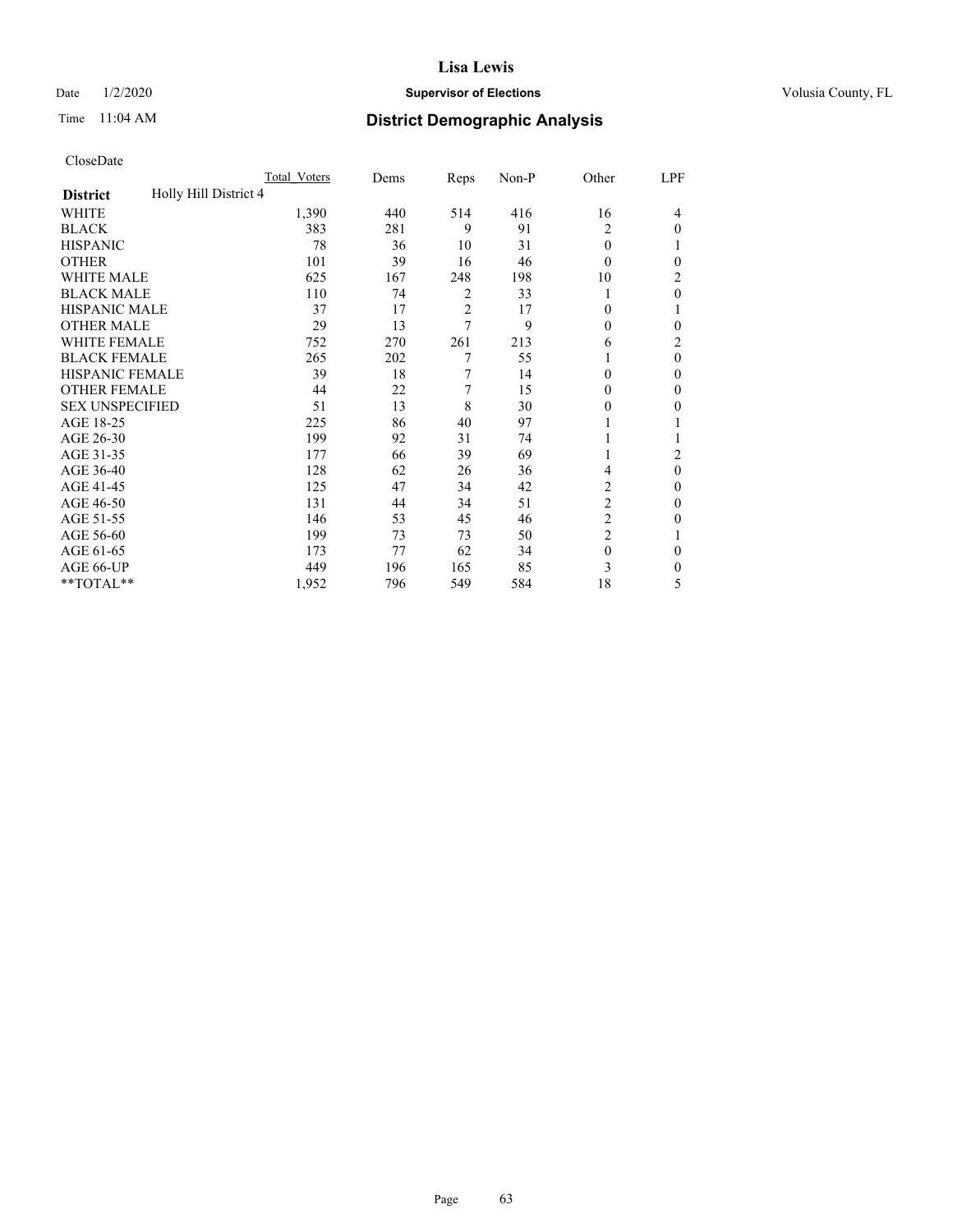## Date  $1/2/2020$  **Supervisor of Elections Supervisor of Elections** Volusia County, FL

# Time 11:04 AM **District Demographic Analysis**

|                        |            | Total Voters | Dems | Reps | Non-P | Other          | LPF |
|------------------------|------------|--------------|------|------|-------|----------------|-----|
| <b>District</b>        | Lake Helen |              |      |      |       |                |     |
| WHITE                  |            | 1,783        | 498  | 765  | 499   | 17             | 4   |
| <b>BLACK</b>           |            | 163          | 140  | 5    | 18    | 0              | 0   |
| <b>HISPANIC</b>        |            | 74           | 27   | 19   | 26    |                |     |
| <b>OTHER</b>           |            | 69           | 24   | 17   | 27    | 0              |     |
| <b>WHITE MALE</b>      |            | 822          | 198  | 375  | 240   | 5              | 4   |
| <b>BLACK MALE</b>      |            | 71           | 64   | 3    | 4     | 0              | 0   |
| <b>HISPANIC MALE</b>   |            | 32           | 15   | 7    | 9     | 0              |     |
| <b>OTHER MALE</b>      |            | 20           | 9    | 4    | 6     | $\Omega$       |     |
| <b>WHITE FEMALE</b>    |            | 941          | 298  | 379  | 252   | 12             | 0   |
| <b>BLACK FEMALE</b>    |            | 88           | 75   | 1    | 12    | $\theta$       | 0   |
| <b>HISPANIC FEMALE</b> |            | 41           | 11   | 12   | 17    |                | 0   |
| <b>OTHER FEMALE</b>    |            | 32           | 14   | 5    | 13    | 0              | 0   |
| <b>SEX UNSPECIFIED</b> |            | 42           | 5    | 20   | 17    | 0              | 0   |
| AGE 18-25              |            | 165          | 38   | 55   | 68    | 3              |     |
| AGE 26-30              |            | 133          | 27   | 52   | 53    | 0              |     |
| AGE 31-35              |            | 133          | 38   | 40   | 52    | 3              | 0   |
| AGE 36-40              |            | 131          | 40   | 38   | 52    |                | 0   |
| AGE 41-45              |            | 133          | 33   | 41   | 57    |                |     |
| AGE 46-50              |            | 146          | 38   | 52   | 51    | 2              | 3   |
| AGE 51-55              |            | 172          | 47   | 82   | 41    | $\overline{c}$ | 0   |
| AGE 56-60              |            | 232          | 75   | 105  | 49    | 3              | 0   |
| AGE 61-65              |            | 234          | 88   | 99   | 45    | 2              | 0   |
| AGE 66-UP              |            | 610          | 265  | 242  | 102   |                | 0   |
| **TOTAL**              |            | 2,089        | 689  | 806  | 570   | 18             | 6   |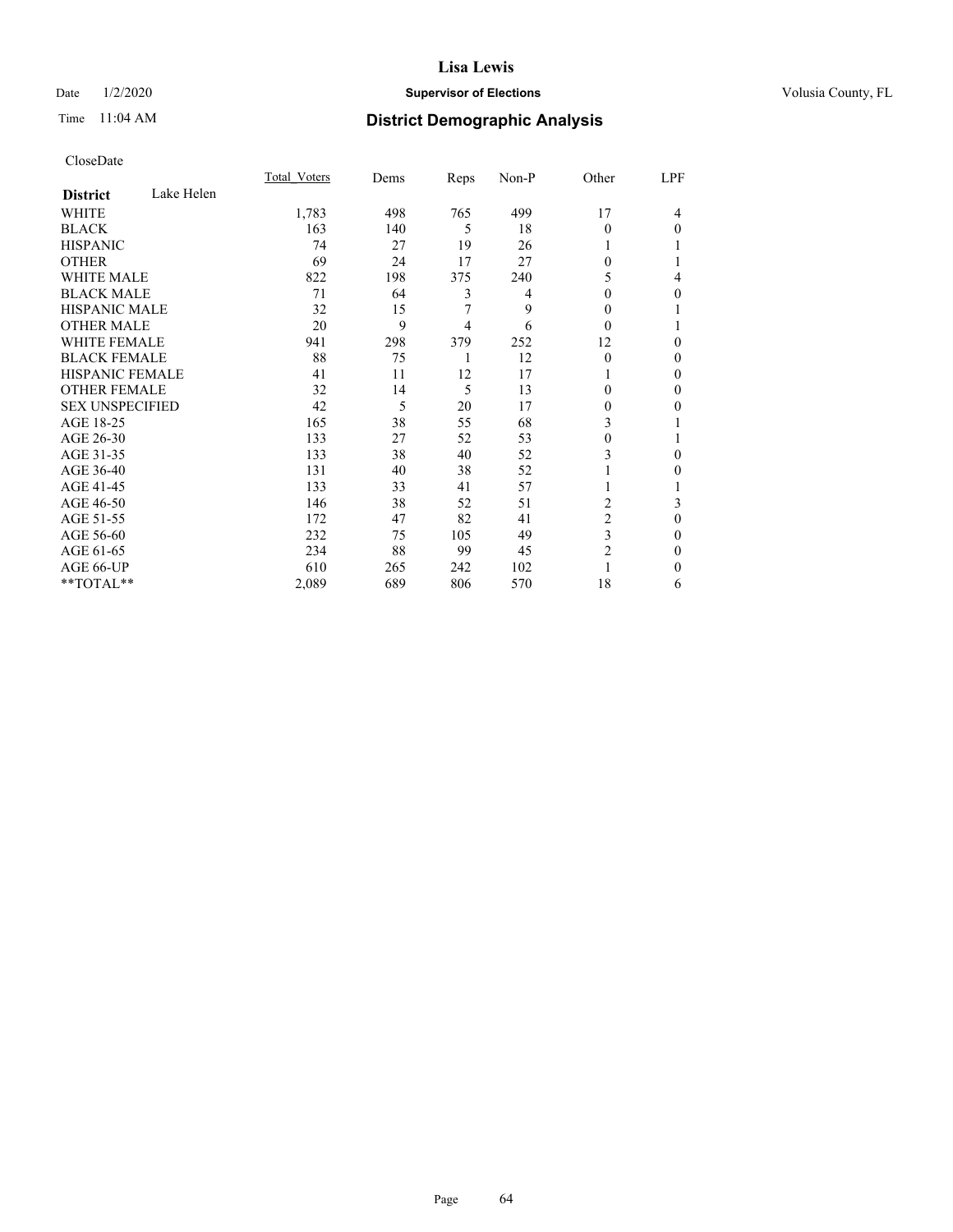## Date  $1/2/2020$  **Supervisor of Elections Supervisor of Elections** Volusia County, FL

|                                          | Total Voters | Dems  | Reps  | Non-P    | Other    | LPF            |
|------------------------------------------|--------------|-------|-------|----------|----------|----------------|
| New Smyrna Bch Zone 1<br><b>District</b> |              |       |       |          |          |                |
| WHITE                                    | 4,880        | 1,380 | 2,301 | 1,128    | 56       | 15             |
| <b>BLACK</b>                             | 16           | 11    |       | 4        | 0        | 0              |
| <b>HISPANIC</b>                          | 60           | 19    | 21    | 19       |          | $_{0}$         |
| <b>OTHER</b>                             | 148          | 38    | 51    | 59       | $\theta$ | 0              |
| <b>WHITE MALE</b>                        | 2,257        | 524   | 1,119 | 579      | 26       | 9              |
| <b>BLACK MALE</b>                        | 11           | 7     | 0     | 4        | 0        | 0              |
| <b>HISPANIC MALE</b>                     | 24           | 9     | 6     | 9        | 0        | 0              |
| <b>OTHER MALE</b>                        | 54           | 10    | 26    | 18       | $\theta$ | 0              |
| <b>WHITE FEMALE</b>                      | 2,577        | 841   | 1,164 | 536      | 30       | 6              |
| <b>BLACK FEMALE</b>                      | 4            | 3     |       | $\theta$ | 0        | $_{0}$         |
| HISPANIC FEMALE                          | 36           | 10    | 15    | 10       |          | 0              |
| <b>OTHER FEMALE</b>                      | 59           | 26    | 22    | 11       | 0        | 0              |
| <b>SEX UNSPECIFIED</b>                   | 82           | 18    | 21    | 43       | 0        | 0              |
| AGE 18-25                                | 260          | 52    | 100   | 101      | 6        |                |
| AGE 26-30                                | 180          | 36    | 64    | 77       | 2        |                |
| AGE 31-35                                | 206          | 59    | 55    | 87       | 3        | 2              |
| AGE 36-40                                | 195          | 53    | 62    | 75       |          | 4              |
| AGE 41-45                                | 181          | 45    | 68    | 61       |          | 0              |
| AGE 46-50                                | 267          | 66    | 121   | 77       | 2        |                |
| AGE 51-55                                | 373          | 90    | 190   | 88       | 4        |                |
| AGE 56-60                                | 583          | 146   | 305   | 119      | 11       | 2              |
| AGE 61-65                                | 655          | 210   | 306   | 133      | 4        | $\overline{2}$ |
| AGE 66-UP                                | 2,204        | 691   | 1,103 | 392      | 17       |                |
| **TOTAL**                                | 5,104        | 1,448 | 2,374 | 1,210    | 57       | 15             |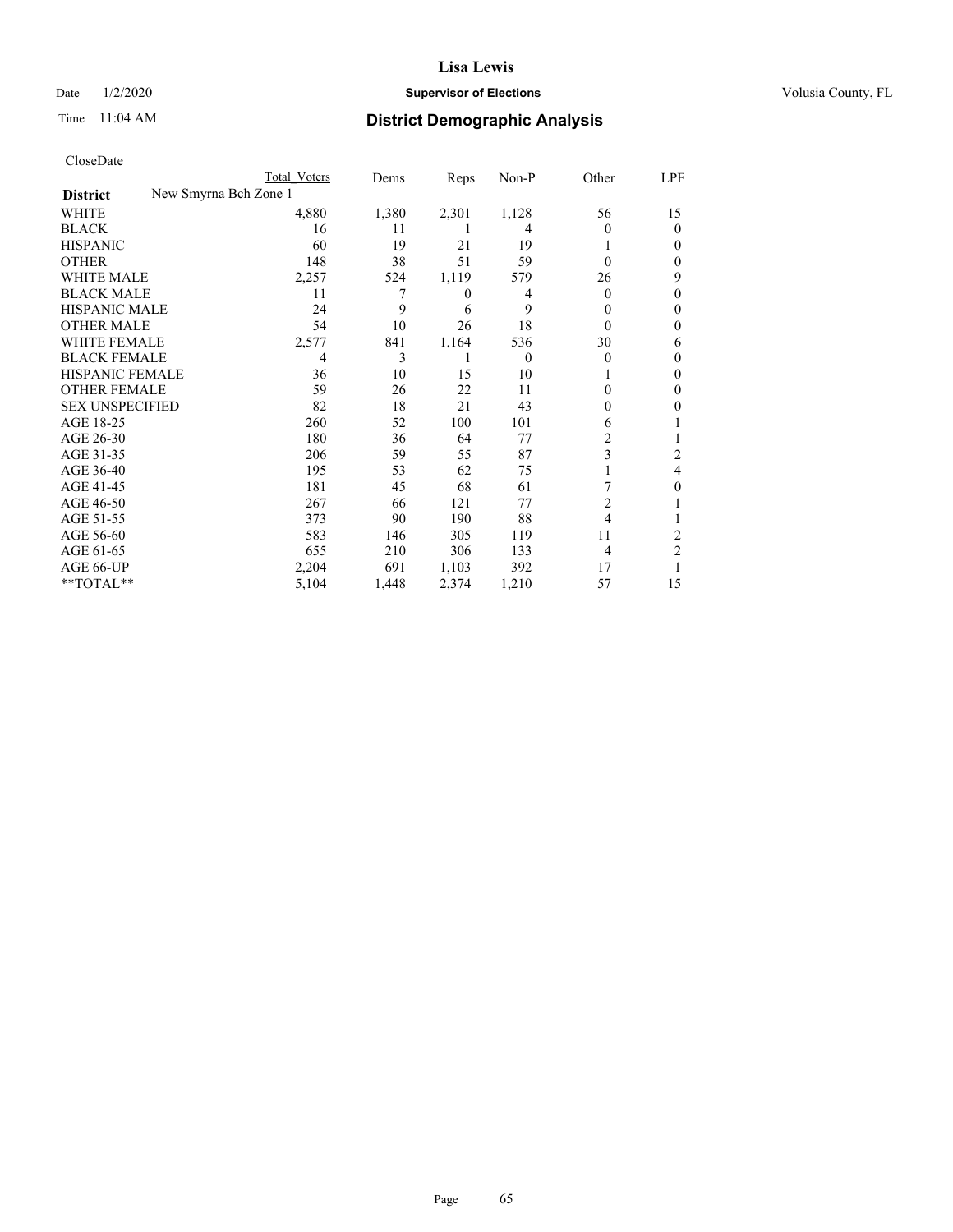## Date  $1/2/2020$  **Supervisor of Elections Supervisor of Elections** Volusia County, FL

| CloseDate |
|-----------|
|-----------|

|                                          | <b>Total Voters</b> | Dems  | Reps  | Non-P | Other    | LPF            |
|------------------------------------------|---------------------|-------|-------|-------|----------|----------------|
| New Smyrna Bch Zone 2<br><b>District</b> |                     |       |       |       |          |                |
| WHITE                                    | 4,080               | 1,287 | 1,683 | 1,039 | 58       | 13             |
| BLACK                                    | 82                  | 70    | 2     | 10    | 0        | $\theta$       |
| HISPANIC                                 | 89                  | 32    | 32    | 24    |          | $_{0}$         |
| OTHER                                    | 158                 | 52    | 47    | 57    |          |                |
| WHITE MALE                               | 1,856               | 495   | 813   | 511   | 28       | 9              |
| <b>BLACK MALE</b>                        | 27                  | 23    | 1     | 3     | $\Omega$ | 0              |
| HISPANIC MALE                            | 50                  | 10    | 22    | 18    | $\Omega$ | $_{0}$         |
| OTHER MALE                               | 49                  | 17    | 16    | 15    | $\theta$ |                |
| WHITE FEMALE                             | 2,185               | 779   | 855   | 517   | 30       | 4              |
| BLACK FEMALE                             | 54                  | 46    | 1     | 7     | $\Omega$ | $_{0}$         |
| HISPANIC FEMALE                          | 39                  | 22    | 10    | 6     |          | $_{0}$         |
| OTHER FEMALE                             | 72                  | 26    | 22    | 23    |          | $_{0}$         |
| <b>SEX UNSPECIFIED</b>                   | 77                  | 23    | 24    | 30    | 0        | 0              |
| AGE 18-25                                | 262                 | 93    | 74    | 89    | 4        | 2              |
| AGE 26-30                                | 193                 | 66    | 55    | 68    | 4        | 0              |
| AGE 31-35                                | 196                 | 53    | 65    | 73    | 4        |                |
| AGE 36-40                                | 221                 | 78    | 57    | 77    | 6        | 3              |
| AGE 41-45                                | 219                 | 66    | 60    | 89    | 2        | 2              |
| AGE 46-50                                | 293                 | 77    | 117   | 91    | 7        |                |
| AGE 51-55                                | 358                 | 81    | 171   | 99    | 7        | 0              |
| AGE 56-60                                | 458                 | 121   | 220   | 106   | 10       |                |
| AGE 61-65                                | 544                 | 194   | 228   | 115   | 5        | 2              |
| AGE 66-UP                                | 1,665               | 612   | 717   | 323   | 11       | $\overline{c}$ |
| $*$ $TOTAL**$                            | 4,409               | 1,441 | 1,764 | 1,130 | 60       | 14             |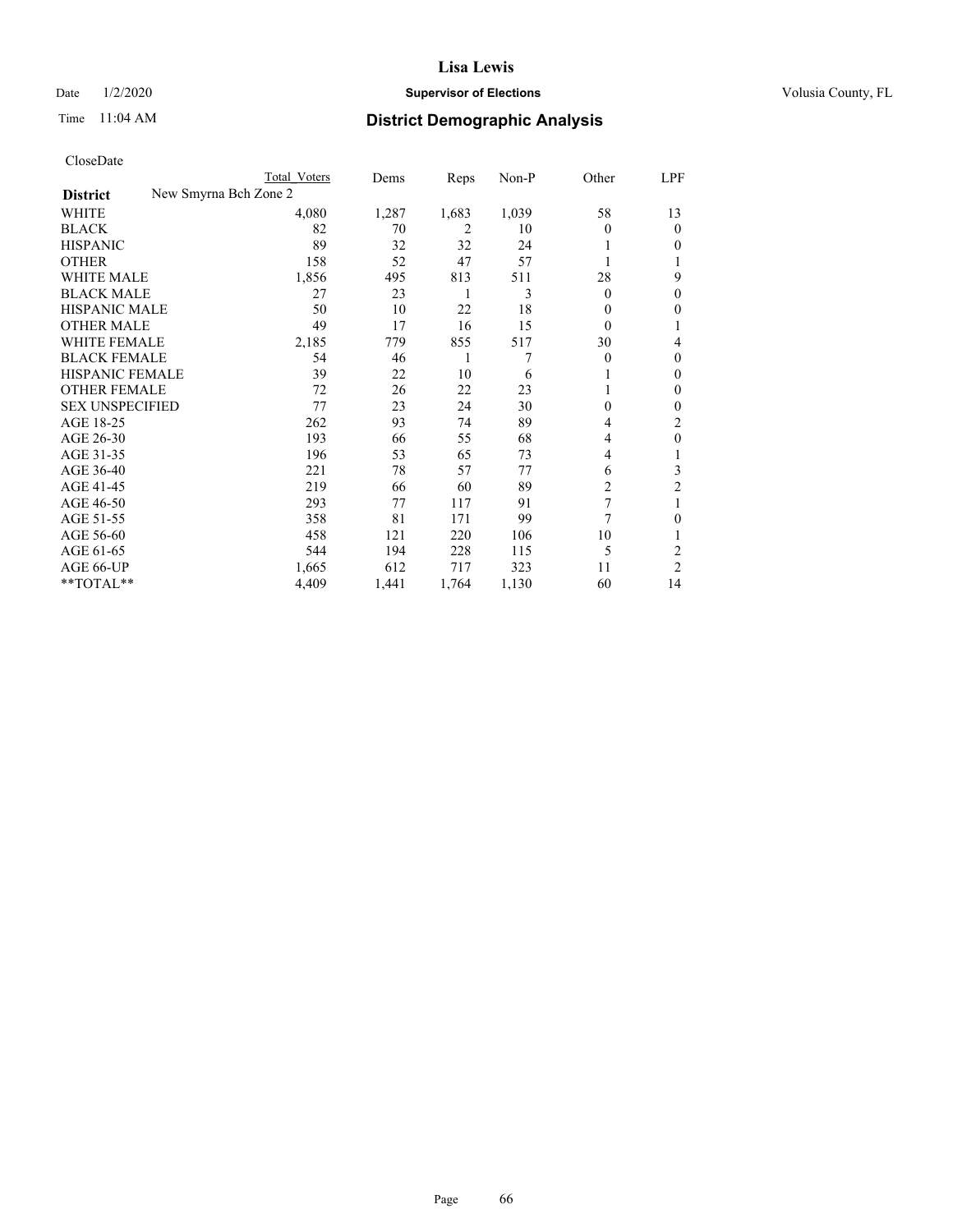## Date  $1/2/2020$  **Supervisor of Elections Supervisor of Elections** Volusia County, FL

|                                          | Total Voters | Dems  | Reps  | Non-P | Other    | LPF            |
|------------------------------------------|--------------|-------|-------|-------|----------|----------------|
| New Smyrna Bch Zone 3<br><b>District</b> |              |       |       |       |          |                |
| WHITE                                    | 5,566        | 1,415 | 2,595 | 1,455 | 83       | 18             |
| BLACK                                    | 51           | 34    | 2     | 14    | $\theta$ |                |
| HISPANIC                                 | 133          | 42    | 43    | 47    |          | $_{0}$         |
| OTHER                                    | 166          | 37    | 56    | 71    |          |                |
| WHITE MALE                               | 2,556        | 548   | 1,246 | 708   | 43       | 11             |
| BLACK MALE                               | 25           | 14    | 1     | 9     | $\theta$ |                |
| HISPANIC MALE                            | 70           | 24    | 21    | 24    |          | $_{0}$         |
| OTHER MALE                               | 58           | 14    | 17    | 26    |          | 0              |
| WHITE FEMALE                             | 2,969        | 860   | 1,329 | 734   | 40       | 6              |
| BLACK FEMALE                             | 26           | 20    |       | 5     | $\theta$ | $\theta$       |
| HISPANIC FEMALE                          | 60           | 17    | 21    | 22    | 0        | 0              |
| OTHER FEMALE                             | 70           | 16    | 27    | 26    | 0        |                |
| <b>SEX UNSPECIFIED</b>                   | 82           | 15    | 33    | 33    | 0        |                |
| AGE 18-25                                | 317          | 64    | 113   | 129   | 9        | 2              |
| AGE 26-30                                | 253          | 55    | 85    | 104   | 6        | 3              |
| AGE 31-35                                | 304          | 76    | 101   | 120   | 5        | 2              |
| AGE 36-40                                | 328          | 83    | 118   | 118   |          | $\overline{c}$ |
| AGE 41-45                                | 314          | 82    | 128   | 98    | 3        | 3              |
| AGE 46-50                                | 320          | 74    | 148   | 94    | 4        | 0              |
| AGE 51-55                                | 407          | 74    | 212   | 111   |          | 3              |
| AGE 56-60                                | 570          | 139   | 271   | 156   | 3        |                |
| AGE 61-65                                | 671          | 178   | 314   | 165   | 11       | 3              |
| AGE 66-UP                                | 2,432        | 703   | 1,206 | 492   | 30       |                |
| $*$ $TOTAL**$                            | 5,916        | 1,528 | 2,696 | 1,587 | 85       | 20             |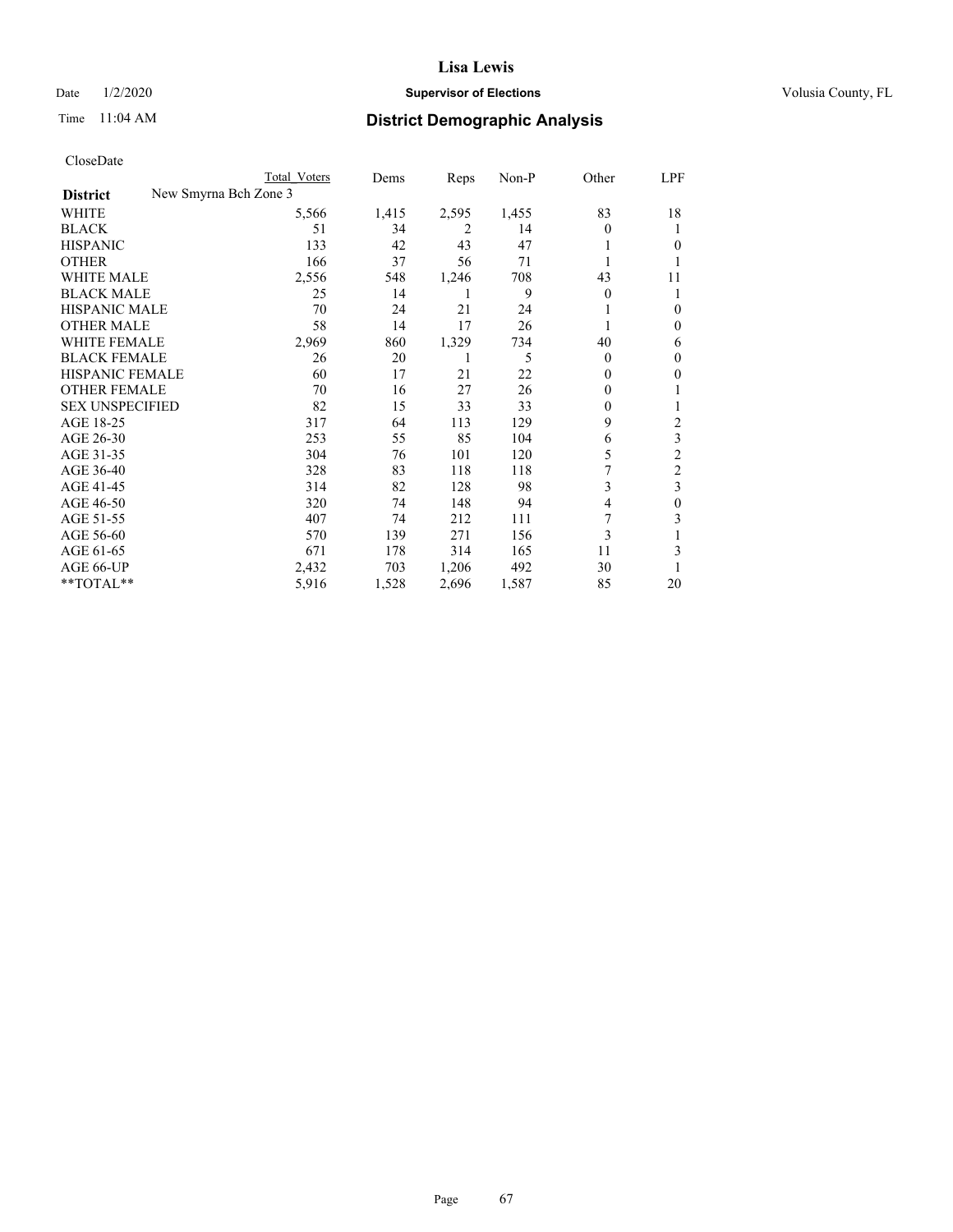## Date  $1/2/2020$  **Supervisor of Elections Supervisor of Elections** Volusia County, FL

|                                          | Total Voters | Dems  | Reps  | $Non-P$ | Other          | LPF          |
|------------------------------------------|--------------|-------|-------|---------|----------------|--------------|
| New Smyrna Bch Zone 4<br><b>District</b> |              |       |       |         |                |              |
| WHITE                                    | 5,579        | 1,452 | 2,590 | 1,436   | 91             | 10           |
| <b>BLACK</b>                             | 574          | 471   | 16    | 85      | 1              | 1            |
| <b>HISPANIC</b>                          | 133          | 49    | 41    | 42      | 1              | 0            |
| <b>OTHER</b>                             | 255          | 76    | 52    | 124     | 3              | 0            |
| <b>WHITE MALE</b>                        | 2,549        | 568   | 1,261 | 667     | 46             | 7            |
| <b>BLACK MALE</b>                        | 229          | 175   | 7     | 45      | 1              |              |
| <b>HISPANIC MALE</b>                     | 54           | 20    | 18    | 15      | 1              | 0            |
| <b>OTHER MALE</b>                        | 101          | 24    | 23    | 51      | 3              | 0            |
| WHITE FEMALE                             | 2,980        | 870   | 1,308 | 754     | 45             | 3            |
| <b>BLACK FEMALE</b>                      | 335          | 288   | 8     | 39      | $\theta$       | 0            |
| HISPANIC FEMALE                          | 73           | 29    | 21    | 23      | $\theta$       | 0            |
| <b>OTHER FEMALE</b>                      | 108          | 42    | 24    | 42      | $\theta$       | 0            |
| <b>SEX UNSPECIFIED</b>                   | 112          | 32    | 29    | 51      | $\theta$       | 0            |
| AGE 18-25                                | 430          | 139   | 117   | 160     | 13             |              |
| AGE 26-30                                | 312          | 96    | 86    | 119     | 8              | 3            |
| AGE 31-35                                | 306          | 94    | 101   | 104     | 5              | 2            |
| AGE 36-40                                | 322          | 97    | 116   | 105     | 4              | $\mathbf{0}$ |
| AGE 41-45                                | 292          | 69    | 118   | 101     | $\overline{4}$ | 0            |
| AGE 46-50                                | 412          | 138   | 155   | 107     | 10             | 2            |
| AGE 51-55                                | 455          | 131   | 198   | 117     | 9              | $\theta$     |
| AGE 56-60                                | 681          | 191   | 329   | 155     | 6              | 0            |
| AGE 61-65                                | 771          | 239   | 345   | 176     | 11             | 0            |
| AGE 66-UP                                | 2,560        | 854   | 1,134 | 543     | 26             | 3            |
| **TOTAL**                                | 6,541        | 2,048 | 2,699 | 1,687   | 96             | 11           |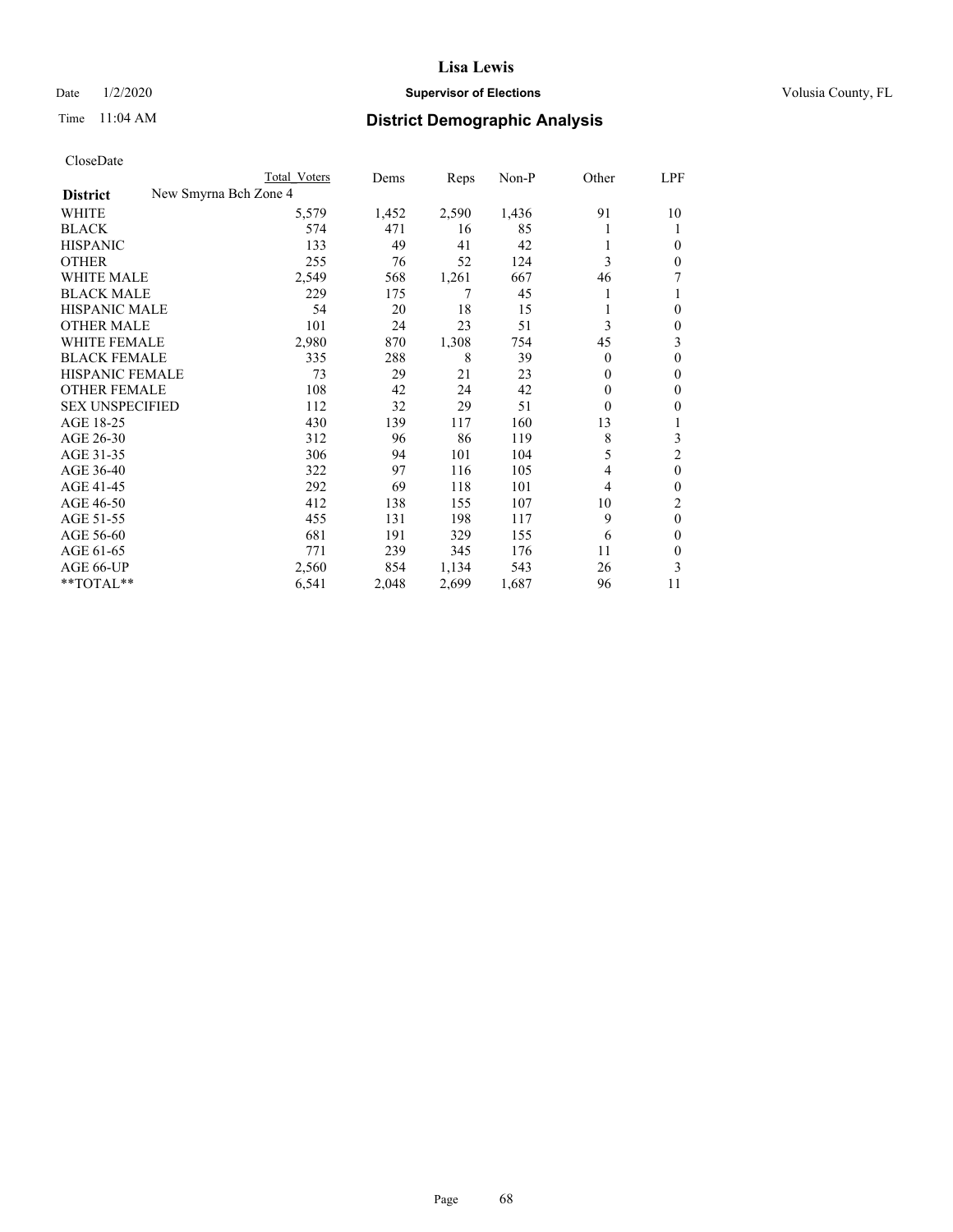## Date  $1/2/2020$  **Supervisor of Elections Supervisor of Elections** Volusia County, FL

## Time 11:04 AM **District Demographic Analysis**

|                        |          | Total Voters | Dems | Reps             | Non-P | Other          | LPF      |
|------------------------|----------|--------------|------|------------------|-------|----------------|----------|
| <b>District</b>        | Oak Hill |              |      |                  |       |                |          |
| WHITE                  |          | 1,312        | 319  | 617              | 357   | 16             | 3        |
| <b>BLACK</b>           |          | 142          | 120  | 4                | 18    | 0              | 0        |
| <b>HISPANIC</b>        |          | 12           | 6    | 1                | 5     | 0              | 0        |
| <b>OTHER</b>           |          | 42           | 12   | 15               | 15    | 0              | 0        |
| WHITE MALE             |          | 651          | 142  | 314              | 190   | 3              | 2        |
| <b>BLACK MALE</b>      |          | 64           | 49   | 2                | 13    | $\theta$       | $\theta$ |
| <b>HISPANIC MALE</b>   |          | 5            |      | 1                | 3     | $\theta$       | 0        |
| <b>OTHER MALE</b>      |          | 16           | 3    | 7                | 6     | $\Omega$       | 0        |
| WHITE FEMALE           |          | 643          | 175  | 292              | 162   | 13             |          |
| <b>BLACK FEMALE</b>    |          | 78           | 71   | 2                | 5     | $\Omega$       | 0        |
| <b>HISPANIC FEMALE</b> |          | 7            | 5    | $\boldsymbol{0}$ | 2     | $\Omega$       | 0        |
| <b>OTHER FEMALE</b>    |          | 16           | 8    | 5                | 3     | $\Omega$       | 0        |
| <b>SEX UNSPECIFIED</b> |          | 28           | 3    | 14               | 11    | 0              | 0        |
| AGE 18-25              |          | 97           | 31   | 23               | 38    | 5              | 0        |
| AGE 26-30              |          | 64           | 22   | 18               | 22    | 2              | 0        |
| AGE 31-35              |          | 58           | 18   | 21               | 18    |                | 0        |
| AGE 36-40              |          | 77           | 27   | 26               | 23    | 0              |          |
| AGE 41-45              |          | 70           | 23   | 19               | 28    | $\theta$       | 0        |
| AGE 46-50              |          | 81           | 23   | 32               | 25    |                | 0        |
| AGE 51-55              |          | 119          | 35   | 53               | 31    | 0              | 0        |
| AGE 56-60              |          | 169          | 50   | 78               | 36    | 5              | 0        |
| AGE 61-65              |          | 182          | 58   | 85               | 37    | $\theta$       | 2        |
| AGE 66-UP              |          | 591          | 170  | 282              | 137   | $\overline{c}$ | 0        |
| **TOTAL**              |          | 1,508        | 457  | 637              | 395   | 16             | 3        |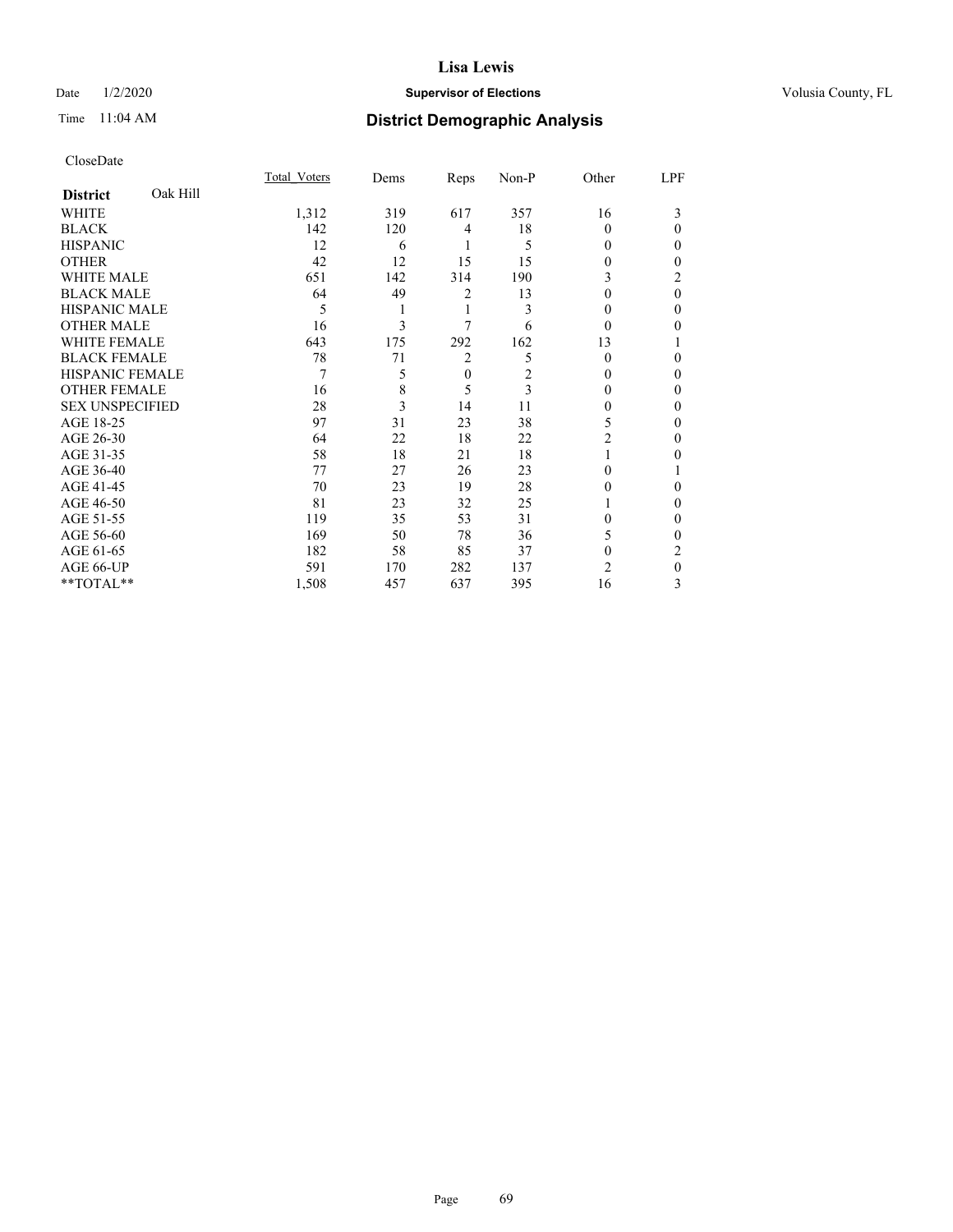## Date  $1/2/2020$  **Supervisor of Elections Supervisor of Elections** Volusia County, FL

# Time 11:04 AM **District Demographic Analysis**

|                                       | Total Voters | Dems | Reps | Non-P | Other          | LPF      |
|---------------------------------------|--------------|------|------|-------|----------------|----------|
| Orange City Seat 1<br><b>District</b> |              |      |      |       |                |          |
| WHITE                                 | 738          | 218  | 301  | 207   | 10             | 2        |
| <b>BLACK</b>                          | 146          | 111  | 7    | 28    | $\theta$       | $\theta$ |
| <b>HISPANIC</b>                       | 465          | 221  | 67   | 177   | 0              | 0        |
| <b>OTHER</b>                          | 74           | 40   | 13   | 21    | 0              | 0        |
| <b>WHITE MALE</b>                     | 272          | 66   | 120  | 80    | 5              |          |
| <b>BLACK MALE</b>                     | 48           | 33   | 4    | 11    | $\Omega$       | 0        |
| <b>HISPANIC MALE</b>                  | 189          | 80   | 32   | 77    | 0              | 0        |
| <b>OTHER MALE</b>                     | 29           | 12   | 10   | 7     | 0              | 0        |
| <b>WHITE FEMALE</b>                   | 464          | 150  | 181  | 127   | 5              |          |
| <b>BLACK FEMALE</b>                   | 96           | 76   | 3    | 17    | 0              | 0        |
| <b>HISPANIC FEMALE</b>                | 270          | 137  | 34   | 99    | 0              | 0        |
| <b>OTHER FEMALE</b>                   | 33           | 22   | 1    | 10    | $\Omega$       | 0        |
| <b>SEX UNSPECIFIED</b>                | 22           | 14   | 3    | 5     | $\Omega$       | 0        |
| AGE 18-25                             | 131          | 55   | 21   | 55    | 0              | 0        |
| AGE 26-30                             | 103          | 43   | 21   | 38    |                | 0        |
| AGE 31-35                             | 93           | 31   | 22   | 38    | 1              |          |
| AGE 36-40                             | 100          | 39   | 22   | 39    | 0              | 0        |
| AGE 41-45                             | 85           | 33   | 17   | 32    | 2              |          |
| AGE 46-50                             | 96           | 33   | 34   | 27    | $\overline{2}$ | 0        |
| AGE 51-55                             | 84           | 30   | 26   | 27    | 1              | 0        |
| AGE 56-60                             | 95           | 44   | 19   | 30    | 2              | 0        |
| AGE 61-65                             | 102          | 42   | 28   | 32    | $\theta$       | 0        |
| AGE 66-UP                             | 534          | 240  | 178  | 115   |                | 0        |
| **TOTAL**                             | 1,423        | 590  | 388  | 433   | 10             | 2        |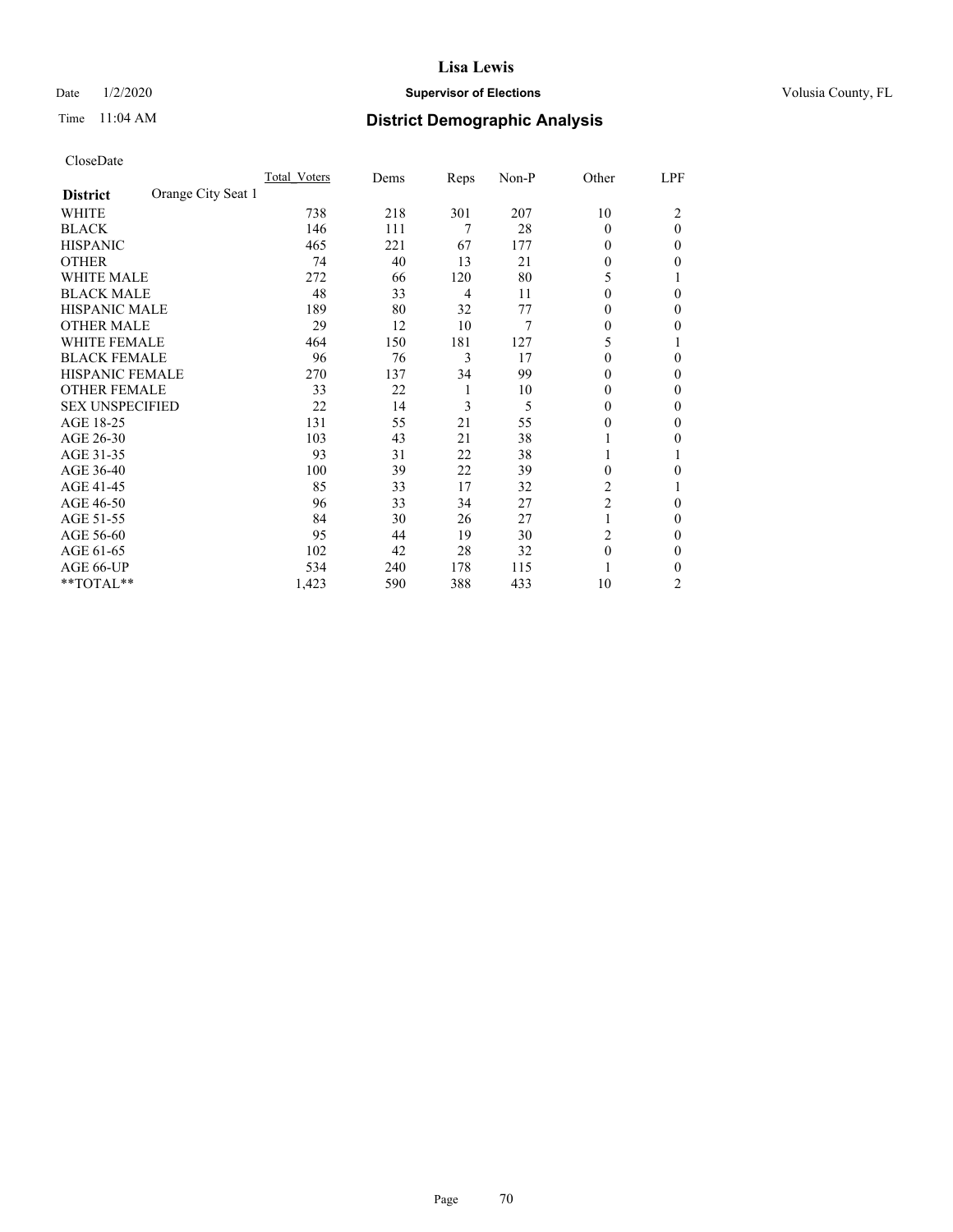## Date  $1/2/2020$  **Supervisor of Elections Supervisor of Elections** Volusia County, FL

# Time 11:04 AM **District Demographic Analysis**

|                                       | Total Voters | Dems | Reps | Non-P | Other          | LPF      |
|---------------------------------------|--------------|------|------|-------|----------------|----------|
| Orange City Seat 2<br><b>District</b> |              |      |      |       |                |          |
| WHITE                                 | 1,063        | 281  | 478  | 297   | $\overline{4}$ | 3        |
| <b>BLACK</b>                          | 63           | 52   | 3    | 8     | $\theta$       | 0        |
| <b>HISPANIC</b>                       | 237          | 105  | 33   | 98    | 1              | 0        |
| <b>OTHER</b>                          | 59           | 10   | 17   | 31    |                | 0        |
| <b>WHITE MALE</b>                     | 488          | 104  | 237  | 142   | 3              | 2        |
| <b>BLACK MALE</b>                     | 29           | 22   | 2    | 5     | $\theta$       | $\theta$ |
| <b>HISPANIC MALE</b>                  | 96           | 41   | 15   | 39    |                | 0        |
| <b>OTHER MALE</b>                     | 25           | 2    | 9    | 13    |                | 0        |
| <b>WHITE FEMALE</b>                   | 567          | 176  | 235  | 154   |                |          |
| <b>BLACK FEMALE</b>                   | 34           | 30   | 1    | 3     | $\theta$       | 0        |
| <b>HISPANIC FEMALE</b>                | 138          | 63   | 18   | 57    | $\theta$       | 0        |
| <b>OTHER FEMALE</b>                   | 20           |      | 6    | 7     | $\Omega$       | 0        |
| <b>SEX UNSPECIFIED</b>                | 25           | 3    | 8    | 14    | 0              | 0        |
| AGE 18-25                             | 155          | 44   | 39   | 71    |                | 0        |
| AGE 26-30                             | 105          | 38   | 26   | 39    | $\theta$       | 2        |
| AGE 31-35                             | 103          | 32   | 38   | 32    |                | 0        |
| AGE 36-40                             | 98           | 25   | 34   | 38    |                | 0        |
| AGE 41-45                             | 104          | 28   | 34   | 41    | $\Omega$       |          |
| AGE 46-50                             | 118          | 31   | 49   | 38    | $\Omega$       | 0        |
| AGE 51-55                             | 147          | 50   | 55   | 42    | $\theta$       | 0        |
| AGE 56-60                             | 137          | 43   | 54   | 40    | $\theta$       | 0        |
| AGE 61-65                             | 130          | 35   | 67   | 27    |                | 0        |
| AGE 66-UP                             | 325          | 122  | 135  | 66    | 2              | 0        |
| **TOTAL**                             | 1,422        | 448  | 531  | 434   | 6              | 3        |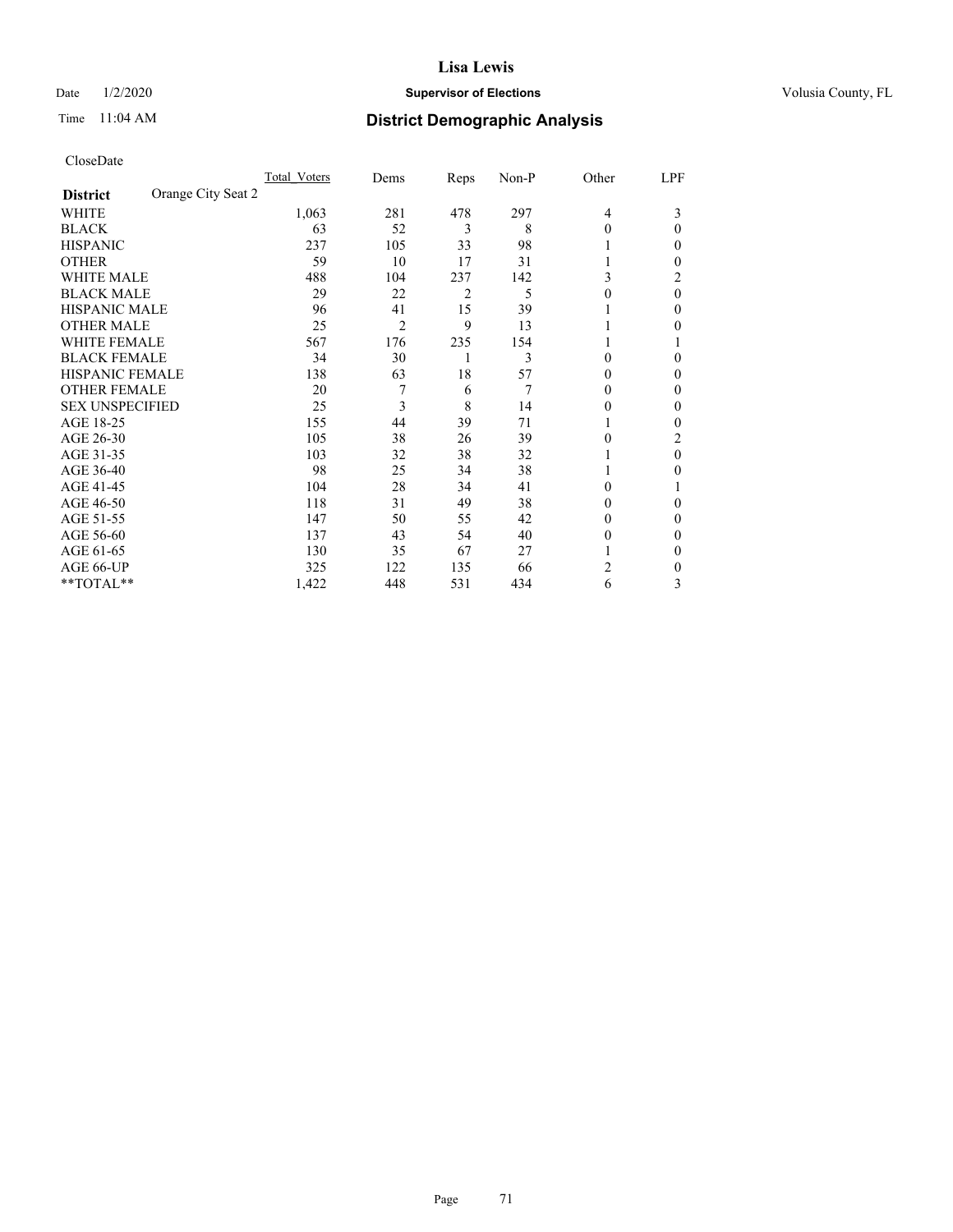## Date  $1/2/2020$  **Supervisor of Elections Supervisor of Elections** Volusia County, FL

| CloseDate |
|-----------|
|-----------|

|                                       | Total Voters | Dems | Reps           | $Non-P$ | Other                   | LPF      |
|---------------------------------------|--------------|------|----------------|---------|-------------------------|----------|
| Orange City Seat 3<br><b>District</b> |              |      |                |         |                         |          |
| WHITE                                 | 1,123        | 296  | 478            | 337     | 8                       | 4        |
| <b>BLACK</b>                          | 112          | 82   | 4              | 26      | 0                       | $\theta$ |
| <b>HISPANIC</b>                       | 318          | 145  | 48             | 120     | 5                       | 0        |
| <b>OTHER</b>                          | 103          | 31   | 20             | 49      | $\overline{c}$          |          |
| <b>WHITE MALE</b>                     | 490          | 112  | 212            | 159     | 3                       | 4        |
| <b>BLACK MALE</b>                     | 43           | 29   | $\overline{2}$ | 12      | $\theta$                | $\Omega$ |
| <b>HISPANIC MALE</b>                  | 122          | 51   | 29             | 38      | 4                       | 0        |
| <b>OTHER MALE</b>                     | 37           | 11   | 7              | 18      | 0                       |          |
| <b>WHITE FEMALE</b>                   | 616          | 180  | 262            | 170     | 4                       | 0        |
| <b>BLACK FEMALE</b>                   | 67           | 51   | 2              | 14      | 0                       | 0        |
| <b>HISPANIC FEMALE</b>                | 188          | 91   | 19             | 77      |                         | 0        |
| <b>OTHER FEMALE</b>                   | 47           | 17   | 9              | 20      |                         | 0        |
| <b>SEX UNSPECIFIED</b>                | 46           | 12   | 8              | 24      | 2                       | 0        |
| AGE 18-25                             | 124          | 48   | 23             | 51      |                         |          |
| AGE 26-30                             | 92           | 37   | 20             | 32      | 2                       |          |
| AGE 31-35                             | 93           | 32   | 19             | 41      | 0                       |          |
| AGE 36-40                             | 109          | 39   | 26             | 43      | 0                       |          |
| AGE 41-45                             | 107          | 44   | 28             | 35      | 0                       | 0        |
| AGE 46-50                             | 128          | 32   | 43             | 50      | 3                       | $\Omega$ |
| AGE 51-55                             | 98           | 29   | 41             | 26      | $\overline{\mathbf{c}}$ | $\Omega$ |
| AGE 56-60                             | 134          | 47   | 49             | 35      | 3                       | $_{0}$   |
| AGE 61-65                             | 173          | 56   | 62             | 54      |                         | 0        |
| AGE 66-UP                             | 598          | 190  | 239            | 165     | 3                       |          |
| **TOTAL**                             | 1,656        | 554  | 550            | 532     | 15                      | 5        |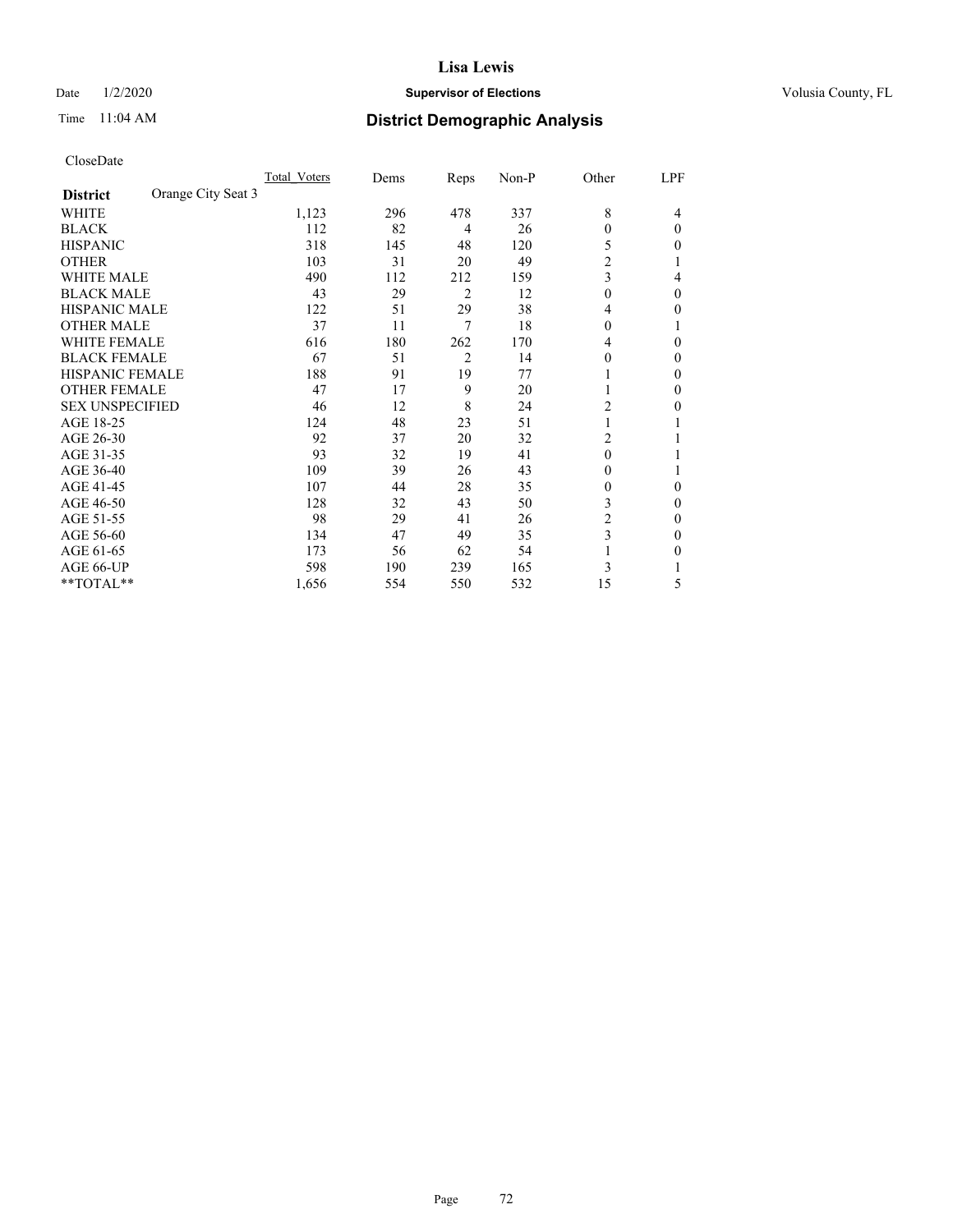### Date  $1/2/2020$  **Supervisor of Elections Supervisor of Elections** Volusia County, FL

# Time 11:04 AM **District Demographic Analysis**

|                        |                    | Total Voters | Dems           | Reps           | Non-P | Other    | LPF |
|------------------------|--------------------|--------------|----------------|----------------|-------|----------|-----|
| <b>District</b>        | Orange City Seat 4 |              |                |                |       |          |     |
| WHITE                  |                    | 1,254        | 368            | 522            | 347   | 10       |     |
| <b>BLACK</b>           |                    | 20           | 15             | $\overline{2}$ | 3     | 0        | 0   |
| <b>HISPANIC</b>        |                    | 106          | 45             | 20             | 41    | $_{0}$   | 0   |
| <b>OTHER</b>           |                    | 69           | 15             | 12             | 42    | 0        | 0   |
| WHITE MALE             |                    | 582          | 134            | 259            | 182   | 4        | 3   |
| <b>BLACK MALE</b>      |                    | 9            | 6              | 2              |       | $\Omega$ | 0   |
| <b>HISPANIC MALE</b>   |                    | 52           | 22             | 12             | 18    | $_{0}$   | 0   |
| <b>OTHER MALE</b>      |                    | 23           | $\overline{4}$ | 5              | 14    | 0        | 0   |
| WHITE FEMALE           |                    | 661          | 233            | 256            | 162   | 6        | 4   |
| <b>BLACK FEMALE</b>    |                    | 11           | 9              | $\mathbf{0}$   | 2     | 0        | 0   |
| <b>HISPANIC FEMALE</b> |                    | 53           | 23             | 8              | 22    | 0        | 0   |
| <b>OTHER FEMALE</b>    |                    | 28           | 11             | 5              | 12    | $_{0}$   | 0   |
| <b>SEX UNSPECIFIED</b> |                    | 29           | 1              | 8              | 20    | 0        | 0   |
| AGE 18-25              |                    | 142          | 29             | 50             | 60    |          | 2   |
| AGE 26-30              |                    | 98           | 19             | 25             | 51    | 3        | 0   |
| AGE 31-35              |                    | 94           | 27             | 24             | 43    | 0        | 0   |
| AGE 36-40              |                    | 96           | 33             | 36             | 25    | 0        | 2   |
| AGE 41-45              |                    | 106          | 30             | 31             | 43    | 2        | 0   |
| AGE 46-50              |                    | 109          | 29             | 47             | 33    | $\Omega$ | 0   |
| AGE 51-55              |                    | 127          | 33             | 49             | 44    | $_{0}$   |     |
| AGE 56-60              |                    | 152          | 37             | 69             | 45    | $_{0}$   |     |
| AGE 61-65              |                    | 143          | 48             | 64             | 29    |          |     |
| AGE 66-UP              |                    | 382          | 158            | 161            | 60    | 3        | 0   |
| **TOTAL**              |                    | 1,449        | 443            | 556            | 433   | 10       | 7   |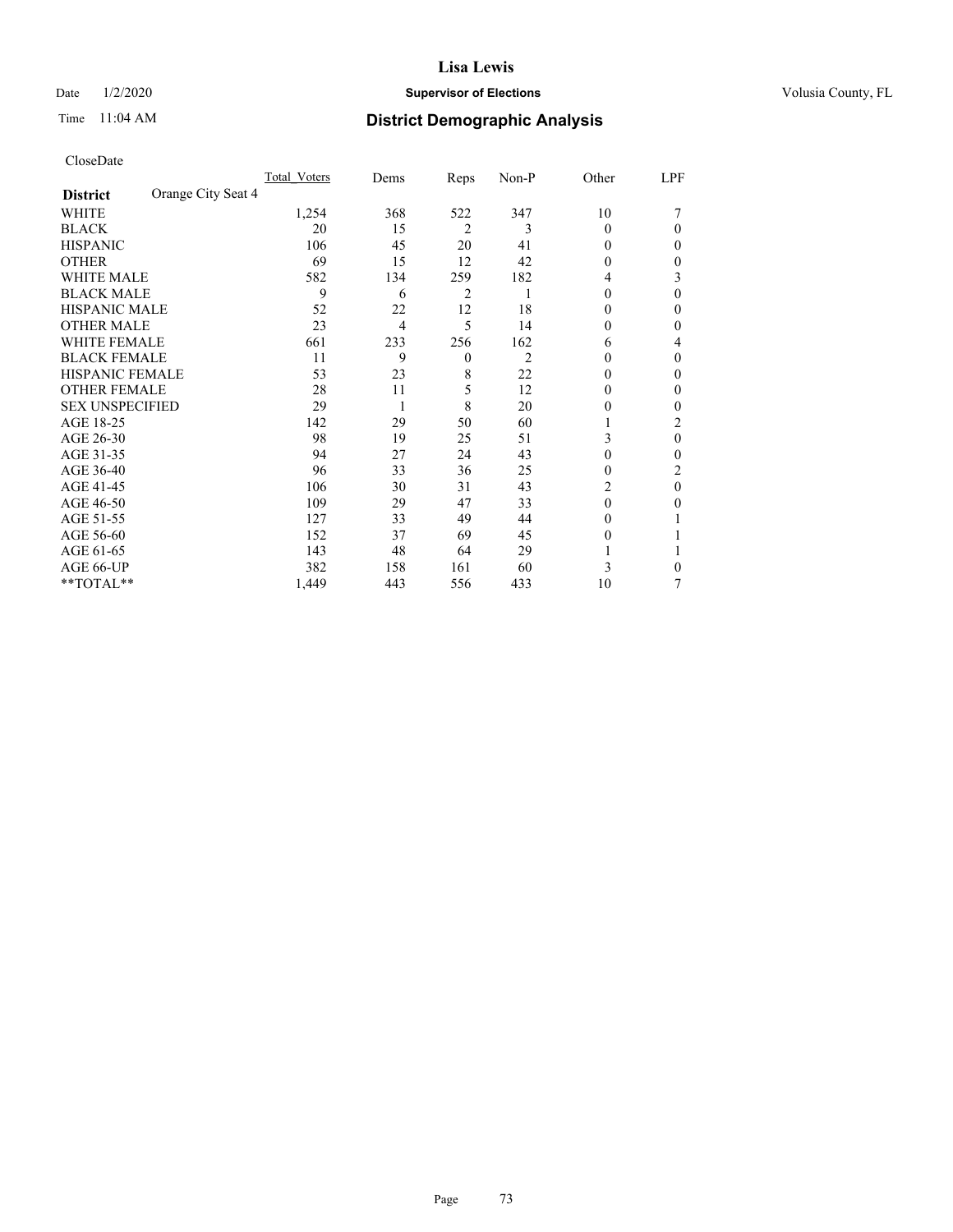### Date  $1/2/2020$  **Supervisor of Elections Supervisor of Elections** Volusia County, FL

# Time 11:04 AM **District Demographic Analysis**

|                                       | Total Voters | Dems | Reps           | Non-P | Other    | LPF      |
|---------------------------------------|--------------|------|----------------|-------|----------|----------|
| Orange City Seat 5<br><b>District</b> |              |      |                |       |          |          |
| WHITE                                 | 1,496        | 398  | 736            | 348   | 12       | 2        |
| <b>BLACK</b>                          | 124          | 99   | 3              | 21    |          | $\Omega$ |
| <b>HISPANIC</b>                       | 182          | 73   | 28             | 80    |          | $\Omega$ |
| <b>OTHER</b>                          | 74           | 26   | 20             | 28    | $\theta$ | 0        |
| <b>WHITE MALE</b>                     | 598          | 128  | 314            | 148   | 6        | 2        |
| <b>BLACK MALE</b>                     | 48           | 36   | $\overline{2}$ | 10    | 0        | $\theta$ |
| <b>HISPANIC MALE</b>                  | 79           | 36   | 15             | 27    |          | 0        |
| <b>OTHER MALE</b>                     | 19           | 8    | $\overline{4}$ | 7     | 0        | 0        |
| <b>WHITE FEMALE</b>                   | 887          | 270  | 418            | 193   | 6        | 0        |
| <b>BLACK FEMALE</b>                   | 74           | 63   | 1              | 9     |          | 0        |
| <b>HISPANIC FEMALE</b>                | 99           | 36   | 13             | 50    | 0        | 0        |
| <b>OTHER FEMALE</b>                   | 43           | 15   | 15             | 13    | 0        | 0        |
| <b>SEX UNSPECIFIED</b>                | 29           | 4    | 5              | 20    | $\theta$ | 0        |
| AGE 18-25                             | 90           | 28   | 20             | 41    |          | 0        |
| AGE 26-30                             | 75           | 12   | 20             | 41    |          |          |
| AGE 31-35                             | 77           | 34   | 22             | 20    |          | 0        |
| AGE 36-40                             | 68           | 25   | 15             | 27    |          | 0        |
| AGE 41-45                             | 63           | 25   | 15             | 21    | 2        | 0        |
| AGE 46-50                             | 90           | 30   | 31             | 29    | $\theta$ | $\Omega$ |
| AGE 51-55                             | 83           | 25   | 30             | 28    | 0        | 0        |
| AGE 56-60                             | 125          | 45   | 41             | 36    | 3        | 0        |
| AGE 61-65                             | 145          | 59   | 49             | 36    |          | 0        |
| AGE 66-UP                             | 1,060        | 313  | 544            | 198   | 4        |          |
| **TOTAL**                             | 1,876        | 596  | 787            | 477   | 14       | 2        |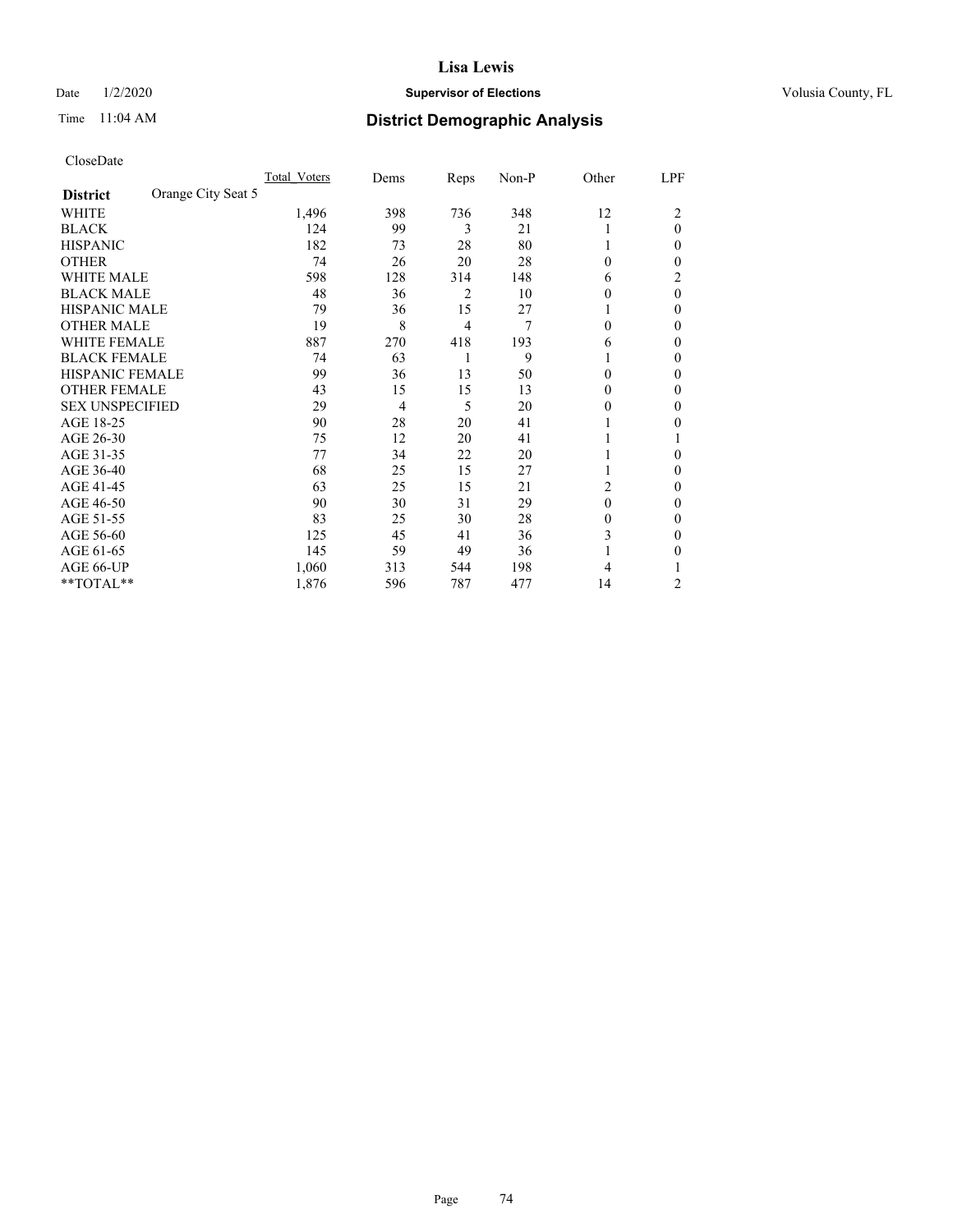### Date  $1/2/2020$  **Supervisor of Elections Supervisor of Elections** Volusia County, FL

# Time 11:04 AM **District Demographic Analysis**

|                                        | Total Voters | Dems  | Reps           | $Non-P$ | Other          | LPF          |
|----------------------------------------|--------------|-------|----------------|---------|----------------|--------------|
| Ormond Beach Zone 1<br><b>District</b> |              |       |                |         |                |              |
| <b>WHITE</b>                           | 7,954        | 2,192 | 3,758          | 1,926   | 63             | 15           |
| <b>BLACK</b>                           | 125          | 89    | 9              | 27      | 0              | $\theta$     |
| <b>HISPANIC</b>                        | 199          | 72    | 57             | 63      | 5              | 2            |
| <b>OTHER</b>                           | 433          | 129   | 114            | 185     | 4              | 1            |
| <b>WHITE MALE</b>                      | 3,675        | 847   | 1,843          | 944     | 29             | 12           |
| <b>BLACK MALE</b>                      | 67           | 43    | 5              | 19      | 0              | $\mathbf{0}$ |
| HISPANIC MALE                          | 82           | 27    | 26             | 25      | 3              | 1            |
| <b>OTHER MALE</b>                      | 171          | 48    | 45             | 76      | $\overline{2}$ | $\theta$     |
| <b>WHITE FEMALE</b>                    | 4,211        | 1,326 | 1,893          | 955     | 34             | 3            |
| <b>BLACK FEMALE</b>                    | 56           | 45    | $\overline{4}$ | 7       | 0              | $\theta$     |
| <b>HISPANIC FEMALE</b>                 | 114          | 43    | 30             | 38      | 2              | 1            |
| <b>OTHER FEMALE</b>                    | 197          | 63    | 53             | 79      | $\overline{c}$ | 0            |
| <b>SEX UNSPECIFIED</b>                 | 138          | 40    | 39             | 58      | $\mathbf{0}$   | 1            |
| AGE 18-25                              | 636          | 162   | 225            | 236     | 10             | 3            |
| AGE 26-30                              | 389          | 102   | 136            | 144     |                | $\theta$     |
| AGE 31-35                              | 447          | 100   | 188            | 148     | 7              | 4            |
| AGE 36-40                              | 474          | 121   | 171            | 178     | 3              | 1            |
| AGE 41-45                              | 494          | 138   | 195            | 151     | 5              | 5            |
| AGE 46-50                              | 620          | 147   | 292            | 174     | 6              |              |
| AGE 51-55                              | 739          | 193   | 359            | 183     | 4              | $\theta$     |
| AGE 56-60                              | 807          | 231   | 388            | 183     | 5              | $\Omega$     |
| AGE 61-65                              | 935          | 289   | 459            | 176     | 10             |              |
| AGE 66-UP                              | 3,170        | 999   | 1,525          | 628     | 15             | 3            |
| $*$ TOTAL $*$                          | 8,711        | 2,482 | 3,938          | 2,201   | 72             | 18           |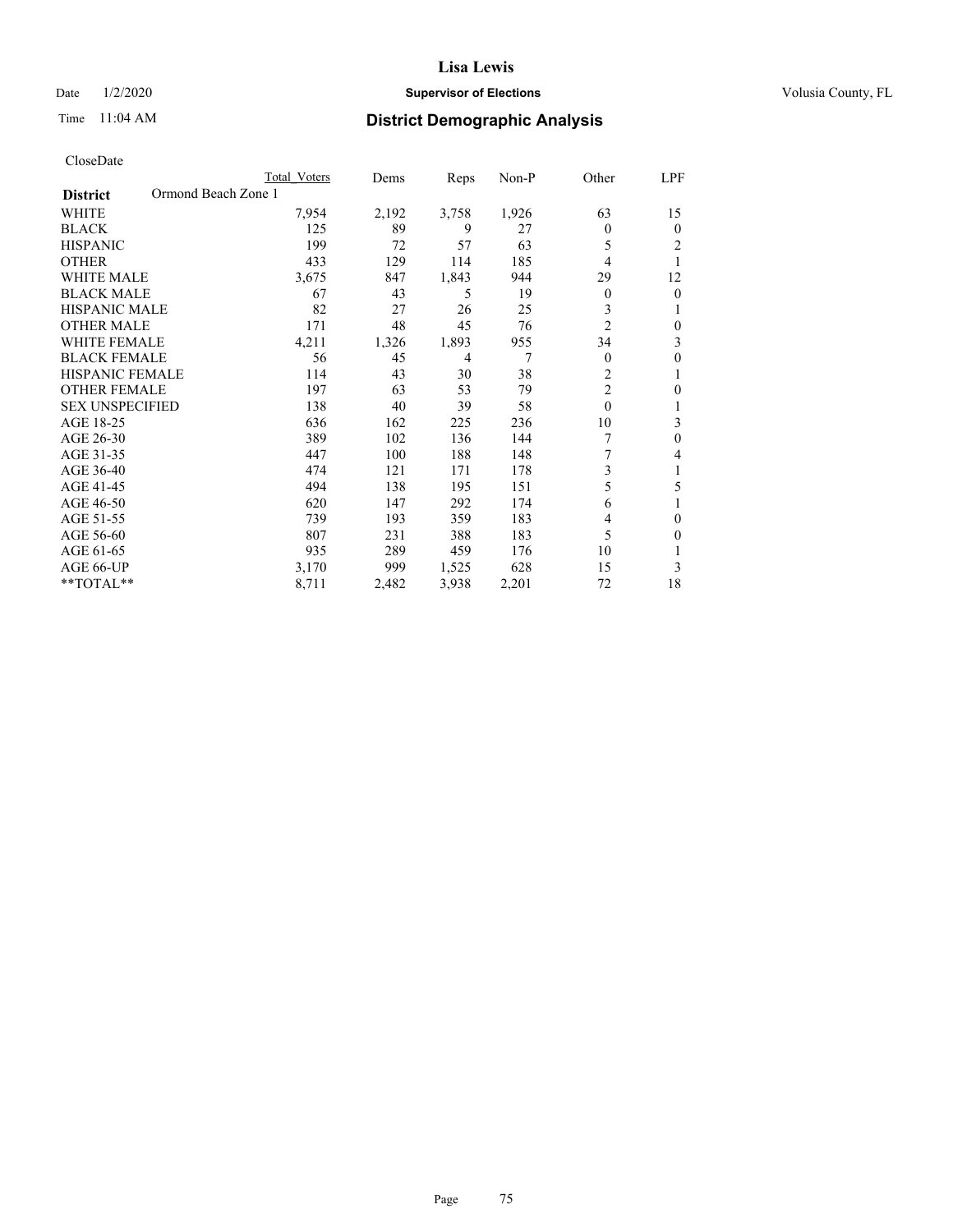### Date  $1/2/2020$  **Supervisor of Elections Supervisor of Elections** Volusia County, FL

# Time 11:04 AM **District Demographic Analysis**

|                                        | Total Voters | Dems  | Reps  | Non-P | Other          | LPF            |
|----------------------------------------|--------------|-------|-------|-------|----------------|----------------|
| Ormond Beach Zone 2<br><b>District</b> |              |       |       |       |                |                |
| WHITE                                  | 5,841        | 1,852 | 2,299 | 1,609 | 62             | 19             |
| <b>BLACK</b>                           | 393          | 308   | 17    | 67    |                | $\theta$       |
| <b>HISPANIC</b>                        | 241          | 107   | 49    | 84    | $\theta$       | 1              |
| <b>OTHER</b>                           | 401          | 140   | 90    | 167   | $\overline{2}$ | $\overline{2}$ |
| <b>WHITE MALE</b>                      | 2,614        | 695   | 1,132 | 747   | 25             | 15             |
| <b>BLACK MALE</b>                      | 154          | 111   | 8     | 34    | 1              | $\mathbf{0}$   |
| <b>HISPANIC MALE</b>                   | 82           | 35    | 26    | 21    | 0              | $\mathbf{0}$   |
| <b>OTHER MALE</b>                      | 140          | 44    | 29    | 63    | $\overline{2}$ | $\overline{c}$ |
| <b>WHITE FEMALE</b>                    | 3,155        | 1,135 | 1,150 | 830   | 36             | 4              |
| <b>BLACK FEMALE</b>                    | 231          | 190   | 9     | 32    | $\Omega$       | $\mathbf{0}$   |
| <b>HISPANIC FEMALE</b>                 | 153          | 71    | 22    | 59    | 0              | 1              |
| <b>OTHER FEMALE</b>                    | 168          | 70    | 49    | 49    | 0              | $\theta$       |
| <b>SEX UNSPECIFIED</b>                 | 179          | 56    | 30    | 92    | 1              | $\mathbf{0}$   |
| AGE 18-25                              | 547          | 149   | 159   | 226   | 9              | 4              |
| AGE 26-30                              | 439          | 136   | 128   | 167   | 7              | 1              |
| AGE 31-35                              | 405          | 141   | 110   | 152   |                | 1              |
| AGE 36-40                              | 363          | 109   | 101   | 144   | 6              | 3              |
| AGE 41-45                              | 411          | 138   | 107   | 156   | 4              | 6              |
| AGE 46-50                              | 512          | 150   | 197   | 157   | 6              | $\overline{c}$ |
| AGE 51-55                              | 630          | 194   | 264   | 161   | 8              | 3              |
| AGE 56-60                              | 679          | 224   | 266   | 183   | 5              |                |
| AGE 61-65                              | 699          | 259   | 269   | 163   | 7              | 1              |
| AGE 66-UP                              | 2,191        | 907   | 854   | 418   | 12             | $\theta$       |
| **TOTAL**                              | 6,876        | 2,407 | 2,455 | 1,927 | 65             | 22             |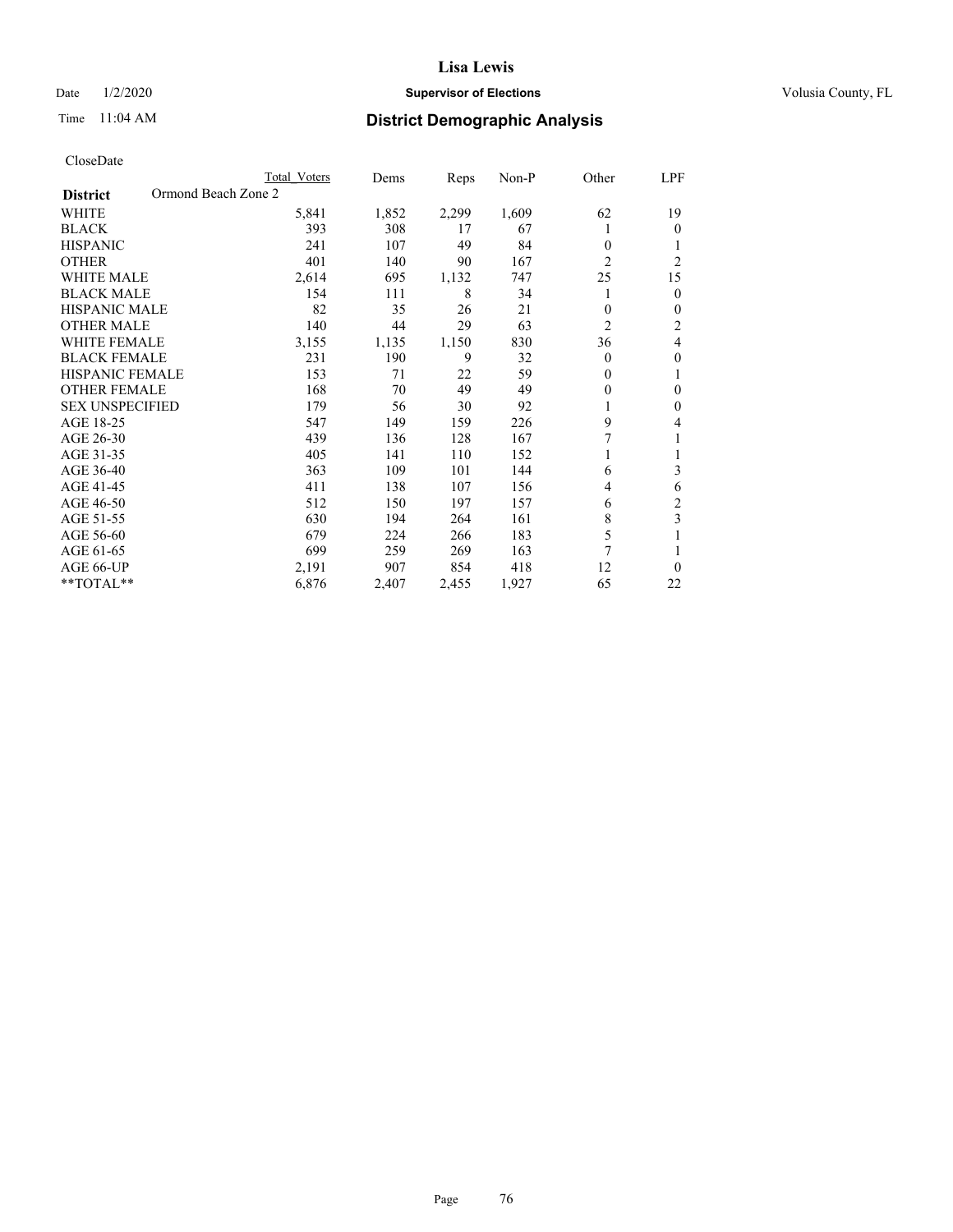### Date  $1/2/2020$  **Supervisor of Elections Supervisor of Elections** Volusia County, FL

# Time 11:04 AM **District Demographic Analysis**

| Total Voters        | Dems  | Reps  | $Non-P$ | Other          | LPF            |
|---------------------|-------|-------|---------|----------------|----------------|
| Ormond Beach Zone 3 |       |       |         |                |                |
| 7,359               | 1,891 | 3,652 | 1,741   | 57             | 18             |
| 306                 | 230   | 12    | 59      | 5              | 0              |
| 294                 | 94    | 74    | 121     | 4              |                |
| 554                 | 175   | 132   | 239     | 7              |                |
| 3,423               | 764   | 1,796 | 823     | 25             | 15             |
| 125                 | 89    | 3     | 31      | 2              | 0              |
| 133                 | 37    | 37    | 56      | $\overline{2}$ |                |
| 194                 | 60    | 46    | 84      | 4              | 0              |
| 3,850               | 1,106 | 1,824 | 885     | 32             | 3              |
| 177                 | 138   | 9     | 27      | 3              | 0              |
| 155                 | 57    | 35    | 61      | $\overline{2}$ | 0              |
| 269                 | 94    | 71    | 103     | 1              | 0              |
| 187                 | 45    | 49    | 90      | $\overline{2}$ |                |
| 845                 | 224   | 300   | 302     | 16             | 3              |
| 474                 | 138   | 163   | 168     | 3              | 2              |
| 519                 | 155   | 186   | 172     | 5              | 1              |
| 548                 | 128   | 220   | 190     | 5              | 5              |
| 483                 | 108   | 217   | 151     | 5              | $\overline{c}$ |
| 607                 | 142   | 296   | 158     | 8              | 3              |
| 718                 | 178   | 367   | 165     | 7              |                |
| 761                 | 196   | 369   | 190     | 5              | 1              |
| 878                 | 266   | 439   | 165     | 8              | 0              |
| 2,680               | 855   | 1,313 | 499     | 11             | 2              |
| 8,513               | 2,390 | 3,870 | 2,160   | 73             | 20             |
|                     |       |       |         |                |                |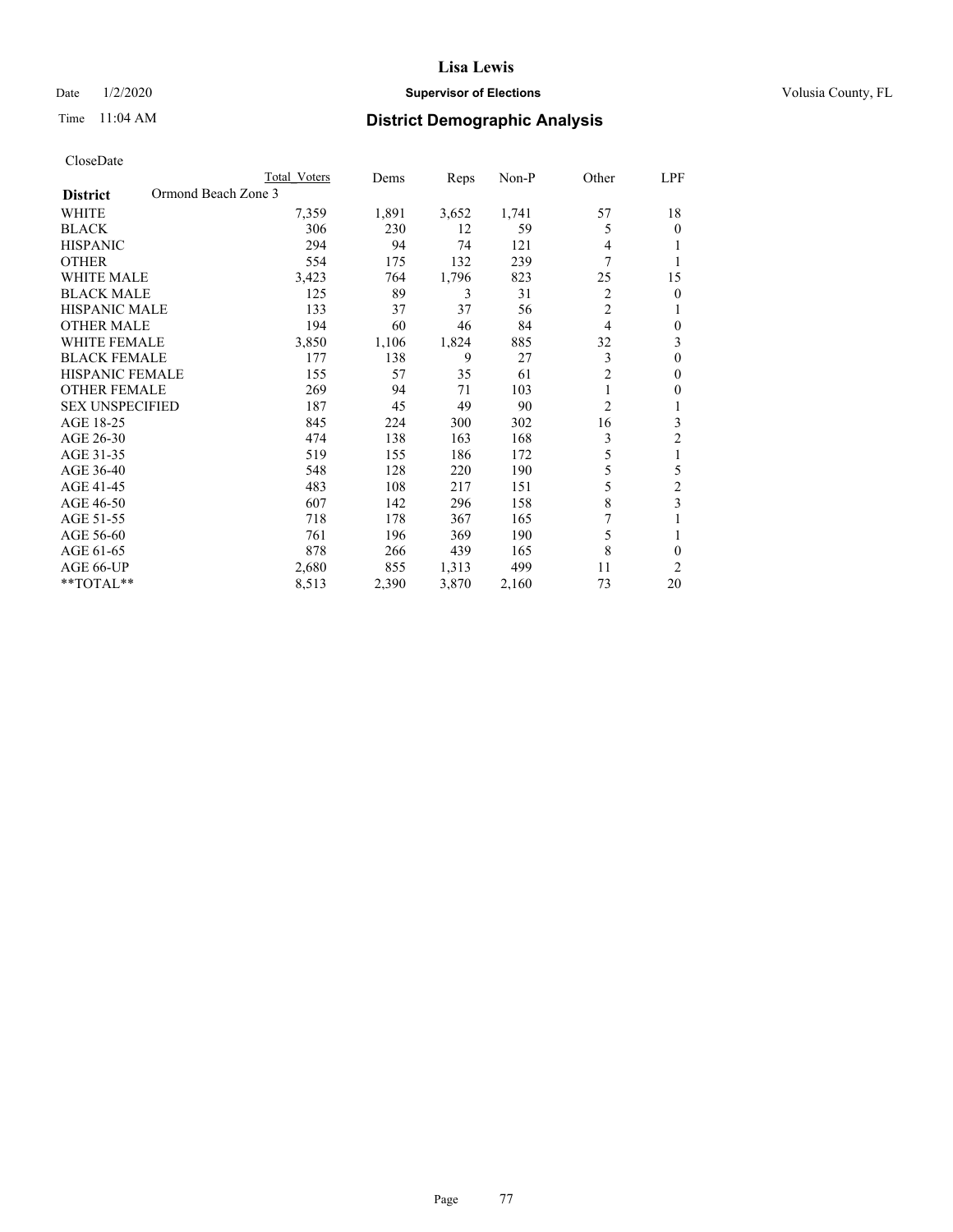### Date  $1/2/2020$  **Supervisor of Elections Supervisor of Elections** Volusia County, FL

# Time 11:04 AM **District Demographic Analysis**

|                                        | Total Voters | Dems  | Reps  | Non-P | Other            | LPF            |
|----------------------------------------|--------------|-------|-------|-------|------------------|----------------|
| Ormond Beach Zone 4<br><b>District</b> |              |       |       |       |                  |                |
| WHITE                                  | 6,948        | 2,081 | 2,919 | 1,874 | 59               | 15             |
| <b>BLACK</b>                           | 248          | 181   | 16    | 47    | 3                |                |
| <b>HISPANIC</b>                        | 195          | 87    | 45    | 63    | $\Omega$         | $\Omega$       |
| <b>OTHER</b>                           | 401          | 102   | 107   | 189   | 3                | $\Omega$       |
| <b>WHITE MALE</b>                      | 3,033        | 774   | 1,318 | 905   | 27               | 9              |
| <b>BLACK MALE</b>                      | 113          | 77    | 7     | 26    | 2                |                |
| <b>HISPANIC MALE</b>                   | 87           | 38    | 21    | 28    | $\theta$         | $\theta$       |
| <b>OTHER MALE</b>                      | 159          | 35    | 39    | 83    | $\overline{c}$   | $\theta$       |
| <b>WHITE FEMALE</b>                    | 3,830        | 1,290 | 1,565 | 937   | 32               | 6              |
| <b>BLACK FEMALE</b>                    | 131          | 101   | 8     | 21    |                  | $\mathbf{0}$   |
| <b>HISPANIC FEMALE</b>                 | 106          | 49    | 24    | 33    | $\theta$         | $\theta$       |
| <b>OTHER FEMALE</b>                    | 159          | 50    | 43    | 65    |                  | $\theta$       |
| <b>SEX UNSPECIFIED</b>                 | 174          | 37    | 62    | 75    | $\boldsymbol{0}$ | $\theta$       |
| AGE 18-25                              | 514          | 142   | 154   | 211   | 5                | $\overline{c}$ |
| AGE 26-30                              | 418          | 111   | 144   | 157   | 5                | 1              |
| AGE 31-35                              | 440          | 145   | 114   | 176   | $\overline{c}$   | 3              |
| AGE 36-40                              | 342          | 95    | 107   | 135   | $\overline{c}$   | 3              |
| AGE 41-45                              | 334          | 76    | 134   | 117   | 4                | 3              |
| AGE 46-50                              | 425          | 111   | 160   | 151   | 1                | $\overline{2}$ |
| AGE 51-55                              | 540          | 152   | 227   | 155   | 5                | 1              |
| AGE 56-60                              | 732          | 220   | 317   | 186   | 9                | $\theta$       |
| AGE 61-65                              | 807          | 270   | 338   | 189   | 10               | $\theta$       |
| AGE 66-UP                              | 3,240        | 1,129 | 1,392 | 696   | 22               |                |
| **TOTAL**                              | 7,792        | 2,451 | 3,087 | 2,173 | 65               | 16             |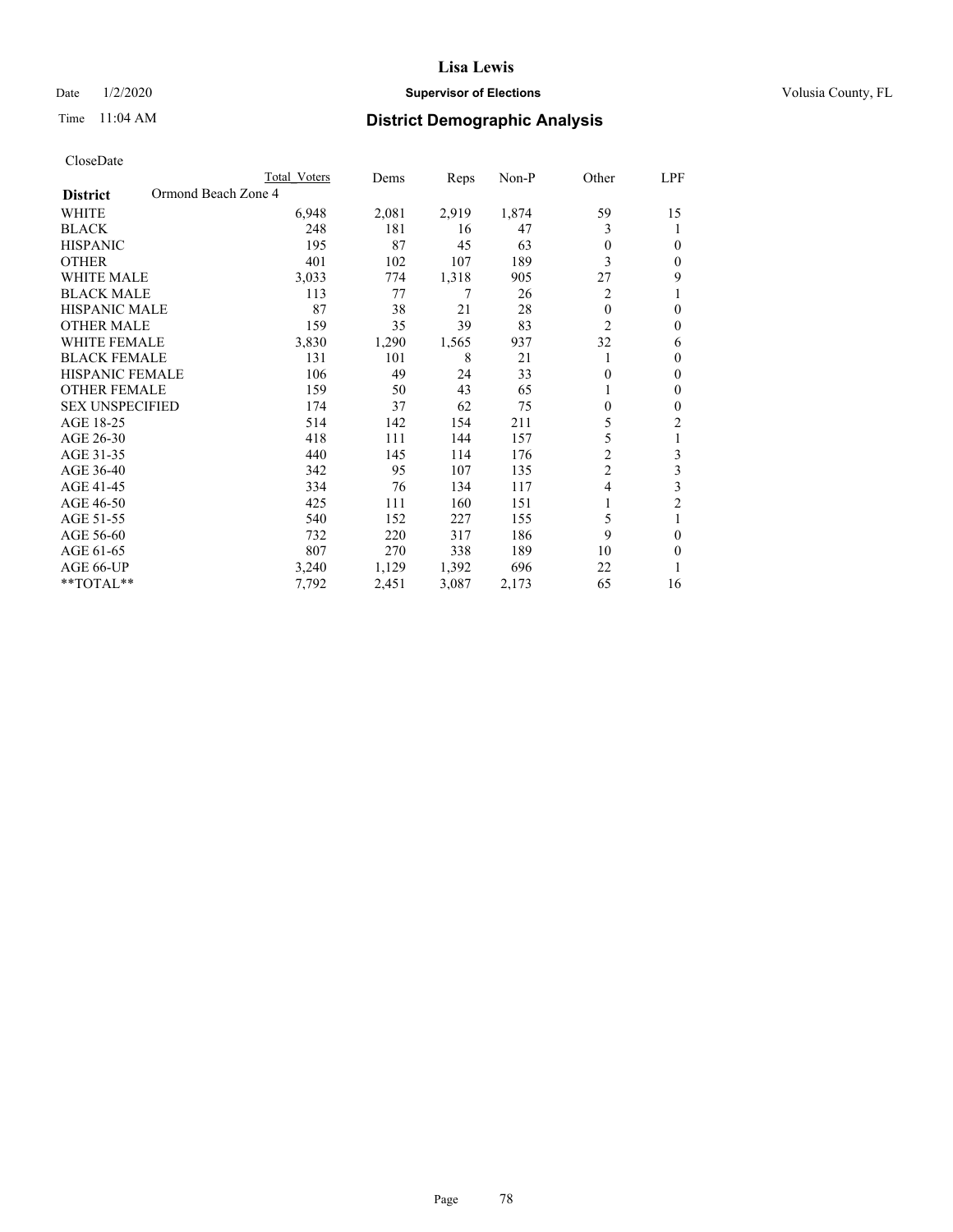### Date  $1/2/2020$  **Supervisor of Elections Supervisor of Elections** Volusia County, FL

# Time 11:04 AM **District Demographic Analysis**

| CloseDate |
|-----------|
|-----------|

|                        |         | Total Voters | Dems           | Reps         | Non-P          | Other          | LPF      |
|------------------------|---------|--------------|----------------|--------------|----------------|----------------|----------|
| <b>District</b>        | Pierson |              |                |              |                |                |          |
| WHITE                  |         | 553          | 145            | 287          | 109            | 6              | 6        |
| <b>BLACK</b>           |         | 37           | 30             |              | 6              | $\Omega$       | $\Omega$ |
| <b>HISPANIC</b>        |         | 176          | 82             | 11           | 83             | 0              | 0        |
| <b>OTHER</b>           |         | 33           | 8              | 6            | 19             | 0              | 0        |
| <b>WHITE MALE</b>      |         | 271          | 67             | 140          | 55             | 4              | 5        |
| <b>BLACK MALE</b>      |         | 17           | 14             | 1            | $\overline{2}$ | $\Omega$       | $\Omega$ |
| <b>HISPANIC MALE</b>   |         | 92           | 45             | 7            | 40             | $_{0}$         | 0        |
| <b>OTHER MALE</b>      |         | 15           | $\overline{2}$ | 5            | 8              | 0              | 0        |
| <b>WHITE FEMALE</b>    |         | 276          | 77             | 143          | 53             | 2              |          |
| <b>BLACK FEMALE</b>    |         | 20           | 16             | $\mathbf{0}$ | 4              | $\Omega$       | 0        |
| <b>HISPANIC FEMALE</b> |         | 81           | 35             | 4            | 42             | 0              | 0        |
| <b>OTHER FEMALE</b>    |         | 11           | 5              | 1            | 5              | 0              | 0        |
| <b>SEX UNSPECIFIED</b> |         | 16           | 4              | 4            | 8              | 0              | 0        |
| AGE 18-25              |         | 107          | 32             | 19           | 55             | 0              |          |
| AGE 26-30              |         | 77           | 30             | 18           | 27             | $\theta$       | 2        |
| AGE 31-35              |         | 53           | 17             | 17           | 19             |                | 0        |
| AGE 36-40              |         | 57           | 12             | 21           | 23             | 0              |          |
| AGE 41-45              |         | 48           | 8              | 20           | 18             | $_{0}$         | 2        |
| AGE 46-50              |         | 51           | 13             | 21           | 17             | 0              | $\theta$ |
| AGE 51-55              |         | 46           | 17             | 19           | 9              |                | 0        |
| AGE 56-60              |         | 77           | 28             | 33           | 15             |                | 0        |
| AGE 61-65              |         | 97           | 30             | 46           | 19             | 2              | 0        |
| AGE 66-UP              |         | 186          | 78             | 91           | 15             | $\overline{c}$ | 0        |
| **TOTAL**              |         | 799          | 265            | 305          | 217            | 6              | 6        |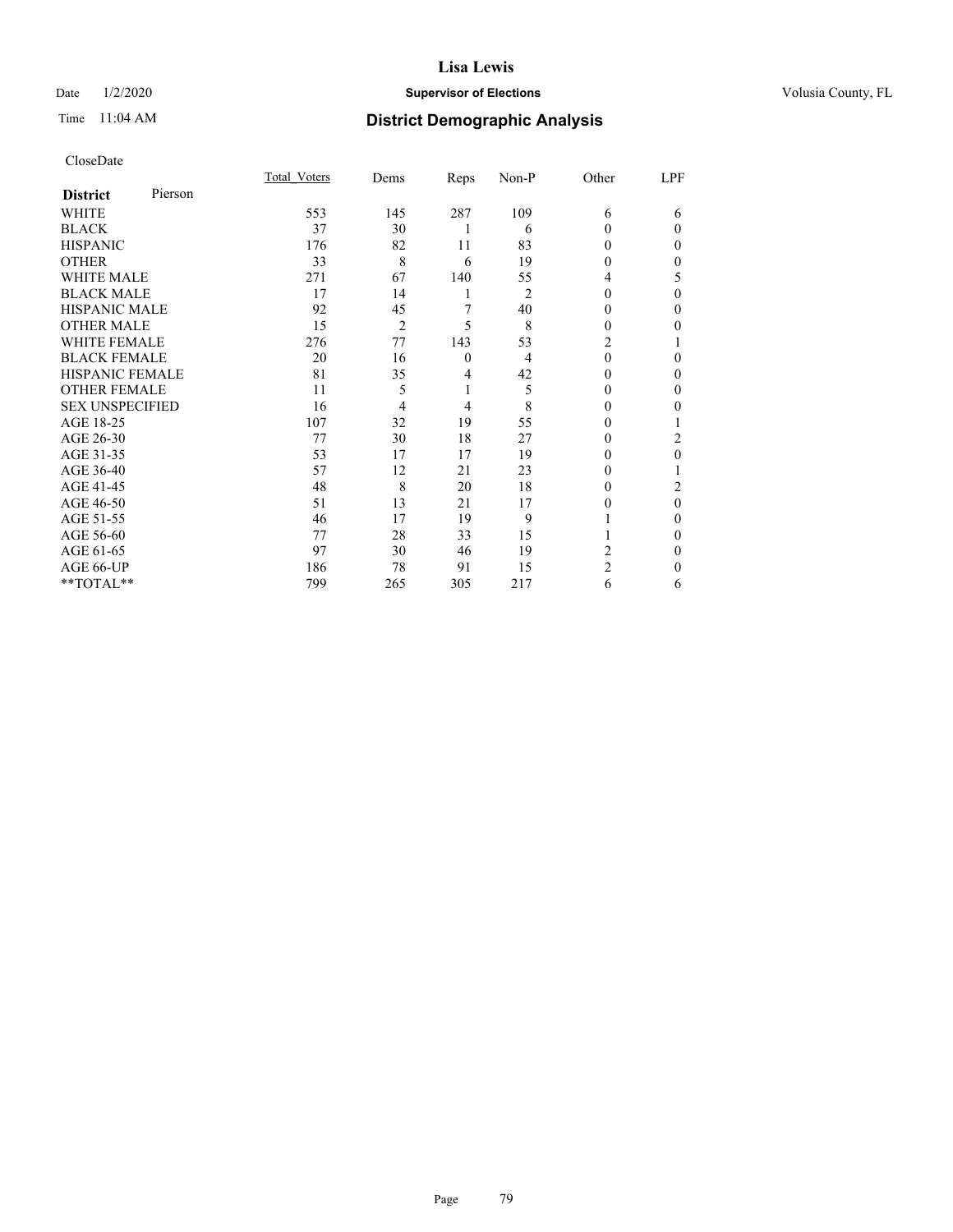### Date  $1/2/2020$  **Supervisor of Elections Supervisor of Elections** Volusia County, FL

## Time 11:04 AM **District Demographic Analysis**

|                        |             | Total Voters | Dems | Reps           | Non-P          | Other          | LPF            |
|------------------------|-------------|--------------|------|----------------|----------------|----------------|----------------|
| <b>District</b>        | Ponce Inlet |              |      |                |                |                |                |
| WHITE                  |             | 2,928        | 674  | 1,533          | 673            | 40             | 8              |
| <b>BLACK</b>           |             | 13           | 3    | 4              | 6              | $\theta$       | $\theta$       |
| <b>HISPANIC</b>        |             | 62           | 11   | 26             | 24             | 0              |                |
| <b>OTHER</b>           |             | 109          | 29   | 43             | 37             | 0              | $\theta$       |
| WHITE MALE             |             | 1,405        | 268  | 763            | 348            | 20             | 6              |
| <b>BLACK MALE</b>      |             | 7            | 1    | 2              | 4              | $\Omega$       | $\mathbf{0}$   |
| <b>HISPANIC MALE</b>   |             | 23           | 4    | 11             | 8              | 0              | $\mathbf{0}$   |
| <b>OTHER MALE</b>      |             | 40           | 12   | 16             | 12             | $\Omega$       | $\mathbf{0}$   |
| <b>WHITE FEMALE</b>    |             | 1,499        | 399  | 763            | 315            | 20             | 2              |
| <b>BLACK FEMALE</b>    |             | 6            | 2    | $\overline{2}$ | $\overline{c}$ | $\Omega$       | $\mathbf{0}$   |
| <b>HISPANIC FEMALE</b> |             | 39           | 7    | 15             | 16             | 0              | 1              |
| <b>OTHER FEMALE</b>    |             | 45           | 13   | 17             | 15             | 0              | $\theta$       |
| <b>SEX UNSPECIFIED</b> |             | 48           | 11   | 17             | 20             | 0              | $\mathbf{0}$   |
| AGE 18-25              |             | 148          | 29   | 53             | 58             | 6              | $\overline{2}$ |
| AGE 26-30              |             | 96           | 21   | 35             | 37             | 2              | 1              |
| AGE 31-35              |             | 70           | 15   | 25             | 29             | 0              |                |
| AGE 36-40              |             | 78           | 22   | 31             | 25             | 0              | $\mathbf{0}$   |
| AGE 41-45              |             | 90           | 12   | 44             | 33             |                | $\theta$       |
| AGE 46-50              |             | 150          | 36   | 72             | 37             | 3              | 2              |
| AGE 51-55              |             | 207          | 33   | 112            | 61             | $\Omega$       | 1              |
| AGE 56-60              |             | 343          | 85   | 186            | 69             | $\overline{c}$ | 1              |
| AGE 61-65              |             | 424          | 93   | 234            | 84             | 13             | $\theta$       |
| AGE 66-UP              |             | 1,506        | 371  | 814            | 307            | 13             | 1              |
| **TOTAL**              |             | 3,112        | 717  | 1,606          | 740            | 40             | 9              |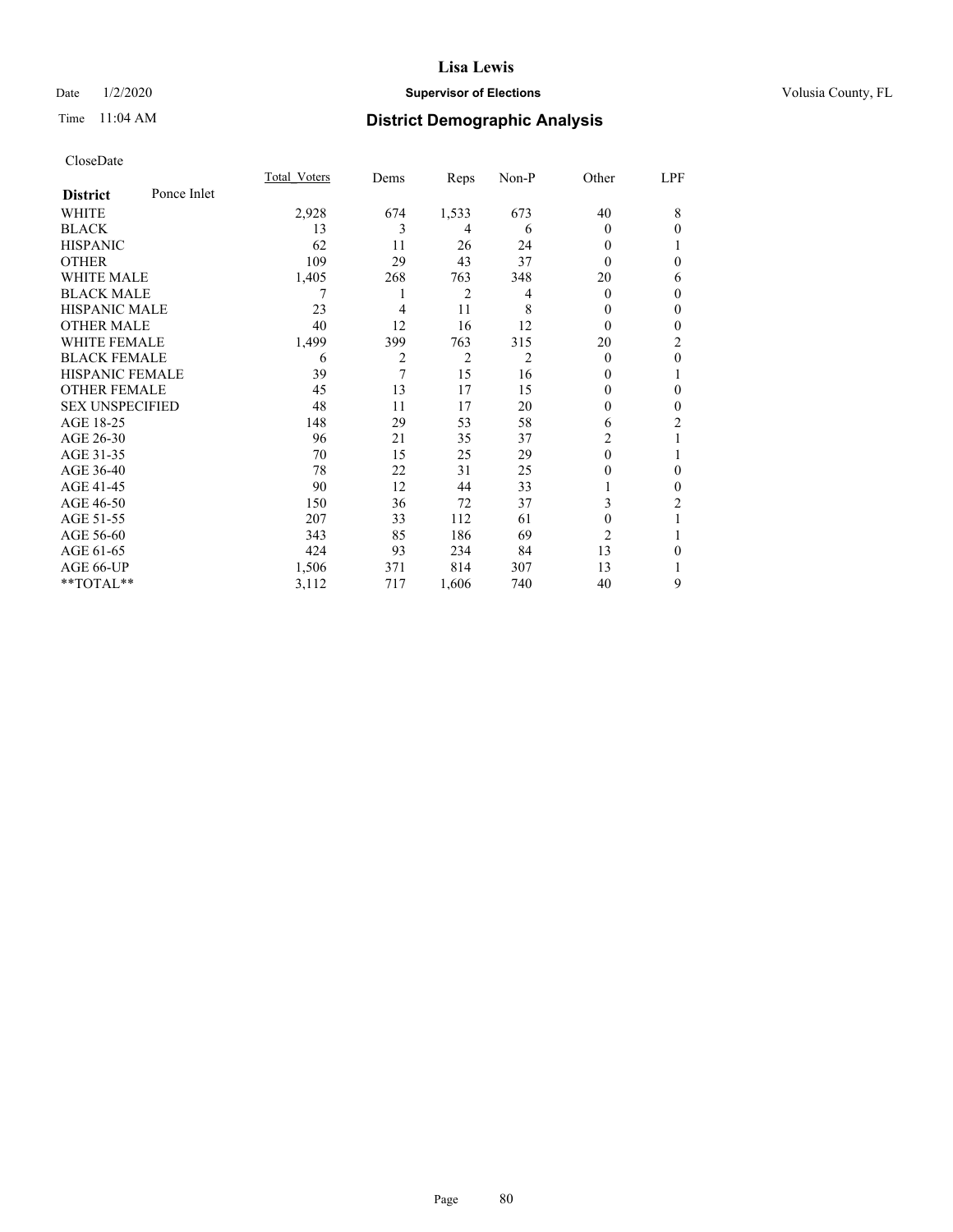### Date  $1/2/2020$  **Supervisor of Elections Supervisor of Elections** Volusia County, FL

## Time 11:04 AM **District Demographic Analysis**

|                        | Total Voters           | Dems  | Reps  | Non-P | Other          | LPF                     |
|------------------------|------------------------|-------|-------|-------|----------------|-------------------------|
| <b>District</b>        | Port Orange District 1 |       |       |       |                |                         |
| WHITE                  | 8,364                  | 2,551 | 3,066 | 2,639 | 87             | 21                      |
| <b>BLACK</b>           | 211                    | 141   | 16    | 51    | 3              | $\mathbf{0}$            |
| <b>HISPANIC</b>        | 352                    | 134   | 68    | 147   | 2              | 1                       |
| <b>OTHER</b>           | 410                    | 114   | 98    | 187   | 9              | $\overline{2}$          |
| <b>WHITE MALE</b>      | 3,834                  | 985   | 1,541 | 1,260 | 39             | 9                       |
| <b>BLACK MALE</b>      | 94                     | 56    | 11    | 25    | 2              | $\theta$                |
| <b>HISPANIC MALE</b>   | 155                    | 60    | 30    | 64    | 1              | $\theta$                |
| <b>OTHER MALE</b>      | 140                    | 35    | 35    | 65    | 3              | 2                       |
| <b>WHITE FEMALE</b>    | 4,413                  | 1,539 | 1,484 | 1,330 | 48             | 12                      |
| <b>BLACK FEMALE</b>    | 113                    | 83    | 5     | 24    |                | $\mathbf{0}$            |
| <b>HISPANIC FEMALE</b> | 186                    | 70    | 36    | 78    |                | 1                       |
| <b>OTHER FEMALE</b>    | 184                    | 56    | 54    | 70    | 4              | $\theta$                |
| <b>SEX UNSPECIFIED</b> | 218                    | 56    | 52    | 108   | $\overline{2}$ | $\theta$                |
| AGE 18-25              | 752                    | 225   | 160   | 344   | 21             | $\overline{c}$          |
| AGE 26-30              | 622                    | 172   | 158   | 277   | 13             | $\mathfrak{2}$          |
| AGE 31-35              | 546                    | 176   | 127   | 233   | 7              | $\overline{\mathbf{3}}$ |
| AGE 36-40              | 533                    | 158   | 145   | 217   | 7              | 6                       |
| AGE 41-45              | 528                    | 138   | 169   | 210   | 7              | 4                       |
| AGE 46-50              | 610                    | 186   | 191   | 223   | 5              | 5                       |
| AGE 51-55              | 728                    | 199   | 284   | 240   | 4              | 1                       |
| AGE 56-60              | 965                    | 301   | 366   | 288   | 10             | $\theta$                |
| AGE 61-65              | 1,067                  | 370   | 421   | 270   | 6              | $\theta$                |
| AGE 66-UP              | 2,986                  | 1,015 | 1,227 | 722   | 21             |                         |
| **TOTAL**              | 9,337                  | 2,940 | 3,248 | 3,024 | 101            | 24                      |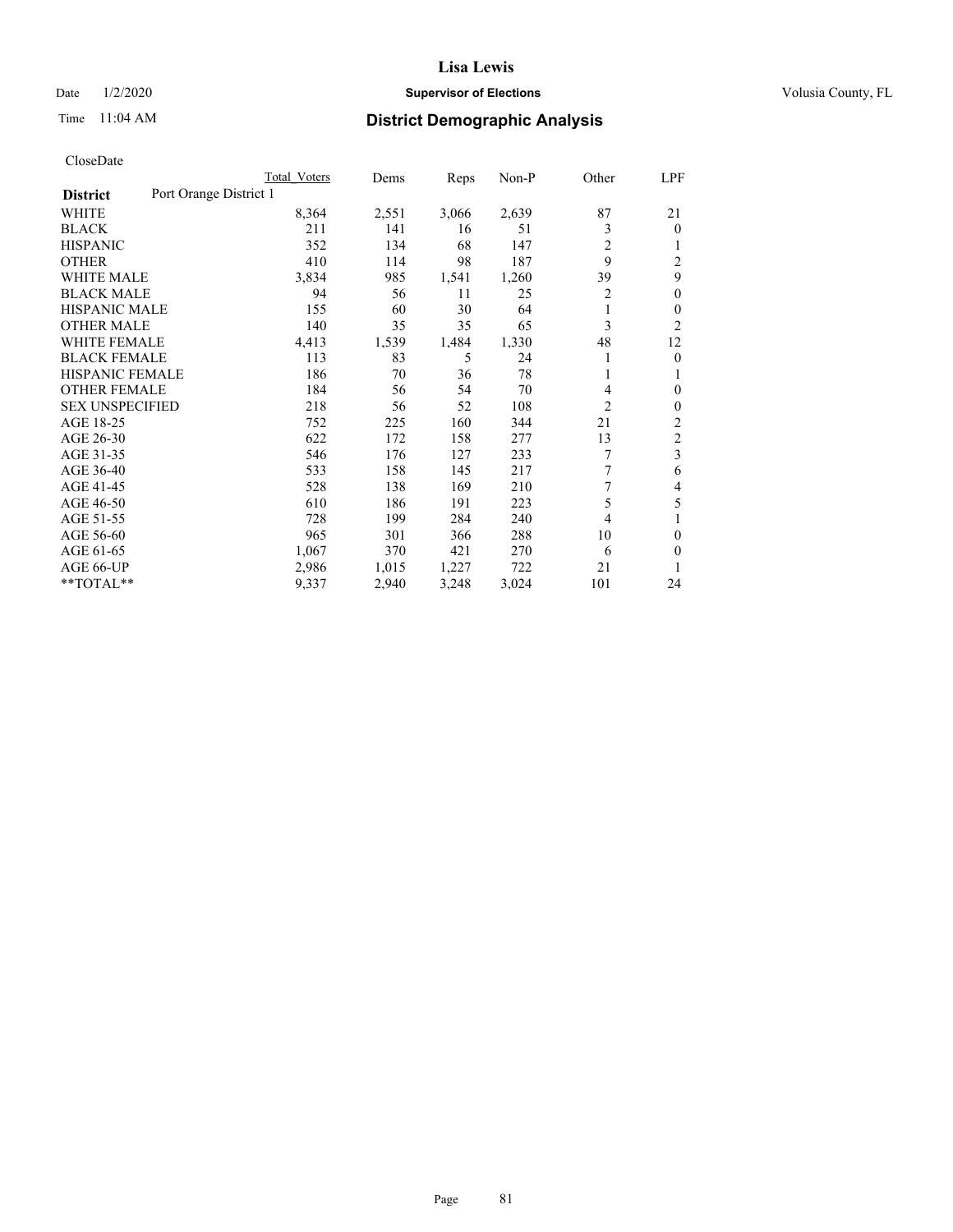### Date  $1/2/2020$  **Supervisor of Elections Supervisor of Elections** Volusia County, FL

# Time 11:04 AM **District Demographic Analysis**

|                        | Total Voters           | Dems  | Reps  | Non-P | Other    | LPF            |
|------------------------|------------------------|-------|-------|-------|----------|----------------|
| <b>District</b>        | Port Orange District 2 |       |       |       |          |                |
| WHITE                  | 8,635                  | 2,562 | 3,487 | 2,462 | 96       | 28             |
| <b>BLACK</b>           | 432                    | 323   | 23    | 80    | 4        | 2              |
| <b>HISPANIC</b>        | 402                    | 149   | 79    | 169   | 5        | $\theta$       |
| <b>OTHER</b>           | 524                    | 165   | 108   | 244   | 6        | 1              |
| <b>WHITE MALE</b>      | 3,852                  | 949   | 1,678 | 1,153 | 55       | 17             |
| <b>BLACK MALE</b>      | 154                    | 107   | 10    | 35    | 2        | $\mathbf{0}$   |
| <b>HISPANIC MALE</b>   | 194                    | 69    | 46    | 75    | 4        | $\mathbf{0}$   |
| <b>OTHER MALE</b>      | 201                    | 52    | 50    | 97    | 1        | 1              |
| WHITE FEMALE           | 4,660                  | 1,578 | 1,758 | 1,272 | 41       | 11             |
| <b>BLACK FEMALE</b>    | 271                    | 210   | 13    | 45    | 2        | 1              |
| <b>HISPANIC FEMALE</b> | 204                    | 79    | 32    | 92    | 1        | $\theta$       |
| <b>OTHER FEMALE</b>    | 232                    | 89    | 41    | 97    | 5        | $\theta$       |
| <b>SEX UNSPECIFIED</b> | 225                    | 66    | 69    | 89    | $\theta$ | 1              |
| AGE 18-25              | 855                    | 249   | 224   | 354   | 24       | 4              |
| AGE 26-30              | 700                    | 204   | 204   | 280   | 10       | $\overline{c}$ |
| AGE 31-35              | 662                    | 203   | 179   | 264   | 8        | 8              |
| AGE 36-40              | 600                    | 158   | 206   | 232   | 3        | 1              |
| AGE 41-45              | 504                    | 141   | 182   | 175   | 2        | 4              |
| AGE 46-50              | 589                    | 173   | 228   | 177   | 7        | 4              |
| AGE 51-55              | 763                    | 217   | 305   | 231   | 8        | $\overline{2}$ |
| AGE 56-60              | 987                    | 321   | 398   | 251   | 14       | 3              |
| AGE 61-65              | 967                    | 330   | 398   | 228   | 9        | $\overline{2}$ |
| AGE 66-UP              | 3,366                  | 1,203 | 1,373 | 763   | 26       | 1              |
| **TOTAL**              | 9,993                  | 3,199 | 3,697 | 2,955 | 111      | 31             |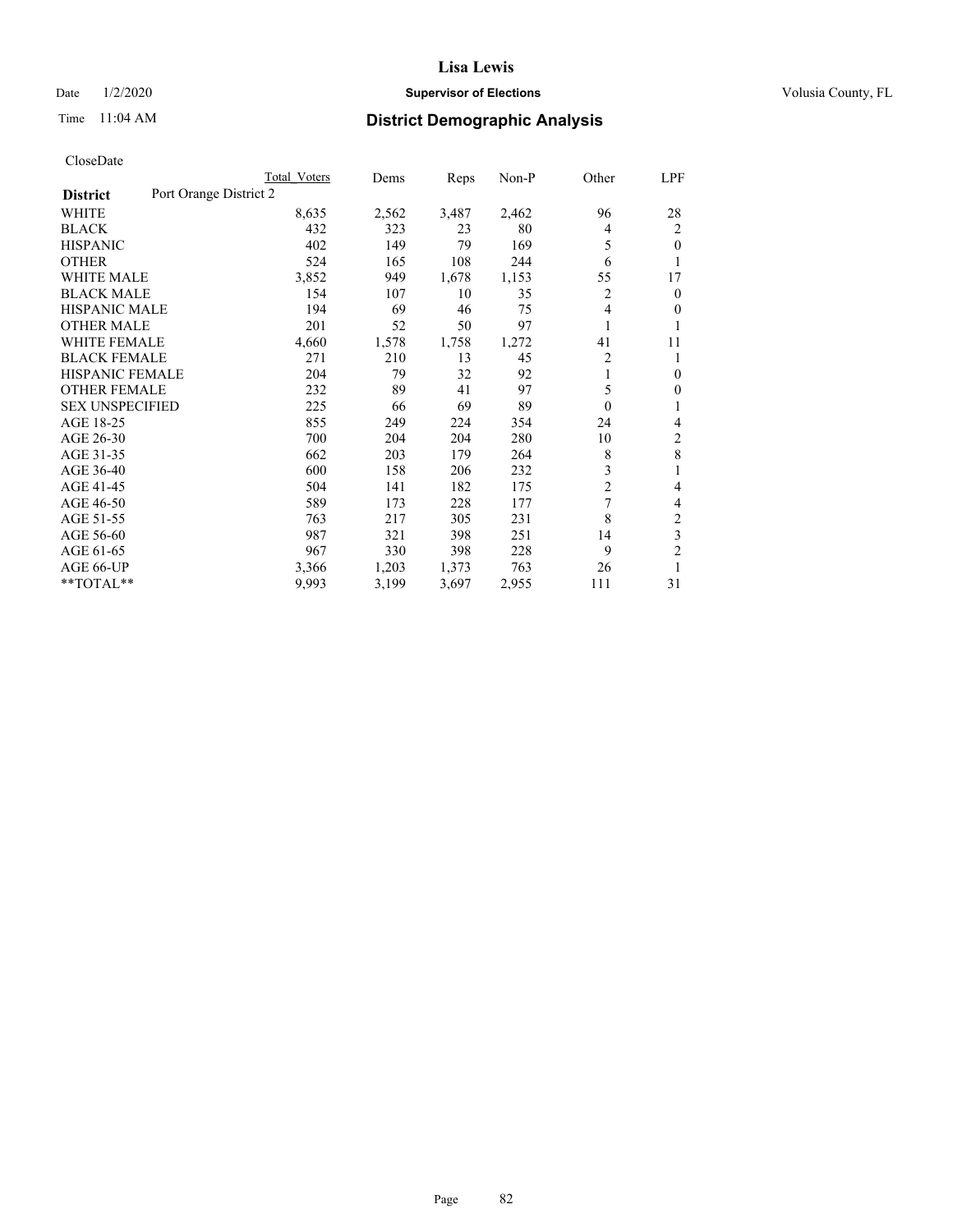### Date  $1/2/2020$  **Supervisor of Elections Supervisor of Elections** Volusia County, FL

# Time 11:04 AM **District Demographic Analysis**

|                                           | Total Voters | Dems  | Reps  | $Non-P$ | Other          | LPF            |
|-------------------------------------------|--------------|-------|-------|---------|----------------|----------------|
| Port Orange District 3<br><b>District</b> |              |       |       |         |                |                |
| WHITE                                     | 10,756       | 2,894 | 4,695 | 3,005   | 130            | 32             |
| <b>BLACK</b>                              | 425          | 309   | 17    | 97      | 2              | $\theta$       |
| <b>HISPANIC</b>                           | 498          | 164   | 113   | 215     | $\overline{2}$ | 4              |
| <b>OTHER</b>                              | 681          | 198   | 179   | 298     | 6              | $\theta$       |
| <b>WHITE MALE</b>                         | 4,891        | 1,117 | 2,241 | 1,441   | 68             | 24             |
| <b>BLACK MALE</b>                         | 192          | 132   | 11    | 48      | 1              | $\overline{0}$ |
| <b>HISPANIC MALE</b>                      | 224          | 71    | 67    | 82      |                | 3              |
| <b>OTHER MALE</b>                         | 264          | 81    | 68    | 111     | 4              | $\mathbf{0}$   |
| <b>WHITE FEMALE</b>                       | 5,726        | 1,741 | 2,394 | 1,523   | 61             | 7              |
| <b>BLACK FEMALE</b>                       | 229          | 174   | 6     | 48      |                | $\mathbf{0}$   |
| <b>HISPANIC FEMALE</b>                    | 266          | 92    | 45    | 127     | 1              | 1              |
| <b>OTHER FEMALE</b>                       | 294          | 94    | 86    | 112     | 2              | $\Omega$       |
| <b>SEX UNSPECIFIED</b>                    | 274          | 63    | 86    | 123     |                | 1              |
| AGE 18-25                                 | 1,074        | 287   | 329   | 433     | 20             | 5              |
| AGE 26-30                                 | 836          | 226   | 271   | 323     | 13             | 3              |
| AGE 31-35                                 | 786          | 199   | 272   | 301     | 9              | 5              |
| AGE 36-40                                 | 848          | 223   | 285   | 321     | 14             | 5              |
| AGE 41-45                                 | 741          | 213   | 265   | 250     | 10             | 3              |
| AGE 46-50                                 | 815          | 240   | 322   | 242     | 8              | 3              |
| AGE 51-55                                 | 877          | 246   | 374   | 238     | 13             | 6              |
| AGE 56-60                                 | 1,053        | 280   | 469   | 293     | 10             | 1              |
| AGE 61-65                                 | 1,119        | 361   | 496   | 253     | 8              | 1              |
| AGE 66-UP                                 | 4,211        | 1,290 | 1,921 | 961     | 35             | 4              |
| **TOTAL**                                 | 12,360       | 3,565 | 5,004 | 3,615   | 140            | 36             |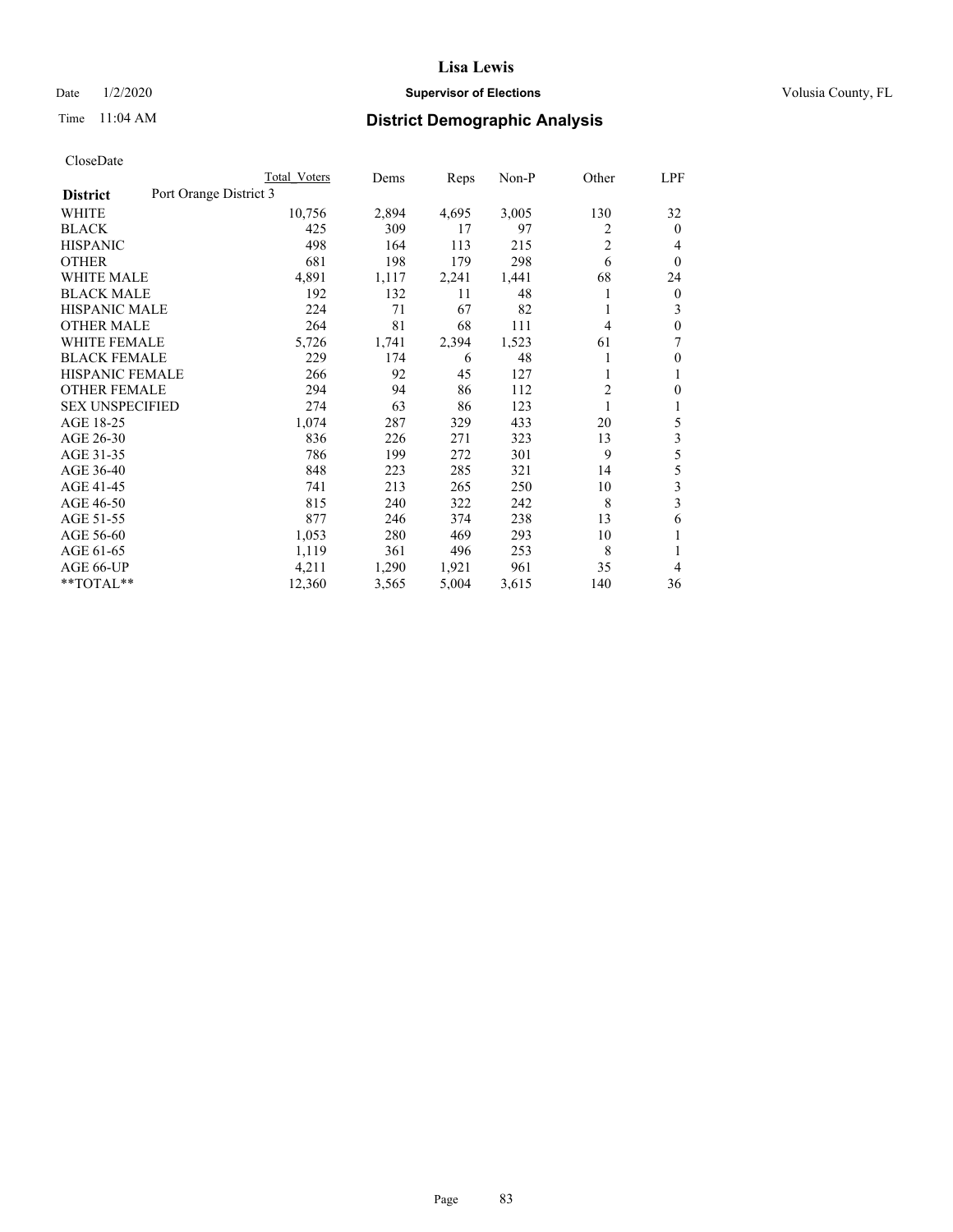### Date  $1/2/2020$  **Supervisor of Elections Supervisor of Elections** Volusia County, FL

# Time 11:04 AM **District Demographic Analysis**

|                        | Total Voters           | Dems  | Reps  | $Non-P$ | Other        | LPF            |
|------------------------|------------------------|-------|-------|---------|--------------|----------------|
| <b>District</b>        | Port Orange District 4 |       |       |         |              |                |
| WHITE                  | 9,966                  | 2,616 | 4,586 | 2,628   | 103          | 33             |
| <b>BLACK</b>           | 300                    | 212   | 21    | 66      |              | $\theta$       |
| <b>HISPANIC</b>        | 418                    | 148   | 126   | 138     | 5            | 1              |
| <b>OTHER</b>           | 657                    | 217   | 157   | 271     | 10           | $\overline{2}$ |
| <b>WHITE MALE</b>      | 4,675                  | 1,048 | 2,254 | 1,298   | 50           | 25             |
| <b>BLACK MALE</b>      | 142                    | 92    | 15    | 35      | $\mathbf{0}$ | $\mathbf{0}$   |
| <b>HISPANIC MALE</b>   | 181                    | 58    | 58    | 63      | 2            | $\mathbf{0}$   |
| <b>OTHER MALE</b>      | 244                    | 73    | 65    | 97      | 7            | $\overline{2}$ |
| <b>WHITE FEMALE</b>    | 5,159                  | 1,539 | 2,275 | 1,284   | 53           | 8              |
| <b>BLACK FEMALE</b>    | 153                    | 117   | 6     | 29      |              | $\mathbf{0}$   |
| HISPANIC FEMALE        | 227                    | 87    | 63    | 73      | 3            | 1              |
| <b>OTHER FEMALE</b>    | 297                    | 120   | 69    | 105     | 3            | $\theta$       |
| <b>SEX UNSPECIFIED</b> | 263                    | 59    | 85    | 119     | $\theta$     | $\mathbf{0}$   |
| AGE 18-25              | 1,089                  | 270   | 359   | 430     | 26           | 4              |
| AGE 26-30              | 616                    | 184   | 200   | 221     | 8            | 3              |
| AGE 31-35              | 686                    | 216   | 219   | 233     | 12           | 6              |
| AGE 36-40              | 756                    | 208   | 256   | 279     | 9            | 4              |
| AGE 41-45              | 855                    | 208   | 355   | 272     | 13           | 7              |
| AGE 46-50              | 1,010                  | 237   | 471   | 290     | 10           | 2              |
| AGE 51-55              | 960                    | 235   | 456   | 258     | 9            | $\overline{c}$ |
| AGE 56-60              | 1,125                  | 294   | 566   | 254     | 6            | 5              |
| AGE 61-65              | 1,051                  | 353   | 481   | 210     | 7            | $\theta$       |
| AGE 66-UP              | 3,193                  | 988   | 1,527 | 656     | 19           | 3              |
| **TOTAL**              | 11,341                 | 3,193 | 4,890 | 3,103   | 119          | 36             |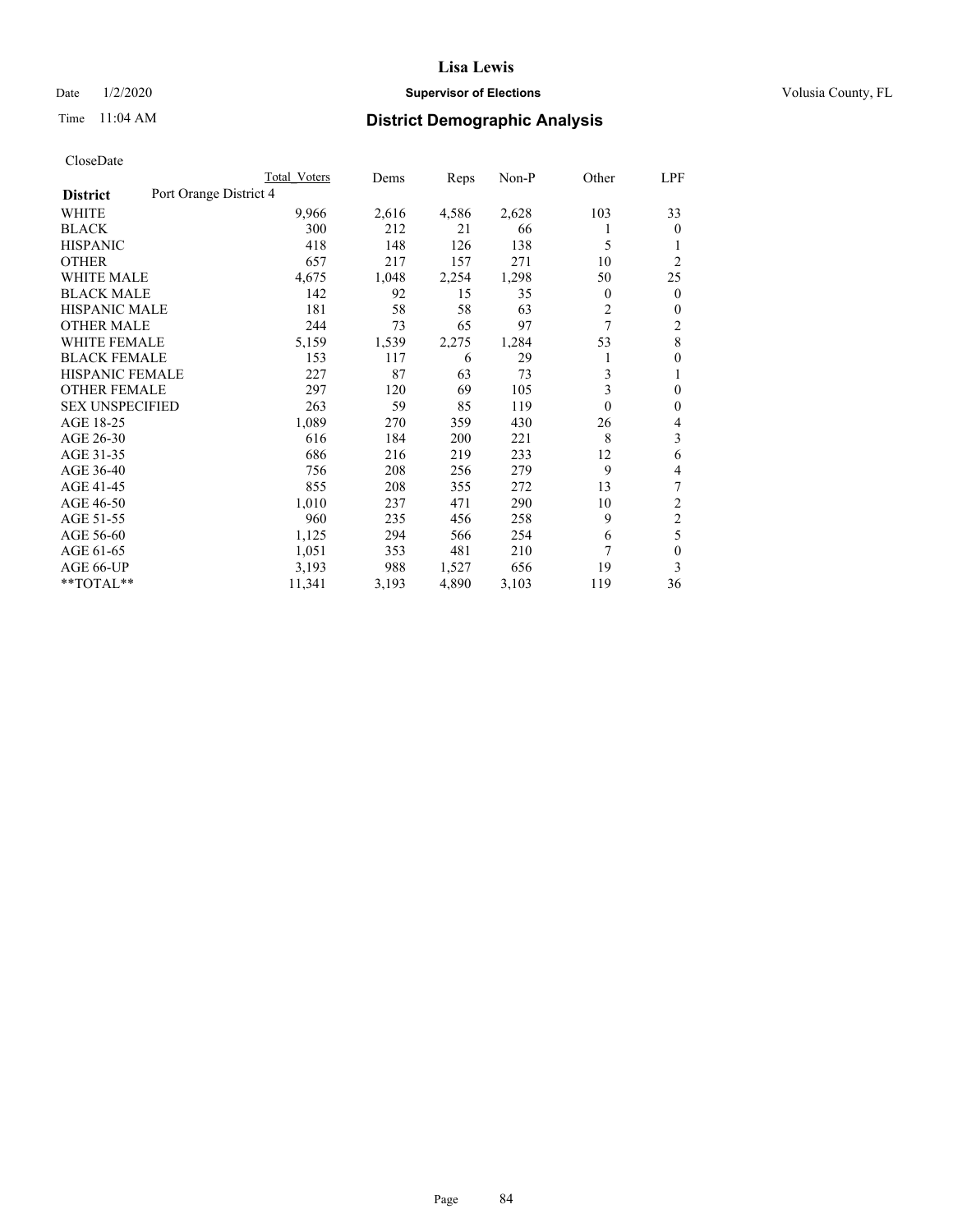### Date  $1/2/2020$  **Supervisor of Elections Supervisor of Elections** Volusia County, FL

## Time 11:04 AM **District Demographic Analysis**

|                        |               | Total Voters | Dems  | Reps  | Non-P | Other          | <u>LPF</u>              |
|------------------------|---------------|--------------|-------|-------|-------|----------------|-------------------------|
| <b>District</b>        | South Daytona |              |       |       |       |                |                         |
| WHITE                  |               | 6,816        | 2,134 | 2,640 | 1,931 | 91             | 20                      |
| <b>BLACK</b>           |               | 659          | 500   | 21    | 134   | 4              | $\overline{0}$          |
| <b>HISPANIC</b>        |               | 299          | 131   | 64    | 99    | 4              |                         |
| <b>OTHER</b>           |               | 406          | 138   | 93    | 172   | 1              | $\overline{2}$          |
| WHITE MALE             |               | 3,104        | 812   | 1,303 | 932   | 46             | 11                      |
| <b>BLACK MALE</b>      |               | 244          | 177   | 10    | 55    | $\overline{2}$ | $\theta$                |
| <b>HISPANIC MALE</b>   |               | 130          | 45    | 34    | 48    | $\overline{2}$ | 1                       |
| <b>OTHER MALE</b>      |               | 132          | 45    | 36    | 51    | $\mathbf{0}$   | $\mathbf{0}$            |
| <b>WHITE FEMALE</b>    |               | 3,633        | 1,305 | 1,311 | 964   | 45             | 8                       |
| <b>BLACK FEMALE</b>    |               | 409          | 321   | 10    | 76    | 2              | $\mathbf{0}$            |
| HISPANIC FEMALE        |               | 160          | 80    | 30    | 48    | $\overline{2}$ | $\mathbf{0}$            |
| <b>OTHER FEMALE</b>    |               | 192          | 76    | 49    | 64    | 1              | $\overline{2}$          |
| <b>SEX UNSPECIFIED</b> |               | 176          | 42    | 35    | 98    | $\theta$       | 1                       |
| AGE 18-25              |               | 707          | 212   | 174   | 298   | 17             | 6                       |
| AGE 26-30              |               | 588          | 191   | 138   | 247   | 10             | $\overline{c}$          |
| AGE 31-35              |               | 559          | 198   | 139   | 212   | 9              | 1                       |
| AGE 36-40              |               | 523          | 195   | 128   | 191   | 5              | 4                       |
| AGE 41-45              |               | 446          | 134   | 127   | 174   | 9              | $\overline{\mathbf{c}}$ |
| AGE 46-50              |               | 547          | 180   | 207   | 155   | $\overline{2}$ | 3                       |
| AGE 51-55              |               | 659          | 227   | 259   | 166   | 5              | $\overline{2}$          |
| AGE 56-60              |               | 888          | 300   | 363   | 216   | 8              | 1                       |
| AGE 61-65              |               | 876          | 332   | 329   | 204   | 11             | $\theta$                |
| AGE 66-UP              |               | 2,387        | 934   | 954   | 473   | 24             | 2                       |
| **TOTAL**              |               | 8,180        | 2,903 | 2,818 | 2,336 | 100            | 23                      |